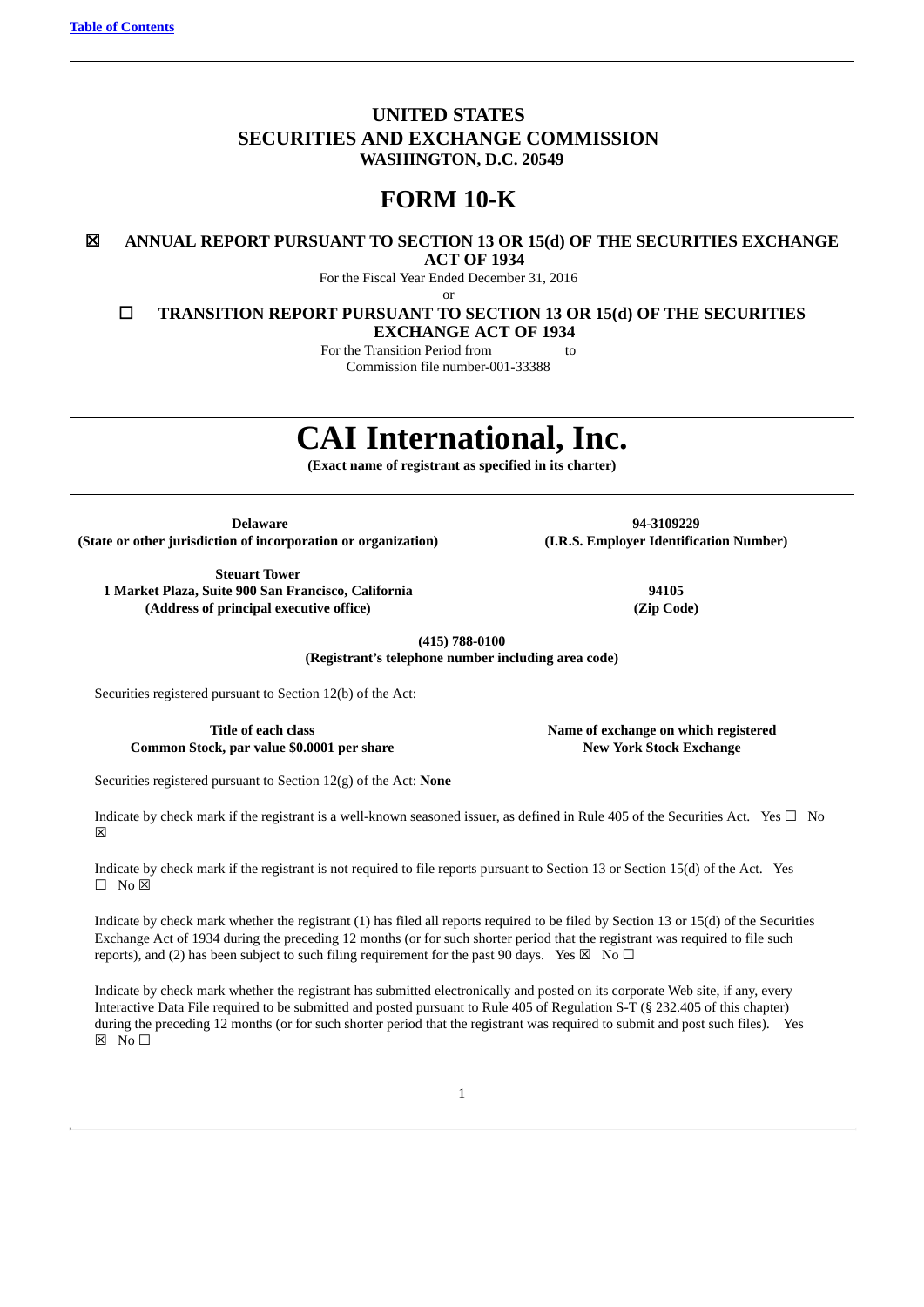Indicate by check mark if disclosure of delinquent filers pursuant to Item 405 of Regulation S-K (§ 229.405 of this chapter) is not contained herein, and will not be contained, to the best of registrant's knowledge, in definitive proxy or information statements incorporated by reference in Part III of this Form 10-K or any amendment to this Form 10-K.  $\boxtimes$ 

Indicate by check mark whether the registrant is a large accelerated filer, an accelerated filer, a non-accelerated filer, or a smaller reporting company. See the definitions of "large accelerated filer," "accelerated filer," and "smaller reporting company" in Rule 12b-2 of the Exchange Act

Large accelerated filer □ and a set of the Accelerated filer  $\boxtimes$ Non-accelerated filer  $□$ (Do not check if smaller reporting company)

Smaller reporting company  $\Box$ 

Indicate by check mark whether the registrant is a shell company (as defined in the Rule 12b-2 of the Act). Yes  $\Box$  No  $\boxtimes$ 

As of June 30, 2016, the last business day of the registrant's most recently completed second fiscal quarter, the aggregate market value of common stock held by non-affiliates of the registrant (based upon the closing sale price of such shares on the New York Stock Exchange on June 30, 2016) was approximately \$87.6 million. Shares of registrant's common stock held by each executive officer, director and beneficial holders of 10% or more of our common stock have been excluded in that such persons may be deemed to be affiliates of the registrant. This determination of affiliate status is not necessarily a conclusive determination for other purposes.

As of February 28, 2017, there were 19,057,217 shares of the registrant's common stock outstanding.

#### **DOCUMENTS INCORPORATED BY REFERENCE**

Portions of the registrant's definitive proxy statement relating to the registrant's 2017 Annual Meeting of Stockholders, which will be filed no later than 120 days after the close of the registrant's fiscal year ended December 31, 2016, are incorporated by reference into Part III hereof.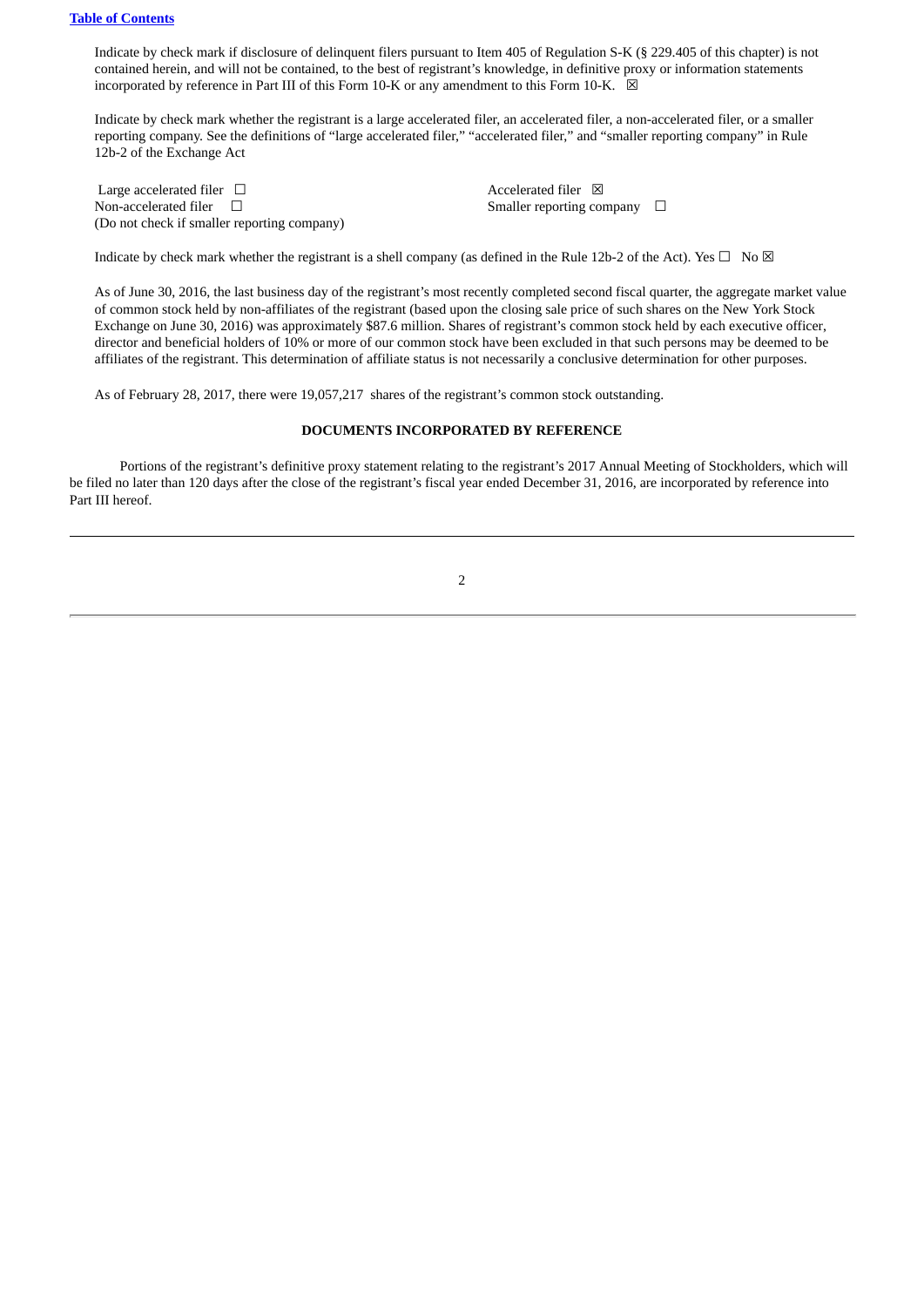## **TABLE OF CONTENTS Annual Report on Form 10-K for the year ended December 31, 2016**

## <span id="page-2-0"></span>**PART I**

| Item 1.           | <b>Business</b>                                                                                              | 5  |
|-------------------|--------------------------------------------------------------------------------------------------------------|----|
| Item 1A.          | <b>Risk Factors</b>                                                                                          | 14 |
| Item 1B.          | <b>Unresolved Staff Comments</b>                                                                             | 31 |
| Item 2.           | <b>Properties</b>                                                                                            | 31 |
| Item 3.           | <b>Legal Proceedings</b>                                                                                     | 32 |
| Item 4.           | <b>Mine Safety Disclosures</b>                                                                               | 32 |
|                   |                                                                                                              |    |
| <b>PART II</b>    |                                                                                                              |    |
| Item 5.           | Market for Registrant's Common Equity, Related Stockholder Matters and Issuer Purchases of Equity Securities | 33 |
| Item 6.           | <b>Selected Financial Data</b>                                                                               | 35 |
| Item 7.           | <b>Management's Discussion and Analysis of Financial Condition and Results of Operations</b>                 | 38 |
| Item 7A.          | <b>Quantitative and Qualitative Disclosures About Market Risk</b>                                            | 53 |
| Item 8.           | <b>Financial Statements and Supplementary Data</b>                                                           | 53 |
| Item 9.           | <b>Changes in and Disagreements With Accountants on Accounting and Financial Disclosure</b>                  | 53 |
| Item 9A.          | <b>Controls and Procedures</b>                                                                               | 53 |
| Item 9B.          | <b>Other Information</b>                                                                                     | 56 |
|                   |                                                                                                              |    |
| <b>PART III</b>   |                                                                                                              |    |
| Item 10.          | Directors, Executive Officers and Corporate Governance                                                       | 56 |
| Item 11.          | <b>Executive Compensation</b>                                                                                | 56 |
| Item 12.          | Security Ownership of Certain Beneficial Owners and Management and Related Stockholder Matters               | 56 |
| Item 13.          | <b>Certain Relationships and Related Transactions, and Director Independence</b>                             | 56 |
| Item 14.          | <b>Principal Accounting Fees and Services</b>                                                                | 56 |
|                   |                                                                                                              |    |
| <b>PART IV</b>    |                                                                                                              |    |
| Item 15.          | <b>Exhibits, Financial Statement Schedules</b>                                                               | 57 |
| Item 16.          | Form 10-K Summary                                                                                            | 57 |
|                   |                                                                                                              |    |
| <b>SIGNATURES</b> |                                                                                                              | 96 |
|                   |                                                                                                              |    |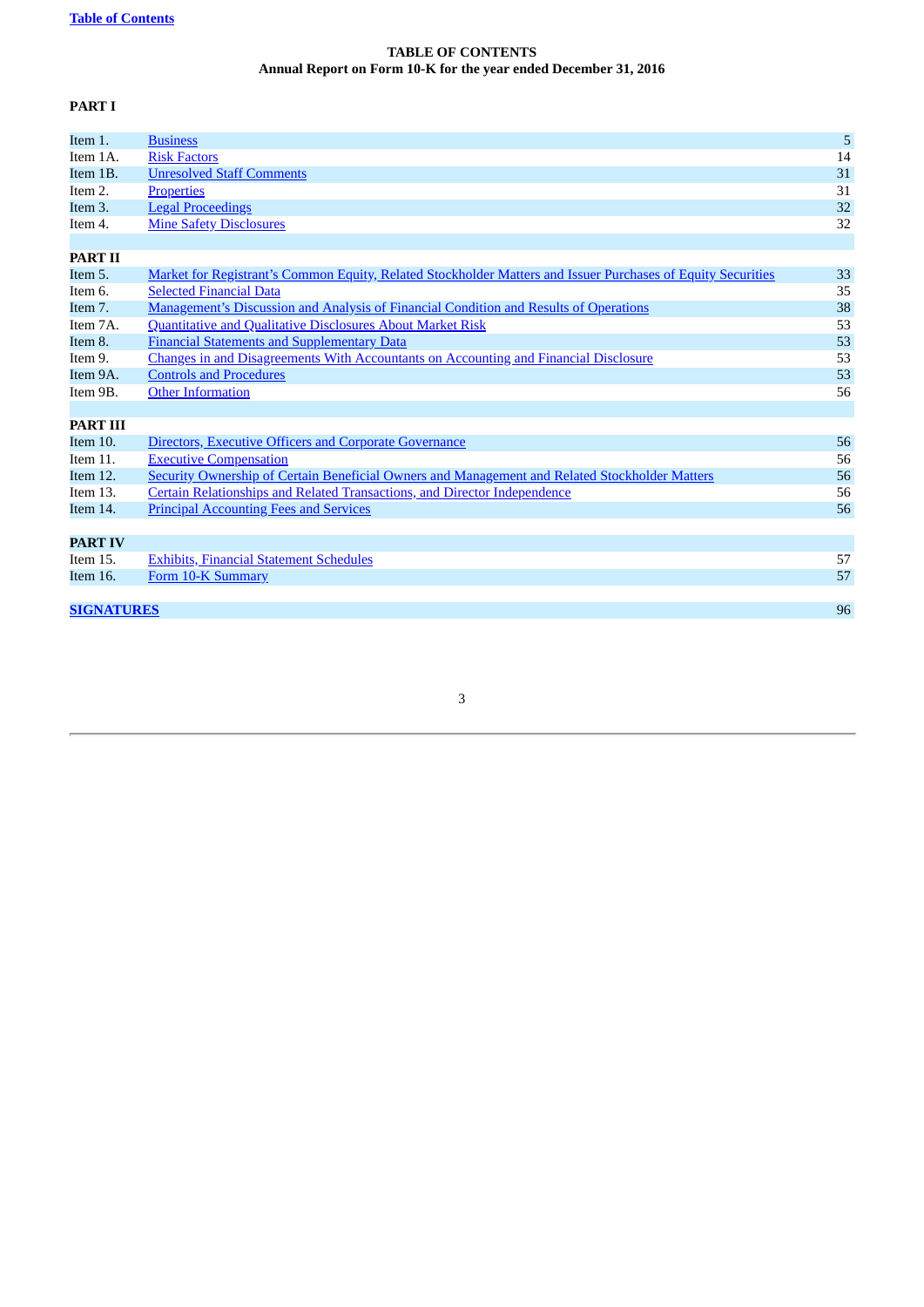#### **SPECIAL NOTE REGARDING FORWARD LOOKING STATEMENTS**

This Annual Report on Form 10-K contains certain forward-looking statements, including, without limitation, statements concerning the conditions in our industry, our operations, our economic performance and financial condition, including, in particular, statements relating to our business, operations, and growth strategy and service development efforts. The Private Securities Litigation Reform Act of 1995 provides a "safe harbor" for certain forward-looking statements so long as such information is identified as forwardlooking and is accompanied by meaningful cautionary statements identifying important factors that could cause actual results to differ materially from those projected in the information. When used in this Annual Report on Form 10-K, the words "may," "might," "should," "estimate," "project," "plan," "anticipate," "expect," "intend," "outlook," "believe" and other similar expressions are intended to identify forward-looking statements and information. You are cautioned not to place undue reliance on these forward-looking statements, which speak only as of their dates. These forward-looking statements are based on estimates and assumptions by our management that, although we believe to be reasonable, are inherently uncertain and subject to a number of risks and uncertainties. These risks and uncertainties include, without limitation, those identified under the caption Item 1A. "Risk Factors" in this Annual Report on Form 10-K and our other reports filed with the Securities and Exchange Commission (SEC). We undertake no obligation to publicly update or revise any forwardlooking statement as a result of new information, future events or otherwise, except as otherwise required by law. Reference is also made to such risks and uncertainties detailed from time to time in our filings with the SEC.

Unless the context requires otherwise, references to "CAI," the "Company," "we," "us" or "our" in this Annual Report on Form 10-K refer to CAI International, Inc. and its subsidiaries.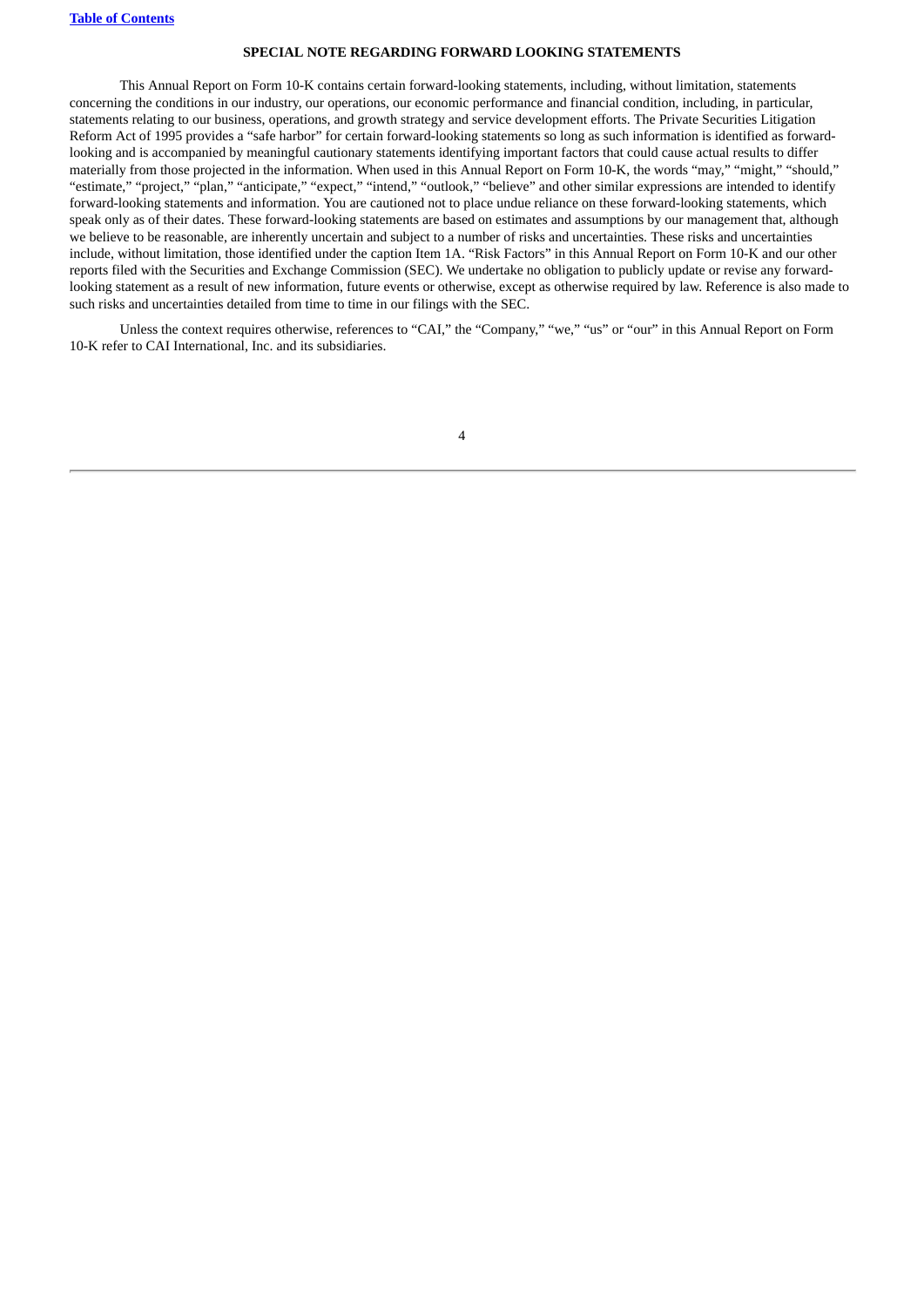#### <span id="page-4-0"></span>**ITEM 1: BUSINESS**

#### **Our Company**

We are one of the world's leading transportation finance and logistics companies. We purchase equipment, primarily intermodal shipping containers and railcars, which we lease to our customers. We also manage equipment for third-party investors. In operating our fleet, we lease, re-lease and dispose of equipment and contract for the repair, repositioning and storage of equipment. We also provide domestic and international logistics services.

The following table shows the composition of our equipment fleet as of December 31, 2016 and our average utilization for the year ended December 31, 2016:

|                                 | As of        | <b>Percent of</b>      |
|---------------------------------|--------------|------------------------|
|                                 | December 31, | <b>Total</b>           |
|                                 | 2016         | <b>Container Fleet</b> |
| Owned container fleet in TEUs   | 921,694      | 85%                    |
| Managed container fleet in TEUs | 162,582      | 15%                    |
| Total container fleet in TEUs   | 1,084,276    | 100%                   |
|                                 |              |                        |
| Owned container fleet in CEUs   | 1,014,078    | 87%                    |
| Managed container fleet in CEUs | 146,258      | 13%                    |
| Total container fleet in CEUs   | 1,160,336    | 100%                   |
|                                 |              |                        |
| Owned railcar fleet in units    | 6,459        |                        |

|                                                   | <b>Year Ended</b> |
|---------------------------------------------------|-------------------|
|                                                   | December 31,      |
|                                                   | 2016              |
| Average container fleet utilization in CEUs       | 92.8%             |
| Average owned container fleet utilization in CEUs | 93.5%             |
| Average railcar fleet utilization                 | 95.7%             |

The intermodal marine container industry-standard measurement unit is the 20-foot equivalent unit, or TEU, which compares the size of a container to a standard 20-foot container. For example, a 20-foot container is equivalent to one TEU and a 40-foot container is equivalent to two TEUs. Containers can also be measured in cost equivalent units (CEUs), whereby the cost of each type of container is expressed as a ratio relative to the cost of a standard 20-foot dry van container. For example, the CEU ratio for a standard 40-foot dry van container is 1.6, and a 40-foot high cube container is 1.7.

Utilization of containers is computed by dividing the average total units on lease during the period in CEUs, by the total CEUs in our container fleet. Utilization of railcars is computed by dividing the average number of railcars on lease during the period by the total number of railcars in our fleet. In both cases, the total fleet excludes new units not yet leased and off-hire units designated for sale. If new units not yet leased are included in the total fleet, total container fleet utilization would be 91.1%, owned container fleet utilization would be 91.6%, and railcar fleet utilization would be 86.4%, for the year ended December 31, 2016.

Our revenue consists of container lease income and rail lease income from our owned container and railcar fleets, management fee income for managing containers for third-party investors and logistics revenue for the provision of logistics services. Substantially all of our revenue is denominated in U.S. dollars. For the year ended December 31, 2016, we recorded revenue of \$294.4 million and net income attributable to CAI common stockholders of \$6.0 million. A comparison of our 2016 financial results with those of the prior years can be found in Item 6 "Selected Financial Data" of this Annual Report on Form 10-K.

We earn our container lease income from intermodal containers which are deployed by our customers in a wide variety of global trade routes. Virtually all of our containers are used internationally and no container is domiciled in one particular place for a prolonged period of time. As such, substantially all of our container assets are considered to be international with no single country of use. Our railcars are used by lessees on railroads in North America. Our logistics business provides both domestic and international logistics services.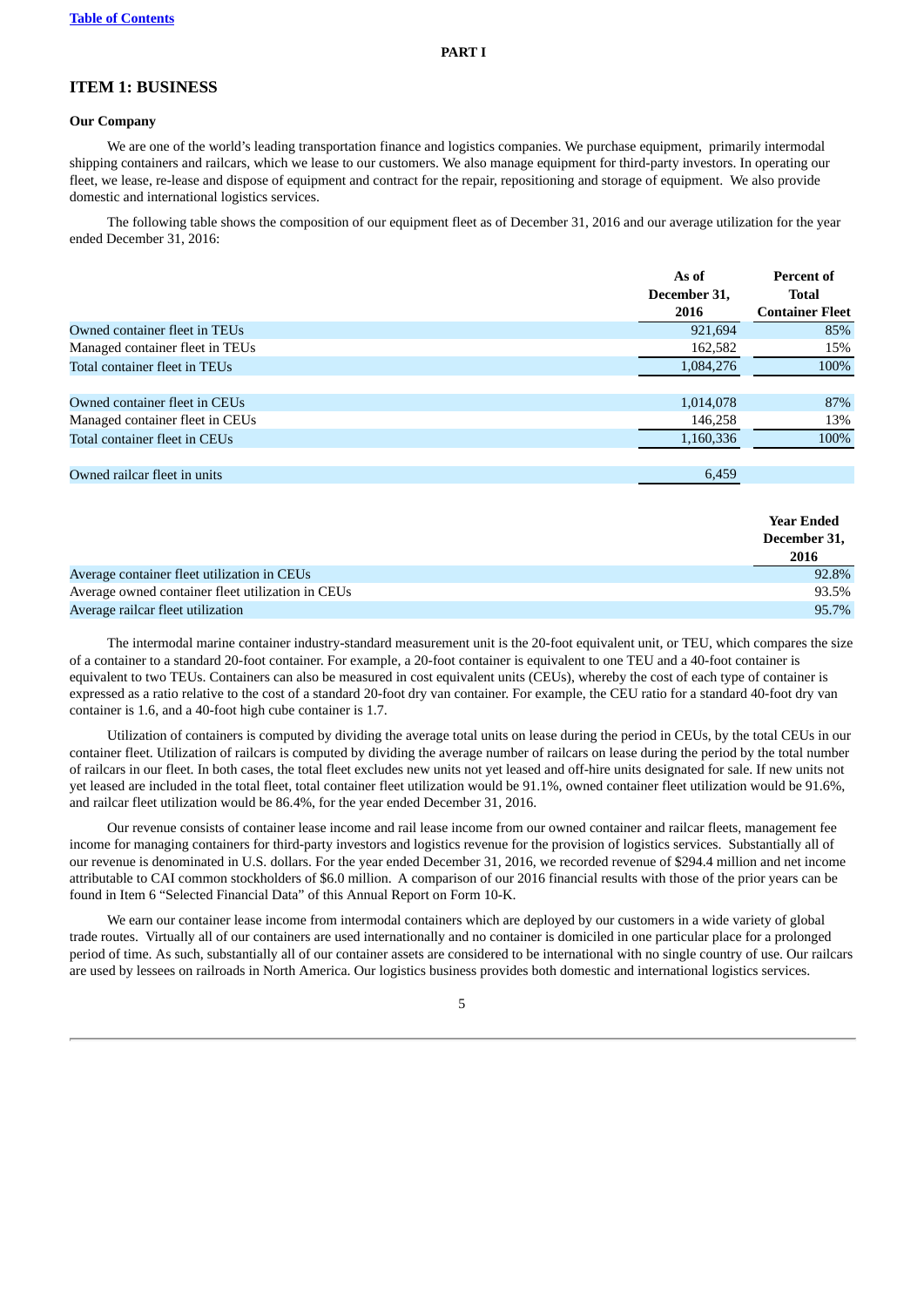#### **History**

We were founded in 1989 by our Chairman, Hiromitsu Ogawa, as a traditional container leasing company that leased containers owned by us to container shipping lines. We were originally incorporated under the name Container Applications International, Inc. in the State of Nevada in August 1989. In February 2007, we were reincorporated under our present name in the State of Delaware.

In December 2011, we formed CAI Rail Inc. (CAI Rail), as a wholly-owned subsidiary of the Company. CAI Rail purchases and leases our fleet of railcars in North America.

In July 2015, we purchased ClearPointt Logistics LLC (ClearPointt), an intermodal logistics company focused on the domestic intermodal market, for approximately \$4.1 million. ClearPointt is headquartered in Everett, Washington.

In February 2016, we purchased Challenger Overseas, LLC (Challenger), a Non-Vessel Operating Common Carrier (NVOCC), for approximately \$10.8 million. Challenger is headquartered in Eatontown, New Jersey.

In June 2016, we purchased Hybrid Logistics, Inc. and its affiliate General Transportation Services, Inc. (collectively, Hybrid), asset light truck brokers, for approximately \$12.0 million. Hybrid is headquartered in Portland, Oregon.

#### **Corporate Information**

Our corporate headquarters and principal executive offices are located at Steuart Tower, 1 Market Plaza, Suite 900, San Francisco, California 94105. Our telephone number is (415) 788-0100 and our website address is http://www.capps.com. We operate our business in 23 offices in 13 countries including the United States, and have agents in Asia, Europe, South Africa, and South America. Our whollyowned international subsidiaries are located in the United Kingdom, Japan, Malaysia, Sweden, Germany, Singapore, Luxembourg, Australia, Chile, South Korea, Barbados and Bermuda.

#### **Segment Information**

We organize our business by the nature of services we provide and separate our business into three reportable segments: container leasing, rail leasing and logistics.

The container leasing segment derives its revenue from the ownership and leasing of containers and fees earned for managing container portfolios on behalf of third party investors. The rail leasing segment derives its revenue from the ownership and leasing of railcars. The logistics segment derives its revenue from the provision of logistics services. There are no significant inter-segment revenues.

The operating results of each segment and details of our revenues for the years ended December 31, 2016, 2015 and 2014, and information regarding the geographic areas in which we do business are summarized in Note 17 to our consolidated financial statements in this Annual Report on Form 10-K.

#### **Industry Overview**

#### *Container Leasing*

We operate in the worldwide intermodal freight container leasing industry. Intermodal freight containers, or containers, are large, standardized steel boxes used to transport cargo by a number of means, including ship, truck and rail. Container shipping lines use containers as the primary means for packaging and transporting freight internationally, principally from export-oriented economies in Asia to other Asian countries, North America and Western Europe.

Containers are built in accordance with standard dimensions and weight specifications established by the International Standards Organization (ISO). Standard dry van containers are eight feet wide, either 20 or 40 feet long and are either 8 feet 6 inches or 9 feet 6 inches tall.

The three principal categories of containers are described as follows:

- *Dry van containers.* A dry van container is constructed of steel sides, roof and end panel with a set of doors on the other end, a wooden floor and a steel undercarriage. Dry van containers are the least expensive and most commonly used type of container. Dry van containers comprise approximately 90% of the worldwide container fleet, as measured in TEUs. They are used to carry general cargo, such as manufactured component parts, consumer staples, electronics and apparel.
- *Refrigerated containers.* A refrigerated container has an integrated refrigeration unit on one end which plugs into a generator set or other outside power source and is used to transport perishable goods.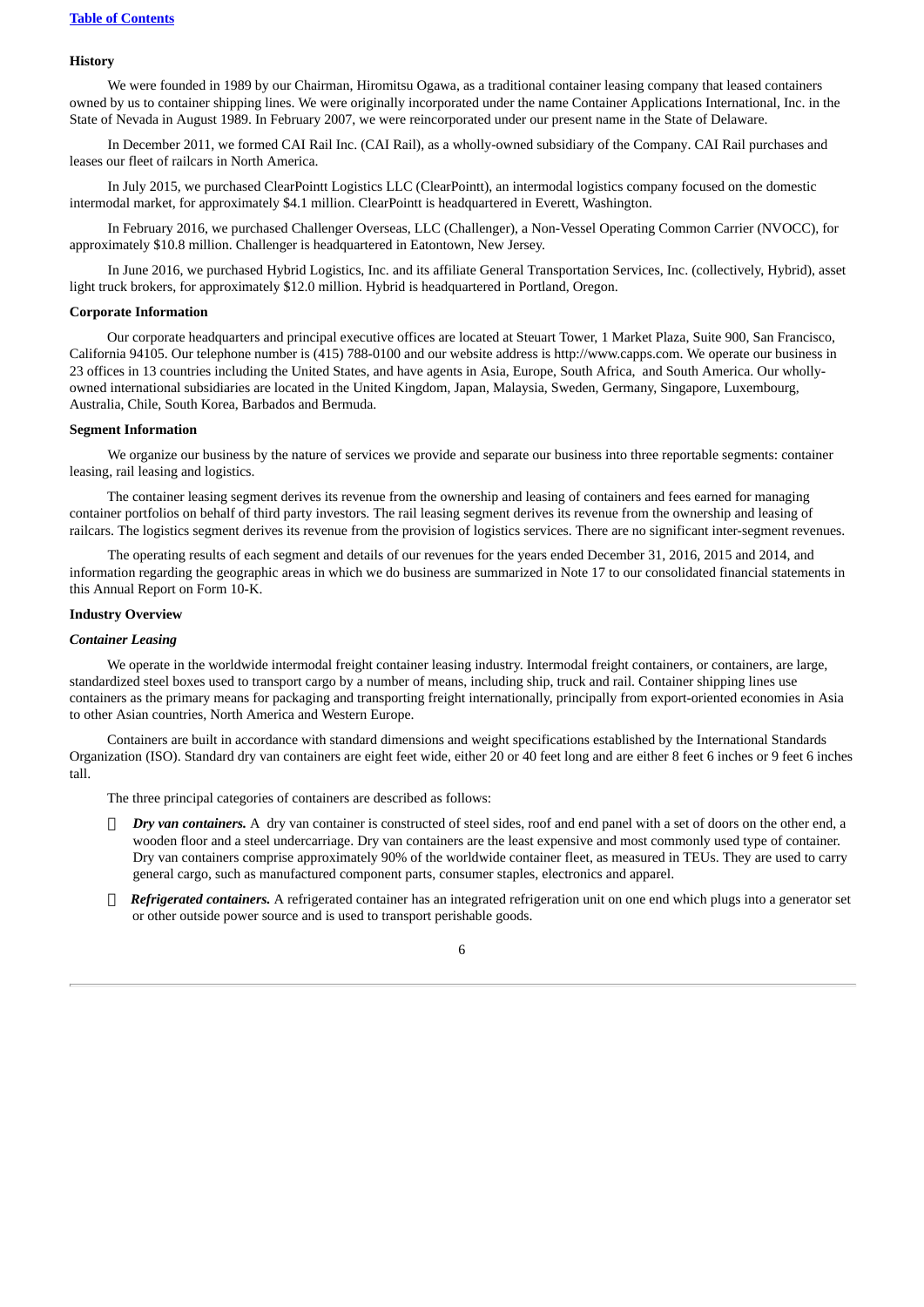*Specialized equipment.* Specialized equipment includes open-top, flat-rack, palletwide and swapbody containers, roll trailers, and generator sets. An open-top container is similar in construction to a dry van container except that the roof is replaced with a tarpaulin supported by removable roof bows. A flat-rack container is a heavily reinforced steel platform with a wood deck and steel end panels. Open-top and flat-rack containers are generally used to move heavy or oversized cargo, such as marble slabs, building products or machinery. Palletwide containers are a type of dry-van container externally similar to ISO standard containers, but internally about two inches wider so as to accommodate two European-sized pallets side-by-side. Swapbody containers are a type of dry van container designed to be easily transferred between rail, truck, and barge and are equipped with legs under their frames. Roll trailers are a type of flat-bed trailer equipped with rubber wheels underneath for terminal haulage and stowage on board roll-on/roll-off vessels.

Containers provide a secure and cost-effective method of transportation because they can be used in multiple modes of transportation, making it possible to move cargo from a point of origin to a final destination without repeated unpacking and repacking. As a result, containers reduce transit time and freight and labor costs as they permit faster loading and unloading of shipping vessels and more efficient utilization of transportation containers than traditional bulk shipping methods. The protection provided by containers also reduces damage, loss and theft of cargo during shipment. While the life of containers varies based upon the damage and normal wear and tear suffered by the container, we estimate that the average useful life of a dry van container used in our fleet is 13.0 years.

Container shipping lines own and lease containers for their use. Based on container fleet information reported by Drewry Maritime Research, transportation companies (including container shipping lines and freight forwarders) own approximately 53% of the total worldwide container fleet and container leasing companies own approximately 47% of the total worldwide container fleet based on TEUs. Given the uncertainty and variability of export volumes and the fact that container shipping lines have difficulty in accurately forecasting their container requirements at different ports, the availability of containers for lease significantly reduces a container shipping line's need to purchase and maintain excess container inventory. In addition, container leases allow the container shipping lines to adjust their container fleets both seasonally and over time and help to balance trade flows. The flexibility offered by container leasing helps container shipping lines improve their overall fleet management and provides the container shipping lines with an alternative source of financing.

*Fleet Overview.* The table below summarizes the composition of our container fleet as of December 31, 2016 by type of equipment:

|                                 | Dry Van    | Percent of         | Refrigerated      | Percent of         | <b>Specialized</b> | Percent of         |              | Percent of         |
|---------------------------------|------------|--------------------|-------------------|--------------------|--------------------|--------------------|--------------|--------------------|
|                                 | Containers | <b>Total Fleet</b> | <b>Containers</b> | <b>Total Fleet</b> | Equipment          | <b>Total Fleet</b> | Total        | <b>Total Fleet</b> |
| Owned container fleet in TEUs   | 801,136    | 74%                | 53,630            | 5%                 | 66,928             | 6%                 | 921,694      | 85%                |
| Managed container fleet in TEUs | 160,765    | 15%                | 584               | $0\%$              | 1,233              | $0\%$              | 162,582      | 15%                |
| Total container fleet in TEUs   | 961,901    | 89%                | 54.214            | 5%                 | 68,161             | 6%                 | 1,084,276    | 100%               |
|                                 |            |                    |                   |                    |                    |                    |              |                    |
|                                 | Dry Van    | Percent of         | Refrigerated      | <b>Percent of</b>  | <b>Specialized</b> | Percent of         |              | Percent of         |
|                                 | Containers | <b>Total Fleet</b> | <b>Containers</b> | <b>Total Fleet</b> | Equipment          | <b>Total Fleet</b> | <b>Total</b> | <b>Total Fleet</b> |
| Owned container fleet in CEUs   | 715.616    | 62%                | 195,435           | 17%                | 103,027            | 9%                 | 1,014,078    | 87%                |
|                                 |            |                    |                   |                    |                    |                    |              |                    |
| Managed container fleet in CEUs | 142,882    | 12%                | 2,044             | 0%                 | 1,332              | $0\%$              | 146,258      | 13%                |

*Marketing and Operations Overview.* Our marketing and operations personnel are responsible for developing and maintaining relationships with our lessees, facilitating lease contracts and maintaining the day-to-day coordination of operational issues. This coordination allows us to negotiate lease contracts that satisfy both our financial return requirements and our lessees' operating needs. It also facilitates our awareness of lessees' potential equipment shortages and their awareness of our available equipment inventories. We have marketing and operations employees in twelve countries, supported by independent agents in a further seven countries.

*Leases Overview.* To meet the needs of our lessees and achieve a favorable utilization rate, we lease containers under three main types of leases: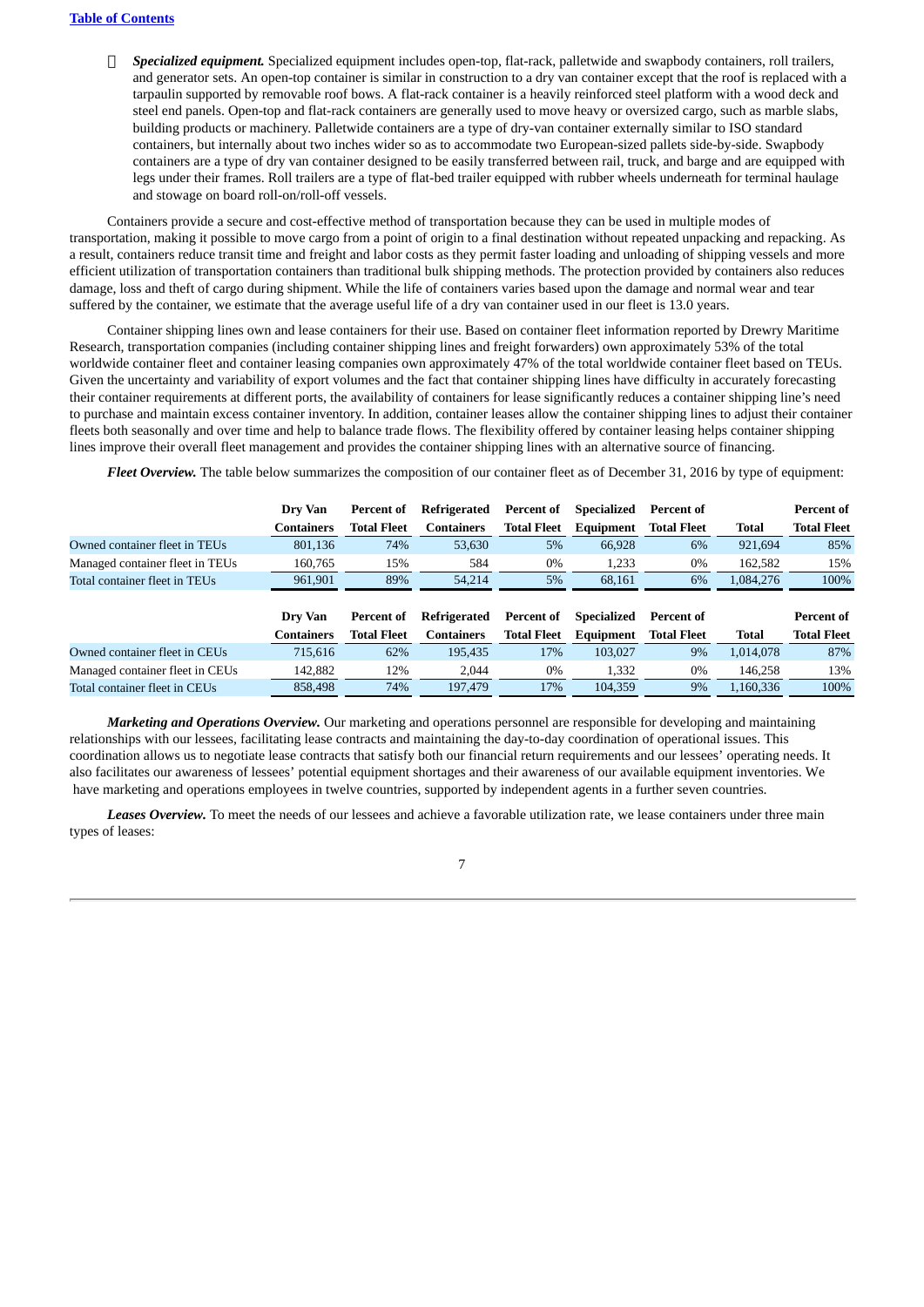- *Long-Term Leases*. Our long-term leases have terms of one year or more and specify the number of containers to be leased, the pick-up and drop-off locations, the applicable per diem rate and the contract term. We typically enter into long-term leases for a fixed term ranging from three to eight years, with five-year term leases being most common. Our long-term leases generally require our lessees to maintain all units on lease for the duration of the lease, which provides us with scheduled lease payments. A small percentage of our long-term leases contain an early termination option and afford the lessee interchangeability of containers, and the ability to redeliver containers if the lessee's fleet requirements change. Generally, leases with an early termination provision impose various economic penalties to the customer if the customer elects to exercise the early termination provision.
- *Short-Term Leases*. Short-term leases include both master interchange leases and customized short-term leases. Master interchange leases provide a master framework pursuant to which lessees can lease containers on an as-needed basis, and thus command a higher per diem rate than long-term leases. The terms of master interchange leases are typically negotiated on an annual basis. Under our master interchange leases, lessees know in advance their per diem rates and drop-off locations, subject to monthly port limits. We also enter into other short-term leases that typically have a term of less than one year and are generally used for one-way leasing, typically for small quantities of containers. The terms of short-term leases are customized for the specific requirements of the lessee. Short-term leases are sometimes used to reposition containers to high-demand locations and accordingly may contain terms that provide incentives to lessees.
- *Finance Leases.* Finance leases provide our lessees with an alternative method to finance their container acquisitions. Finance leases are long-term in nature and require relatively little customer service attention. They ordinarily require fixed payments over a defined period and generally provide lessees with a right to purchase the leased containers for a nominal amount at the end of the lease term. Per diem rates under finance leases include an element of repayment of capital and, therefore, typically are higher than per diem rates charged under long-term leases. Finance leases require the container lessee to keep the container on lease for the entire term of the lease.

The following table provides a summary of our container fleet by lease type as of December 31, 2016:

|                   |             | As of December 31, 2016 |
|-------------------|-------------|-------------------------|
|                   | <b>TEUs</b> | <b>CEUs</b>             |
| Long-term leases  | 73%         | 75%                     |
| Short-term leases | 19%         | 16%                     |
| Finance leases    | 8%          | $9\%$                   |
| Total             | 100%        | 100%                    |

Our lease agreements contain general terms and conditions detailing standard rights and obligations, including requirements that lessees pay a per diem rate, depot charges, taxes and other charges when due, maintain equipment in good condition, return equipment in good condition in accordance with return conditions set forth in the lease agreement, use equipment in compliance with all applicable laws, and pay us for the value of the equipment as determined by the lease agreement if the equipment is lost or destroyed. A default clause in our lease agreements gives us certain legal remedies in the event that an equipment lessee is in breach of lease terms.

Our lease agreements contain an exclusion of warranties clause and require lessees to defend and indemnify us in most instances from third-party claims arising out of the lessee's use, operation, possession or lease of the equipment. Lessees are required to maintain physical damage and comprehensive general liability insurance, or be adequately self-insured, and to indemnify us against loss with respect to the equipment. We also maintain our own contingent physical damage and third-party liability insurance that covers our equipment during both on-lease and off-lease periods. All of our insurance coverage is subject to annual deductible provisions and per occurrence and aggregate limits.

*Management Services Overview.* We manage containers for third-party investors under management agreements that cover portfolios of containers. We lease, re-lease and dispose of the containers and contract for their repair, repositioning and storage. Our management agreements have multiple year terms and provide that we receive a management fee based upon the actual net operating income for each container, which is equal to the actual rental revenue for a container less the actual operating expenses directly attributable to that container. Management fees are collected monthly or quarterly, depending upon the agreement, and generally are not paid if net operating revenue is zero or less for a particular period. If operating expenses exceed revenue, third-party investors are required to pay the excess or we may deduct the excess, including our management fee, from future net operating revenue. Under these agreements, we also receive a commission for selling or otherwise disposing of containers for the third-party investor. Our management agreements generally require us to indemnify the third-party investor for liabilities or losses arising out of a breach of our obligations. In return, the third-party investor typically indemnifies us in our capacity as the manager of the container against a breach by the third-party investor, sales taxes on commencement of the arrangement, withholding taxes on payments to the third-party investor under the management agreement and any other taxes, other than our income taxes, incurred with respect to the containers that are not otherwise included as operating expenses deductible from revenue.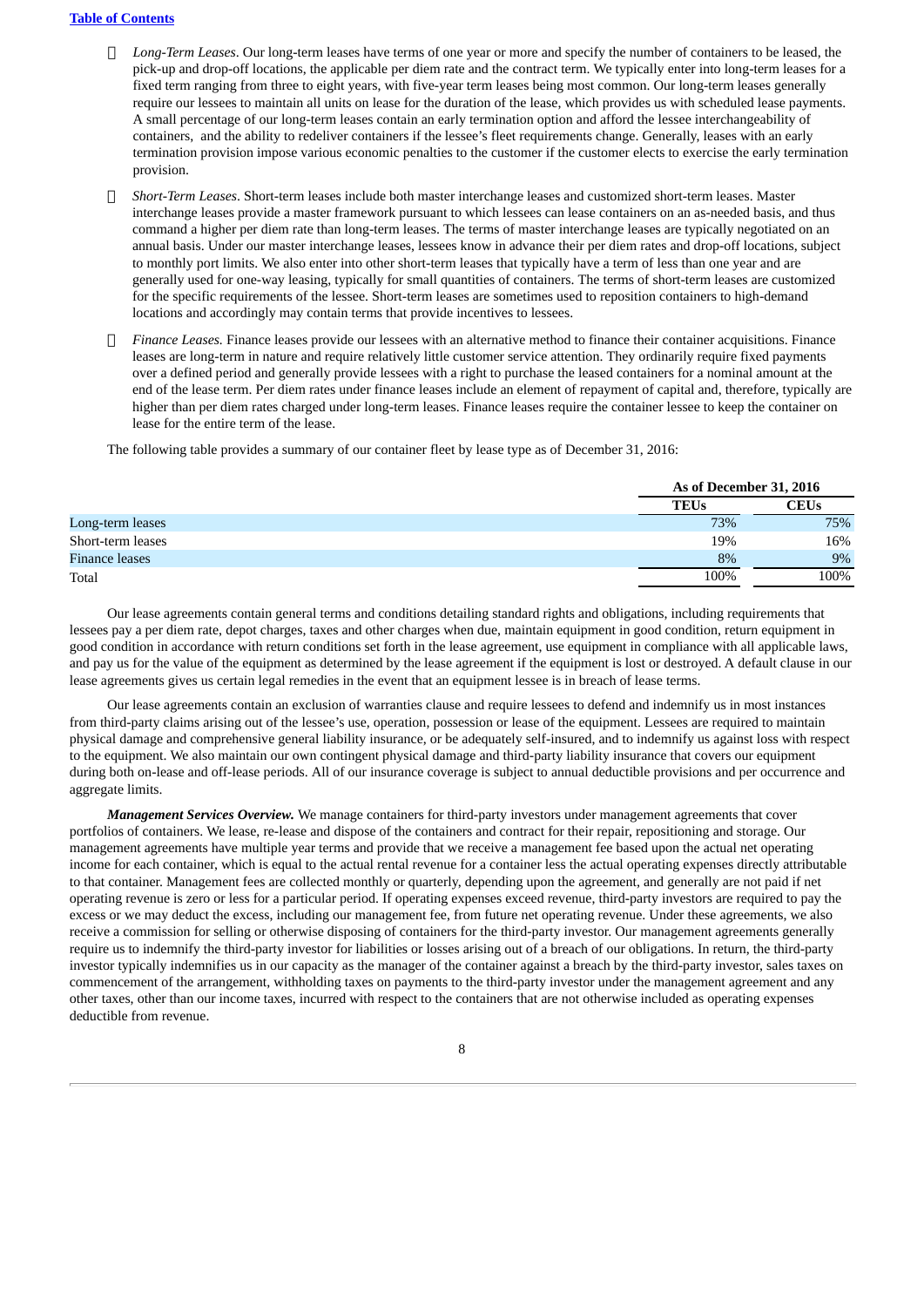*Re-leasing, Logistics Management and Depot Management.* We believe that managing the period after lease termination, in particular after our containers' first lease, is one of the most important aspects of our business. Successful management of this period requires disciplined re-leasing capabilities, logistics management and depot management.

- *Re-leasing.* Since our leases (other than finance leases) allow our lessees to return their containers, we typically lease a container several times during its useful life. New containers can usually be leased with a limited marketing and customer service infrastructure because initial leases for new containers typically cover large volumes of units and are fairly standardized transactions. Used containers, on the other hand, are typically leased in smaller transactions that are structured to accommodate pick-ups and returns in a variety of locations. Our utilization rates depend on our re-leasing abilities. Factors that affect our ability to re-lease used containers include the size of our lessee base, ability to anticipate lessee needs, our presence in relevant geographic locations and the level of service we provide our lessees. We believe that our global presence and long-standing relationships with more than 300 container lessees as of December 31, 2016 provide us an advantage over our smaller competitors in re-leasing our containers.
- *Logistics Management.* The shipping industry is characterized by large regional trade imbalances, with loaded containers generally flowing from export-oriented economies in Asia to other Asian countries, North America and Western Europe. Because of these trade imbalances, container shipping lines have an incentive to return leased containers in relatively low export areas to reduce the cost of shipping empty containers. We have managed this structural imbalance of inventories with the following approach:
	- *Limiting or prohibiting container returns to low-demand areas.* In order to minimize our repositioning costs, our leases typically include a list of the specific locations to which containers may be returned, limitations on the number of containers that may be returned to low-demand locations, high drop-off charges for returning containers to low-demand locations or a combination of these provisions;
	- *Taking advantage of the secondary resale market.* In order to maintain a younger fleet age profile, we have aggressively sold older containers when they are returned to low demand areas;
	- *Developing country-specific leasing markets to utilize older containers in the portable storage market*. In North America and Western Europe, we lease on a limited basis older containers for use as portable storage;
	- *Seeking one-way lease opportunities to move containers from lower demand locations to higher demand locations*. One-way leases may include incentives, such as free days, credits and damage waivers. The cost of offering these incentives is considerably less than the cost we would incur if we paid to reposition the containers; and
	- *Paying to reposition our containers to higher demand locations*. At locations where our inventories remain high, despite the efforts described above, we will selectively choose to ship excess containers to locations with higher demand.
- *Depot Management*. As of December 31, 2016, we managed our equipment fleet through 296 independent equipment depot facilities located in 50 countries. Depot facilities are generally responsible for repairing containers when they are returned by lessees and for storing the containers while they are off-hire. Our operations group is responsible for managing our depot contracts and periodically visiting depot facilities to conduct inventory and repair audits. We also supplement our internal operations group with the use of independent inspection agents. As of December 31, 2016, a majority of our off-lease inventory was located at depots that are able to report notices of container activity and damage detail via electronic data interchange, or EDI.

Most of the depot agency agreements follow a standard form and generally provide that the depot will be liable for loss or damage of containers and, in the event of loss or damage, will pay us the previously agreed loss value of the applicable containers. The agreements require the depots to maintain insurance against container loss or damage and we carry insurance to cover the risk that a depot's insurance proves insufficient.

Our container repair standards and processes are generally managed in accordance with standards and procedures specified by the Institute of International Container Lessors, or the IICL. The IICL establishes and documents the acceptable interchange condition for containers and the repair procedures required to return damaged containers in acceptable interchange condition. When containers are returned by lessees, the depot arranges an inspection of the containers to assess the repairs required to return the containers to acceptable IICL condition. As part of the inspection process, damages are categorized either as lessee damage or normal wear and tear. Items typically designated as lessee damage include dents in the container, while items such as rust are typically designated as normal wear and tear. In general, lessees are responsible for the lessee damage portion of repair costs and we are responsible for normal wear and tear.

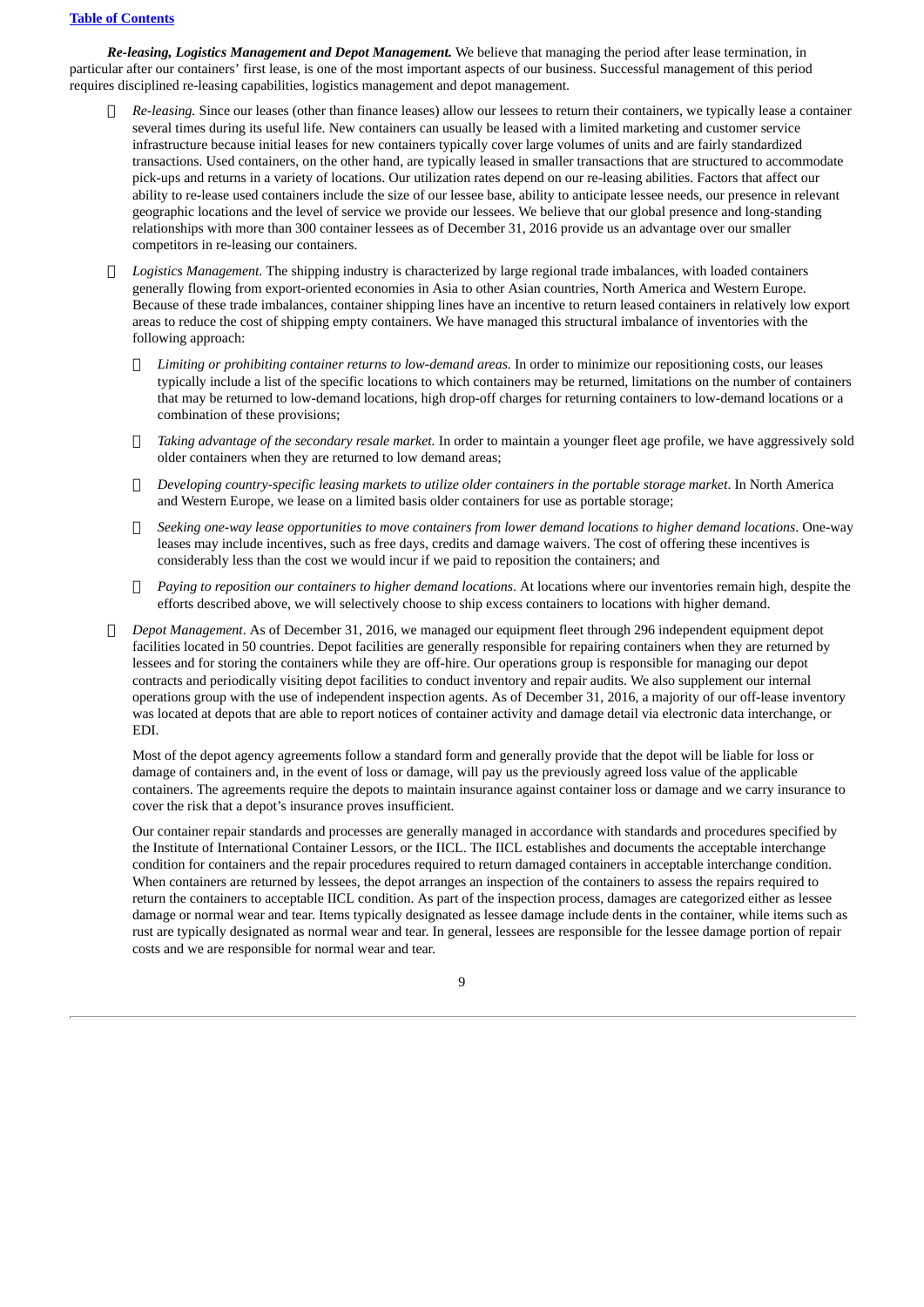*Customer Concentration.* Revenue from our ten largest container lessees represented 60.4% of container leasing revenue for the year ended December 31, 2016, with revenue from our two largest lessees, CMA CGM and MSC Mediterranean Shipping Co, accounting for 15.7% and 10.2%, respectively, of container leasing revenue, or \$31.7 million and \$20.6 million, respectively. The \$31.7 million and \$20.6 million of revenue represented 10.8% and 7.0%, respectively, of our total revenue for the period.

*Proprietary Real-time Information Technology System.* Our proprietary real-time information technology system tracks all of our containers individually by container number, provides design specifications for the containers, tracks on-lease and off-lease transactions, matches each on-lease unit to a lease contract and each off-lease unit to a depot contract, maintains the major terms for each lease contract, tracks accumulated depreciation, calculates the monthly bill for each container lessee and tracks and bills for container repairs. Most of our depot activity is reported electronically, which enables us to prepare container lessee bills and calculate financial reporting information more efficiently.

In addition, our system allows our lessees to conduct business with us through the Internet. This allows our lessees to review our container inventories, monitor their on-lease information, view design specifications and receive information on maintenance and repair. Many of our lessees receive billing and on- and off- lease information from us electronically.

*Our Suppliers.* We purchase most of our containers in China from manufacturers that have met our qualification requirements. We are currently not dependent on any single manufacturer. We have long-standing relationships with all of our major container suppliers. Our technical services personnel review the designs for our containers and periodically audit the production facilities of our suppliers. In addition, we contract with independent third-party inspectors to monitor production at factories while our containers are being produced. This provides an additional layer of quality control and helps ensure that our containers are produced in accordance with our specifications.

*Our Competition.* We compete primarily with other container leasing companies, including both larger and smaller lessors. We also compete with bank leasing companies offering long-term operating leases and finance leases, and container shipping lines, which sometimes lease their excess container inventory. Other participants in the shipping industry, such as container manufacturers, may also decide to enter the container leasing business. It is common for container shipping lines to utilize several leasing companies to meet their container needs and to minimize reliance on any one individual leasing company.

Our competitors compete with us in many ways, including pricing, lease flexibility, supply reliability, customer service and the quality and condition of containers. Some of our competitors have greater financial resources than we do, or are affiliates of larger companies. We emphasize the quality of our fleet, supply reliability and high level of customer service to our container lessees. We focus on ensuring adequate container availability in high-demand locations, dedicate large portions of our organization to building relationships with lessees, maintain close day-to-day coordination with lessees and have developed a proprietary information technology system that allows our lessees to access real-time information about their containers.

*Seasonality.* We have historically experienced increased seasonal demand for containers in the second and third quarters of the year. However, equipment rental revenue may fluctuate significantly in future periods based upon the level of demand by container shipping lines for leased containers, our ability to maintain a high utilization rate of containers in our total fleet, changes in per diem rates for leases.

#### *Rail Leasing*

*Fleet Overview.* We own a fleet of railcars of various types including: 50ft and 60ft box cars for paper and forest products; covered hoppers for grain, cement, sand, plastic pellets and many other industrial products; general purpose tank cars that are used to transport foodgrade and other liquid and gaseous commodities; gondolas for coal and steel; and general service flat cars. We owned 6,459 railcars as of December 31, 2016.

In June 2015 we entered into a multi-year railcar order (the "Agreement") with a railcar manufacturer. Under the Agreement, we committed to purchase 2,000 railcars of various types for use on the North American rail system, for a total investment expected to be in excess of \$200 million. In October 2016, we entered into an amendment to the Agreement, by which we modified the type of railcars yet to be delivered as of the effective date of the amendment, reduced the overall baseline pricing and revised the amount and delivery dates for the various car types. As of December 31, 2016, 468 railcars had been delivered under the Agreement, 1,007 cars are to be delivered in 2017 at a cost of \$100.0 million, and a further 525 cars are to be delivered in 2018 at a cost of \$72.0 million.

*Overview of Our Leases.* We offer multiple lease options to our railcar customers, including full service leases, net operating leases and per diem leases. Our full service leases provide our customers with comprehensive management services including maintenance and the payment of taxes. Net operating leases allow customers to manage and pay the cost of operating and maintaining railcars themselves. Our per diem lease product enables customers to pay through a settlement process on an hourly and mileage basis.

*Customer Concentration.* Our railcar customers are typically industrial companies who ship their products or raw materials by rail. Our customers are generally large, creditworthy, industrial companies. Additionally, we work with a number of North American Class I Railroads and regional carriers. Revenue from our ten largest customers represented 42.6% of rail leasing revenue for the year ended December 31, 2016, with no customer generating more than 10%.

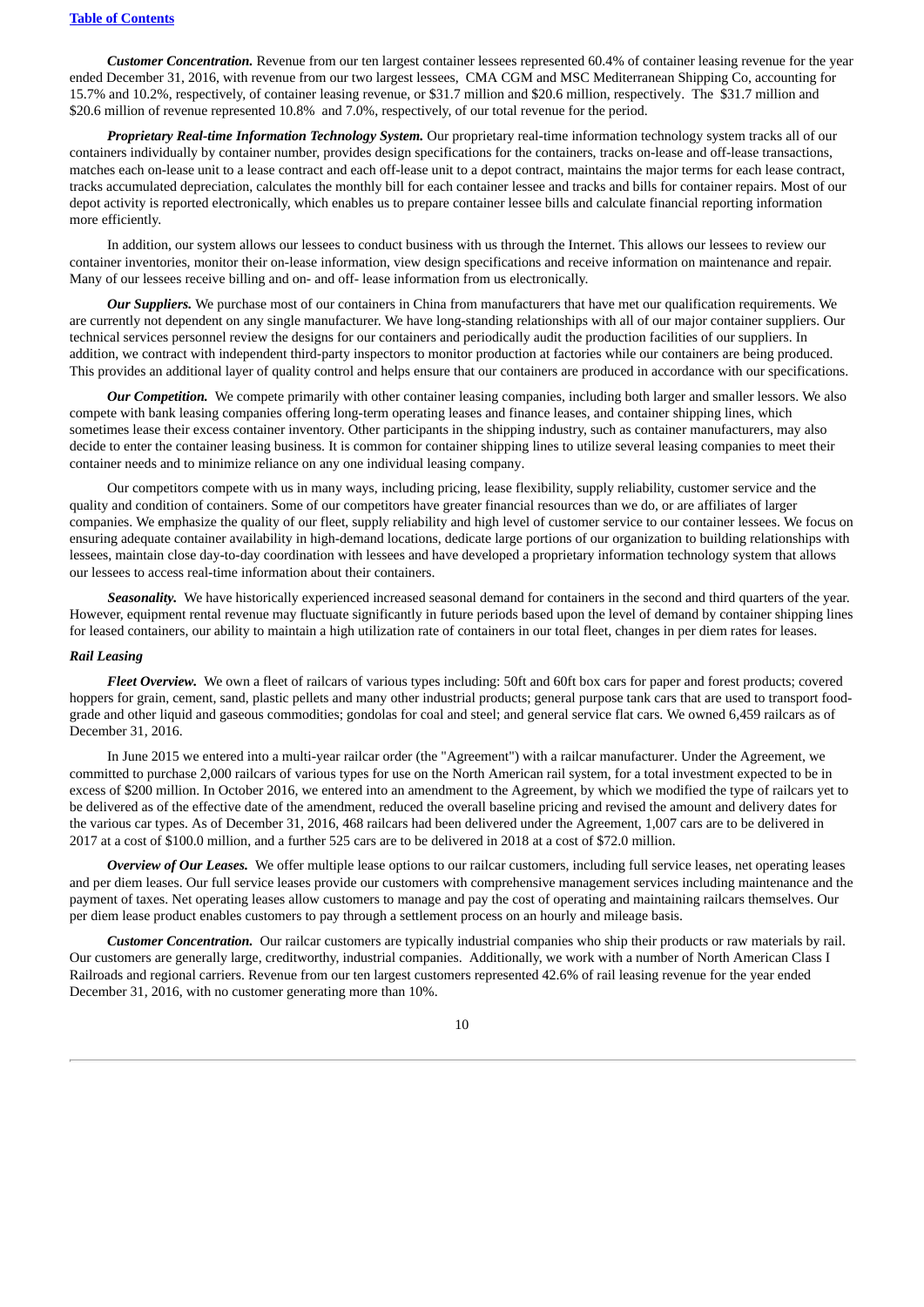*Our Competition.* We function in a highly competitive marketplace that includes large and small operating lessors, financial institutions with passive leasing enterprises, captive leasing companies owned by manufacturers and at times with shippers holding large and diverse fleets of railcars. We compete on the basis of customer relationships, lease rate, maintenance expertise, service capability and availability of railcars.

#### *Logistics*

*Overview of Our Services.* We offer comprehensive logistics services including intermodal, truck brokerage, port drayage, warehousing, international ocean freight and freight forwarding, as well as the arrangement and coordination of international air freight services and customs brokerage. Through our network of transportation carriers and equipment providers, we arrange for the movement of our customers' freight. We contract with railroads to provide transportation for the line-haul portion of the shipment and with local trucking companies, known as "drayage companies," for pickup and delivery. We may also offer use of our own CAI equipment for domestic beneficial cargo owner (BCO) movements. As part of our intermodal and truck brokerage services, we negotiate and bundle rates for our customers, track shipments in transit, and facilitate the handling of claims for freight loss or damage on behalf of our customers. We also provide international export and import services for full container loads, less than container loads, perishable cargo, project cargo, and airfreight across the globe.

We have a network of logistics professionals dedicated to developing, implementing and operating customized logistics solutions. We offer a wide range of transportation management services and technology solutions including shipment optimization, load consolidation, mode selection, carrier management, load planning and execution and web-based shipment visibility.

*Customer Concentration.* We provide services to customers in a wide variety of industries, including consumer products, retail and durable goods. Revenue from our ten largest customers represented 38.4% of logistics revenue for the year ended December 31, 2016, with no customer generating more than 10%.

*Our Competition.* The transportation services industry is highly competitive. We compete against other logistics companies, third party brokers, asset-backed trucking companies and shipping lines that market their own intermodal and international shipping services. Several large trucking companies have entered into agreements with railroads to market intermodal services nationwide. Competition is based primarily on freight rates, quality of services, reliability, transit time and scope of operations. We believe we have a strong competitive advantage being able to offer customers a variety of services under one organization. Few, if any, of our competitors can offer customers leasing of containers, sale of used containers, rail service, nationwide truck brokerage and international export/import services. This distinct advantage, along with the cross selling between all of our divisions, is expected to provide CAI with significant opportunities to increase market share.

*Relationship with Railroads.* A key element of our business strategy is to strengthen our close working relationship with the major railroads in the United States and Canada. Due to our size and relative importance, some railroads have dedicated support personnel to focus on our day-to-day service requirements. We have relationships with all seven of the Class 1 freight railroads, and our senior executives meet with each of the railroads on a regular basis to discuss major strategic issues concerning intermodal transportation.

Transportation rates are market driven. We sometimes negotiate with the railroads or other major service providers on a route or customer specific basis. Consistent with industry practice, some of the rates we negotiate are special commodity quotations (SCQs), which provide discounts from published price lists based on competitive market factors and are designed by the railroads or major service providers to attract new business or to retain existing business. SCQ rates are generally issued for the account of a single Intermodal Marketing Company (IMC). SCQ rates apply to specific customers in specified shipping lanes for a specific period of time, usually up to 12 months. Other transactional or spot market business is negotiated on a daily basis, dependent on capacity and dynamic pricing, consistent with existing market conditions.

*Relationship with Drayage Companies.* We have a "Quality Drayage Program," under which participants commit to provide high quality drayage service along with clean and safe equipment, maintain a defined on-time performance level and follow specified procedures designed to minimize freight loss and damage. We negotiate drayage rates for transportation between specific origin and destination points.

*Relationship with Trucking Companies.* Our truck brokerage operation has relationships with more than 14,000 trucking companies that we use to transport freight. Our truck brokerage operation handles the administrative and regulatory aspects of the trucking company relationship including an eight step vetting process. Our relationships with these trucking companies are important since these relationships determine pricing, load coverage and overall service.

*Relationship with Shipping Lines.* Our international division has relationships with every major shipping line providing a worldwide network of shipping options based on price and service for export and import cargoes. These relationships enable us to provide a basket of options that best suit the needs of our customers at any given moment. Supported by a world-wide agency network, we are able to provide the best price and service option any place in the world. Additional value and customized solutions can be accomplished by offering use of our own CAI equipment for domestic and international BCO movements.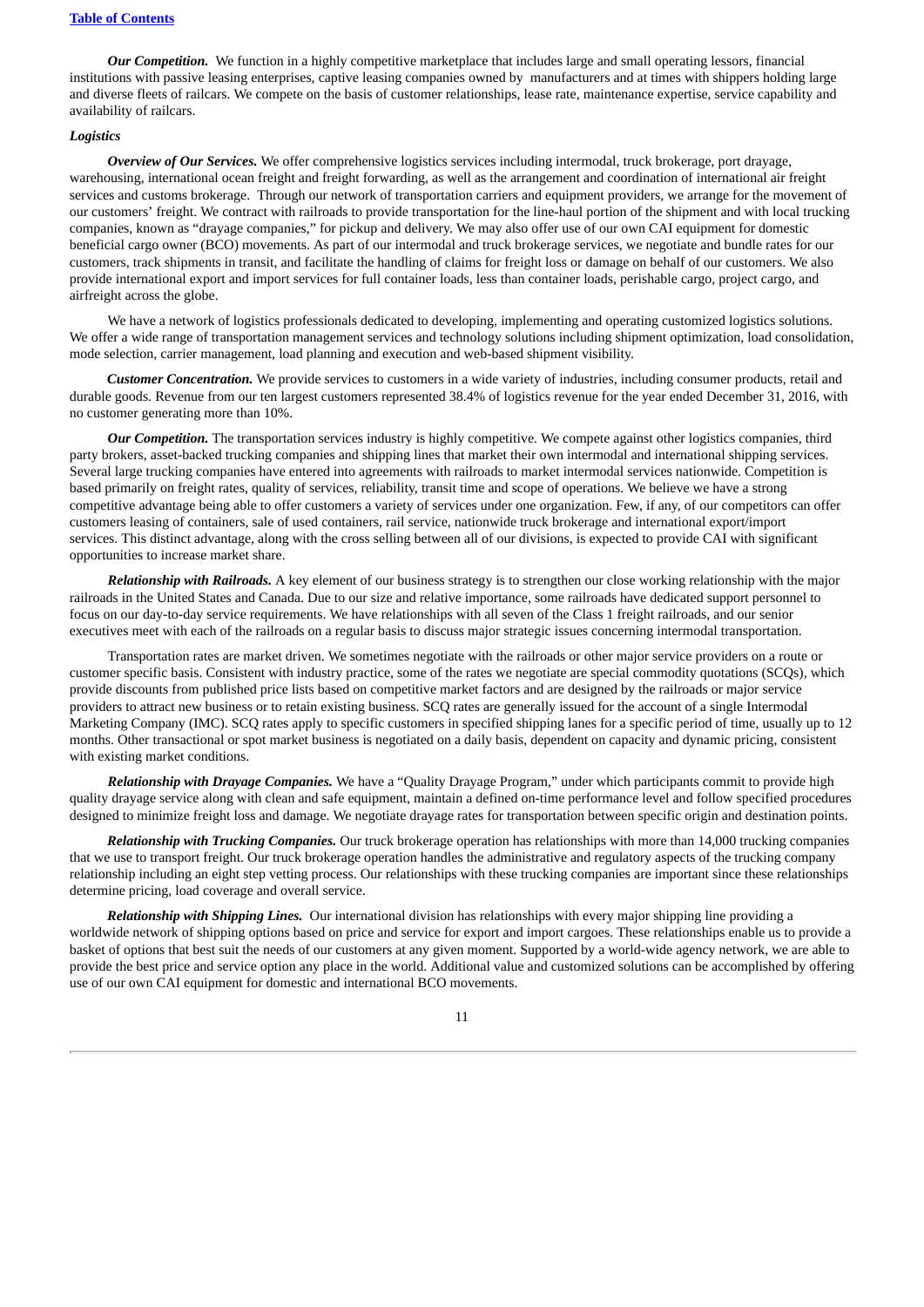*Risk Management and Insurance.* We require all drayage companies participating in our Quality Drayage Program to carry general liability insurance, truckman's auto liability insurance and cargo insurance. Railroads, which are self-insured, provide limited cargo protection per shipment. To cover freight loss or damage our carriers are carefully vetted to ensure all cargo insurance requirements are in place and monitored. We also carry contingent cargo insurance to protect from any lapse in a carrier's primary insurance.

#### **Credit Control**

We provide services for container shipping lines, freight forwarders, railroads and other companies that meet our credit criteria. Our credit policy sets different maximum exposure limits depending on our relationship and previous experience with each equipment lessee. Credit criteria may include, but are not limited to, trade route, country, business climate, social and political climate, assessments of net worth, asset ownership, bank and trade credit references, credit bureau reports, including those from Dynamar, operational history and financial strength. We monitor our customers' performance on an ongoing basis. Our credit control processes are aided by the long payment experience we have with most of our customers, our broad network of relationships that provide current information about our customers' market reputations and our focus on collections.

#### **Environmental Matters**

We are subject to federal, state, local and foreign laws and regulations relating to the protection of the environment, including those governing the discharge of pollutants to air and water, the management and disposal of hazardous substances and wastes and the cleanup of contaminated sites. We could incur substantial costs, including cleanup costs, fines and third-party claims for property or natural resource damage and personal injury, as a result of violations of environmental laws and regulations in connection with our or our lessees' current or historical operations. Under some environmental laws in the United States and certain other countries, the owner or operator of equipment may be liable for environmental damage, cleanup or other costs in the event of a spill or discharge of material from the equipment without regard to the fault of the owner or operator. While we typically maintain liability insurance coverage and typically require our lessees to provide us with indemnity against certain losses, the insurance coverage is subject to large deductibles, limits on maximum coverage and significant exclusions and may not be sufficient or available to protect against any or all liabilities and such indemnities may not cover or be sufficient to protect us against losses arising from environmental damage.

#### **Regulation**

We are subject to regulations promulgated in various countries, including the United States, seeking to protect the integrity of international commerce and prevent the use of equipment for international terrorism or other illicit activities. For example, the Container Security Initiative, the Customs-Trade Partnership Against Terrorism and Operation Safe Commerce are among the programs administered by the U.S. Department of Homeland Security that are designed to enhance security for cargo moving throughout the international transportation system by identifying existing vulnerabilities in the supply chain and developing improved methods for ensuring the security of containerized cargo entering and leaving the United States. Moreover, the International Convention for Safe Containers, 1972, as amended, adopted by the International Maritime Organization, applies to new and existing containers and seeks to maintain a high level of safety of human life in the transport and handling of containers by providing uniform international safety regulations. As these regulations develop and change, we may incur increased compliance costs due to the acquisition of new, compliant equipment and/or the adaptation of existing equipment to meet new requirements imposed by such regulations.

Our rail operations are subject to various laws, rules, and regulations administered by authorities in jurisdictions where we do business; the United States, Canada and Mexico. In the United States, for example, our railcar fleet is subject to safety, operations, maintenance, and mechanical standards, rules, and regulations enforced by various federal and state agencies and industry organizations, including the U.S. Department of Transportation, the Federal Railroad Administration, and the Association of American Railroads. State agencies regulate some health and safety matters related to rail operations not otherwise preempted by federal law. As these regulations develop and change, we may incur increased compliance costs due to additional maintenance or substantial modification or refurbishment of our railcars to meet new requirements imposed by such regulations. In addition, violations of these rules and regulations can result in substantial fines and penalties, including potential limitations on operations or forfeitures of assets.

Our logistics business is licensed by the Department of Transportation as brokers in arranging for the transportation of general commodities by motor carriers and railroads. To the extent that we perform truck brokerage and intermodal services, we do so under these licenses. The Department of Transportation prescribes qualifications for acting in this capacity, including a surety bond that we have posted. To date, compliance with these regulations has not had a material adverse effect on our results of operations or financial condition. However, the transportation industry is subject to legislative or regulatory changes that can affect the economics of the industry by requiring changes in operating practices or influencing the demand for, and cost of providing, transportation services.

#### **Employees**

As of December 31, 2016, we had 212 employees worldwide. We are not a party to any collective bargaining agreements. We believe that relations with our employees are good.

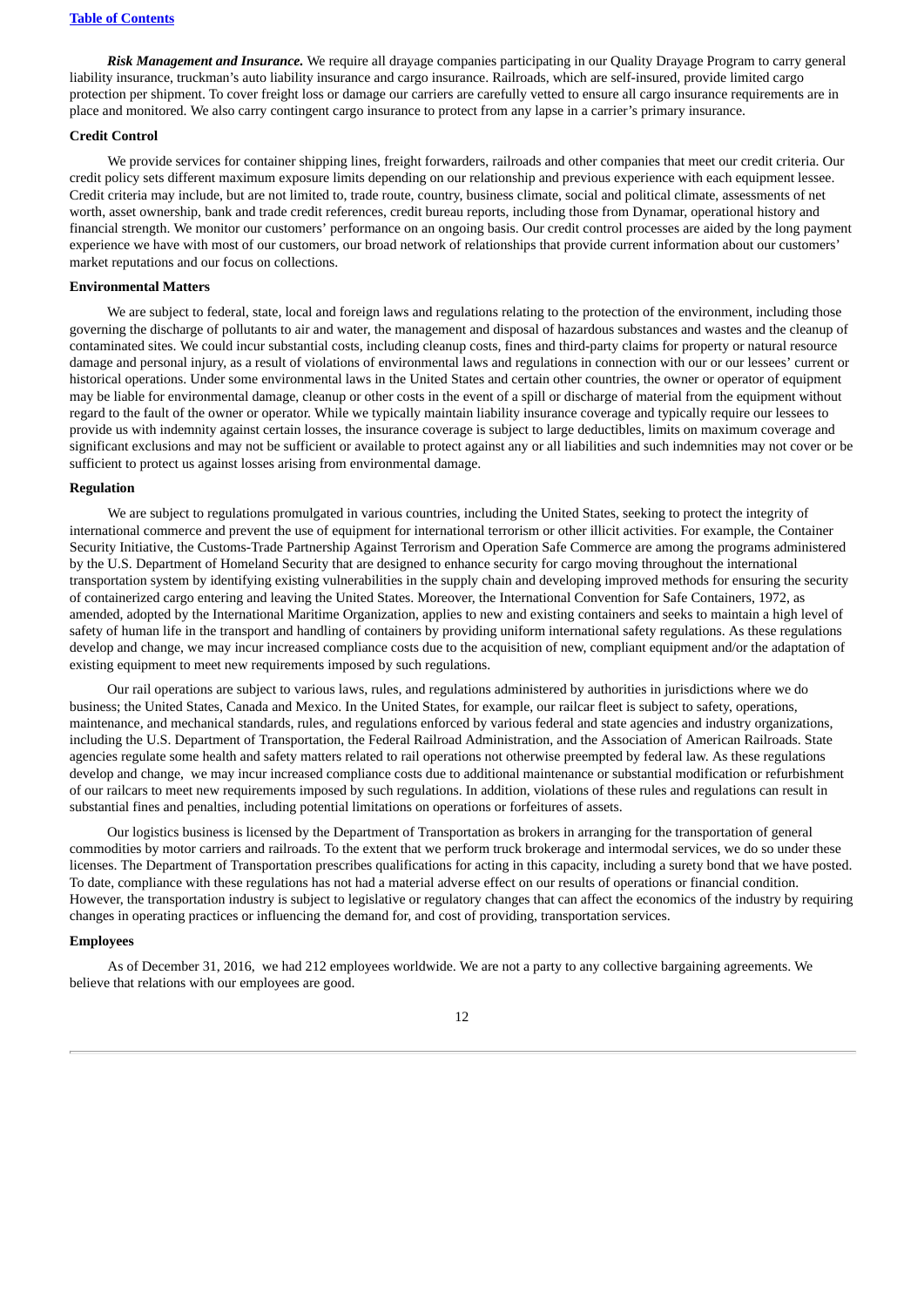#### **Available Information**

Our Internet website address is http://www.capps.com. Our Annual Reports on Form 10-K, Quarterly Reports on Form 10-Q, current reports on Form 8-K, and amendments to those reports filed or furnished pursuant to Section 13(a) or 15(d) of the Securities Exchange Act of 1934, as amended (Exchange Act) are available free of charge through our website as soon as reasonably practicable after they are electronically filed with, or furnished to, the SEC. Also, copies of our filings with the SEC will be made available, free of charge, upon written request to the Company.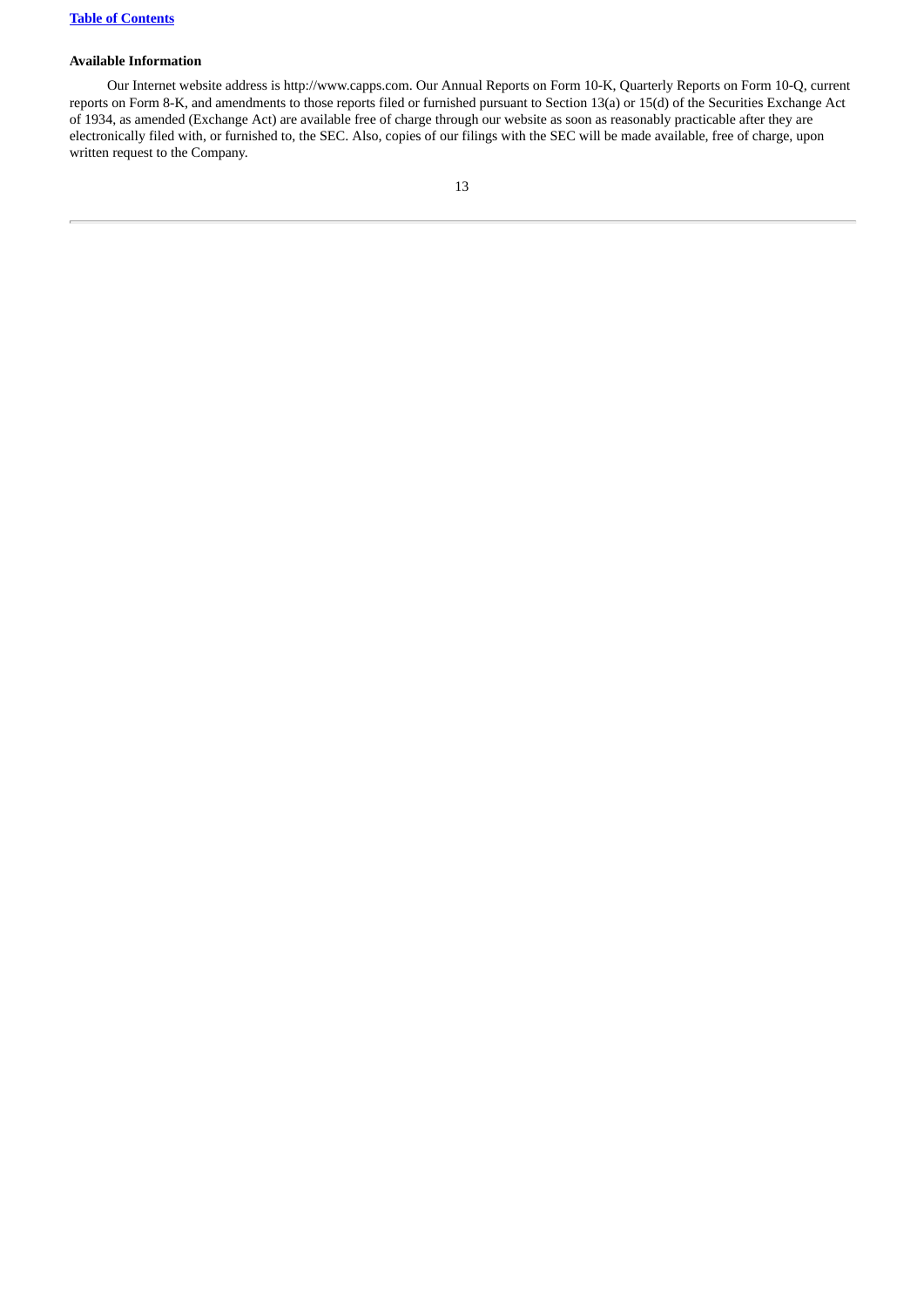## <span id="page-13-0"></span>**ITEM 1A: RISK FACTORS**

In addition to the other information contained in this Annual Report on Form 10-K, we have identified the following risks and uncertainties that may have a material adverse effect on our business, financial condition, results of operations and cash flows. Investors should carefully consider the risks described below before making an investment decision. The risks described below are not the only ones we face. Additional risks not presently known to us or that we currently believe are immaterial may also impair our business operations. Our business could be harmed by any of these risks. The trading price of our common stock could decline due to any of these risks and investors may lose all or part of their investment. This section should be read in conjunction with our audited consolidated financial statements and related notes thereto, and "Management's Discussion and Analysis of Financial Condition and Results of Operations" *contained in this Annual Report on Form 10-K.*

#### **Risks Related to Container Leasing**

#### Market conditions are weak due to a combination of factors, including significant declines in steel prices, new container prices, used container prices and slower trade growth which has led to lower demand for containers. This decline in market conditions **accelerated in 2015 and continued into 2016.**

Market conditions have been unusually weak and have significantly reduced our profitability. There has been an overall decline in worldwide commodity prices, and in particular, steel prices, which declined approximately 40% from October 2014 through December 2015, although there has been a steady recovery in prices during 2016, with prices approximately doubling during the year. World containerization trade growth decelerated significantly during 2015 and trade growth remained weak in 2016. The decline in steel prices, along with slower trade growth resulted in a reduced demand for containers, and contributed to a significant decline in the price of new containers. New container prices declined during 2015 and reached a low point of approximately \$1,250 in the first quarter of 2016. Sale prices for used containers decreased significantly in 2015 and into 2016, resulting in losses on the sale of equipment. The above factors are contributing to the pressure on our profitability. If steel prices decline and the market conditions we saw in 2015 and 2016 return, our profitability will decline further, which could limit the availability of our liquidity and capital resources and therefore constrain our ability to repay debt, invest in additional containers or repurchase our common shares.

#### Container leasing demand can be negatively affected by numerous market factors as well as external political and economic events that are beyond our control. Decreasing leasing demand could have a material adverse effect on our business, financial condition, **results of operations and cash flows.**

Demand for containers depends largely on the rate of world trade and economic growth. Demand for leased containers is also driven by our customers' "lease vs. buy" decisions. Cyclical recessions can negatively affect lessors' operating results because during economic downturns or periods of reduced trade, shipping lines tend to lease fewer containers, or lease containers only at reduced rates, and tend to rely more on their own fleets to satisfy a greater percentage of their requirements. As a result, during periods of weak global economic activity, container lessors like ourselves typically experience decreased leasing demand, decreased equipment utilization, lower average rental rates, decreased leasing revenue, decreased used container resale prices and significantly decreased profitability. These effects can be severe.

For example, our profitability decreased significantly from the third quarter of 2008 to the third quarter of 2009 due to the effects of the global financial crisis, and profitability would have decreased further if trade activity did not start to recover at the end of 2009. Starting in 2015 and through 2016, our operating performance and profitability was also negatively impacted due to slower global trade growth resulting in reduced demand for leased containers, decreases in lease rental revenue, decreased used container sales prices, and higher operating costs. If these trends continue, our profitability will be negatively affected, which could constrain our ability to invest in additional containers or repurchase our common shares.

Other general factors affecting demand for leased containers, container utilization and per diem rental rates include:

- $\Box$  available supply and prices of new and used containers:
- $\Box$  changes in the operating efficiency of our customers;
- $\Box$  economic conditions and competitive pressures in the shipping industry;
- $\Box$  shifting trends and patterns of cargo traffic, including a reduction in exports from Asian nations or increased trade imbalances;
- $\Box$  the availability and terms of container financing;
- fluctuations in interest rates and foreign currency values;
- $\Box$  overcapacity or undercapacity of the container manufacturers;
- $\Box$  the lead times required to purchase containers;
- $\Box$  the number of containers purchased by competitors and container lessees;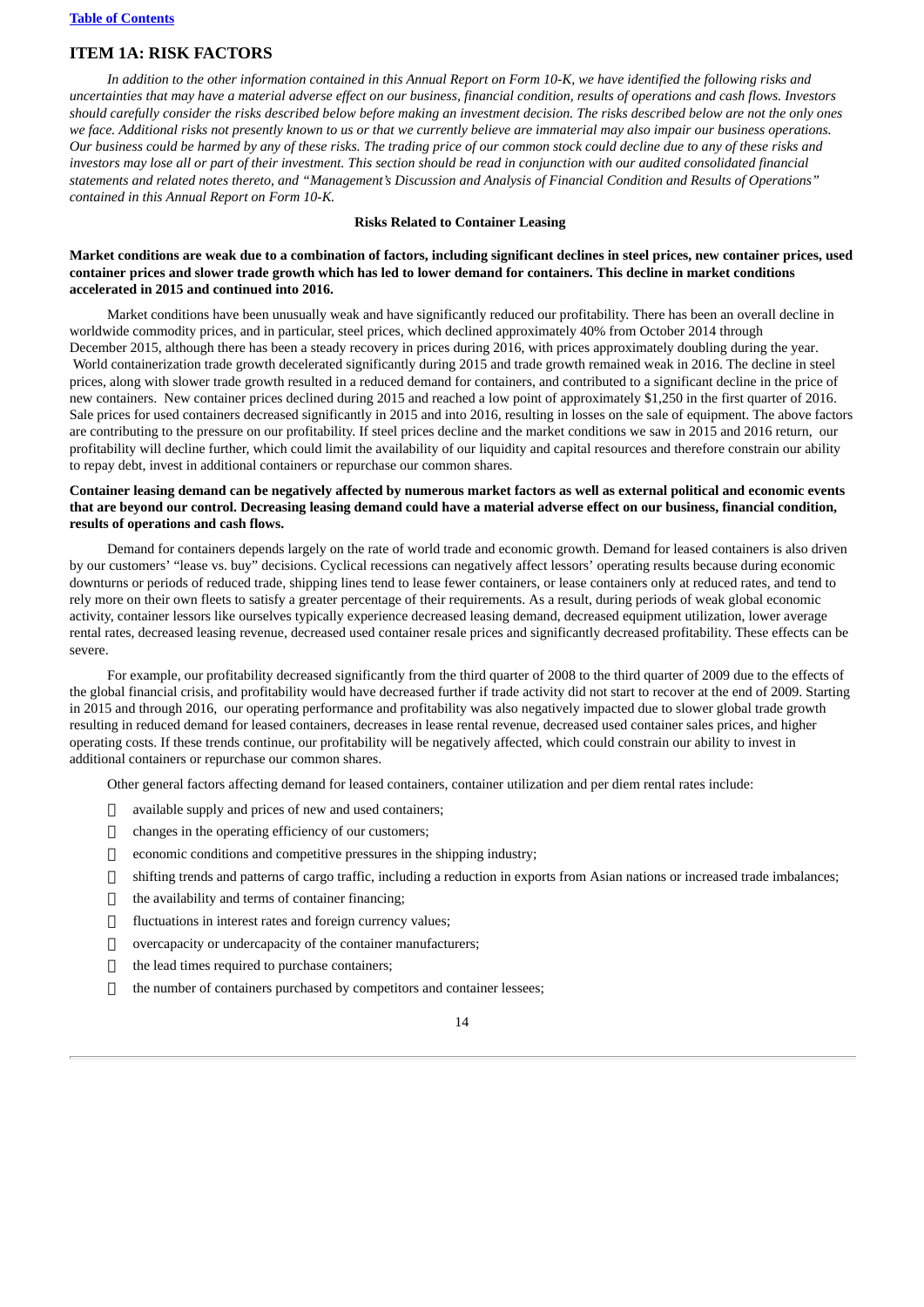- $\Box$  container ship fleet overcapacity or undercapacity;
- increased repositioning by container shipping lines of their own empty containers to higher-demand locations in lieu of leasing containers from us;
- $\Box$  consolidation or withdrawal of individual container lessees in the container shipping industry;
- import/export tariffs and restrictions;
- customs procedures, foreign exchange controls and other governmental regulations;
- $\Box$  natural disasters that are severe enough to affect local and global economies;
- political and economic factors, including any changes in international trade agreements;
- **CO** currency exchange rates; and
- $\Box$  future regulations which could restrict our current business practices and increase our cost of doing business.

All of these factors are inherently unpredictable and beyond our control. These factors will vary over time, often quickly and unpredictably, and any change in one or more of these factors may have a material adverse effect on our business, financial condition, results of operations and cash flows. Many of these factors also influence decisions by our customers to lease or buy containers. Should one or more of these factors influence our customers to buy a larger percentage of the containers they operate, our utilization rate would decrease, resulting in decreased revenue and increased storage and repositioning costs.

#### Lease rates may decrease further due to a decrease in new container prices, weak leasing demand, increased competition or other **factors, resulting in reduced revenues, lower margins, and reduced profitability and cash flows.**

Market lease rates are typically a function of, among other things, new equipment prices (which are heavily influenced by steel prices), interest rates, the type and length of the lease, the equipment supply and demand balance at a particular time and location, and other factors more fully described below. A decrease in lease rates can have a materially adverse effect on our leasing revenues, profitability and cash flow. The low container prices experienced in 2016, together with low interest rates, have resulted in market lease rates reaching historically low levels.

A decrease in market lease rates negatively impacts the lease rates on both new container investments and the existing containers in our fleet. Most of our existing containers are on operating leases, which means that the lease term is shorter than the expected life of the container, so the lease rate we receive for the container is subject to change at the expiration of the current lease. Lower new container prices, widespread availability of attractively priced financing, and aggressive competition for new leasing transactions continue to pressure market lease rates, and market lease rates are currently significantly below our portfolio average. As a result, during periods of low market lease rates, including the present period, the average lease rate received for our containers is negatively impacted by both the addition of new containers at low lease rates as well as, and more significantly by, the turnover of existing containers from leases with higher lease rates to leases with lower lease rates. We have a large number of historically high rate leases that expire between 2017 and 2020 and those that have expired or been renegotiated have been re-priced at today's low lease rates.

#### A reduction in the price of new containers could harm our business, results of operations and financial condition.

New container prices have been increasing since their lows in the first quarter of 2016. If new container prices decreased, however, the per diem lease rates of older, off-lease containers would also be expected to decrease and the prices obtained for containers sold at the end of their useful life would also be expected to decrease. Between the beginning of 2014 and the first quarter of 2016, due primarily to decreases in steel prices and other macro-economic factors outside of our control, new container pricing and the sale prices of containers sold at the end of their useful life declined. New container prices have recovered during 2016 and into 2017, although used prices remain low. If the price of new containers declines such that the market per diem lease rate or resale value for all containers is reduced further, our revenue and income could decline. A continuation of these factors could harm our business, financial condition, results of operations and cash flows, even if this sustained reduction in price would allow us to purchase new containers at a lower cost.

#### **We face risks associated with re-leasing containers after their initial long term lease.**

Containers used in our fleet have an average useful life that is generally between 12 and 15 years. When we purchase newly manufactured containers, we typically lease them out under long-term leases with terms of 3 to 8 years at a lease rate that is correlated to the price paid for the container. As containers leased under term leases are not leased out for their full economic life, we face risks associated with re-leasing containers after their initial long term lease at a rate that continues to provide a reasonable economic return based on the initial purchase price of the container. If prevailing container lease rates decline significantly between the time a container is initially leased out and when its initial long term lease expires, or if overall demand for containers declines, we may be unable to earn a sufficient lease rate from the re-leasing of containers when their initial term leases expire. This could adversely affect our business, financial condition, results of operations and cash flows.

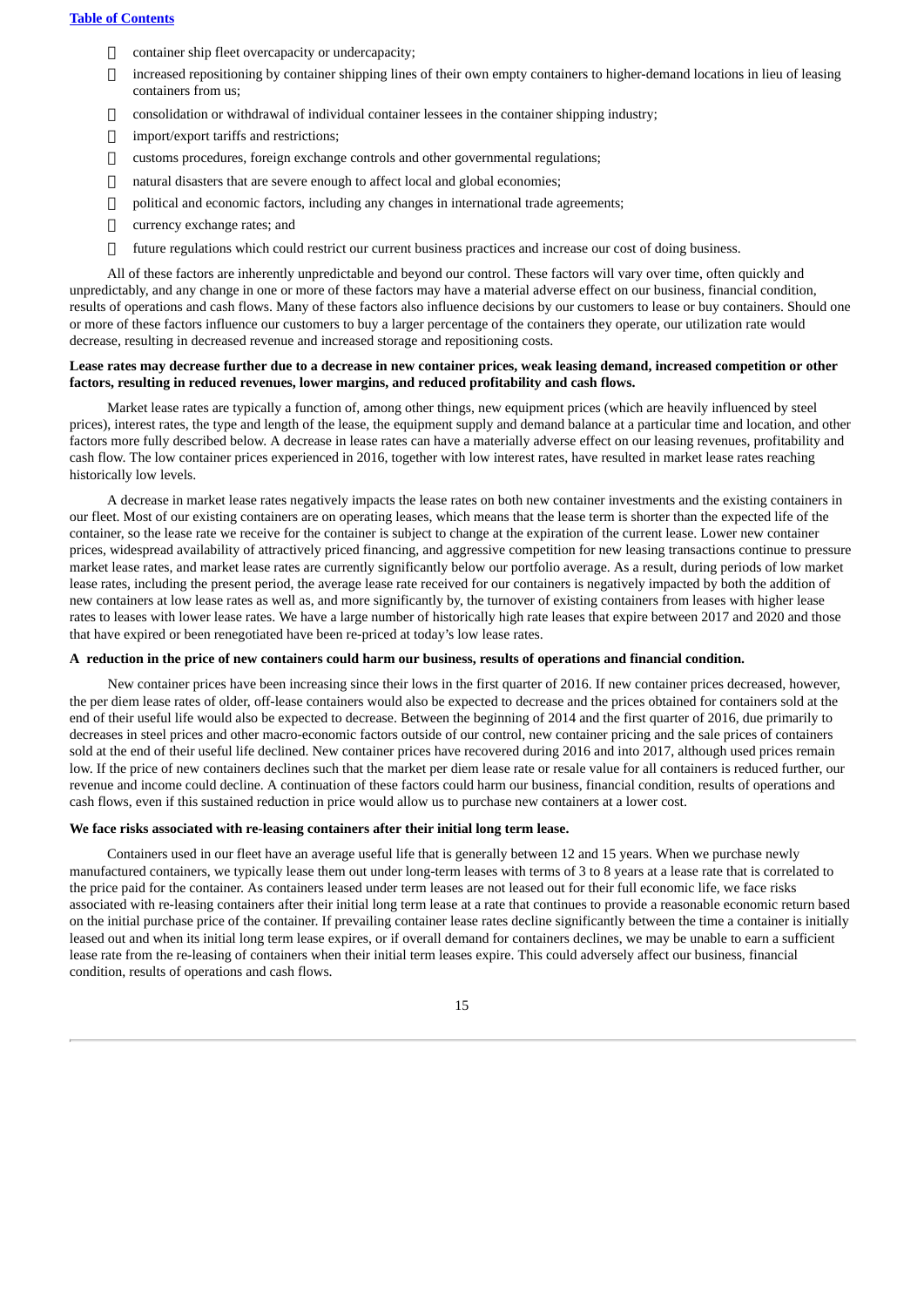#### The demand for leased containers is particularly tied to international trade. If international trade were to decrease, it could reduce demand for container leasing, which would materially adversely affect our business, financial condition and results of operations.

A substantial portion of our containers are used in trade involving goods being shipped from exporting countries (e.g., China and other Asian countries) to importing countries (e.g., the United States or European nations). The willingness and ability of international consumers to purchase foreign goods is dependent upon political support for an absence of government-imposed barriers to international trade in goods and services. For example, international consumer demand for foreign goods is related to price; if the price differential between foreign goods and domestically-produced goods were to decrease due to increased tariffs on foreign goods, strengthening in the applicable foreign currencies relative to domestic currencies, rising foreign wages, increasing input or energy costs or other factors, then demand for foreign goods could decrease, which in turn could result in reduced demand for container leasing. A similar reduction in demand for container leasing could result from an increased use of quotas or other technical barriers to restrict trade. The current regime of relatively free trade may not continue, which would materially adversely affect our business, financial condition and results of operations.

In addition, U.S. President Donald J. Trump, certain members of the U.S. Congress, and key U.S. administrative officials and policy makers have announced the intention to withdraw from certain international trade agreements (i.e. the Trans Pacific Partnership) or renegotiate existing trade agreements (i.e. NAFTA), and the possible implementation of tariffs, border taxes or other measures that could impact the level of trade between the U.S. and other countries, including Asia and Mexico. Any such changes to trade agreements or the implementation of tariffs could have a material impact on the purchase of foreign goods, and negatively impact our customers and the volume of container and rail shipments, which would materially adversely affect our business, financial condition and results of operations.

#### Our customers may decide to lease fewer containers. Should shipping lines decide to buy a larger percentage of the containers they operate, our utilization rate and level of investment would decrease, resulting in decreased leasing revenues, increased storage costs, **increased repositioning costs and lower growth.**

We, like other suppliers of leased containers, are dependent upon decisions by shipping lines to lease rather than buy their container equipment. Should shipping lines decide to buy a larger percentage of the containers they operate, our utilization rate would decrease, resulting in decreased leasing revenues, increased storage costs and increased positioning costs. A decrease in the portion of leased containers operated by shipping lines would also reduce our investment opportunities and significantly constrain our growth. Most of the factors affecting the decisions of our customers are outside of our control.

#### Used container sale prices have decreased and may decrease further, leading to losses on the sale of used rental equipment.

Although our revenues primarily depend upon equipment leasing, our profitability is also affected by the gains or losses we realize on the sale of used containers because, in the ordinary course of our business, we sell certain containers when they are returned to us. The volatility of the selling prices and gains or losses from the disposal of such equipment may be significant. Used container selling prices, which can vary substantially, depend upon, among other factors, the cost of new containers, the global supply and demand balance for containers, the location of the containers, the supply and demand balance for used containers at a particular location, the repair condition of the container, refurbishment needs, materials and labor costs and equipment obsolescence. Most of these factors are outside of our control.

Containers are typically sold if it is in our best interest to do so, after taking into consideration earnings prospects, book value, remaining useful life, repair condition, suitability for leasing or other uses and the prevailing local sales price for containers. Gains or losses on the disposition of used containers will fluctuate and may be significant if we sell large quantities of used containers.

Used container selling prices and the gains or losses that we have recognized from selling used containers have varied widely over the last fifteen years. Selling prices for used container and our disposal gains were exceptionally high from 2010 to 2012 due to a generally tight global supply and demand balance for containers. Since the beginning of 2013, due primarily to decreases in steel prices and other macro-economic factors outside of our control, new container pricing and the sale prices of containers sold at the end of their useful life declined. During 2015 and 2016, disposal prices have been close to, and in many cases below, our residual values which has resulted in losses being incurred on the sales of used equipment. As a result of consistent losses being recorded, particularly on the sale of 40-foot high cube dry van containers, we reduced the residual value for these containers from \$1,650 to \$1,400 per container, effective July 1, 2016, which resulted in an increase in depreciation expense of \$5.4 million for 2016. If used container prices remain at the current low level or decrease further, losses on the sale of used containers could increase, our residual values may need to be reduced further, resulting in increased depreciation expense, and we may incur impairment charges on such equipment. A continued decline in these factors could have a material adverse effect on our business, financial condition, results of operations and cash flows.

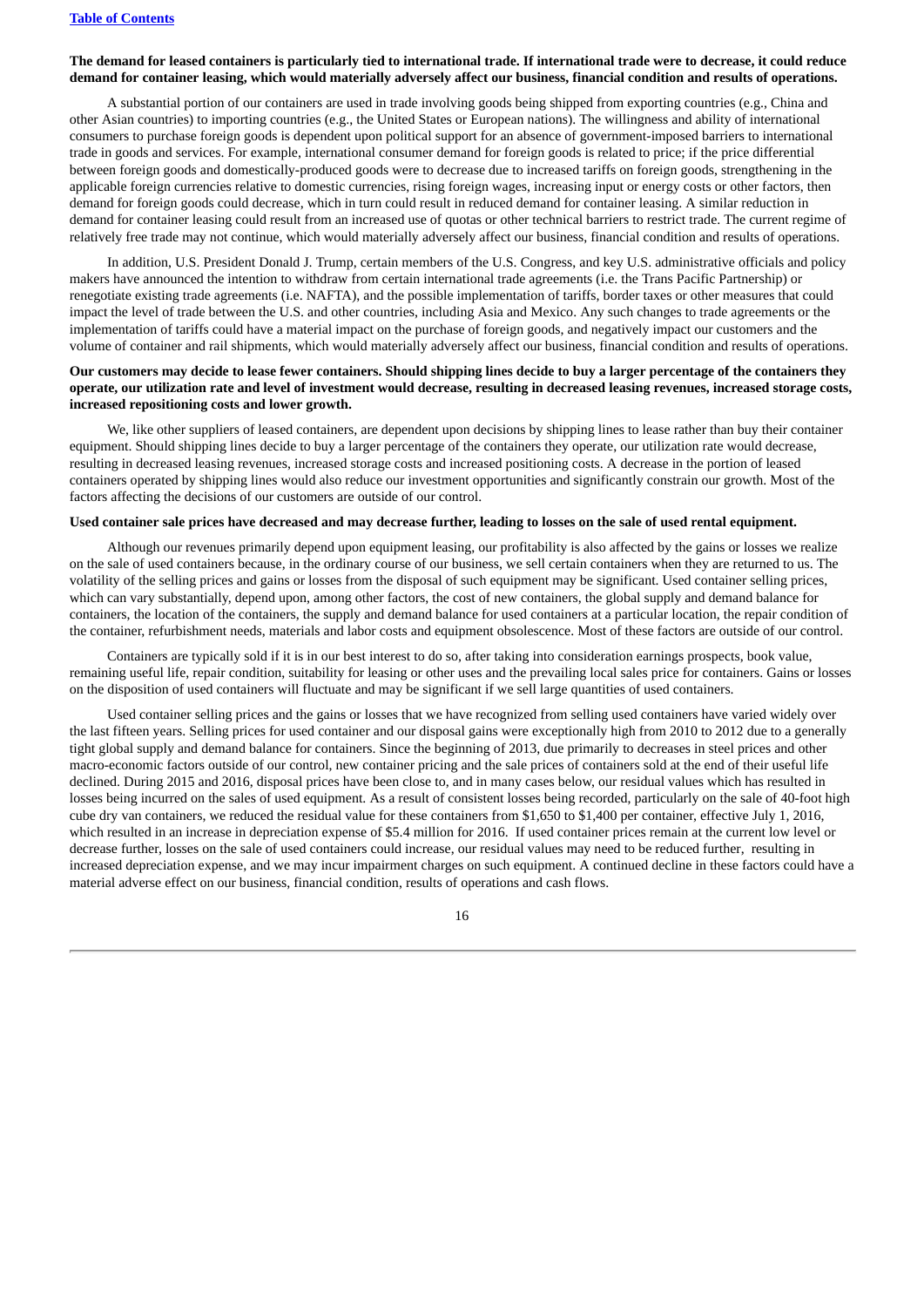#### **We may incur significant costs to reposition containers.**

When lessees return containers to locations where supply exceeds demand, we may make a decision to reposition containers to higher demand areas rather than sell the container and realize a loss on that sale. Repositioning expenses vary depending on geographic location, distance, freight rates and other factors, and may not be fully covered by drop-off charges collected from the last lessee of the containers or pick-up charges paid by the new lessee. We seek to limit the number of units that can be returned and impose surcharges on containers returned to areas where demand for such containers is not expected to be strong. However, market conditions may not enable us to continue such practices. In addition, we may not accurately anticipate which port locations will be characterized by high or low demand in the future, and our current contracts will not protect us from repositioning costs if ports that we expect to be high-demand ports turn out to be low-demand ports at the time leases expire.

#### Lessee defaults may adversely affect our business, results of operations and financial condition by decreasing revenue and **increasing storage, repositioning, collection and recovery expenses.**

Our container equipment is leased to numerous lessees. Lessees are required to pay rent and indemnify us for damage to or loss of equipment. Lessees may default in paying rent and performing other obligations under their leases. A delay or diminution in amounts received under the leases (including leases on our managed equipment), or a default in the performance of maintenance or other lessee obligations under the leases could adversely affect our business, financial condition, results of operations and cash flows and our ability to make payments on our debt.

Our cash flows from container equipment, principally container rental revenue, management fee revenue, gain on sale of equipment portfolios, gain on disposition of used equipment and commissions earned on the sale of equipment on behalf of equipment investors, are affected significantly by the ability to collect payments under leases and the ability to replace cash flows from terminating leases by re-leasing or selling equipment on favorable terms. All of these factors are subject to external economic conditions and the performance by lessees and service providers that are not within our control.

In addition, when lessees default, we may fail to recover all of our equipment, and the equipment we do recover may be returned in damaged condition or to locations where we will not be able to efficiently re-lease or sell the equipment. As a result, we may have to repair and reposition the equipment to other places where we can re-lease or sell it, and we may lose revenue and incur additional operating expenses in repossessing, repositioning and storing the equipment.

We believe that the risk of lessee defaults remains high. Excess vessel capacity over the last several years has led to low ocean freight rates, which has resulted in large financial losses for certain carriers. For example, Hanjin Shipping Co. Ltd (Hanjin), the world's 7<sup>th</sup> largest container shipping line, declared bankruptcy on August 31, 2016, and a second major shipping line entered into restructuring negotiations with its creditors, which was successfully completed in 2016. We expect excess vessel capacity to persist and freight rates to remain under pressure, which could adversely affect the credit worthiness of our customers. The Hanjin bankruptcy resulted in us recording bad debt expense of \$2.5 million and an impairment charge of \$2.0 million in 2016. Additional large lessee default could have a material adverse effect on our business, financial condition, results of operations and cash flow.

We maintain insurance to reimburse the Company and third-party investors for customer defaults. The insurance agreements are subject to deductibles of \$3.0 million or \$3.5 million per occurrence, depending on the customer's credit rating, and have significant exclusions and, therefore, may not be sufficient to prevent us from suffering material losses. In 2016, we filed a significant insurance claim as a result of the Hanjin bankruptcy. As a result of this claim, our level of insurance cover in 2017 has been reduced to \$8.0 million per occurrence and \$13.0 million in aggregate. Additional insurance claims made by the Company may result in such insurance not being available to us in the future on commercially reasonable terms, or at all.

#### **We may incur additional asset impairment charges and depreciation expense.**

We incurred a charge of \$24.5 million in 2015 to impair the carrying value of certain off-lease equipment. Additional asset impairment charges may result from the occurrence of unexpected adverse events or management decisions that impact our estimates of expected cash flows generated from our long-lived assets. We review our long-lived assets for impairment when events or changes in circumstances indicate the carrying value of an asset may not be recoverable. We may be required to recognize additional asset impairment charges in the future as a result of prolonged reductions in demand for specific container types, an extended weak economic environment, persistent challenging market conditions, events related to particular customers or asset type, or as a result of asset or portfolio sale decisions by management. If an asset, or group of assets, is considered to be impaired, it may also indicate that the residual value of the associated equipment type needs to be reduced. We reduced the residual value for 40-foot high cube dry van containers from \$1,650 to \$1,400 per container, effective July 1, 2016, which resulted in an increase in depreciation expense of \$5.4 million for 2016. If residual values of our rental equipment are lowered further, then our depreciation expense will increase, which would have an adverse impact on our business, financial condition and results of operations.

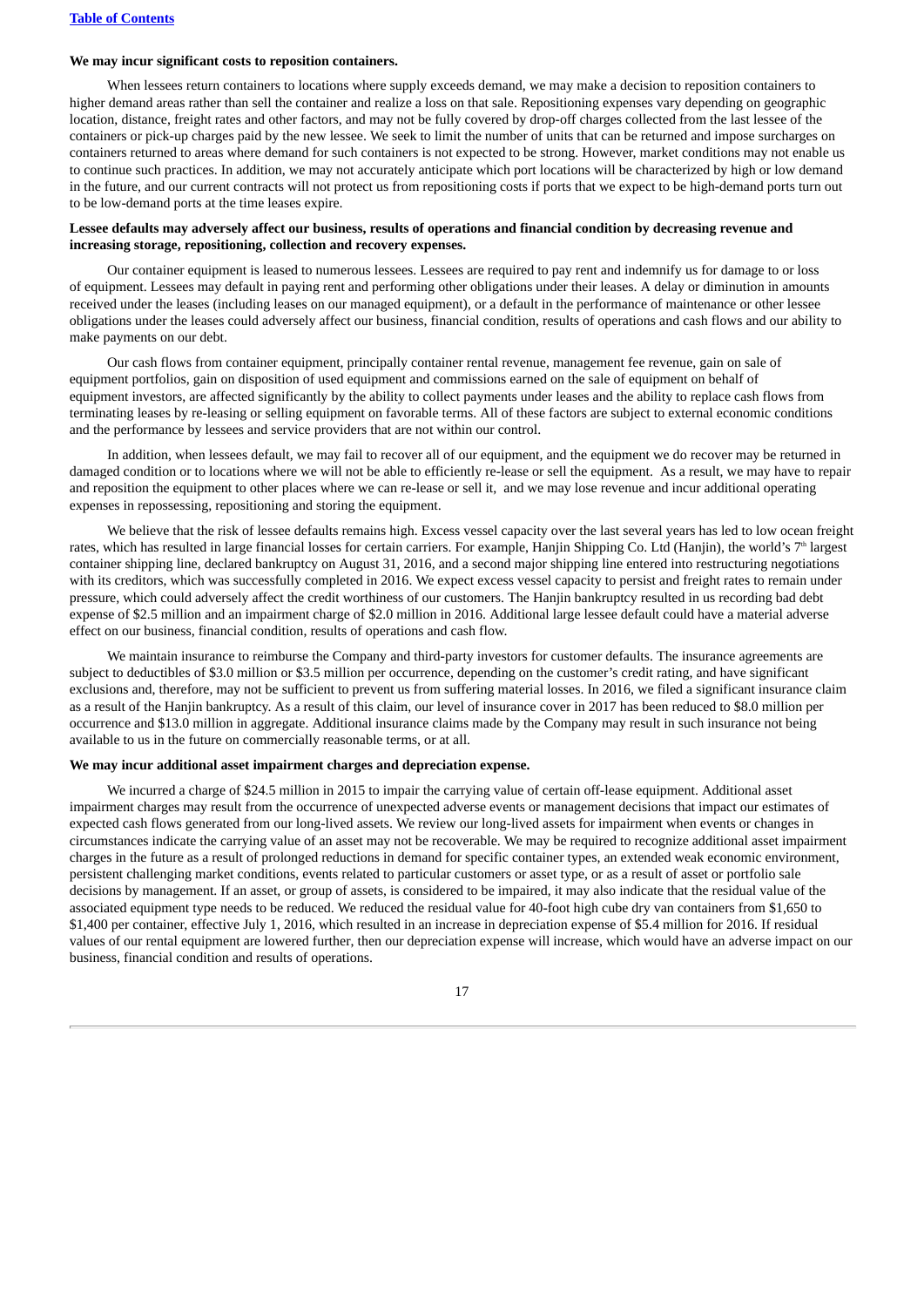#### We derive a substantial portion of our revenue from a limited number of container lessees. The loss of, or reduction in business by, any of these container lessees, or a default from any large container lessee, could result in a significant loss of revenue and cash flow.

We have derived, and believe that we will continue to derive, a significant portion of our revenue and cash flow from a limited number of container lessees. Revenue from our ten largest container lessees represented 41.5% of total revenue for the year ended December 31, 2016, with revenue from our single largest container lessee accounting for 10.8%, or \$31.7 million. As our business grows, and as consolidation continues among our shipping line customers, we expect the proportion of revenue generated by our larger customers to continue to increase. The loss of such a customer would have a material adverse impact on our business, financial condition, results of operations and cash flows. In addition, a default by any of our largest lessees would result in a major reduction in our leasing revenue, large repossession expenses, potentially large lost equipment charges and a material adverse impact on our performance and financial condition.

#### **Sustained Asian economic, social or political instability could reduce demand for leasing.**

Many of our customers are substantially dependent upon shipments of goods exported from Asia. From time to time, there have been economic disruptions, financial turmoil, natural disasters and political instability in this region. If these events were to occur in the future, they could adversely affect our equipment lessees and the general demand for shipping and lead to reduced demand for leased equipment or otherwise adversely affect us. Currently China is transitioning from an export based economy to a domestic demand economy. Any consequent reductions in demand for leased equipment could adversely impact our business, financial condition, results of operations and cash flows.

#### **Consolidation and concentration in the container shipping industry could decrease the demand for leased containers.**

We primarily lease containers to container shipping lines. The container shipping lines have historically relied on a large number of leased containers to satisfy their needs. Consolidation of major container shipping lines, such as between Cosco and China Shipping Container Lines, that occurred in 2016, or the creation of additional operating alliances between shipping lines, could create efficiencies and decrease the demand that container shipping lines have for leased containers because they may be able to fulfill a larger portion of their needs through their owned container fleets. It could also create concentration of credit risk if the number of our container lessees decreases due to consolidation. Additionally, large container shipping lines with significant resources could choose to manufacture their own containers, which would decrease their demand for leased containers and could have an adverse impact on our business, financial condition, results of operations and cash flows. Finally, decreased demand from shipping companies for leased containers could also occur due to consolidation caused by the financial failure of container shipping companies, such as the bankruptcy of Hanjin during 2016.

#### Changes in market price, availability or transportation costs of containers could adversely affect our ability to maintain our supply **of containers.**

We currently purchase almost all of our containers from manufacturers based in China. If it became more expensive for us to procure containers in China or to transport these units at a low cost from China to the locations where they are needed by our container lessees because of changes in exchange rates between the U.S. Dollar and Chinese Yuan, further consolidation among container suppliers, increased tariffs imposed by the United States or other governments or for any other reason, we may have to seek alternative sources of supply. While we are not currently dependent on any single current manufacturer of our containers, we may not be able to make alternative arrangements quickly enough to meet our container needs, and the alternative arrangements may increase our costs.

#### **It may become more expensive for us to store our off-hire containers.**

We are dependent on third-party depot operators to repair and store our equipment in port areas throughout the world. In many of these locations the land occupied by these depots is increasingly being considered as prime real estate. Accordingly, local communities are considering increasing restrictions on depot operations which may increase their costs of operation and in some cases force depots to relocate to sites further from the port areas. Additionally, depots in prime locations may become filled to capacity based on market conditions and may refuse additional containers due to space constraints. This could require us to enter into higher-cost storage agreements with third-party depot operators in order to accommodate our customers' turn-in requirements and could result in increased costs and expenses for us. If these changes affect a large number of our depots it could significantly increase the cost of maintaining and storing our off-hire containers.

#### **We face extensive competition in the equipment leasing industry.**

We may be unable to compete favorably in the highly competitive equipment leasing business. We compete with a number of major leasing companies, many smaller lessors, manufacturers of equipment, companies and financial institutions offering finance leases, promoters of equipment ownership and leasing as a tax-efficient investment, container shipping lines, which sometimes lease their excess container stocks, and suppliers of alternative types of containers for freight transport. Some of these competitors have greater financial resources and access to capital than we do. Additionally, some of these competitors may have large, underutilized inventories of equipment, which could lead to significant downward pressure on per diem rates, margins and prices of equipment.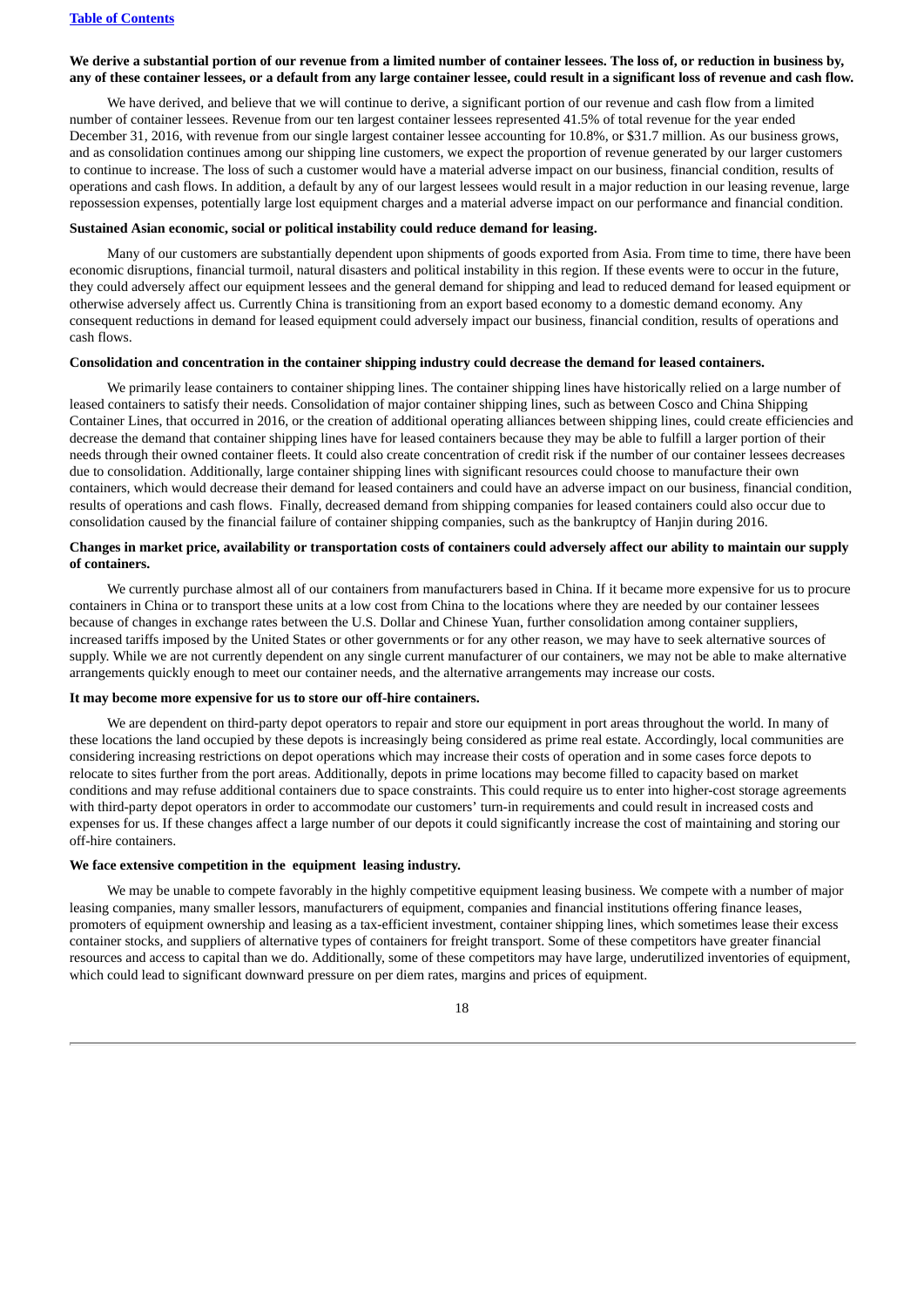Our business requires large amounts of working capital to fund our operations. We are aware that some of our competitors have had ownership changes and there has been consolidation in the industry in recent years. As a consequence, these competitors may have greater resources available to aggressively seek to expand their market share. This could include offering lease rates with which we may not be able to effectively compete. We may not be able to compete successfully against these competitors.

Competition among equipment leasing companies depends upon many factors, including, among others, per diem rates; lease terms, including lease duration, drop-off restrictions and repair provisions; customer service; and the location, availability, quality and individual characteristics of equipment units. The highly competitive nature of our industry may reduce lease rates and margins and undermine our ability to maintain our current level of container utilization or achieve our growth plans.

#### **The international nature of our business exposes us to numerous risks.**

Our ability to enforce lessees' obligations will be subject to applicable law in the jurisdiction in which enforcement is sought. As containers are predominantly located on international waterways, it is not possible to predict, with any degree of certainty, the jurisdictions in which enforcement proceedings may be commenced. For example, repossession from defaulting lessees may be difficult and more expensive in jurisdictions in which laws do not confer the same security interests and rights to creditors and lessors as those in the United States and in jurisdictions where recovery of containers from defaulting lessees is more cumbersome. As a result, the relative success and expedience of enforcement proceedings with respect to containers in various jurisdictions cannot be predicted.

We are also subject to risks inherent in conducting business across national boundaries, any one of which could adversely impact our business. These risks include:

- $\Box$  regional or local economic downturns;
- $\Box$  changes in governmental policy or regulation;
- $\Box$  restrictions on the transfer of funds into or out of the countries in which we operate;
- value-added tax and other sales-type taxes which could result in additional costs to us if they are not properly collected or paid;
- $\Box$  domestic and foreign customs and tariffs;
- international incidents;
- $\Box$  war, hostilities, terrorist attacks, piracy, or the threat of any of these events;
- government instability;
- □ nationalization of foreign assets;
- government protectionism;
- □ compliance with export controls, including those of the U.S. Department of Commerce;
- compliance with import procedures and controls, including those of the U.S. Department of Homeland Security;
- consequences from changes in tax laws, including tax laws pertaining to container investors;
- potential liabilities relating to foreign withholding taxes;
- □ labor or other disruptions at key ports;
- $\Box$  difficulty in staffing and managing widespread operations; and
- restrictions on our ability to own or operate subsidiaries, make investments or acquire new businesses in these jurisdictions.

One or more of these factors could impair our current or future international operations and, as a result, harm our overall business, financial condition, results of operations and cash flows.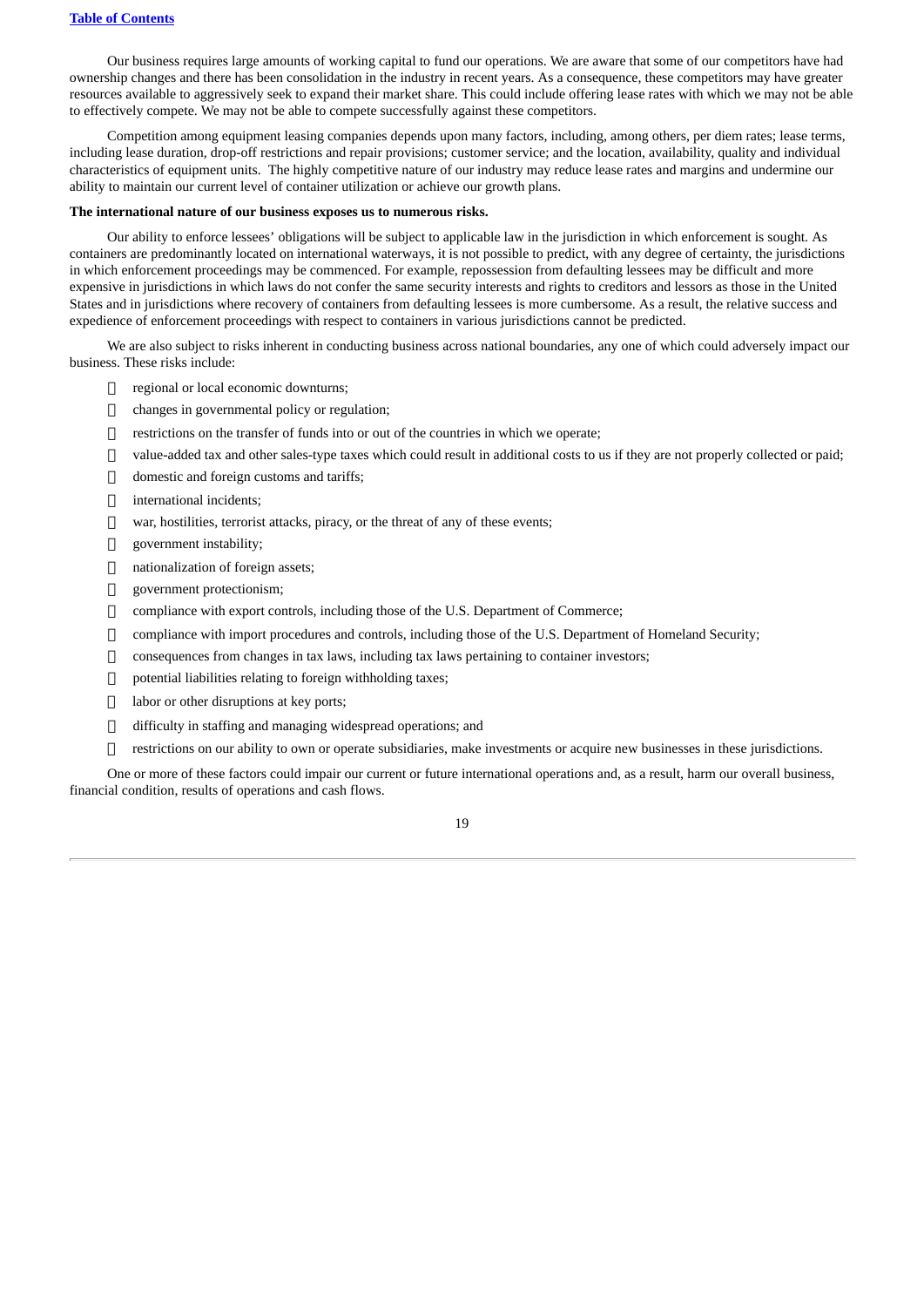#### We may incur costs associated with new security regulations, which may adversely affect our business, financial condition and **results of operations.**

We may be subject to regulations promulgated in various countries, including the United States, seeking to protect the integrity of international commerce and prevent the use of equipment for international terrorism or other illicit activities. For example, the Container Security Initiative, the Customs-Trade Partnership Against Terrorism and Operation Safe Commerce are among the programs administered by the U.S. Department of Homeland Security that are designed to enhance security for cargo moving throughout the international transportation system by identifying existing vulnerabilities in the supply chain and developing improved methods for ensuring the security of containerized cargo entering and leaving the United States. Moreover, the International Convention for Safe Containers, 1972 (CSC), as amended, adopted by the International Maritime Organization, applies to new and existing containers and seeks to maintain a high level of safety of human life in the transport and handling of containers by providing uniform international safety regulations. As these regulations develop and change, we may incur compliance costs due to the acquisition of new, compliant equipment and/or the adaptation of existing equipment to meet new requirements imposed by such regulations. Additionally, certain companies are currently developing or may in the future develop products designed to enhance the security of equipment transported in international commerce. Regardless of the existence of current or future government regulations mandating the safety standards of intermodal shipping equipment, our competitors may adopt such products or our equipment lessees may require that we adopt such products. In responding to such market pressures, we may incur increased costs, which could have a material adverse effect on our business, financial condition, results of operations and cash flows.

#### We operate in numerous tax jurisdictions. A taxing authority within any of these jurisdictions may challenge our operating structure which could result in additional taxes, interest and penalties that could materially impact our financial conditions and our **future financial results.**

We have implemented a number of structural changes with respect to our Company and its domestic and international subsidiaries in an effort to reduce our income tax obligations in countries in which we operate. There can be no assurance that our tax structure and the amount of taxes we pay in any of these countries will not be challenged by the taxing authorities in the countries in which we operate. If the tax authorities challenge our tax positions or the amount of taxes paid for the purchase, lease or sale of equipment in each jurisdiction in which we operate, we could incur substantial expenses associated with defending our tax position as well as expenses associated with the payment of any additional taxes, penalties and interest that may be imposed on us. The payment of these amounts could have an adverse material effect on our business, financial condition, results of operations and cash flows.

#### **Environmental liability may adversely affect our business and financial condition.**

We are subject to federal, state, local and foreign laws and regulations relating to the protection of the environment, including those governing the discharge of pollutants to air, ground and water, the management and disposal of hazardous substances and wastes and the cleanup of contaminated sites. We could incur substantial costs, including cleanup costs, fines and costs arising out of third-party claims for property or natural resource damage and personal injury, as a result of violations of or liabilities under environmental laws and regulations in connection with our or our lessees' current or historical operations. Under some environmental laws in the United States and certain other countries, the owner or operator of a container may be liable for environmental damage, cleanup or other costs in the event of a spill or discharge of material from a container without regard to whether or not the spill or discharge was the fault of the owner or operator. While we typically maintain liability insurance and typically require lessees to provide us with indemnity against certain losses, insurance coverage may not be sufficient, or available, to protect against any or all liabilities and such indemnities may not be sufficient to protect us against losses arising from environmental damage. Moreover, our lessees may not have adequate resources, or may refuse to honor their indemnity obligations and our insurance coverage is subject to large deductibles, coverage limits and significant exclusions.

Many countries, including the United States, restrict, prohibit or otherwise regulate the use of chemical refrigerants due to their ozone depleting and global warming effects. Our refrigerated containers currently use R134A or 404A refrigerant. While R134A and 404A do not contain CFCs (which have been restricted since 1995), the European Union has instituted regulations beginning in 2011 to phase out the use of R134A in automobile air conditioning systems due to concern that the release of R134A into the atmosphere may contribute to global warming. While the European Union regulations do not currently restrict the use of R134A or 404A in refrigerated containers or trailers, it has been proposed that, beginning in 2025, R134A and 404A usage in refrigerated containers will be banned, although the final decision has not yet been made. Further, certain manufacturers of refrigerated containers, including the largest manufacturer of cooling machines for refrigerated containers, have begun testing units that utilize alternative refrigerants, such as carbon dioxide, that may have less global warming potential than R134A and 404A. If future regulations prohibit the use or servicing of containers using R134A or 404A refrigerants, we could be forced to incur large retrofitting expenses. In addition, refrigerated containers that are not retrofitted may become difficult to lease, command lower rental rates and disposal prices, or may have to be scrapped.

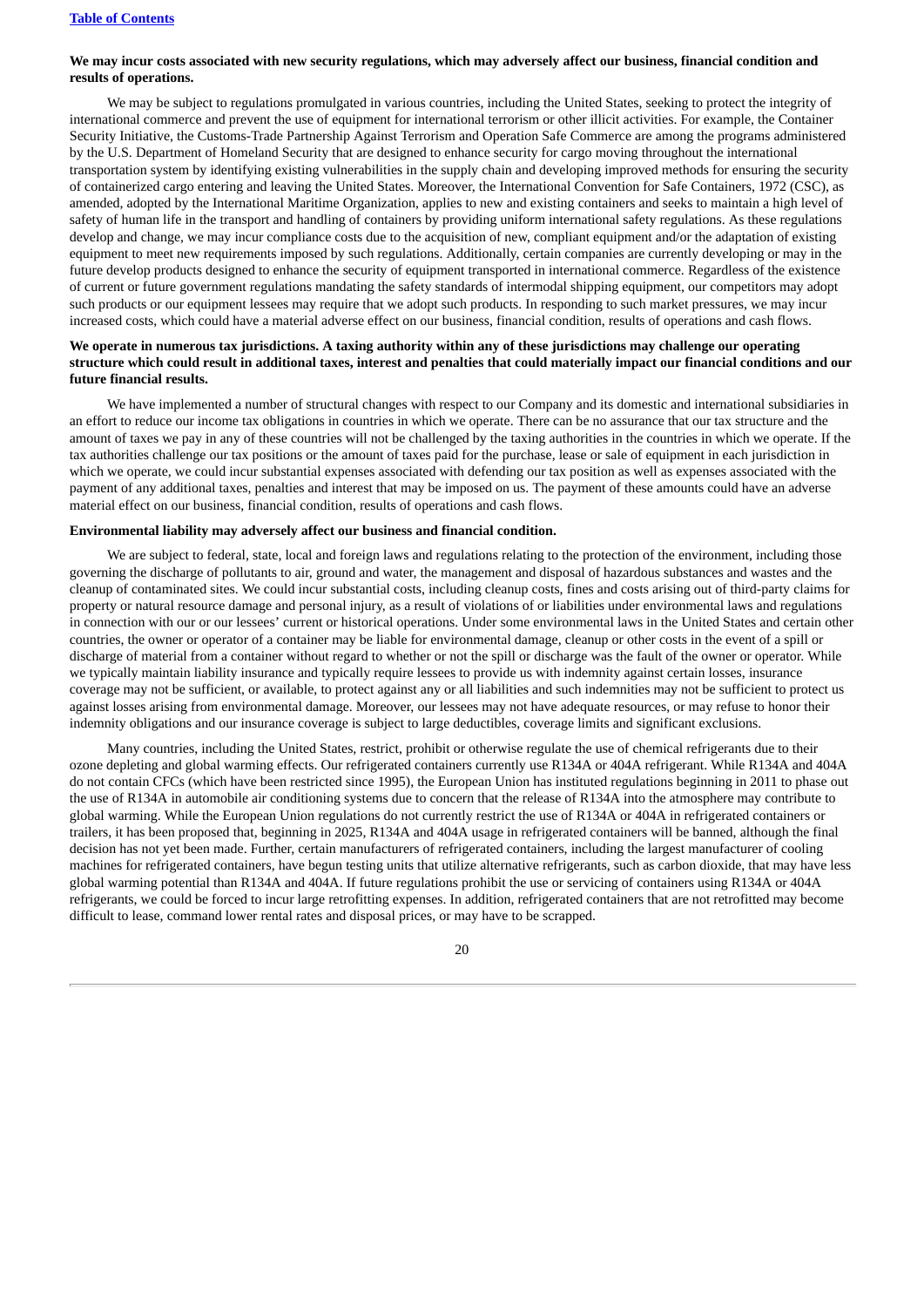Also, the foam insulation in the walls of intermodal refrigerated containers requires the use of a blowing agent that contains hydrochlofluorcarbons (CFCs, specifically HCFC-141b). Manufacturers are in various stages of phasing out the use of this blowing agent in the manufacturing process. In accordance with the Montreal Protocol on Substances that Deplete the Ozone Layer, the continued use of HCFC-141b in manufacturing is currently permitted. The European Union ("EU") prohibits the import and the placing on the market in the EU of intermodal containers with insulation made with HCFC-141b ("EU Regulation"). However, the European Commission has recognized that notwithstanding its regulation, under international conventions governing free movement of intermodal containers, the use of such intermodal refrigerated containers admitted into EU countries on temporary customs admission should be permitted. Each country in the EU has its own individual and different regulations to implement the EU Regulation. We have procedures in place that we believe comply with the EU and country regulations. However, if such intermodal refrigerated containers exceed their temporary customs admission period and/or their custom admissions status changes (e.g., should such container be off-hired) and such intermodal refrigerated containers are deemed placed on the market in the EU, or if our procedures are deemed not to comply with EU or a country's regulation, we could be subject to fines and penalties. Also, if future international conventions or regulations prohibit the use or servicing of containers with foam insulation that utilized this blowing agent during the manufacturing process, we could be forced to incur large retrofitting expenses and those containers that are not retrofitted may become more difficult to lease and command lower rental rates and disposal prices.

An additional environmental concern affecting our operations relates to the construction materials used in our dry containers. The floors of dry containers are plywood, usually made from tropical hardwoods. Due to concerns regarding the de-forestation of tropical rain forests and climate change, many countries which have been the source of these hardwoods have implemented severe restrictions on the cutting and export of these woods. Accordingly, container manufacturers have switched a significant portion of production to more readily available alternatives such as birch, bamboo, and other farm grown wood species. Container users are also evaluating alternative designs that would limit the amount of plywood required and are also considering possible synthetic materials to replace the plywood. These new woods or other alternatives have not proven their durability over the typical 10 to 15 year life of a dry container, and if they cannot perform as well as the hardwoods have historically, the future repair and operating costs for these containers could be significantly higher and the useful life of the containers may be decreased.

#### Use of counterfeit and improper refrigerant in refrigeration machines for refrigerated containers could result in irreparable damage to the refrigeration machines, death or personal injury, and materially impair the value of our refrigerated container fleet.

There are reports of counterfeit and improper refrigerant gas being used to service refrigeration machines. The use of this counterfeit gas has led to the explosion of several refrigeration machines within the industry. A small number of these incidents have resulted in personal injury or death and, in all cases, the counterfeit gas has led to irreparable damage to the refrigeration machines.

A testing procedure has been developed and approved by the IICL to determine whether counterfeit gas has been used to service a refrigeration machine. These tests are carried out on our refrigeration machines when they are off-hired and returned to a depot. If such tests are not proven safe and effective or if the use of such counterfeit and improper refrigerant is more widespread than currently believed, the value of our refrigerated container fleet and our ability to lease refrigerated containers could be materially impaired and could therefore have a material adverse effect on our business, financial condition, results of operations and cash flows.

## **We may face litigation involving our management of equipment for third-party investors.**

We manage equipment for third-party investors under management agreements that are negotiated with each third-party investor. We make no assurances to third-party investors that they will make any amount of profit on their investment or that our management activities will result in any particular level of income or return of their initial capital. Although our management agreements contain contractual protections and indemnities that are designed to limit our exposure to litigation relating to these investments, such provisions may not be effective and we may be subject to a significant loss in a successful litigation by a third-party investor.

#### **Certain liens may arise on our equipment.**

Depot operators, repairmen and transporters may come into possession of our equipment from time to time and have sums due to them from lessees or sub-lessees of equipment. In the event of nonpayment of those charges by lessees or sub-lessees, we may be delayed in, or entirely barred from, repossessing equipment, or be required to make payments or incur expenses to discharge liens on our equipment.

#### **The lack of an international title registry for containers increases the risk of ownership disputes.**

There is no internationally recognized system of recordation or filing to evidence our title to containers nor is there an internationally recognized system for filing security interests in containers. Although we have not incurred material problems with respect to this lack of an internationally recognized system, the lack of an international title recordation system for containers could result in disputes with lessees, end-users, or third parties who may improperly claim ownership of the containers.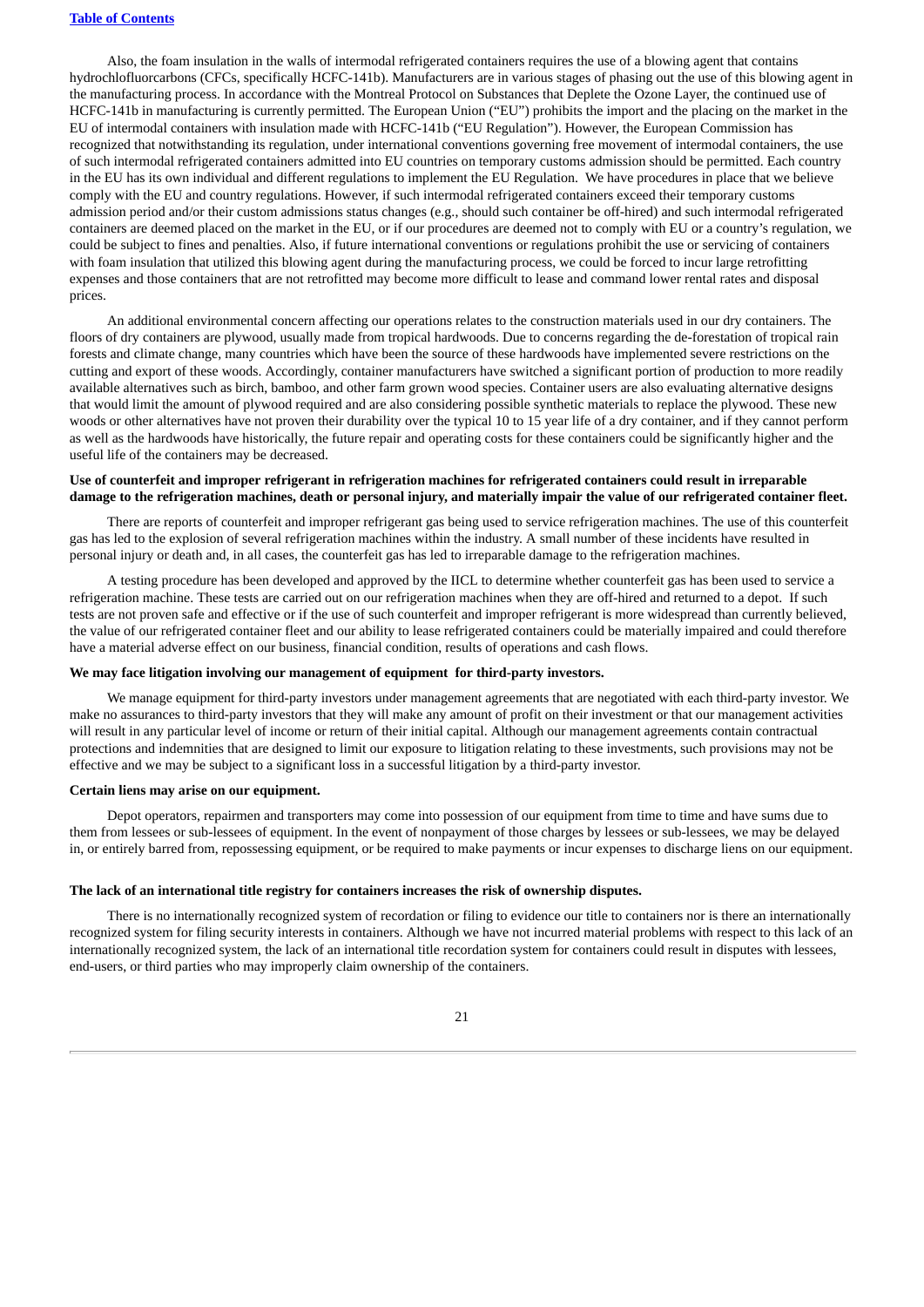#### **Risks Related to Railcar Leasing**

#### Weak economic conditions, financial market volatility, and other factors may decrease customer demand for our assets and services **and negatively impact our business and results of operations.**

We rely on continued demand from our customers to lease our railcars. Demand for railcars depends on the markets for our customers' products and services and the strength and growth of their businesses. Some of our customers operate in cyclical markets, such as the steel, chemical, energy and construction industries, which are susceptible to macroeconomic downturns and may experience significant changes in demand over time. Weakness in certain sectors of the economy in the United States and other parts of the world may make it more difficult for us to lease certain types of railcars that are either returned at the end of a lease term or returned as a result of a customer bankruptcy or default.

In many cases, demand for our assets also depends on our customers' desire to lease, rather than buy, the assets. Tax and accounting considerations, interest rates, and operational flexibility, among other factors, may influence a customer's decision to lease or buy assets. We have no control over these external considerations, and changes in these factors, including potential changes to lease accounting rules, could negatively impact demand for our assets held for lease.

Additional factors, such as changes in harvest or production volumes, changes in supply chains, choices in types of transportation assets, availability of substitutes and other operational needs may also influence customer demand for our assets. Significant declines in customer demand for our assets and services could adversely affect our financial performance.

#### **We may be unable to maintain assets on lease at satisfactory rates.**

Our profitability depends on our ability to lease railcars at satisfactory rates, sell railcars, and to re-lease railcars upon lease expiration. Circumstances such as economic downturns, changes in customer behavior, excess capacity in particular railcar types or generally in the marketplace, or other changes in supply or demand can adversely affect asset utilization rates and lease rates. Economic uncertainty or a decline in customer demand for our railcars could cause customers to request shorter lease terms and lower lease rates, which may result in a decrease in our asset utilization rate and reduced revenues. Alternatively, customers may seek to lock-in relatively low lease rates for longer terms, which may result in an adverse impact on current or future revenues.

#### A significant decrease in lease renewals by our customers could negatively impact operations and substantially increase our costs.

Decreases in customer demand for our railcars could increase the number of leases that are not renewed upon expiration, resulting in the early return of railcars. Railcars that are returned by our customers often must undergo maintenance and service work before being leased to new customers. A significant increase in the number of railcars requiring maintenance may negatively affect our operations and substantially increase maintenance and other related costs. In addition, low demand for certain types of railcars in our fleet may make those railcars more difficult to lease to new customers if they are returned at the end of their existing leases or following a customer default, which could negatively affect our results of operations.

#### Our rail operations are subject to various laws, rules, and regulations. If these laws, rules, and regulations change or we fail to **comply with them, it could have a significant negative effect on our business and profitability.**

Our rail operations are subject to various laws, rules, and regulations administered by authorities in jurisdictions where we do business. In the United States, our railcar fleet is subject to safety, operations, maintenance, and mechanical standards, rules, and regulations enforced by various federal and state agencies and industry organizations, including the U.S. Department of Transportation, the Federal Railroad Administration, and the Association of American Railroads. State agencies regulate some health and safety matters related to rail operations not otherwise preempted by federal law. Our business and railcar fleet may be adversely impacted by new rules or regulations, or changes to existing rules or regulations, which could require additional maintenance or substantial modification or refurbishment of our railcars, or could make certain types of railcars inoperable or obsolete or require them to be phased out prior to the end of their useful lives. In addition, violations of these rules and regulations can result in substantial fines and penalties, including potential limitations on operations or forfeitures of assets.

#### We enter long-term railcar purchase commitments that could subject us to material operational and financial risks.

In order to obtain committed access to a supply of newly built railcars on competitive terms, we sometimes enter into long-term supply agreements with manufacturers to purchase significant numbers of newly built railcars over a multi-year period. In many cases, we cannot cancel or materially reduce our orders under these purchase commitments. If economic conditions weaken during the term of a longterm supply agreement, it is possible that we may be required to continue to accept delivery of, and pay for, new railcars at times when it may be difficult for us to lease such railcars and our financing costs may be high, which could negatively affect our revenues and profitability. For example, in 2015 and 2016 we entered into agreements with two U.S. railcar manufacturers to purchase 2,740 new railcars over a three year period. As of December 31, 2016 we had purchased 1,208 railcars under these agreements at a cost of \$79.9 million. Due to a weak and highly competitive railcar leasing environment, 679 of these cars currently remain off-lease. Under the same agreements, we have commitments to spend \$100.0 million in 2017 and \$72.0 million in 2018. We intend to place all of these railcars on multi-year leases, but if we are not able to do so at rates that are sufficient to earn a return on our investment, it could have a material adverse effect on our business, financial condition, results of operations and cash flows.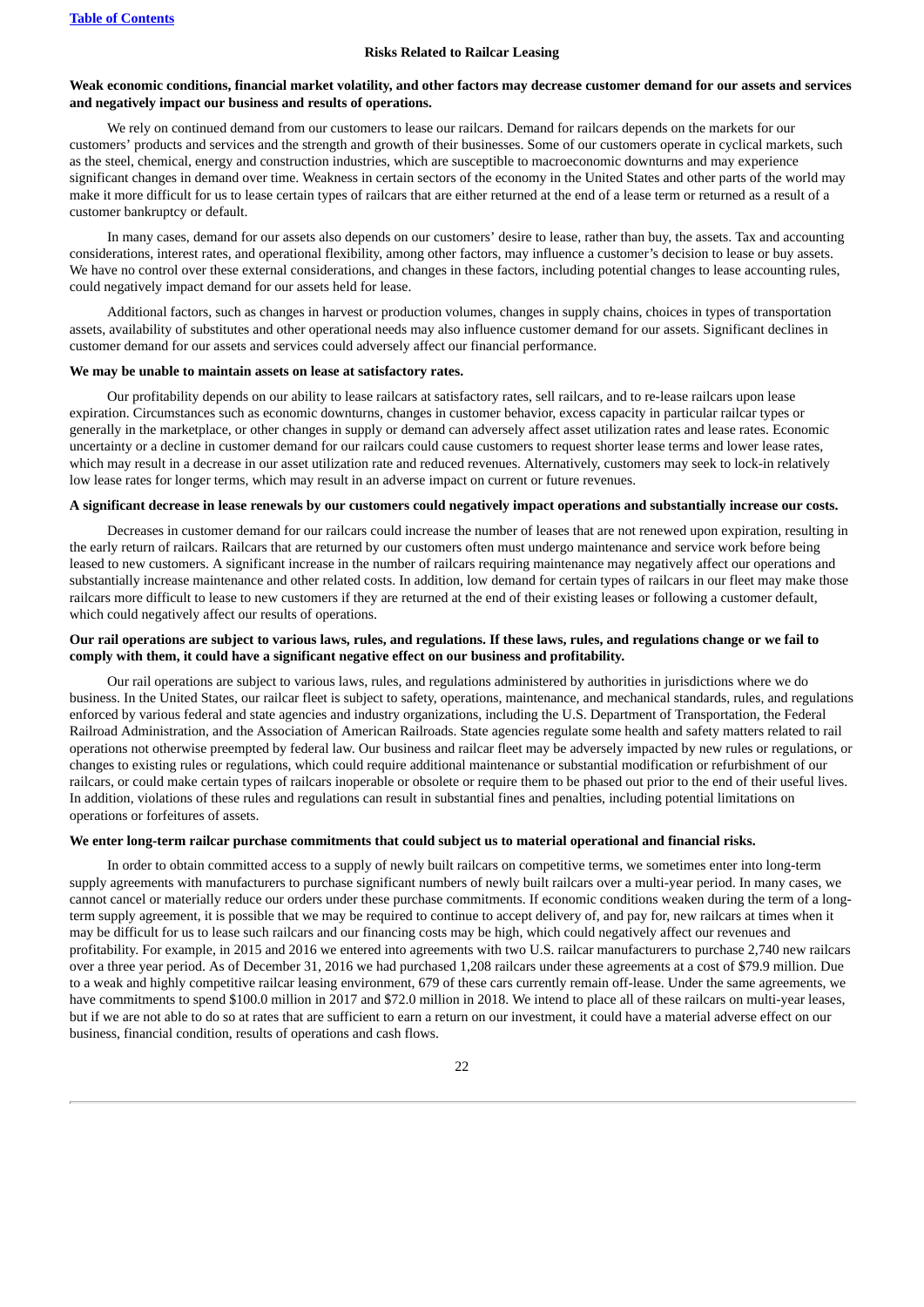#### A significant and sustained decrease in the price of crude oil and related products could reduce customer demand for our railcars.

Demand for railcars that are used to transport commodities used in drilling operations, including frac sand, is dependent on the demand for these commodities. Sustained low oil prices could cause oil producers to curtail the drilling of new wells or cease production at certain existing wells that are uneconomical to operate at current crude price levels. Reduced oil drilling activity could result in decreased demand for our railcars used to transport the commodities used in drilling operations, such as frac sand.

#### **Changes in railroad efficiency may adversely affect demand for our railcars.**

Railroad infrastructure investments that improve efficiency or declines in rail traffic due to decreased demand could increase the average speed at which railroads can operate their trains, which may reduce the number of railcars needed for railroads to haul the same amount of cargo. Adverse weather conditions, railroad mergers, and increase in rail traffic could result in slower transit times making rail transportation less attractive to shippers versus other modes of transport. In each case, these changes could reduce demand for our railcars and negatively impact revenue and our result of operations.

#### **We are subject to extensive environmental regulations and the costs of remediation may be material.**

We are subject to extensive federal, state, and local environmental laws and regulations concerning, among other things, the discharge of hazardous materials. Under some environmental laws in the United States, the owner of a leased railcar may be liable for environmental damage, cleanup or other costs in the event of a spill or discharge of material from a railcar without regard to the owner's fault. We routinely assess environmental liabilities, including our potential obligations and the possible amount of recoveries from other responsible parties. Due to the regulatory complexities and the potential liability for the operations of our lessees, it is possible environmental and remediation costs could adversely affect our financial performance.

#### **We may incur future asset impairment charges.**

We review long-lived assets for impairment regularly, or when circumstances indicate the carrying value of an asset or investment may not be recoverable. Among other circumstances, the following may change our estimates of the cash flows we expect our long-lived assets or joint venture investments will generate, which could require us to recognize asset impairment charges:

- $\Box$  a weak economic environment or challenging market conditions;
- new laws, rules or regulations affecting our assets, or changes to existing laws, rules or regulations;
- $\Box$  events related to particular customers or asset types; and
- asset portfolio sale decisions by management.

#### **Our assets may become obsolete.**

In addition to changes in laws, rules, and regulations that may make assets obsolete, changes in the preferred method our customers use to ship their products, changes in demand for particular products, or a shift by customers toward purchasing assets rather than leasing them may adversely impact us. Our customers' industries are driven by dynamic market forces and trends, which are influenced by economic and political factors. Changes in our customers' markets may significantly affect demand for our rail assets. A reduction in customer demand or change in customers' preferred method of product transportation could result in the economic obsolescence of the assets leased by those customers.

#### **Competition could result in decreased profitability.**

We operate in a highly competitive business environment. In certain cases, our competitors are larger than we are and have greater financial resources, higher credit ratings, and a lower cost of capital. In addition, we compete against railcar manufacturers that have leasing subsidiaries. These factors may enable our competitors to offer leases to customers at lower rates than we can provide, thus negatively impacting our profitability, asset utilization and investment volume.

#### We derive a substantial portion of our revenue from a limited number of railcar lessees. The loss of, or reduction in business by, any of these railcar lessees, or a default from any large railcar lessee, could result in a significant loss of revenue and cash flow.

We have derived, and believe that we will continue to derive, a significant portion of our revenue and cash flow from a limited number of railcar lessees. Revenue from our ten largest railcar lessees represented 6% of total revenue for the year ended December 31, 2016, with revenue from our single largest railcar lessee accounting for 2%, or \$4.6 million. The loss of such a customer would have a material adverse impact on our business, financial condition, results of operations and cash flows. In addition, a default by any of our largest railcar lessees would result in a major reduction in our leasing revenue, large repossession expenses, potentially large lost equipment charges and a material adverse impact on our performance and financial condition.

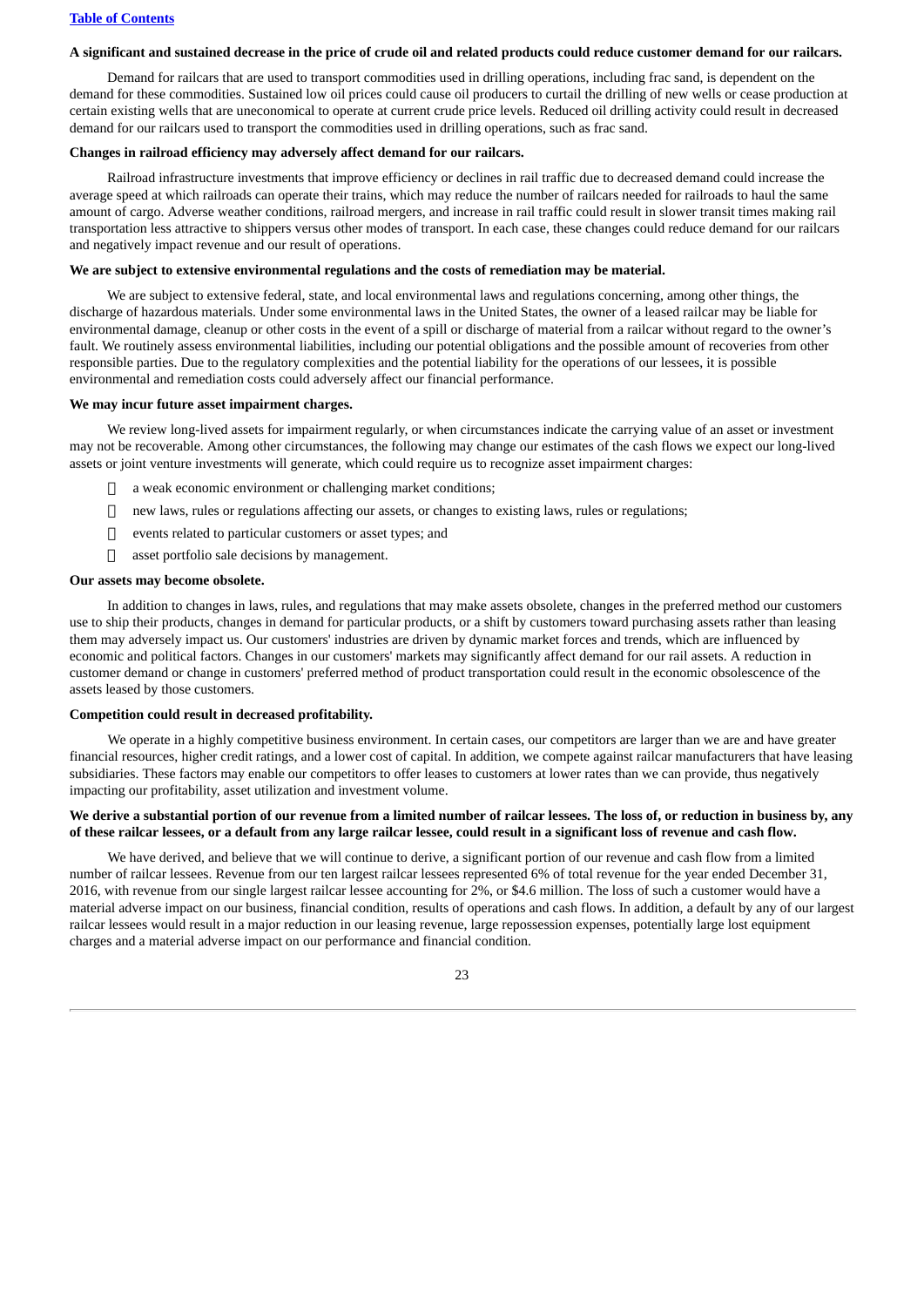#### Lessee defaults may adversely affect our business, results of operations and financial condition by decreasing revenue and **increasing storage, repositioning, collection and recovery expenses.**

Our railcar equipment is leased to numerous lessees. Lessees are required to pay rent and indemnify us for damage to or loss of equipment. Lessees may default in paying rent and performing other obligations under their leases. A delay or diminution in amounts received under the leases, or a default in the performance of maintenance or other lessee obligations under the leases could adversely affect our business, financial condition, results of operations and cash flows and our ability to make payments on our debt.

Our cash flows from railcar equipment, principally railcar rental revenue, are affected significantly by the ability to collect payments under leases and the ability to replace cash flows from terminating leases by re-leasing or selling equipment on favorable terms. All of these factors are subject to external economic conditions and the performance by lessees and service providers that are not within our control.

In addition, when lessees default, we may fail to recover all of our equipment, and the equipment we do recover may be returned in damaged condition or to locations where we will not be able to efficiently re-lease or sell the equipment. As a result, we may have to repair and reposition the equipment to other places where we can re-lease or sell it, and we may lose revenue and incur additional operating expenses in repossessing, repositioning and storing the equipment.

We maintain insurance to reimburse the Company for customer defaults. The insurance agreements are subject to deductibles of \$3.0 million per occurrence and have significant exclusions and, therefore, may not be sufficient to prevent us from suffering material losses. Our level of insurance cover in 2017 is \$8.0 million per occurrence and \$13.0 million in aggregate. Additional insurance claims made by the Company may result in such insurance not being available to us in the future on commercially reasonable terms, or at all.

#### **Certain liens may arise on our equipment.**

Depot operators and repairmen may come into possession of our equipment from time to time and have sums due to them from lessees or sub-lessees of equipment. In the event of nonpayment of those charges by lessees or sub-lessees, we may be delayed in, or entirely barred from, repossessing equipment, or be required to make payments or incur expenses to discharge liens on our equipment.

#### **Risk Related to Logistics**

#### Because we depend on railroads for our operations, our operating results and financial condition are likely to be adversely affected **by any reduction or deterioration in rail service.**

We depend on the major railroads in the United States for virtually all of the intermodal services we provide. In many markets, rail service is limited to one or two railroads. Consequently, a reduction in, or elimination of, rail service to a particular market is likely to adversely affect our ability to provide intermodal transportation services to some of our customers. In addition, the railroads are relatively free to adjust shipping rates up or down as market conditions permit. Rate increases would result in higher intermodal transportation costs, reducing the attractiveness of intermodal transportation compared to truck or other transportation modes, which could cause a decrease in demand for our services. Further, our ability to continue to expand our intermodal transportation business is dependent upon the railroads' ability to increase capacity for intermodal freight and provide consistent and reliable service. Our business could also be adversely affected by a work stoppage at one or more railroads or by adverse weather conditions or other factors that hinder the railroads' ability to provide reliable transportation services. In the past, there have been service issues when railroads have merged. As a result, we cannot predict what effect, if any, further consolidations among railroads may have on intermodal transportation services or our results of operations.

#### Because our relationships with the major railroads are critical to our ability to provide intermodal transportation services, our **business may be adversely affected by any change to those relationships.**

We have important relationships with certain major U.S. railroads. To date, the railroads have chosen to rely on us, other IMCs and other intermodal competitors to market their intermodal services rather than fully developing their own marketing capabilities. If one or more of the major railroads were to decide to reduce their dependence on us, the volume of intermodal shipments we arrange would likely decline, which could adversely affect our results of operations and financial condition.

#### Because we rely on drayage companies in our intermodal operations, our ability to expand our business or maintain our **profitability may be adversely affected by a shortage of drivers and drayage capacity.**

In certain markets we serve, we use third-party drayage companies for pickup and delivery of some or all of our intermodal containers. Most drayage companies operate relatively small fleets and have limited access to capital for fleet expansion. In some of our markets, there are a limited number of drayage companies that can meet our quality standards. This could limit our ability to expand our intermodal business or require us to establish more of our own drayage operations in some markets, which could increase our operating costs and could adversely affect our profitability and financial condition. Also, the trucking industry chronically experiences a shortage of available drivers, which may limit the ability of third-party drayage companies to expand their fleets. This shortage also may require them to increase drivers' compensation, thereby increasing our cost of providing drayage services to our customers. Therefore, the driver shortage could also adversely affect our profitability and limit our ability to expand our intermodal business.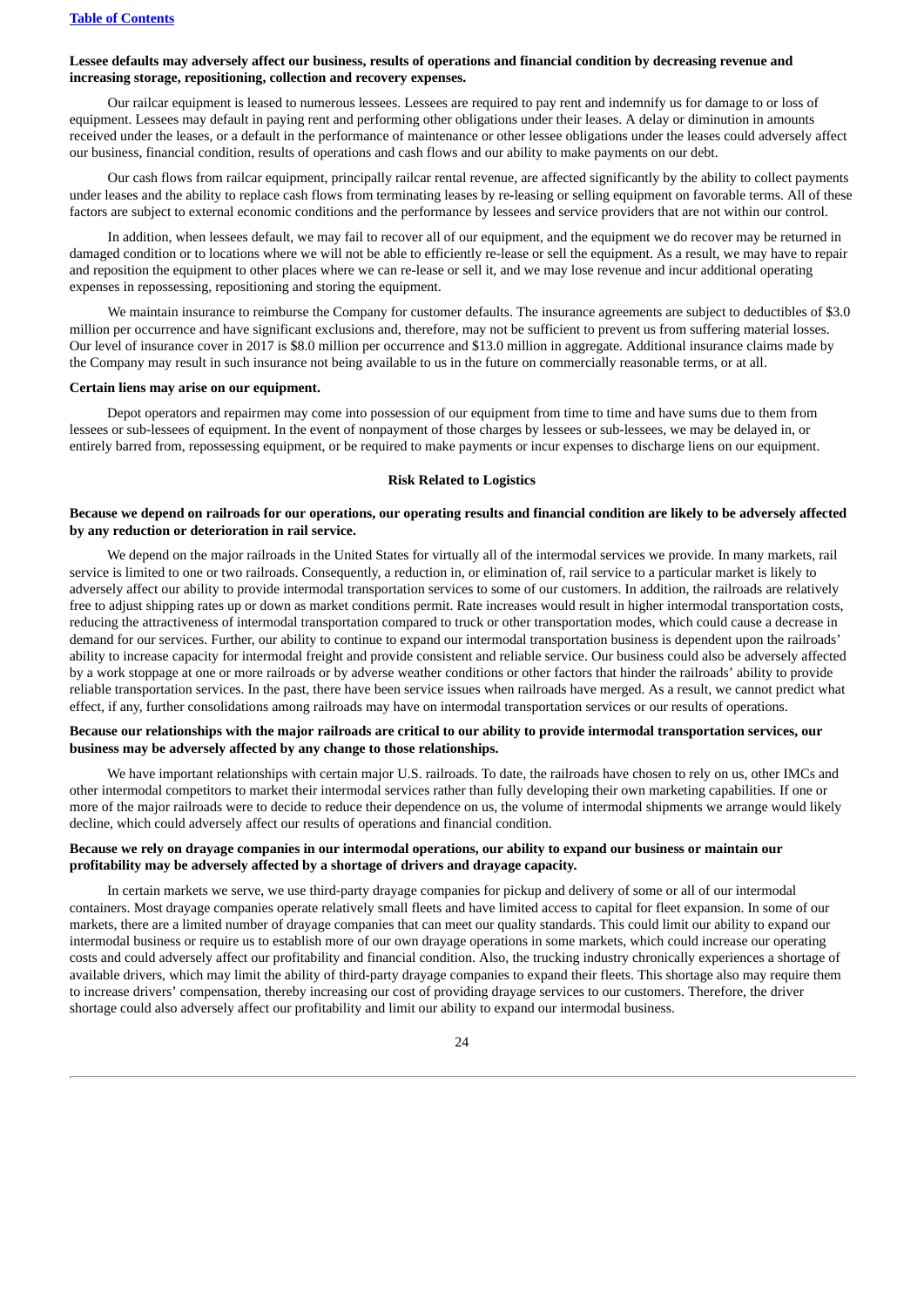#### Because we depend on trucking companies for our truck brokerage services, our ability to maintain or expand our truck brokerage **business may be adversely affected by a shortage of trucking capacity.**

We depend upon various third-party trucking companies for the transportation of our customers' loads. Particularly during periods of economic expansion, trucking companies may be unable to expand their fleets due to capital constraints or chronic driver shortages, and these trucking companies also may raise their rates. If we face insufficient capacity among our third-party trucking companies, we may be unable to maintain or expand our truck brokerage business. Also, we may be unable to pass rate increases on to our customers, which could adversely affect our profitability.

#### **Our results of operations are susceptible to changes in general economic conditions and cyclical fluctuations.**

Economic recession, customers' business cycles, changes in fuel prices and supply, interest rate fluctuations, increases in fuel or energy taxes and other general economic factors affect the demand for transportation services and the operating costs of railroads, trucking companies and drayage companies. We have little or no control over any of these factors or their effects on the transportation industry. Increases in the operating costs of railroads, trucking companies or drayage companies can be expected to result in higher freight rates. Our operating margins could be adversely affected if we were unable to pass through to our customers the full amount of higher freight rates. Economic recession or a downturn in customers' business cycles also may have an adverse effect on our results of operations and growth by reducing demand for our services. Therefore, our results of operations, like the entire freight transportation industry, are cyclical and subject to significant period-to-period fluctuations.

#### Relatively small increases in our transportation costs that we are unable to pass through to our customers are likely to have a **significant effect on our gross margin and operating income.**

Because transportation costs represent such a significant portion of our costs, even relatively small increases in these transportation costs, if we are unable to pass them through to our customers, are likely to have a significant effect on our gross margin and operating income.

#### The transportation industry is subject to government regulation, and regulatory changes could have a material adverse effect on **our operating results or financial condition.**

We are licensed by the Department of Transportation as freight brokers. The Department of Transportation prescribes qualifications for acting in this capacity, including surety bond requirements. As freight brokers, we may become subject to new or more restrictive regulations relating to new laws and regulations specific to legal liability, such as motor carriers are today. Future laws and regulations may be more stringent and require changes in operating practices, influence the demand for transportation services or increase the cost of providing transportation services, any of which could adversely affect our business and results of operations.

We are not able to accurately predict how new governmental laws and regulations, or changes to existing laws and regulations, will affect the transportation industry generally, or us in particular. Although government regulation that affects us and our competitors may simply result in higher costs that can be passed along to customers, that may not be the case.

#### Our operations may be subject to various environmental laws and regulations, the violation of which could result in substantial **fines or penalties.**

From time to time, we arrange for the movement of hazardous materials at the request of our customers. As a result, we may be subject to various environmental laws and regulations relating to the handling of hazardous materials. If we are involved in a spill or other accident involving hazardous materials, or if we are found to be in violation of applicable laws or regulations, we could be subject to substantial fines or penalties and to civil and criminal liability, any of which could have an adverse effect on our business and results of operations.

#### We derive a significant portion of our logistics revenue from our largest customers and the loss of several of these customers could **have a material adverse effect on our revenue and business.**

Revenue from our ten largest customers represented 38.4% of logistics revenue for the year ended December 31, 2016. A reduction in or termination of our services by such customers could have a material adverse effect on our revenue and business.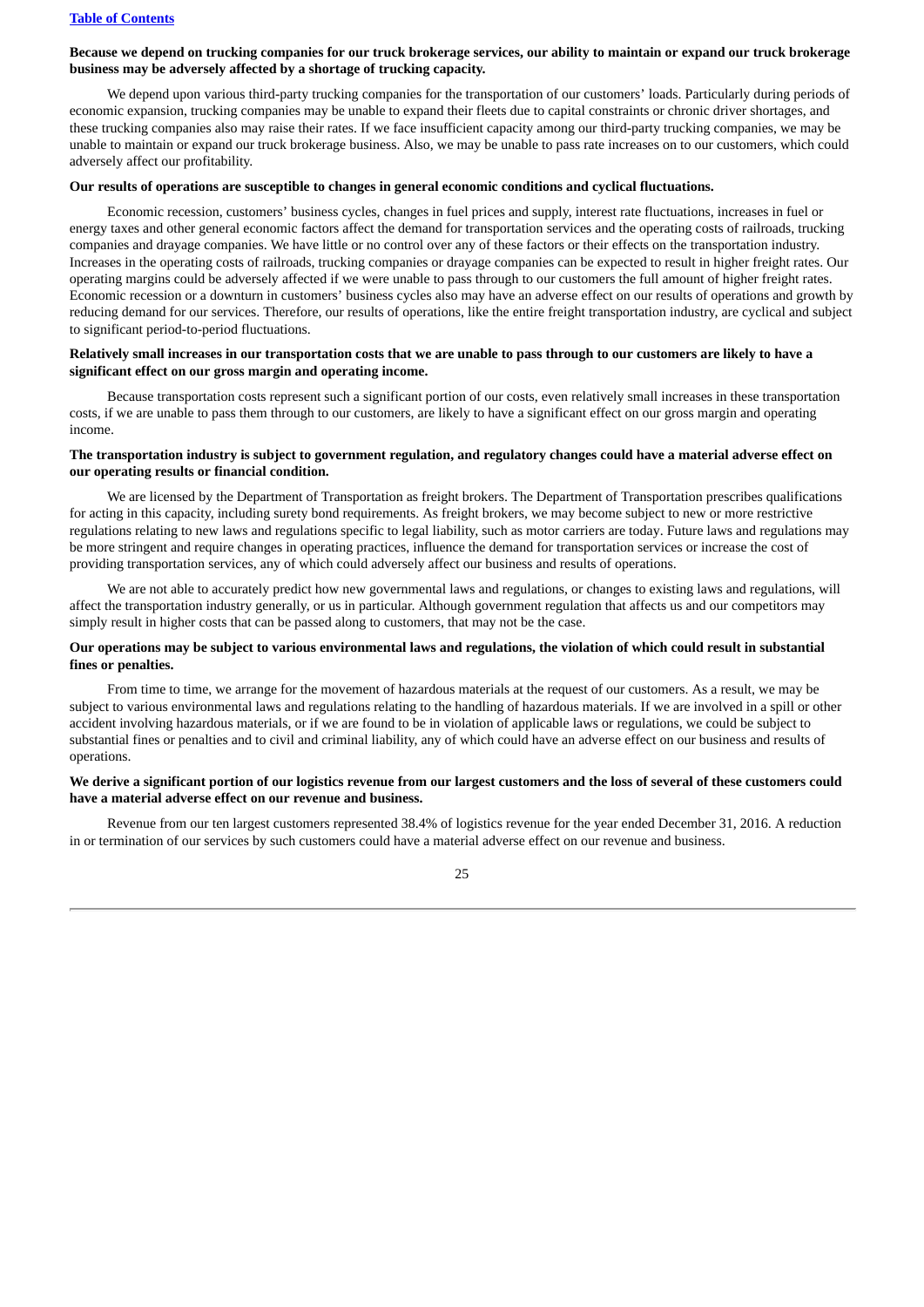#### **An economic downturn could materially adversely affect our business.**

Our operations and performance depend significantly on economic conditions. Uncertainty about global economic conditions poses a risk as consumers and businesses may postpone spending in response to tighter credit, negative financial news and/or declines in income, which could have a material negative effect on demand for transportation services. We are unable to predict the likely duration and severity of disruptions in the financial markets and the adverse global economic conditions, and if the current uncertainty continues or economic conditions further deteriorate, our business and results of operations could be materially and adversely affected. Other factors that could influence demand include fluctuations in fuel costs, labor costs, consumer confidence, and other macroeconomic factors affecting consumer spending behavior. There could be a number of follow-on effects from a credit crisis on our business, including the insolvency of key transportation providers and the inability of our customers to obtain credit to finance development and/or manufacture products resulting in a decreased demand for transportation services. Our revenues and gross margins are dependent upon this demand, and if demand for transportation services declines, our revenues and gross margins could be adversely affected.

#### **General Business Risks**

#### **Our level of indebtedness reduces our financial flexibility and could impede our ability to operate.**

We have a significant amount of indebtedness and we intend to borrow additional amounts under our credit facilities to purchase equipment and make acquisitions and other investments. We expect that we will maintain a significant amount of indebtedness on an ongoing basis. As of December 31, 2016, our total outstanding debt was \$1,487.2 million. Interest expense on such debt will be \$9.9 million per quarter for 2017, assuming floating interest rates remain consistent with those as of December 31, 2016. There is no assurance that we will be able to refinance our outstanding indebtedness when it becomes due, or, if refinancing is available, that it can be obtained on terms that we can afford.

Some of our credit facilities require us to pay a variable rate of interest, which will increase or decrease based on variations in certain financial indexes, and fluctuations in interest rates can significantly decrease our profits. We do not have any hedge or similar contracts that would protect us against changes in interest rates.

The amount of our indebtedness could have important consequences for us, including the following:

- $\Box$  requiring us to dedicate a substantial portion of our cash flow from operations to make payments on our debt, thereby reducing funds available for operations, future business opportunities and other purposes;
- limiting our flexibility in planning for, or reacting to, changes in our business and the industry in which we operate;
- making it more difficult for us to satisfy our debt obligations, and any failure to comply with such obligations, including financial and other restrictive covenants, could result in an event of default under the agreements governing such indebtedness, which could lead to, among other things, an acceleration of our indebtedness or foreclosure on the assets securing our indebtedness, which could have a material adverse effect on our business, financial condition, results of operations and cash flows;
- □ making it difficult for us to pay dividends on, or repurchase, our common stock;
- placing us at a competitive disadvantage compared to our competitors having less debt;
- $\Box$  limiting our ability to borrow additional funds, or to sell assets to raise funds, if needed, for working capital, capital expenditures, acquisitions or other purposes; and
- increasing our vulnerability to general adverse economic and industry conditions, including changes in interest rates.

We may not generate sufficient cash flow from operations to service and repay our debt and related obligations and have sufficient funds left over to achieve or sustain profitability in our operations, meet our working capital and capital expenditure needs or compete successfully in our industry.

#### We will require a significant amount of cash to service and repay our outstanding indebtedness and our ability to generate cash **depends on many factors beyond our control.**

Our ability to make payments on and repay our indebtedness and to fund planned capital expenditures will depend on our ability to generate cash in the future. As of December 31, 2016, our total outstanding debt was \$1,487.2 million. Interest expense on such debt will be \$9.9 million per quarter in 2017, assuming floating interest rates remain consistent with those at December 31, 2016. These amounts will increase to the extent we borrow additional funds. It is possible that:

- $\Box$  our business will not generate sufficient cash flow from operations to service and repay our debt and to fund working capital requirements and planned capital expenditures;
- $\Box$  future borrowings will not be available under our current or future credit facilities in an amount sufficient to enable us to refinance our debt; or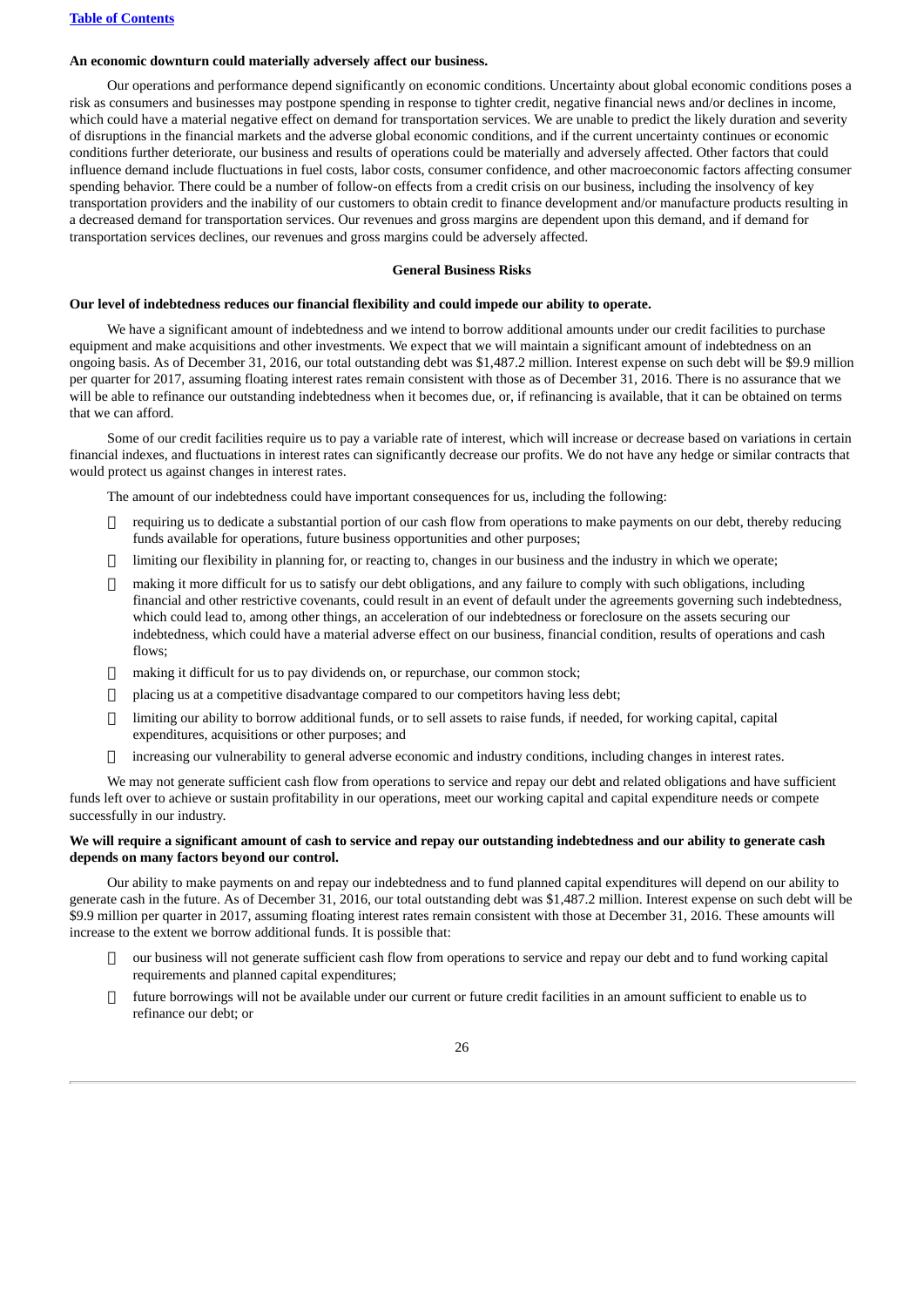$\Box$  we will not be able to refinance any of our debt on commercially reasonable terms or at all.

#### Our credit facilities impose, and the terms of any future indebtedness may impose, significant operating, financial and other **restrictions on us and our subsidiaries.**

Restrictions imposed by our credit facilities or other indebtedness will limit or prohibit, among other things, our ability to:

- incur additional indebtedness;
- □ pay dividends on or redeem or repurchase our stock;
- $\Box$  enter into new lines of business;
- $\Box$  issue capital stock of our subsidiaries (except to the Company);
- $\Box$  make loans and certain types of investments;
- create liens;
- $\Box$  sell certain assets or merge with or into other companies;
- $\Box$  enter into certain transactions with stockholders and affiliates; and
- restrict dividends, distributions or other payments from our subsidiaries.

These restrictions could adversely affect our ability to finance our future operations or capital needs and pursue available business opportunities. A breach of any of these restrictions, including a breach of financial covenants, could result in a default in respect of the related indebtedness. If a default occurs, the relevant lenders could elect to declare the indebtedness, together with accrued interest and fees, to be immediately due and payable and proceed against any collateral securing that indebtedness, which would constitute substantially all of our equipment assets.

#### Actual or threatened terrorist attacks, efforts to combat terrorism, or the outbreak of war and hostilities could negatively impact **our operations and profitability and may expose us to liability.**

Terrorist attacks and the threat of such attacks have contributed to economic instability in the United States and elsewhere, and further acts or threats of terrorism, violence, war or hostilities could similarly affect world trade and the industries in which we and our customers operate. In addition, terrorist attacks or hostilities may directly impact ports, depots, our facilities or those of our suppliers or customers, and could impact our sales and our supply chain. A severe disruption to the worldwide ports system and flow of goods could result in a reduction in the level of international trade and lower demand for our equipment or services. Any of these events could also negatively affect the economy and consumer confidence, which could cause a downturn in the transportation industry. The consequence of any terrorist attacks or hostilities are unpredictable, and we may not be able to foresee events that could have an adverse effect on our operations

It is also possible that our equipment could be involved in a terrorist attack. Although our lease agreements require our lessees to indemnify us against all damages arising out of the use of our containers, and we carry insurance to potentially offset any costs in the event that our customer indemnifications prove to be insufficient, our insurance does not cover certain types of terrorist attacks, and we may not be fully protected from liability of the reputational damage that could arise from a terrorist attack which utilizes one of our containers.

#### Our operations could be affected by natural or man-made events in the locations in which we or our customers or suppliers **operate.**

We have operations in locations subject to severe weather conditions, natural disasters, the outbreak of contagious disease, or manmade incidents such as chemical explosions, any of which could disrupt our operations. In addition, our suppliers and customers also have operations in such locations. For example, in 2015, a chemical explosion and fire in the port of Tianjin, China damaged or destroyed a small number of our containers and disrupted operations in the port. Similarly, outbreaks of pandemic or contagious diseases, such as H1N1 (swine) flu and the Ebola virus, could significantly reduce the demand for international shipping or could prevent our containers from being discharged in the affected areas or in other locations after having visited the affected areas. Any future natural or man-made disasters or health concerns in the world where we have business operations could lead to disruption of the regional and global economies, which could result in a decrease in demand for leased containers.

#### **We may be affected by market or regulatory responses to climate change.**

Changes in laws, rules, and regulations, or actions by authorities under existing laws, rules, or regulations, to address greenhouse gas emissions and climate change could negatively impact our customers and business. For example, restrictions on emissions could significantly increase costs for our customers whose production processes require significant amounts of energy. Customers' increased costs could reduce their demand to lease our assets. Potential consequences of laws, rules, or regulations addressing climate change could have an adverse effect on our financial position, results of operations, and cash flows.

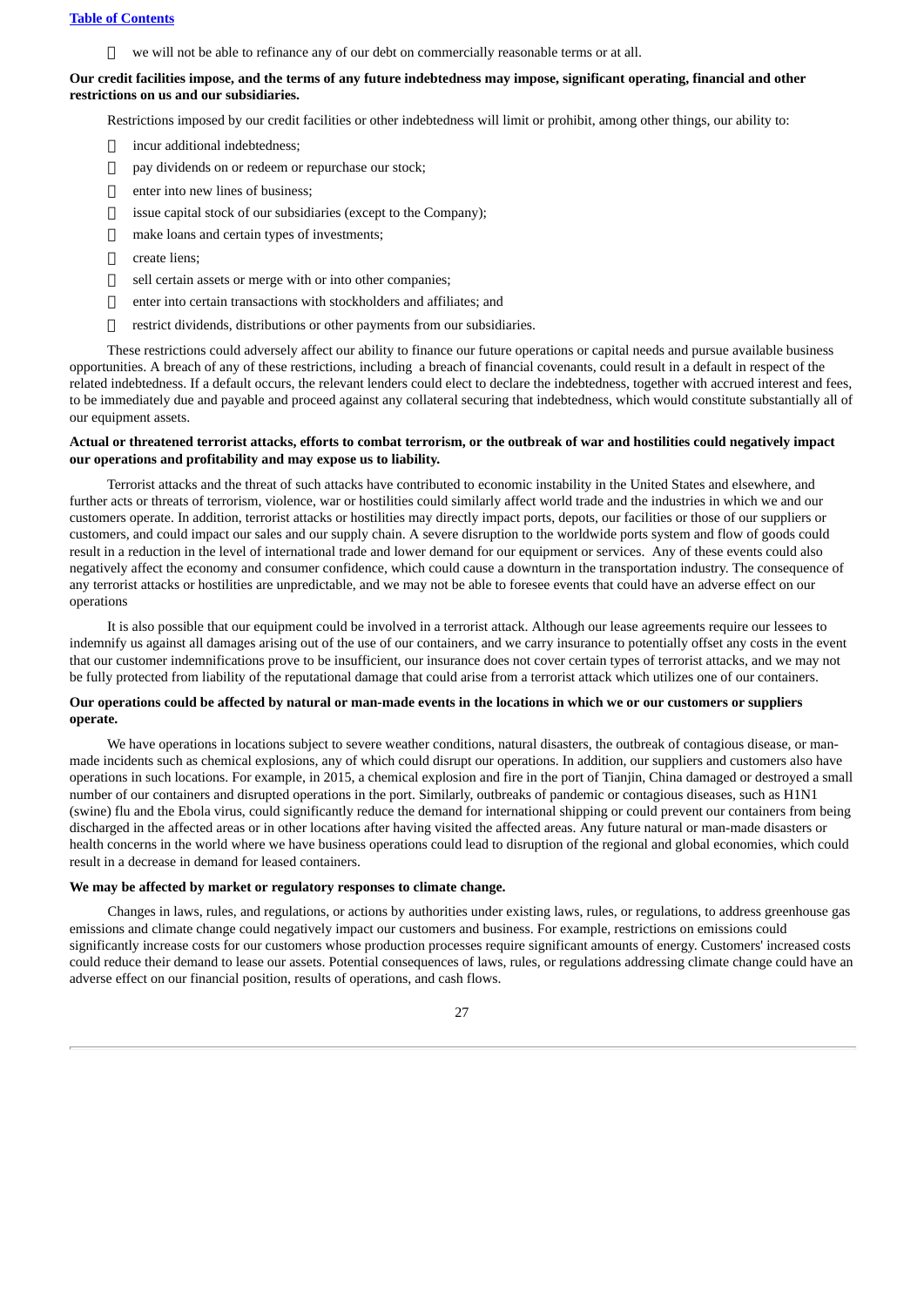#### Our business could be adversely affected by strikes or work stoppages by draymen, truckers, port workers and railroad workers.

There has been labor unrest, including strikes and work stoppages, among workers at various transportation providers and in industries affecting the transportation industry, such as port workers. We could lose business due to any significant work stoppage or slowdown and, if labor unrest results in increased rates for transportation providers such as draymen, we may not be able to pass these cost increases on to our customers. Strikes among longshoreman and clerical workers at ports in the past few years have slowed down the ports for a time, creating a major impact on the transportation industry. Work stoppages occurring among owner-operators in a specific market have increased our operating costs periodically over the past several years. In the past several years, there have been strikes involving railroad workers. Future strikes by railroad workers in the United States, Canada or anywhere else that our customers' freight travels by railroad would impact our operations. Any significant work stoppage, slowdown or other disruption involving ports, railroads, truckers or draymen could adversely affect our business and results of operations.

#### Our senior executives are critical to the success of our business and our inability to retain them or recruit new personnel could **adversely affect our business.**

Most of our senior executives and other management-level employees have over fifteen years of industry experience. We rely on this knowledge and experience in our strategic planning and in our day-to-day business operations. Our success depends in large part upon our ability to retain our senior management, the loss of one or more of whom could have a material adverse effect on our business, financial condition, results of operations and cash flows. Our success also depends on our ability to retain our experienced sales force and technical personnel as well as recruiting new skilled sales, marketing and technical personnel. Competition for these individuals in our industry is intense and we may not be able to successfully recruit, train or retain qualified personnel. If we fail to retain and recruit the necessary personnel, our business and our ability to obtain new equipment lessees and provide acceptable levels of customer service could suffer.

#### We rely on our information technology systems to conduct our business. If these systems fail to adequately perform their functions, or if we experience an interruption in their operation, our business, results of operations and financial prospects could be adversely **affected.**

The efficient operation of our business is highly dependent on our information technology systems. We rely on our systems to track transactions, such as repair and depot charges and changes to book value, and movements associated with each of our owned or managed equipment units. We use the information provided by our systems in our day-to-day business decisions in order to effectively manage our lease portfolio and improve customer service. We also rely on them for the accurate tracking of the performance of our managed fleet for each third-party investor, and the tracking and billing of logistics moves. The failure of our systems to perform as we expect could disrupt our business, adversely affect our financial condition, results of operations and cash flows and cause our relationships with lessees and third-party investors to suffer. In addition, our information technology systems are vulnerable to damage or interruption from circumstances beyond our control, including fire, natural disasters, power loss and computer systems failures, unauthorized breach and viruses. Any such interruption could have a material adverse effect on our business, reputation, results of operations and financial prospects.

#### As a U.S. corporation, we are subject to U.S. Executive Orders and U.S. Treasury Sanctions Regulations regarding doing business **in or with certain nations and specially designated nationals.**

As a U.S. corporation, we are subject to U.S. Executive Orders and U.S. Treasury Sanctions Regulations restricting or prohibiting business dealings in or with certain nations and with certain specially designated nationals (individuals and legal entities). Any determination that we have violated such Executive Orders and U.S. Treasury Sanctions Regulations could have a material adverse effect on our business, financial condition, results of operations and cash flows.

#### As a U.S. corporation, we are subject to the Foreign Corrupt Practices Act, and a determination that we violated this act may affect **our business and operations adversely.**

As a U.S. corporation, we are subject to the regulations imposed by the Foreign Corrupt Practices Act (FCPA), which generally prohibits U.S. companies and their intermediaries from making improper payments to foreign officials for the purpose of obtaining or keeping business. Any determination that we have violated the FCPA could have a material adverse effect on our business, financial condition, results of operations and cash flows.

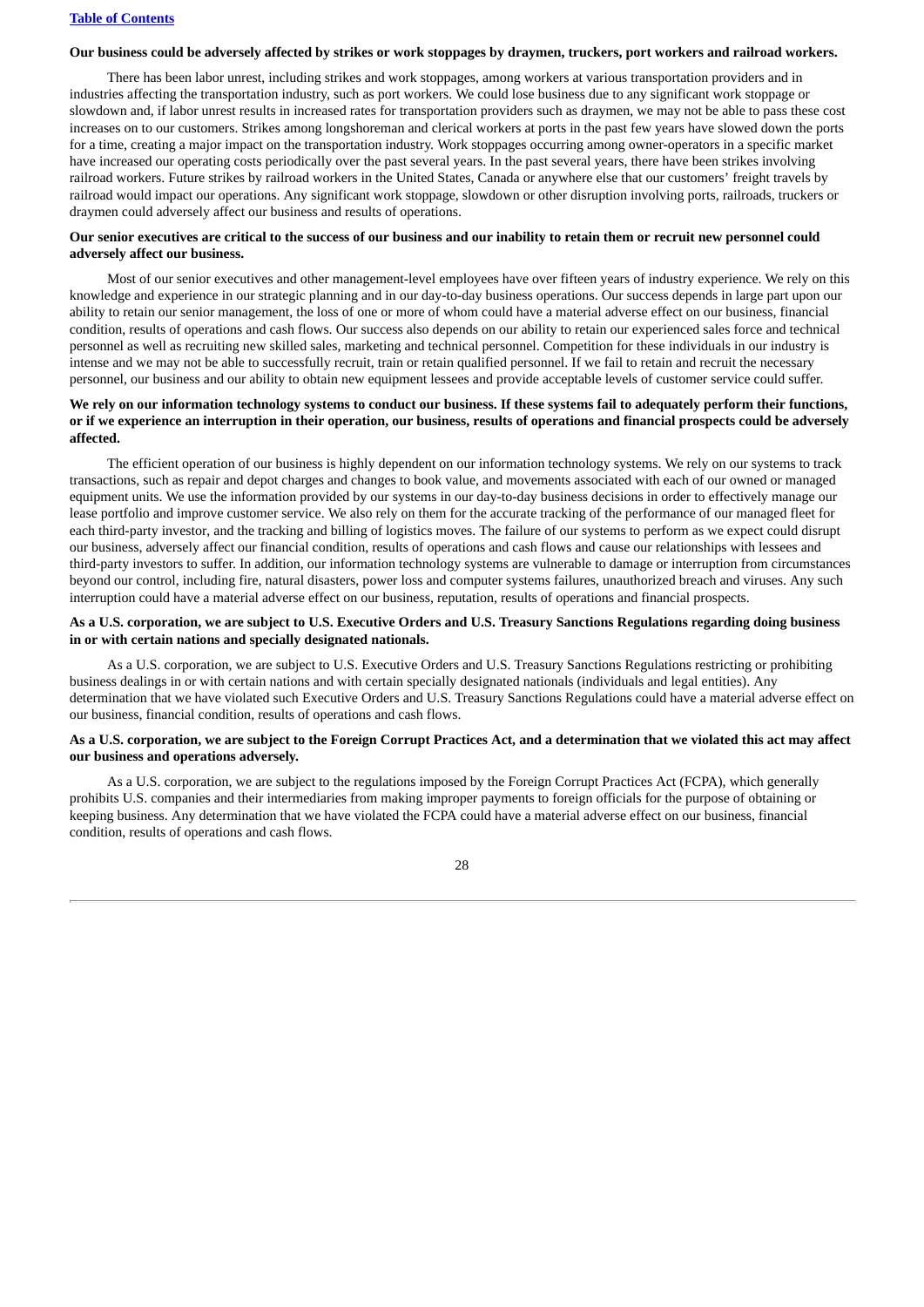#### A failure to comply with export control or economic sanctions laws and regulations could have a material adverse effect on our business, results of operations or financial condition. We may be unable to ensure that our agents and/or customers comply with **applicable sanctions and export control laws.**

We face several risks inherent in conducting our business internationally, including compliance with applicable economic sanctions laws and regulations, such as laws and regulations administered by the U.S. Department of Treasury's Office of Foreign Assets Control ("OFAC"), the U.S. Department of State and the U.S. Department of Commerce. We must also comply with all applicable export control laws and regulations of the United States (including but not limited to the U.S. Export Administration Regulations) and other countries. Any determination of a violation or an investigation into violations of export controls or economic sanctions laws and regulations could result in significant criminal or civil fines, penalties or other sanctions and repercussions, including reputational harm that could materially affect our business, results of operations or financial condition.

#### We may pursue acquisitions or joint ventures in the future that could present unforeseen integration obstacles or costs.

We have pursued, and may continue to pursue, acquisitions and joint ventures in the future. Acquisitions involve a number of risks and present financial, managerial and operational challenges, including:

- $\Box$  potential disruption of our ongoing business and distraction of management;
- customer retention;
- $\Box$  difficulty integrating personnel and financial and other systems;
- hiring additional management and other critical personnel; and
- $\Box$  increasing the scope, geographic diversity and complexity of our operations.

In addition, we may encounter unforeseen obstacles or costs in the integration of acquired businesses. Also, the presence of one or more material liabilities of an acquired company that are unknown to us at the time of acquisition may have a material adverse effect on our business. Acquisitions or joint ventures may not be successful, and we may not realize any anticipated benefits from acquisitions or joint ventures.

#### **Fluctuations in foreign exchange rates could reduce our profitability.**

Most of our revenues and costs are billed in U.S. dollars. Our operations and used equipment sales in locations outside of the U.S. have some exposure to foreign currency fluctuations, and trade growth and the direction of trade flows can be influenced by large changes in relative currency values. In addition, most of our container equipment fleet is manufactured in China. Although the purchase price is in U.S. dollars, our manufacturers pay labor and other costs in the local currency, the Chinese yuan. To the extent that our manufacturers' costs increase due to changes in the valuation of the Chinese yuan, the dollar price we pay for equipment could be affected. Adverse or large exchange rate fluctuations may negatively affect our financial condition, results of operations and cash flows.

#### **Risks Related to our Stock**

#### **Our stock price has been volatile and may remain volatile.**

The trading price of our common stock may be subject to wide fluctuations in response to quarter-to-quarter variations in operating results, new products or services by us or our competitors, general conditions in the shipping industry and the intermodal equipment sales and leasing markets, changes in earnings estimates by analysts, or other events or factors which may or may not be under our control. Broad market fluctuations may adversely affect the market price of our common stock. Since the initial public offering of our stock at \$15.00 per share on May 16, 2007, the market price of our stock has fluctuated significantly from a high of \$30.28 per share to a low of \$2.12 per share through March 1, 2017. Since the trading volume on our stock is modest on a daily basis, shareholders may experience difficulties in liquidating our stock. Factors affecting the trading price of our common stock may include:

- variations in our financial results;
- changes in financial estimates or investment recommendations by any securities analysts following our business;
- $\Box$  the public's response to our press releases, our other public announcements and our filings with the SEC;
- $\Box$  our ability to successfully execute our business plan;
- $\Box$  changes in accounting standards, policies, guidance, interpretations or principles;
- $\Box$  future sales of common stock by us or our directors, officers or significant stockholders or the perception such sales may occur;
- $\Box$  our ability to achieve operating results consistent with securities analysts' projections;
- $\Box$  the operating and stock price performance of other companies that investors may deem comparable to us;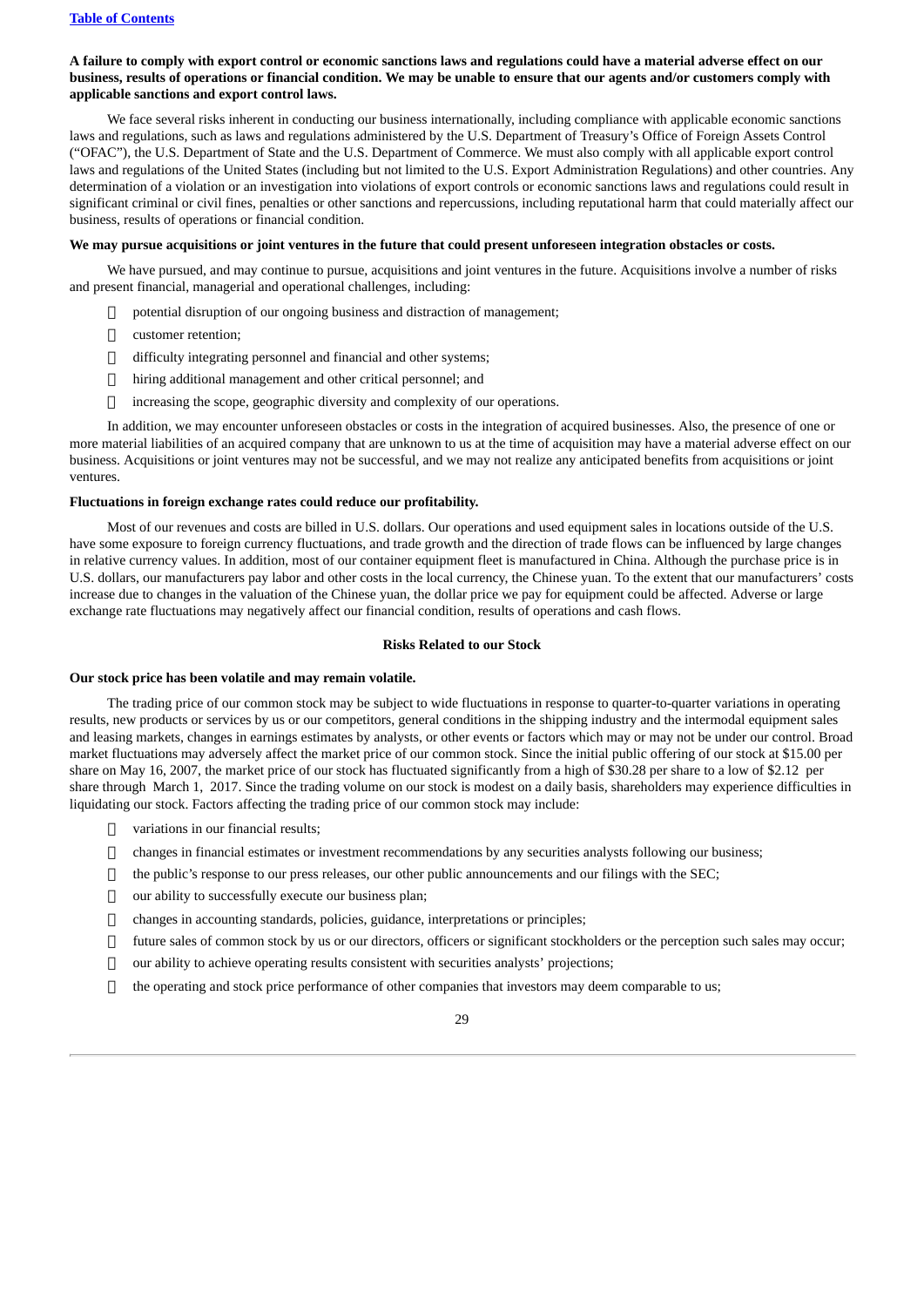- $\Box$  recruitment or departure of key personnel;
- our ability to timely address changing equipment lessee and third-party investor preferences;
- equipment market and industry factors;
- $\Box$  the size of our public float;
- **general stock market conditions; and**
- $\Box$  other events or factors, including those resulting from war, incidents of terrorism or responses to such events.

In addition, if the market for companies deemed similar to us or the stock market in general experiences loss of investor confidence, the trading price of our common stock could decline for reasons unrelated to our business or financial results. The trading price of our common stock might also decline in reaction to events that affect other companies in our industry even if these events do not directly affect us.

#### Future new sales of our common stock by us or outstanding shares by existing stockholders, or the perception that there will be future sales of new shares from the Company or existing stockholders, may cause our stock price to decline and impair our ability **to obtain capital through future stock offerings.**

A substantial number of shares of our common stock held by our current stockholders could be sold into the public market at any time. In addition, the perception of, or actual sale of, new shares by us may materially and adversely affect our stock price and could impair our ability to obtain future capital through an offering of equity securities.

#### We do not currently pay dividends to holders of our common stock, and we cannot assure you that we will pay dividends to holders **of our common stock in the future.**

Although our board of directors may consider a dividend policy under which we would pay cash dividends on our common stock, any determinations by us to pay cash dividends on our common stock in the future will be based primarily upon our financial condition, results of operations, business requirements, tax considerations and our board of directors' continuing determination that the declaration of dividends under the dividend policy are in the best interests of our stockholders and are in compliance with all laws and agreements applicable to the dividend program. In addition, the terms of our credit agreements contain provisions restricting the payment of cash dividends subject to certain exceptions. Consequently, investors may be required to rely on sales of their common stock as the only way to realize any future gains on their investment.

#### If securities analysts do not publish research or reports about our business or if they decrease their financial estimates or **investment recommendations, the price of our stock could decline.**

The trading market for our common shares may rely in part on the research and reports that industry or financial analysts publish about us or our business. We do not control or influence the decisions or opinions of these analysts and analysts may not cover us.

If any analyst who covers us decreases his or her financial estimates or investment recommendation, the price of our stock could decline. If any analyst ceases coverage of our company, we could lose visibility in the market, which in turn could cause our stock price to decline.

#### Our founder, Mr. Hiromitsu Ogawa, will continue to have substantial control over us and could act in a manner with which other **stockholders may disagree or that is not necessarily in the interests of other stockholders.**

Based upon beneficial ownership as of December 31, 2016, Mr. Ogawa beneficially owns 20.4% of our outstanding common stock. As a result, he may have the ability to determine the outcome of matters submitted to our stockholders for approval, including the election of directors and any merger, consolidation or sale of all or substantially all of our assets. In addition, he may have the ability to control the management and affairs of our company. Mr. Ogawa may have interests that are different from yours. For example, he may support proposals and actions with which you may disagree or which are not in your interests. The concentration of ownership could delay or prevent a change in control of us or otherwise discourage a potential acquirer from attempting to obtain control of us, which in turn could reduce the price of our common stock. In addition, as Chairman of our Board of Directors, Mr. Ogawa may influence decisions to maintain our existing management and directors in office, delay or prevent changes of control of our company, or support or reject other management and board proposals that are subject to stockholder approval, such as amendments to our employee stock plans and approvals of significant financing transactions.

#### Our certificate of incorporation and bylaws and Delaware law contain provisions that could discourage a third party from **acquiring us and consequently decrease the market value of an investment in our common stock.**

Our certificate of incorporation and bylaws and Delaware corporate law each contain provisions that could delay, defer or prevent a change in control of our company or changes in our management. Among other things, these provisions:

 $\Box$  authorize us to issue preferred stock that can be created and issued by the board of directors without prior stockholder approval, with rights senior to those of our common stock;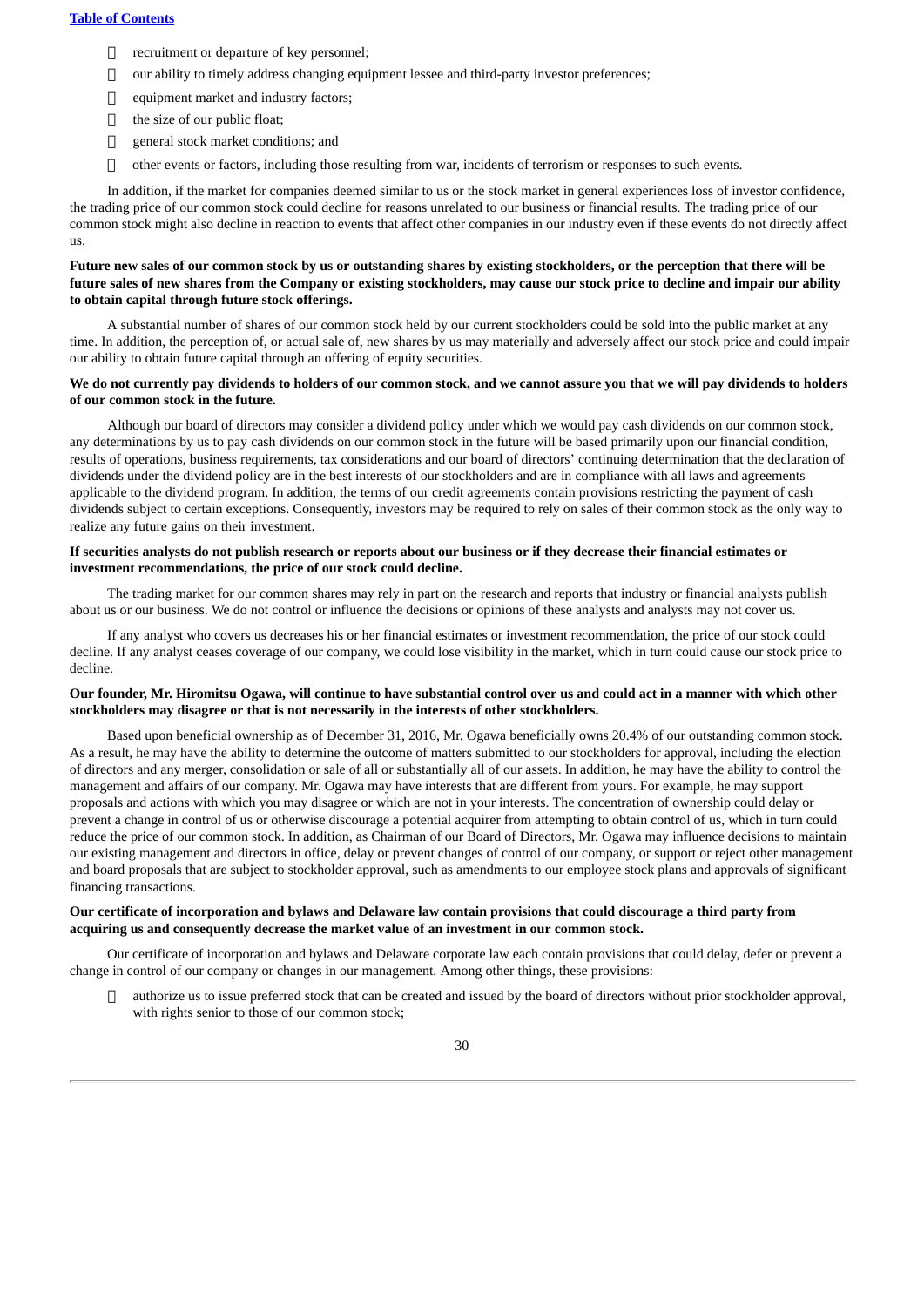- $\Box$  permit removal of directors only for cause by the holders of a majority of the shares entitled to vote at the election of directors and allow only the directors to fill a vacancy on the board of directors;
- prohibit stockholders from calling special meetings of stockholders;
- $\Box$  prohibit stockholder action by written consent, thereby requiring all stockholder actions to be taken at a meeting of our stockholders;
- $\Box$  require the affirmative vote of 66 2/3% of the shares entitled to vote to amend our bylaws and certain articles of our certificate of incorporation, including articles relating to the classified board, the size of the board, removal of directors, stockholder meetings and actions by written consent;
- $\Box$  allow the authorized number of directors to be changed only by resolution of the board of directors;
- $\Box$  establish advance notice requirements for submitting nominations for election to the board of directors and for proposing matters that can be acted upon by stockholders at a meeting;
- $\Box$  classify our board of directors into three classes so that only a portion of our directors are elected each year; and
- allow our directors to amend our bylaws.

These provisions could discourage proxy contests and make it more difficult for our stockholders to elect directors and take other corporate actions, which may prevent a change of control or changes in our management that a stockholder might consider favorable. In addition, Section 203 of the Delaware General Corporation Law may discourage, delay or prevent a change in control of us. Any delay or prevention of a change in control or change in management that stockholders might otherwise consider to be favorable could cause the market price of our common stock to decline.

#### **ITEM 1B: UNRESOLVED STAFF COMMENTS**

<span id="page-30-1"></span><span id="page-30-0"></span>None.

#### **ITEM 2: PROPERTIES**

*Office Locations.* As of December 31, 2016, we operated our business in 23 offices in 13 different countries including the U.S. We have 10 offices in the U.S. including our headquarters in San Francisco, California. We have 13 offices outside the U.S., including offices operated by third-party corporate service providers in Bermuda and Luxembourg. In addition, we have agents in Asia, Europe, South Africa, and South America. Our headquarters is used for our container leasing, rail leasing and logistics segments. Our offices in Everett, Eatontown, Portland, Tampa, Jacksonville, Knoxville Milan and Kennesaw are used for our logistics segment operations. Each one of our other offices is used for our container leasing segment. All of our offices, except those operated by third party corporate service providers, are leased.

The following table summarizes our office locations as of December 31, 2016:

**Office Locations – U.S.** San Francisco, CA (Headquarters) Charleston, SC Everett, WA Eatontown, NJ Portland, OR Tampa, FL Jacksonville, FL Knoxville, TN Milan, TN Kennesaw, GA **Office Locations – International** Brentwood, United Kingdom St. Michael, Barbados Antwerp, Belgium Hong Kong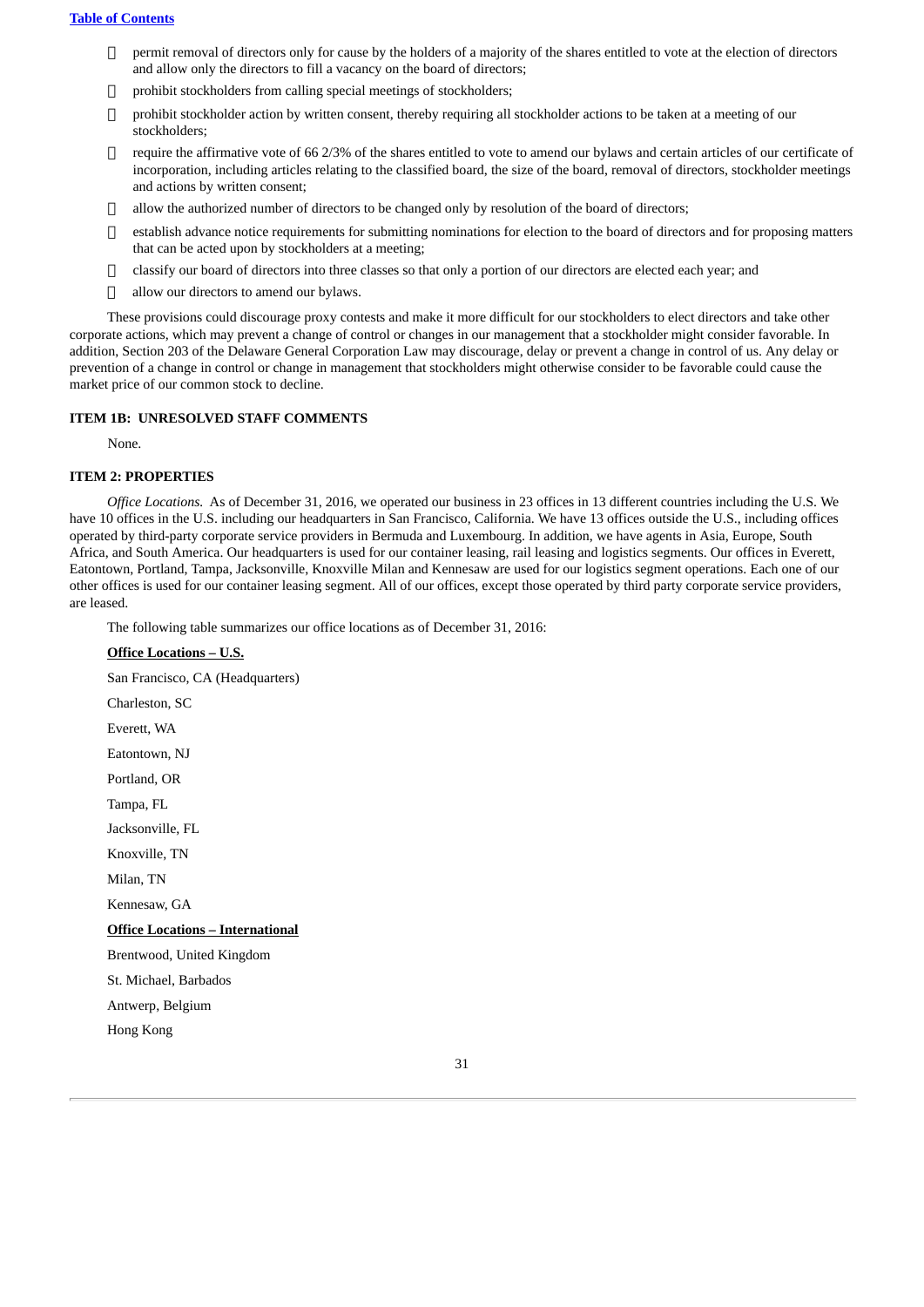Singapore Delmenhorst, Germany Hamburg, Germany Tokyo, Japan Kuala Lumpur, Malaysia Taipei, Taiwan Luxembourg Hamilton, Bermuda Sydney, Australia

#### <span id="page-31-0"></span>**ITEM 3: LEGAL PROCEEDINGS**

From time to time we may become a party to litigation matters arising in connection with the normal course of our business, including in connection with enforcing our rights under our leases. While we cannot predict the outcome of these matters, in the opinion of our management, any liability arising from these matters will not have a material adverse effect on our business, financial condition, results of operations or cash flows. Nevertheless, unexpected adverse future events, such as an unforeseen development in our existing proceedings, a significant increase in the number of new cases or changes in our current insurance arrangements could result in liabilities that have a material adverse impact on our business, financial condition, results of operations or cash flows. We are currently not party to any material legal proceedings which are material to our business, financial condition, results of operations or cash flows.

#### **ITEM 4: MINE SAFETY DISCLOSURES**

<span id="page-31-1"></span>Not applicable.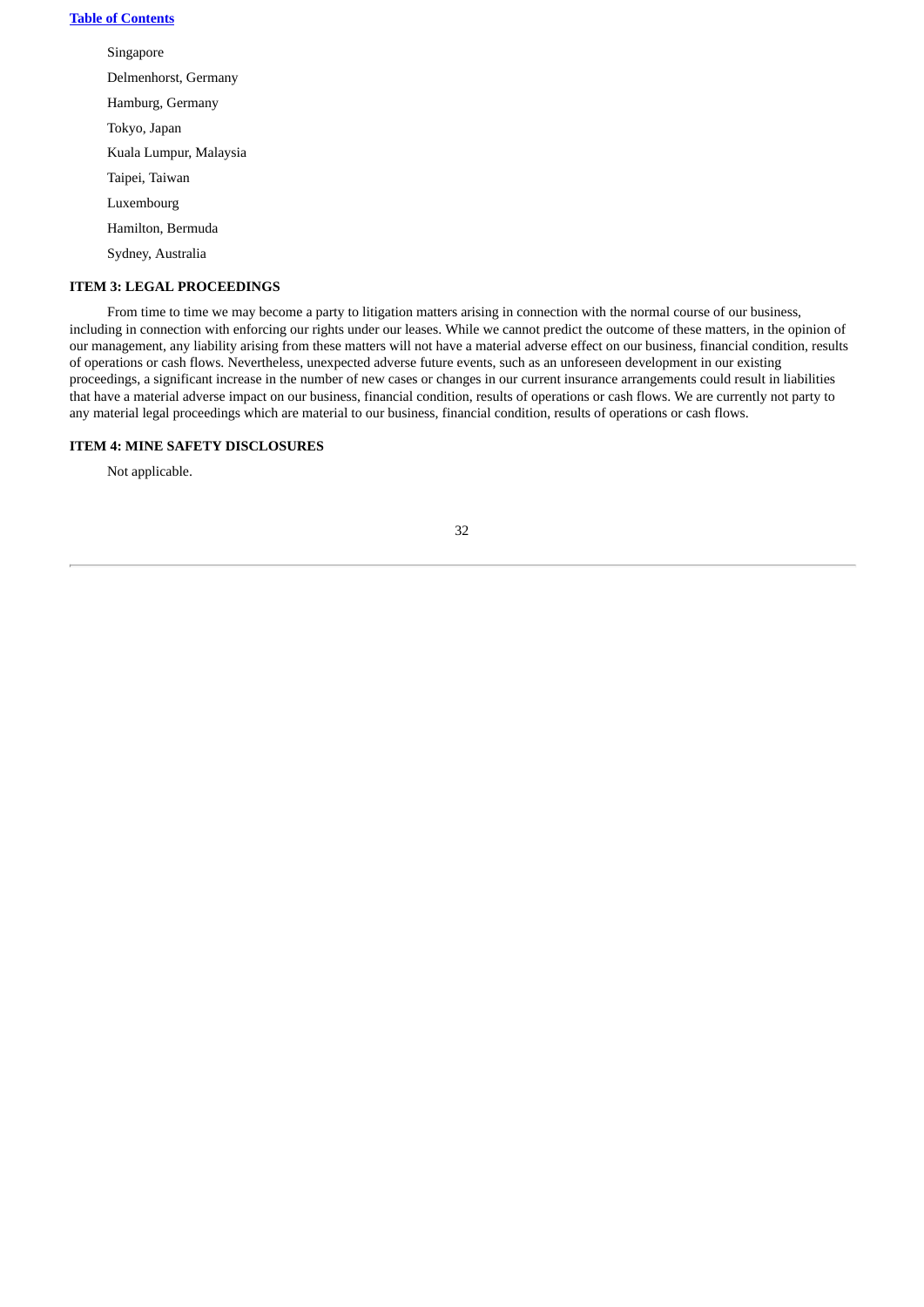#### **PART II**

#### <span id="page-32-0"></span>**ITEM 5: MARKET FOR REGISTRANT'S COMMON EQUITY, RELATED STOCKHOLDER MATTERS AND ISSUER PURCHASES OF EQUITY SECURITIES**

Our common stock is traded on the NYSE under the symbol "CAI." The following table reflects the range of high and low sales prices of our common stock, as reported on the NYSE in each quarter of the years ended December 31, 2016 and 2015:

|                       | <b>High</b> |      | Low   |
|-----------------------|-------------|------|-------|
| 2016:                 |             |      |       |
| <b>Fourth Quarter</b> | \$<br>10.32 | - \$ | 6.81  |
| Third Quarter         | \$<br>9.19  | \$   | 7.59  |
| <b>Second Quarter</b> | \$<br>10.36 | - \$ | 6.92  |
| <b>First Quarter</b>  | \$<br>10.15 | S    | 4.86  |
|                       |             |      |       |
| 2015:                 |             |      |       |
| <b>Fourth Quarter</b> | \$<br>12.36 | -\$  | 8.71  |
| <b>Third Quarter</b>  | \$<br>20.87 | -S   | 9.82  |
| <b>Second Quarter</b> | \$<br>25.54 | -\$  | 20.40 |
| <b>First Quarter</b>  | \$<br>25.70 | \$   | 20.25 |

As of March 1, 2017, there were 38 registered holders of record of the common stock and 2,275 beneficial holders, based on information obtained from our transfer agent.

#### **Dividends**

We have never declared or paid dividends on our capital stock. Our board of directors may consider adopting a dividend policy in the future. Any determinations by us to pay cash dividends on our common stock in the future will be based primarily upon our financial condition, results of operations, business requirements, tax considerations and our board of directors' continuing determination that the declaration of dividends under the dividend policy are in the best interests of our stockholders and are in compliance with all laws and agreements applicable to the dividend program. In the absence of such a policy, we intend to retain future earnings to finance the operation and expansion of our business, and to repurchase our common stock. Our financing arrangements also contain restrictions on our ability to pay cash dividends and repurchase our common stock.

#### **Issuer Purchases of Equity Securities**

| Period                                  | <b>Total Number of</b><br><b>Shares (or Units)</b><br>Purchased <sup>(1)</sup> |    | <b>Average Price Paid</b><br>per Share (or Unit) | <b>Total Number of</b><br><b>Shares (or Units)</b><br><b>Purchased as Part of</b><br><b>Publicly Announced</b><br>Plans or Programs <sup>(2)</sup> | <b>Maximum Number (or</b><br><b>Approximate Dollar</b><br><b>Value) of Shares (or Units)</b><br>that May Yet Be<br><b>Purchased Under the</b><br>Plans or Programs <sup>(2)</sup> |
|-----------------------------------------|--------------------------------------------------------------------------------|----|--------------------------------------------------|----------------------------------------------------------------------------------------------------------------------------------------------------|-----------------------------------------------------------------------------------------------------------------------------------------------------------------------------------|
| October 1, 2016—October 31, 2016        |                                                                                |    |                                                  |                                                                                                                                                    | 806,388                                                                                                                                                                           |
| November 1, 2016—November 30, 2016      | 236                                                                            |    | 9.04                                             |                                                                                                                                                    | 806,388                                                                                                                                                                           |
| December 1, 2016—December 31, 2016 2014 |                                                                                |    |                                                  |                                                                                                                                                    | 806,388                                                                                                                                                                           |
| Total                                   | 236                                                                            | .S | 9.04                                             |                                                                                                                                                    | 806.388                                                                                                                                                                           |

<sup>(1)</sup> During the three months ended December 31, 2016, we withheld 236 shares of common stock, at an average price of \$9.04 per share, to satisfy tax obligations of certain of our employees upon the vesting of restricted stock awards.

<sup>(2)</sup> On December 14, 2015, we announced that our Board of Directors had approved the repurchase of up to one million shares of our outstanding common stock. On February 4, 2016, our Board of Directors approved a one million share increase in the previously approved share repurchase plan, bringing the total authorized for repurchase to two million shares of outstanding common stock. The repurchase plan does not have an expiration date and does not oblige us to acquire any particular amount of our common stock. As of December 31, 2016, approximately 0.8 million shares remained available for repurchase under our share repurchase plan.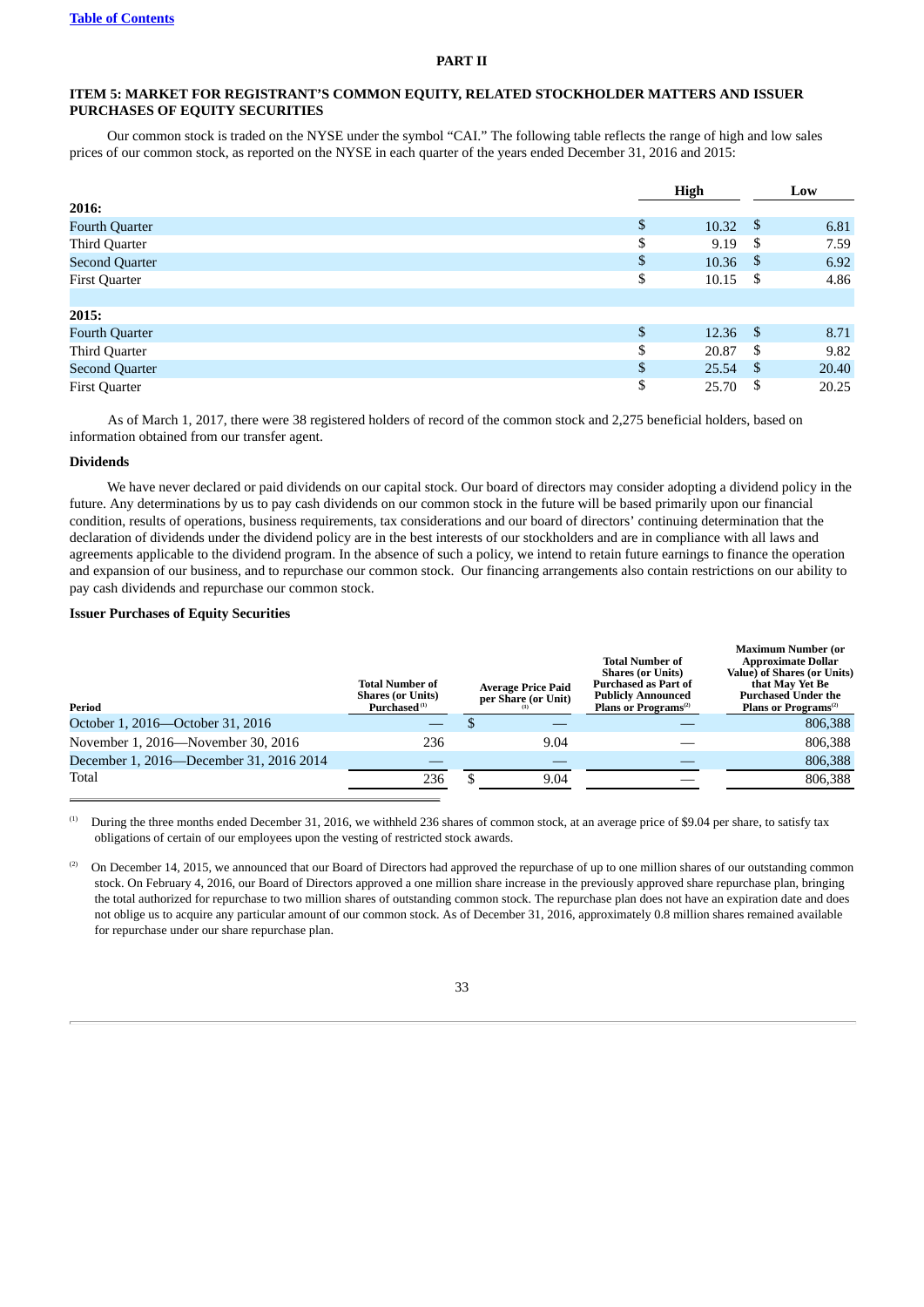## **Performance Graph**

The graph below compares cumulative shareholder returns on our common stock as compared with the Russell 2000 Stock Index and the Dow Jones Transportation Stock Index for the period from December 31, 2011 to December 31, 2016. The graph assumes an investment of \$100 as of December 31, 2011. The stock performance shown on the performance graph below is not necessarily indicative of future performance.



|                                |               |      |      |      |  | <b>Returns as of December 31,</b> |     |      |  |      |  |      |
|--------------------------------|---------------|------|------|------|--|-----------------------------------|-----|------|--|------|--|------|
| Company/Index                  | Dec. 31, 2011 |      |      | 2012 |  | 2013                              |     | 2014 |  | 2015 |  | 2016 |
|                                |               |      |      |      |  |                                   |     |      |  |      |  |      |
| CAI International, Inc.        |               | 100- | - \$ | 142S |  | 152                               | \$. | 150  |  | 65   |  | 56   |
| Russell 2000 Index             |               | 100  |      | 115  |  | 157                               |     | 163  |  | 153  |  | 183  |
| Dow Jones Transportation Index |               | 100  |      | 106  |  | 147                               |     | 182  |  | 150  |  | 180  |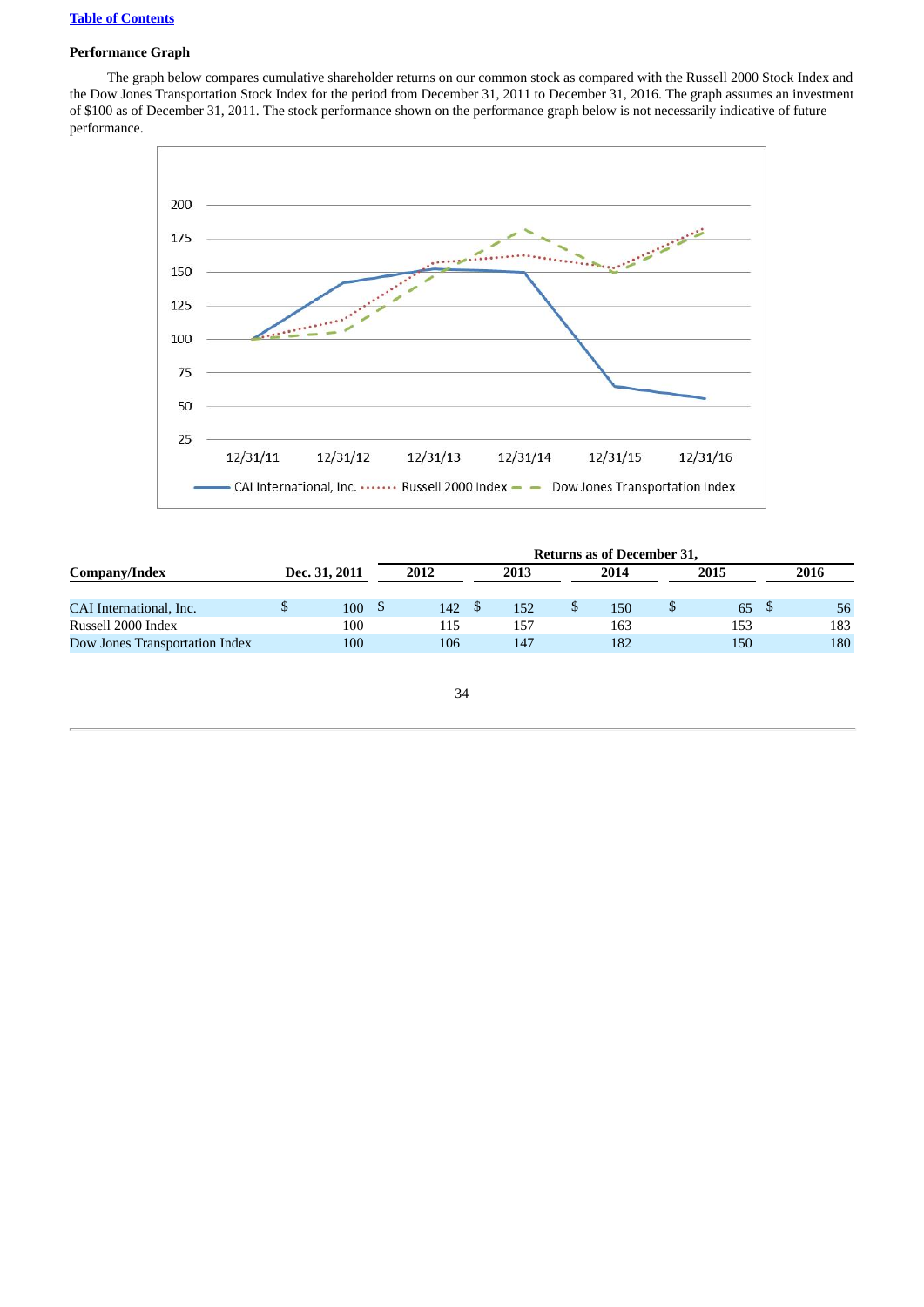#### <span id="page-34-0"></span>**ITEM 6: SELECTED FINANCIAL DATA**

The selected financial data presented below have been derived from our audited consolidated financial statements and give effect to the correction of errors detailed in Note 2(b) to our Consolidated Financial Statements included elsewhere in this Annual Report on Form 10K. In addition to the adjustments made to net interest expense and net income in the years ended December 31, 2015 and 2014 as detailed in Note 2(b) to our Consolidated Financial Statements, net interest expense increased by \$0.5 million and \$0.1 million, and net income decreased by \$0.5 million and \$0.1 million, for the years ended December 31, 2013 and 2012, respectively.

Historical results are not necessarily indicative of the results of operations to be expected in future periods. You should read the selected consolidated financial data and operating data presented below in conjunction with "Management's Discussion and Analysis of Financial Condition and Results of Operations" and with our consolidated financial statements and related notes included elsewhere in this Annual Report on Form 10-K.

## **Consolidated Statement of Operations Data**

|                                                     | <b>Year Ended December 31,</b> |         |                |         |                |         |      |         |                    |           |  |
|-----------------------------------------------------|--------------------------------|---------|----------------|---------|----------------|---------|------|---------|--------------------|-----------|--|
|                                                     | 2016                           |         | 2015           |         | 2014           |         | 2013 |         |                    | 2012      |  |
| (Dollars in thousands, except per share data)       |                                |         |                |         |                |         |      |         |                    |           |  |
| <b>Revenue</b>                                      |                                |         |                |         |                |         |      |         |                    |           |  |
| Container lease income                              | $\mathbb{S}$                   | 200,186 | $\mathfrak{S}$ | 217,505 | $\mathfrak{S}$ | 210,756 | -\$  | 197,360 | $\mathbf{\hat{s}}$ | 157,603   |  |
| Rail lease income                                   |                                | 30,490  |                | 17,433  |                | 10,336  |      | 7,179   |                    | 2,972     |  |
| Logistics revenue                                   |                                | 61,536  |                | 11,502  |                |         |      |         |                    |           |  |
| Management fee revenue                              |                                | 2,142   |                | 3,227   |                | 6,497   |      | 7,866   |                    | 12,094    |  |
| Gain on sale of equipment portfolios                |                                |         |                |         |                |         |      |         |                    | 1,256     |  |
| <b>Total revenue</b>                                |                                | 294,354 |                | 249,667 |                | 227,589 |      | 212,405 |                    | 173,925   |  |
| <b>Operating expenses</b>                           |                                |         |                |         |                |         |      |         |                    |           |  |
| Depreciation of rental equipment                    |                                | 104,877 |                | 113,590 |                | 77,976  |      | 67,109  |                    | 48,352    |  |
| Storage, handling and other expenses                |                                | 35,862  |                | 30,194  |                | 26,043  |      | 19,257  |                    | 9,402     |  |
| Logistics transportation costs                      |                                | 51,980  |                | 10,172  |                |         |      |         |                    |           |  |
| Loss (gain) on sale of used rental equipment        |                                | 12,671  |                | 654     |                | (6,522) |      | (7,356) |                    | (12, 445) |  |
| Administrative expenses                             |                                | 35,678  |                | 27,617  |                | 26,538  |      | 24,628  |                    | 25,560    |  |
| <b>Total operating expenses</b>                     |                                | 241,068 |                | 182,227 |                | 124,035 |      | 103,638 |                    | 70,869    |  |
|                                                     |                                |         |                |         |                |         |      |         |                    |           |  |
| <b>Operating income</b>                             |                                | 53,286  |                | 67,440  |                | 103,554 |      | 108,767 |                    | 103,056   |  |
| <b>Other expenses</b>                               |                                |         |                |         |                |         |      |         |                    |           |  |
| Net interest expense                                |                                | 42,754  |                | 36,271  |                | 35,592  |      | 36,477  |                    | 28,842    |  |
| Other expenses                                      |                                | 654     |                | 182     |                | 773     |      | 1,190   |                    | 170       |  |
| <b>Total other expenses</b>                         |                                | 43,408  |                | 36,453  |                | 36,365  |      | 37,667  |                    | 29,012    |  |
| Net income before income taxes and                  |                                |         |                |         |                |         |      |         |                    |           |  |
| non-controlling interest                            |                                | 9,878   |                | 30,987  |                | 67,189  |      | 71,100  |                    | 74,044    |  |
|                                                     |                                | 3,844   |                | 4,252   |                | 7,191   |      | 7,057   |                    | 9,818     |  |
| Income tax expense                                  |                                |         |                |         |                |         |      |         |                    |           |  |
| <b>Net income</b>                                   |                                | 6,034   |                | 26,735  |                | 59,998  |      | 64,043  |                    | 64,226    |  |
| Net income attributable to non-controlling interest |                                | 37      |                | 134     |                | 111     |      | 594     |                    | 816       |  |
| Net income attributable to CAI common stockholders  | \$                             | 5,997   | $\$$           | 26,601  | \$             | 59,887  | \$   | 63,449  | $\mathfrak{S}$     | 63,410    |  |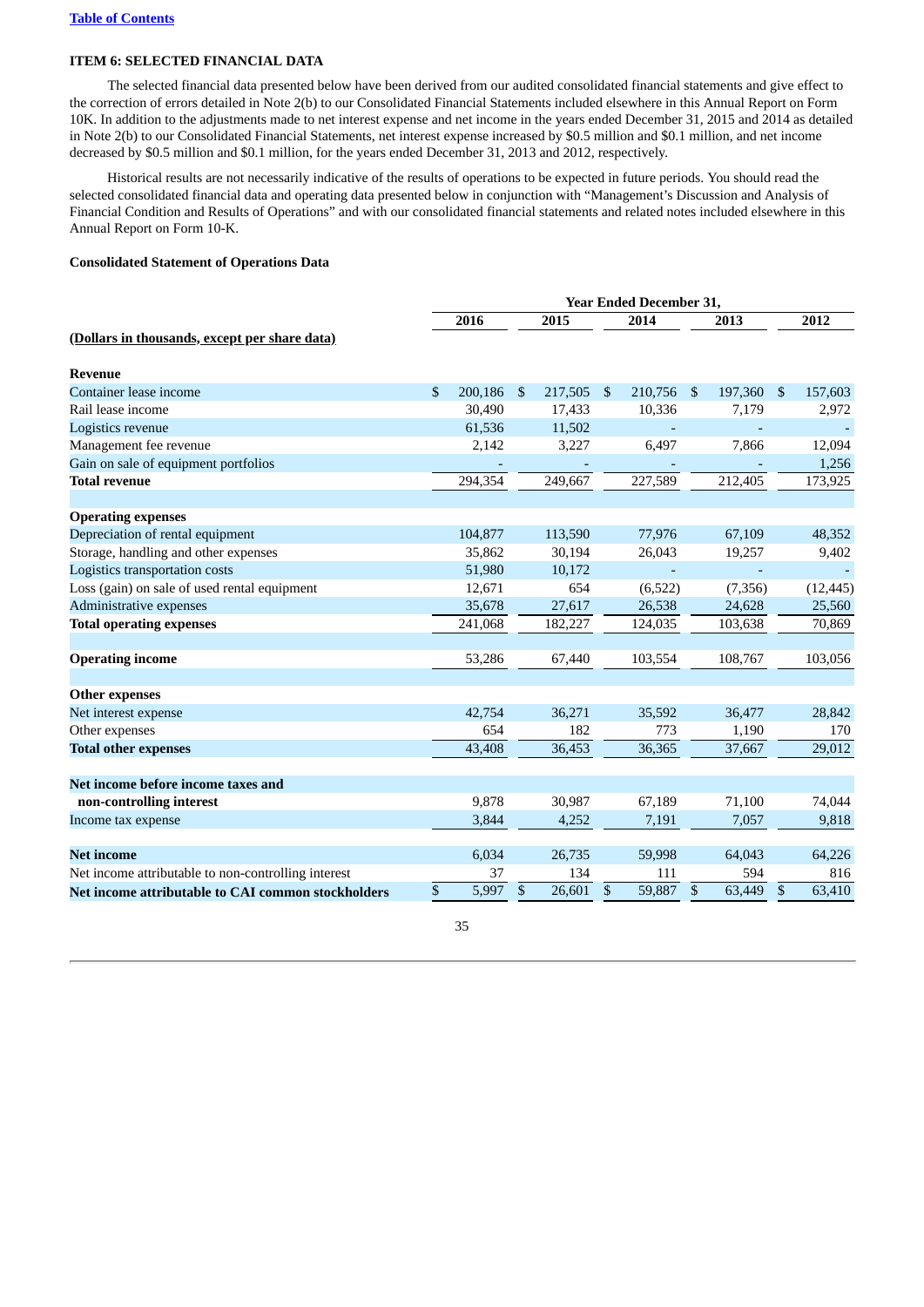|                                                                 | <b>Year Ended December 31,</b> |                |      |         |      |         |               |           |      |         |
|-----------------------------------------------------------------|--------------------------------|----------------|------|---------|------|---------|---------------|-----------|------|---------|
|                                                                 | 2016                           |                | 2015 |         | 2014 |         | 2013          |           |      | 2012    |
| Net income per share attributable to CAI<br>common stockholders |                                |                |      |         |      |         |               |           |      |         |
| Basic                                                           | \$                             | $0.31 \quad $$ |      | 1.28    | -S   | 2.89    | <sup>\$</sup> | $2.86$ \$ |      | 3.25    |
| <b>Diluted</b>                                                  | \$                             | 0.31           | S    | 1.27    | -S   | 2.83    | S             | 2.80      | - \$ | 3.18    |
|                                                                 |                                |                |      |         |      |         |               |           |      |         |
| Weighted average shares outstanding                             |                                |                |      |         |      |         |               |           |      |         |
| <b>Basic</b>                                                    |                                | 19,318         |      | 20,773  |      | 20,732  |               | 22,157    |      | 19,495  |
| Diluted                                                         |                                | 19,393         |      | 20,988  |      | 21,155  |               | 22,672    |      | 19,945  |
|                                                                 |                                |                |      |         |      |         |               |           |      |         |
| <b>Other Financial Data</b>                                     |                                |                |      |         |      |         |               |           |      |         |
| EBITDA (unaudited)(1)                                           | $\mathbf{s}$                   | 159,274        | S    | 181,359 | \$.  | 181,910 | \$.           | 176,502   | - \$ | 151,821 |
| Purchase of equipment                                           |                                | 251,165        |      | 389,331 |      | 307,283 |               | 312,144   |      | 524,354 |
| Net proceeds from sale of equipment portfolios                  |                                |                |      |         |      |         |               |           |      | 10,320  |

## **Consolidated Balance Sheet Data**

| As of December 31, |           |    |           |  |           |  |             |  |                                                                                                                                                              |
|--------------------|-----------|----|-----------|--|-----------|--|-------------|--|--------------------------------------------------------------------------------------------------------------------------------------------------------------|
|                    | 2016      |    | 2015      |  | 2014      |  | 2013        |  | 2012                                                                                                                                                         |
|                    |           |    |           |  |           |  |             |  |                                                                                                                                                              |
| \$                 | 52,326    | \$ | 59.765    |  |           |  |             |  | 22,047                                                                                                                                                       |
|                    | 1,807,010 |    | 1,748,211 |  | 1,564,777 |  | 1,465,092   |  | 1,210,234                                                                                                                                                    |
|                    | 100.541   |    | 103,368   |  | 94.964    |  | 81,208      |  | 85,554                                                                                                                                                       |
|                    | 2,055,934 |    | 1,973,585 |  | 1,784,018 |  | 1,662,615   |  | 1,377,662                                                                                                                                                    |
|                    | 1,476,026 |    | 1,419,809 |  | 1,253,633 |  | 1,125,553   |  | 947,136                                                                                                                                                      |
|                    | 1,598,430 |    | 1,513,480 |  | 1,342,032 |  | 1,248,021   |  | 1,030,872                                                                                                                                                    |
|                    | 457,504   |    | 459,182   |  | 441.197   |  | 414,000     |  | 346,790                                                                                                                                                      |
|                    |           |    |           |  |           |  |             |  |                                                                                                                                                              |
|                    |           |    |           |  | - \$      |  | $62,053$ \$ |  | 54,994 \$<br>*Includes restricted cash of \$6,192, \$7,212, \$8,232, \$9,253 and \$4,376 and cash owned by variable interest entities of \$30,449, \$35,106, |

\$26,011, \$14,600 and \$3,695 at December 31, 2016, 2015, 2014, 2013 and 2012, respectively.

| <b>Selected Operating Data (unaudited):</b>                     |           |           |           |           |           |
|-----------------------------------------------------------------|-----------|-----------|-----------|-----------|-----------|
| Owned container fleet in TEUs (2)                               | 921,694   | 984,085   | 934,101   | 860,729   | 704,417   |
| Managed container fleet in TEUs (2)                             | 162,582   | 198,093   | 235,538   | 283,725   | 359,133   |
|                                                                 | 1,084,276 | 1,182,178 | 1,169,639 | 1,144,454 | 1,063,550 |
|                                                                 |           |           |           |           |           |
| Owned container fleet in CEUs (3)                               | 1,014,078 | 1,029,117 | 961,244   | 903,713   | 745,966   |
| Managed container fleet in CEUs (3)                             | 146,258   | 177,958   | 214,432   | 262,071   | 331,017   |
|                                                                 | 1,160,336 | 1,207,075 | 1,175,676 | 1,165,784 | 1,076,983 |
|                                                                 |           |           |           |           |           |
| Owned railcar fleet in units                                    | 6,459     | 5,096     | 2,361     | 1,804     | 1,456     |
|                                                                 |           |           |           |           |           |
| Percentage of on-lease container fleet on long-term leases (4)  | 75%       | 74%       | 73%       | 75%       | 71%       |
| Percentage of on-lease container fleet on short-term leases (4) | 16%       | 17%       | 20%       | 20%       | 23%       |
| Percentage of on-lease container fleet on finance leases        | 9%        | 9%        | 7%        | 5%        | 6%        |
|                                                                 | 100%      | 100%      | 100%      | 100%      | 100%      |
|                                                                 |           |           |           |           |           |
| Average container fleet utilization in TEUs (5)                 | 92.4%     | 91.8%     | 91.5%     | 91.8%     | 94.2%     |
| Average container fleet utilization in CEUs (6)                 | 92.8%     | 92.5%     | 92.3%     | 92.7%     | 94.7%     |
| Average railcar fleet utilization (7)                           | 95.7%     | 96.6%     | 95.9%     | 94.1%     | 81.6%     |
|                                                                 |           |           |           |           |           |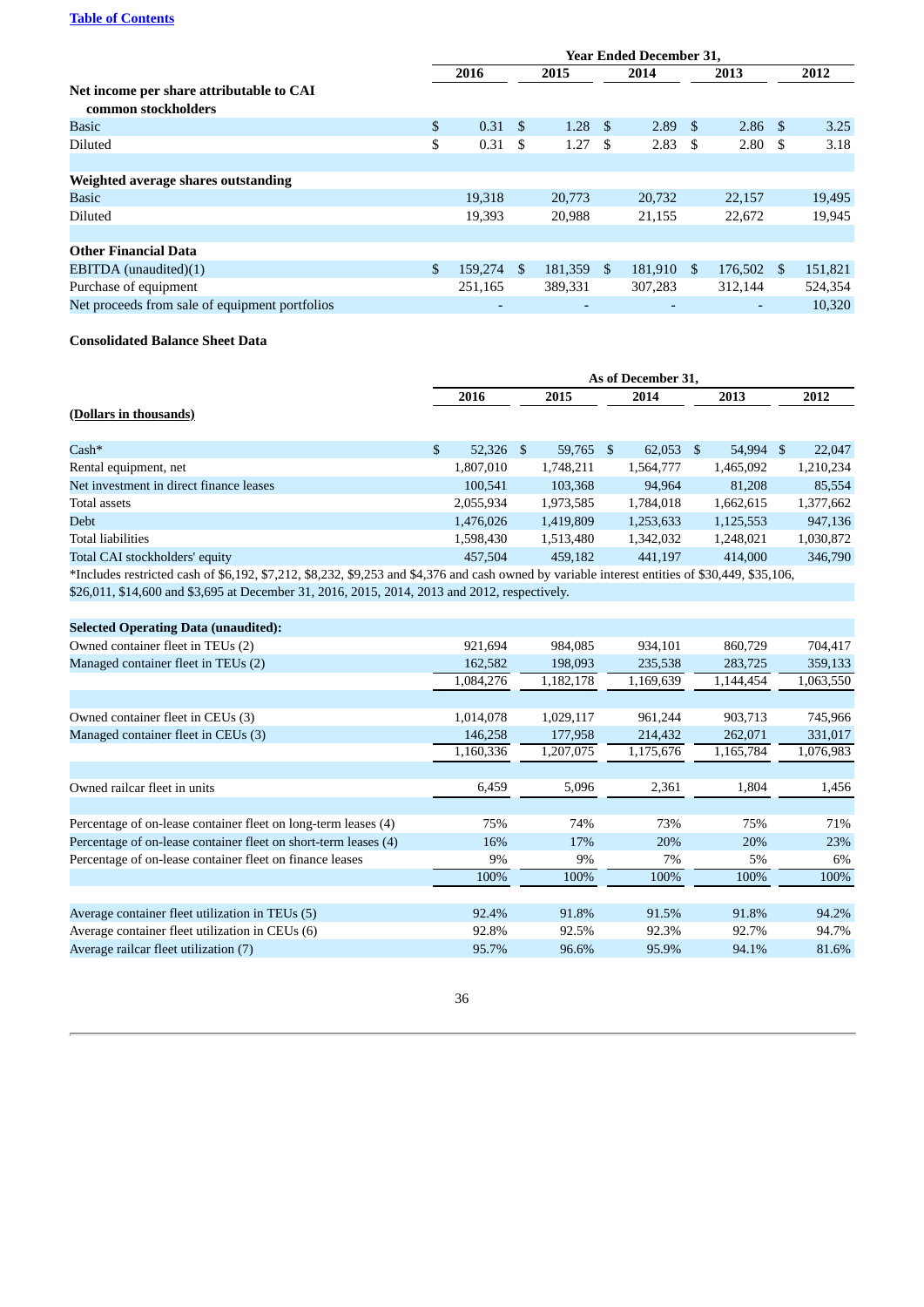(1) EBITDA is defined as net income before interest, income taxes, depreciation and amortization of intangible assets. We believe EBITDA is helpful in understanding our past financial performance as a supplement to net income and other performance measures calculated in conformity with accounting principles generally accepted in the United States (GAAP). Our management believes that EBITDA is useful to investors in evaluating our operating performance because it provides a measure of operating results unaffected by differences in capital structures, capital investment cycles and ages of related assets among otherwise comparable companies in our industry. EBITDA has limitations as an analytical tool, which you should not consider in isolation or as a substitute for any measure reported under GAAP; its usefulness as a performance measure as compared to net income is limited by the fact that EBITDA excludes the impact of interest expense, depreciation and amortization expense and taxes. We borrow money in order to finance our operations; therefore, interest expense is a necessary element of our costs and ability to generate revenue. Similarly, our use of capital assets makes depreciation and amortization expense a necessary element of our costs and ability to generate income. In addition, since we are subject to state and federal income taxes, any measure that excludes tax expense has material limitations.

The following table provides a reconciliation of EBITDA to net income, the most comparable performance measure under GAAP (in thousands):

|                                                    | <b>Year Ended December 31,</b> |         |  |         |  |         |  |         |  |         |
|----------------------------------------------------|--------------------------------|---------|--|---------|--|---------|--|---------|--|---------|
|                                                    |                                | 2016    |  | 2015    |  | 2014    |  | 2013    |  | 2012    |
| Net income attributable to CAI common stockholders |                                | 5,997   |  | 26,601  |  | 59,887  |  | 63,449  |  | 63,410  |
| Net interest expense                               |                                | 42.754  |  | 36.271  |  | 35,998  |  | 37,585  |  | 28,842  |
| Depreciation                                       |                                | 105,236 |  | 114,003 |  | 78.451  |  | 67,631  |  | 48,849  |
| Amortization of intangible assets                  |                                | 1.443   |  | 232     |  | 383     |  | 780     |  | 902     |
| Income tax expense                                 |                                | 3.844   |  | 4.252   |  | 7.191   |  | 7.057   |  | 9,818   |
| <b>EBITDA</b>                                      |                                | 159,274 |  | 181,359 |  | 181,910 |  | 176.502 |  | 151.821 |

(2) Reflects the total number of TEUs in our managed or owned equipment fleet, as applicable, as of the end of the period indicated, including units for sale and units we have purchased but held at the manufacturer.

(3) Reflects the total number of CEUs in our managed or owned equipment fleet, as applicable, as of the end of the period indicated, including units for sale and units we have purchased but held at the manufacturer.

(4) Long-term leases comprise leases that had a contractual term in excess of twelve months at the time of inception of the leases, including leases that permit cancellation by the lessee within 12 months if penalties are paid, and leases that have exceeded their initial contractual term of 12 months or greater. Short-term leases comprise leases that had a contractual term of 12 months or less at the time of inception of the leases.

(5) Reflects the average number of TEUs in our equipment fleet on lease as a percentage of total TEUs available for lease. In calculating TEUs available for lease, we exclude units for sale and units held at the manufacturer that we have purchased.

(6) Reflects the average number of CEUs in our equipment fleet on lease as a percentage of total CEUs available for lease. In calculating CEUs available for lease, we exclude units for sale and units held at the manufacturer that we have purchased.

(7) Reflects the average number of units in our railcar fleet on lease as a percentage of total units available for lease. In calculating units available for lease, we exclude units for sale and units held at the manufacturer that we have purchased. If new railcars not yet leased are included in the total railcar fleet, railcar fleet utilization would be 86.4% for the year ended December 31, 2016.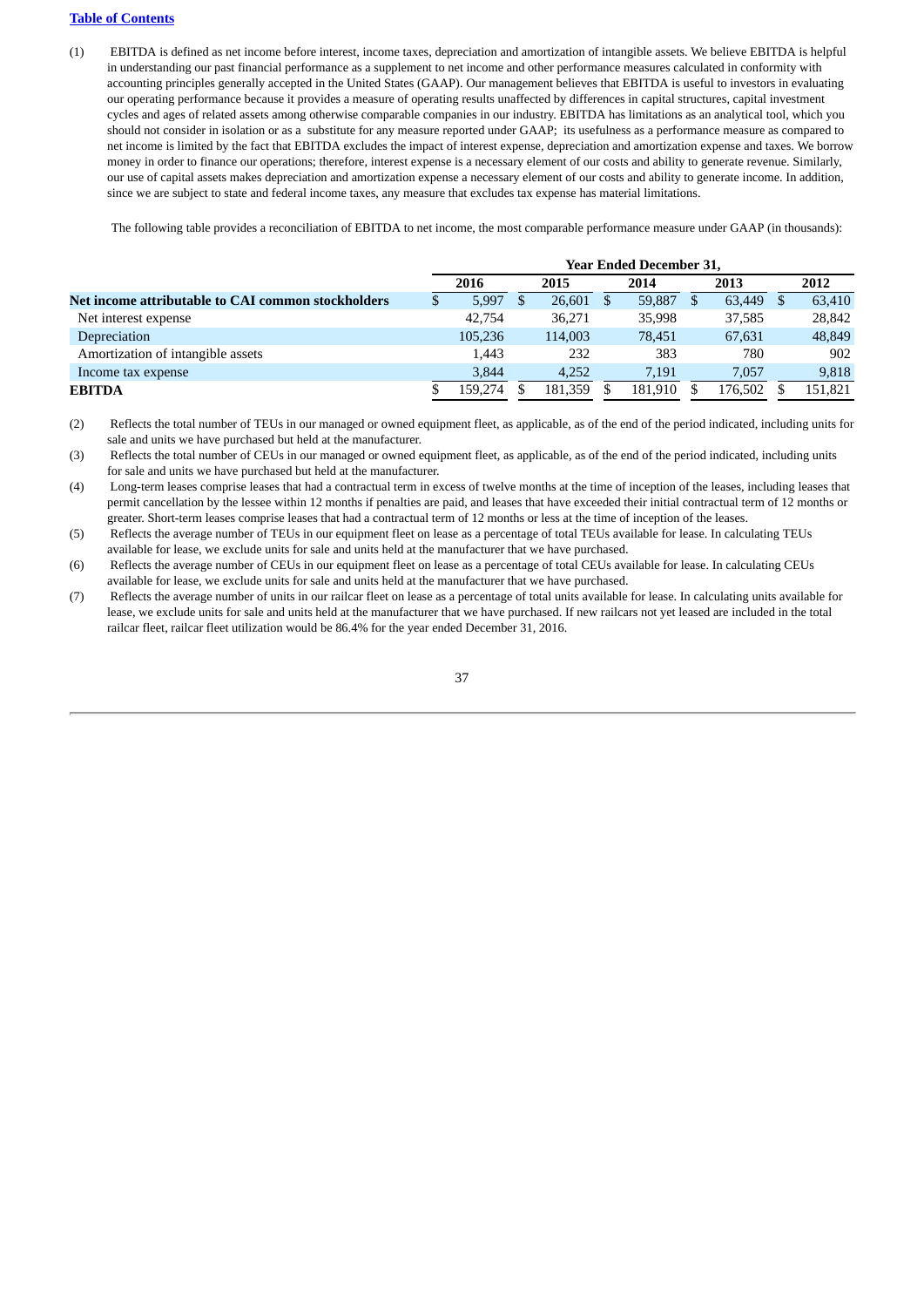### **ITEM 7: MANAGEMENT'S DISCUSSION AND ANALYSIS OF FINANCIAL CONDITION AND RESULTS OF OPERATIONS**

The following discussion and analysis of our financial condition and results of operations give effect to the correction of errors detailed in Note 2(b) to our consolidated financial statements and should be read in conjunction with those consolidated financial statements and related notes thereto, included elsewhere in this Annual Report on Form 10-K. In addition to historical consolidated financial information, the following discussion contains forward-looking statements that reflect our plans, estimates and beliefs. Our actual results may differ materially from those contained in or implied by any forward-looking statements. See "Special Note Regarding Forward-Looking Statements." Factors that could cause or contribute to these differences include those discussed below and elsewhere in this *Annual Report on Form 10-K, particularly in Item 1A. "Risk Factors."*

Unless the context requires otherwise, references to "CAI," the "Company," "we," "us" or "our" in this Annual Report on Form *10-K refer to CAI International, Inc. and its subsidiaries.*

### **Overview**

We are one of the world's leading transportation finance and logistics companies. We purchase equipment, primarily intermodal shipping containers and railcars, which we lease to our customers. We also manage equipment for third-party investors. In operating our fleet, we lease, re-lease and dispose of equipment and contract for the repair, repositioning and storage of equipment. We also provide domestic and international logistics services. As of December 31, 2016, our container fleet comprised 1,160,336 CEUs, 87% of which represented our owned fleet and 13% of which represented our managed fleet. In addition, we also own 6,459 railcars, which we lease within North America.

In July 2015, we purchased ClearPointt, an intermodal logistics company focused on the domestic intermodal market, for approximately \$4.1 million. ClearPointt is headquartered in Everett, Washington.

In February 2016, we purchased Challenger, an NVOCC, for approximately \$10.8 million. Challenger is headquartered in Eatontown, New Jersey.

In June 2016, we purchased Hybrid, asset light truck brokers, for approximately \$12.0 million. Hybrid is headquartered in Portland, Oregon.

Our revenue comprises container lease income and rail lease income from our owned container and railcar fleets, management fee income for managing containers for third-party investors, and logistics revenue for the provision of logistics services.

Our container and rail lease income from our owned fleets depends primarily upon a combination of: (1) the number of units in our owned fleet; (2) the utilization level of equipment in our owned fleet; and (3) the per diem rates charged under each equipment lease. The same factors in our managed fleet affect the amount of our management fee income. The number of CEUs in our fleet varies over time as we purchase new equipment based on prevailing market conditions during the year and sell used equipment to parties in the secondary resale market.

### **Key Metrics**

*Utilization.* We measure container utilization on the basis of the average number of TEUs and CEUs on lease expressed as a percentage of our total container fleet available for lease. We measure railcar utilization on the basis of the average number of railcars on lease expressed as a percentage of our total railcar fleet available for lease. In both cases, we calculate the total fleet available for lease by excluding new units that have been manufactured for us but either remain at the manufacturer or have not yet entered their first lease, and off-hire units that are likely to be sold. Our utilization is primarily driven by the overall level of equipment demand, the location of our available equipment and the quality of our relationships with equipment lessees. The location of available equipment is critical because equipment available in high-demand locations is more readily leased and is typically leased on more favorable terms than equipment available in low-demand locations.

The equipment leasing market is highly competitive. As such, our relationships with our equipment lessees are important to ensure that container shipping lines continue to select us as one of their providers of leased equipment. Our average container fleet utilization rate in CEUs for the year ended December 31, 2016 was 92.8% compared to 92.5% and 92.3% for the years ended December 31, 2015 and 2014, respectively. The slight increase in our average fleet utilization from 2015 is primarily attributable to an increase in the volume of offlease containers sold during 2016 and an increase in demand for leased containers towards the end of 2016. Our average railcar fleet utilization rate for the year ended December 31, 2016 was 95.7% compared to 96.6% and 95.9% for the years ended December 31, 2015 and 2014, respectively. If new railcars not yet leased are included in the total railcar fleet, railcar fleet utilization would be 86.4% for the year ended December 31, 2016. Our utilization rate may increase or decrease depending on future global economic conditions and the additional supply of new equipment.

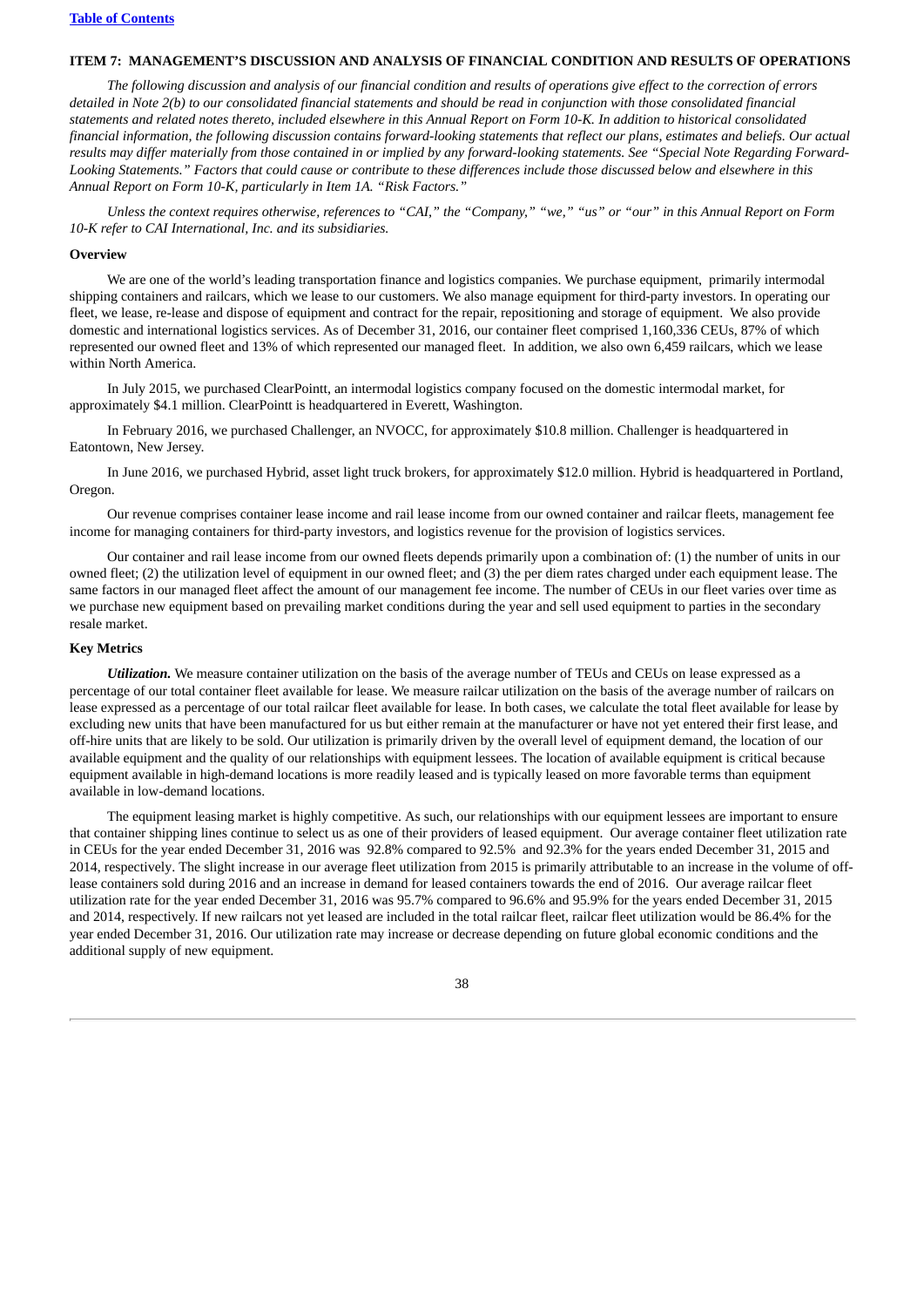*Per Diem Rates.* The per diem rate for a lease is set at the time we enter into a lease agreement. Our long-term per diem rates have historically been strongly influenced by new equipment pricing, interest rates, the balance of supply and demand for equipment at a particular time and location, our estimate of the residual value of the equipment at the end of the lease, the type and age of the equipment being leased, purchasing activities of equipment by container shipping lines and efficiencies in container utilization by container shipping lines. The overall average per diem rates for equipment in our owned fleet and in the portfolios of equipment comprising our managed fleet do not change significantly in response to changes in new equipment prices because existing lease agreements can only be re-priced upon the expiration of the lease.

#### **Revenue**

Our revenue is comprised of container lease income, rail lease income, logistics revenue and management fee revenue.

*Container Lease Income.* We generate container lease income by leasing our owned containers primarily to container shipping lines. Approximately 90% of our container lease income is derived from rental of containers. Container lease income is comprised of monthly lease payments due under the lease agreements together with payments for other charges set forth in the leases, such as handling fees, dropoff charges and repair charges. A small percentage of our owned container fleet is subject to finance leases. Under a finance lease, the lessee's payments consist of principal and interest components. The interest component is recognized as finance lease income. Lessees under our finance leases have the substantive risks and rewards of equipment ownership and may have the option to purchase the equipment at the end of the lease term for a nominal amount.

*Rail Lease Income.* We generate rail lease income by leasing our railcars primarily for the transport of industrial goods, materials and other products on railroad tracks throughout North America. Rail lease income is comprised of monthly lease payments due under the lease agreements. Lease income may be based on a fixed monthly rate or may be recognized on an hourly or mileage basis. None of our railcars are subject to finance leases.

*Logistics Revenue.* We generate logistics revenue by arranging for the movement of our customers' freight through our network of transportation carriers and equipment providers. Revenue is comprised of the gross price charged to our customers.

*Management Fee Revenue.* Management fee revenue is generated by our management services, which include the leasing, releasing, repair, repositioning, storage and disposition of equipment. We provide these management services pursuant to management agreements with third-party investors that purchase portfolios of equipment from us. Under these agreements, which have multiple year terms, we earn fees for the management of the equipment and a commission, or a managed units' sales fee, upon disposition of equipment under management.

### **Operating Expenses**

Our operating expenses include transportation costs, depreciation of rental equipment, storage, handling and other expenses applicable to our owned equipment, and administrative expenses.

We depreciate our containers on a straight line basis over a period ranging from 12 to 15 years to a fixed estimated residual value depending on the type of container (see Note 2(e) in our consolidated financial statements included in this Annual Report on Form 10-K). We regularly assess both the estimated useful life of our containers and the expected residual values, and, when warranted, adjust our depreciation estimate accordingly. Railcar equipment is depreciated over its estimated useful life of 43 years to its estimated residual value using the straight line method. Depreciation expense for rental equipment will vary over time based upon the size of our owned rental equipment fleet and the purchase price of new equipment. If our rental equipment is impaired, the equipment is written-down to its fair value and the amount of the write-down is recorded in depreciation expense.

Storage, handling and other expenses are operating costs of our owned rental equipment fleet. Storage and handling expenses occur when lessees drop off equipment at depots at the end of a lease. Storage and handling expenses vary significantly by location. Other expenses include repair expenses, which are the result of normal wear and tear on the equipment, and repositioning expenses, which are incurred when we contract to move equipment from locations where our inventories exceed actual or expected demand to locations with higher demand. Storage, handling and other expenses are directly related to the number of units in our owned fleet and inversely related to our utilization rate for those units: as utilization increases, we typically have lower storage, handling and repositioning expenses.

Logistics transportation costs represent the expenses we incur for providing logistics services to our customers. Such costs include shipping, pick-up and delivery charges, primarily from railroads and drayage companies we contract with to fulfill the movement of our customers' freight.

Our administrative expenses are primarily employee-related costs such as salary, bonus and commission expenses, employee benefits, rent, allowance for doubtful accounts and travel and entertainment costs, as well as expenses incurred for outside services such as legal, consulting and audit-related fees.

Our operating expenses include the gain or loss on sale of used rental equipment. This gain or loss is the result of our sale of older used equipment in the secondary resale market and is the difference between: (1) the cash we receive for these units, less selling expenses; and (2) the net book value of the units.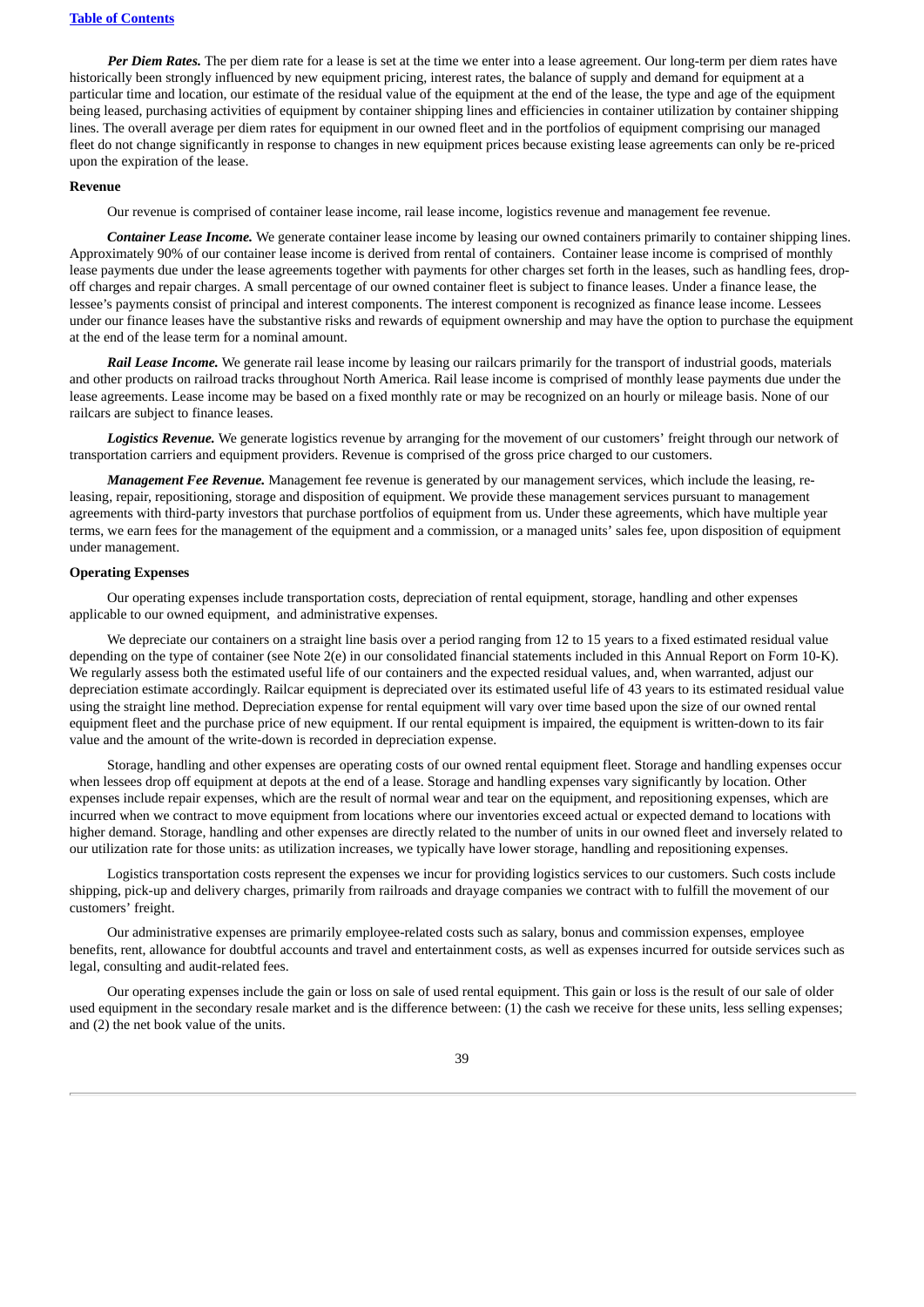## **Results of Operations**

The following table summarizes our results of operations for the three years ended December 31, 2016, 2015 and 2014 (in thousands):

|                                                             | <b>Year Ended December 31,</b> |         |                |         |                         |         |  |  |  |
|-------------------------------------------------------------|--------------------------------|---------|----------------|---------|-------------------------|---------|--|--|--|
|                                                             |                                | 2016    |                | 2015    |                         | 2014    |  |  |  |
| <b>Revenue</b>                                              |                                |         |                |         |                         |         |  |  |  |
| Container lease income                                      | $\mathbb{S}$                   | 200,186 | $\mathfrak{S}$ | 217,505 | $\mathbf{\mathfrak{S}}$ | 210,756 |  |  |  |
| Rail lease income                                           |                                | 30,490  |                | 17,433  |                         | 10,336  |  |  |  |
| Logistics revenue                                           |                                | 61,536  |                | 11,502  |                         |         |  |  |  |
| Management fee revenue                                      |                                | 2,142   |                | 3,227   |                         | 6,497   |  |  |  |
| <b>Total revenue</b>                                        |                                | 294,354 |                | 249,667 |                         | 227,589 |  |  |  |
| <b>Operating expenses</b>                                   |                                |         |                |         |                         |         |  |  |  |
| Depreciation of rental equipment                            |                                | 104,877 |                | 113,590 |                         | 77,976  |  |  |  |
| Storage, handling and other expenses                        |                                | 35,862  |                | 30,194  |                         | 26,043  |  |  |  |
| Logistics transportation costs                              |                                | 51,980  |                | 10,172  |                         |         |  |  |  |
| Loss (gain) on sale of used rental equipment                |                                | 12,671  |                | 654     |                         | (6,522) |  |  |  |
| Administrative expenses                                     |                                | 35,678  |                | 27,617  |                         | 26,538  |  |  |  |
| <b>Total operating expenses</b>                             |                                | 241,068 |                | 182,227 |                         | 124,035 |  |  |  |
| <b>Operating income</b>                                     |                                | 53,286  |                | 67,440  |                         | 103,554 |  |  |  |
| <b>Other expenses</b>                                       |                                |         |                |         |                         |         |  |  |  |
| Net interest expense                                        |                                | 42,754  |                | 36,271  |                         | 35,592  |  |  |  |
| Other expense                                               |                                | 654     |                | 182     |                         | 773     |  |  |  |
| <b>Total other expenses</b>                                 |                                | 43,408  |                | 36,453  |                         | 36,365  |  |  |  |
| Net income before income taxes and non-controlling interest |                                | 9,878   |                | 30,987  |                         | 67,189  |  |  |  |
| Income tax expense                                          |                                | 3,844   |                | 4,252   |                         | 7,191   |  |  |  |
| <b>Net income</b>                                           |                                | 6,034   |                | 26,735  |                         | 59,998  |  |  |  |
| Net income attributable to non-controlling interest         |                                | 37      |                | 134     |                         | 111     |  |  |  |
| Net income attributable to CAI common stockholders          | \$                             | 5,997   | \$             | 26,601  | \$                      | 59,887  |  |  |  |

### *Year Ended December 31, 2016 Compared to Year Ended December 31, 2015*

*Revenue.* The following discussion explains the significant changes in the composition of our total revenue for the year ended December 31, 2016 compared to the year ended December 31, 2015:

*Container Lease Income.* Container lease income decreased \$17.3 million, or 8%, to \$200.2 million for the year ended December 31, 2016, from \$217.5 million for the year ended December 31, 2015. While the average number of CEUs of on-lease owned containers remained relatively consistent between the two periods, there was a \$14.0 million decrease in rental revenue resulting from a 5% decrease in average owned container per diem rental rates, and a decrease of \$3.6 million reflecting lost revenue related to the bankruptcy of Hanjin during the year ended December 31, 2016. The reduction in average container per diem rental rates has been caused by competitive market pressure, as well as our investment in used containers through sale and leaseback transactions and the acquisition of container portfolios from our managed fleet. Used containers are purchased at a lower price, and command a lower per diem rental rate, than new containers. Approximately 28% of our investment in containers during the last twelve months was in used containers.

New container prices declined through 2015, reaching a low point in the first quarter of 2016. This was primarily due to a drop in steel prices, and led to decreases in container per diem rates. Demand for new containers also softened, primarily due to economic conditions in China, resulting in a decline in container rental revenue that may continue in future periods. As a result of conditions in the container market, we invested more heavily in railcars during 2016 and expect our revenues in this business to grow in future periods.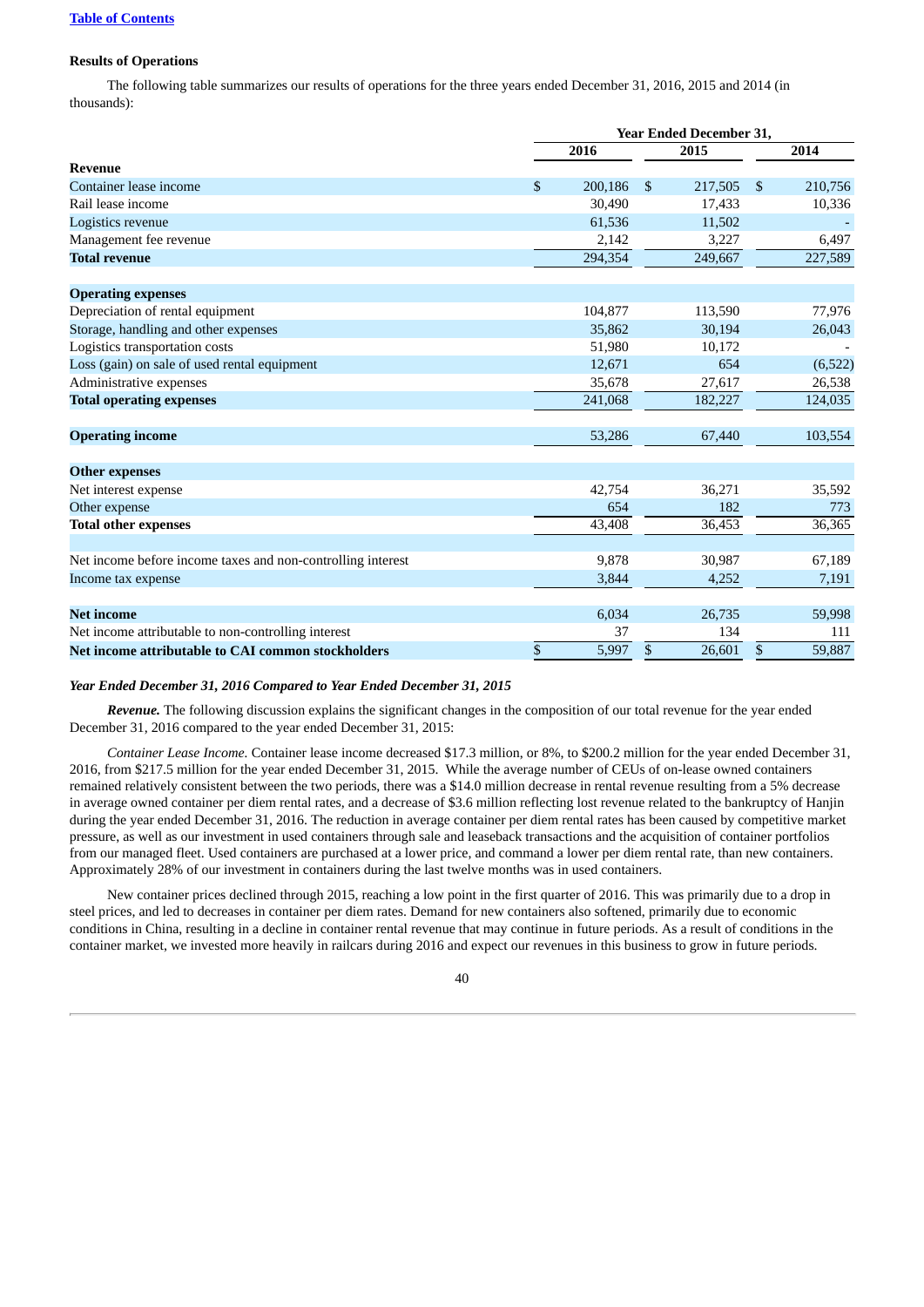*Rail Lease Income.* Rail lease income increased \$13.1 million, or 75%, to \$30.5 million for the year ended December 31, 2016, from \$17.4 million for the year ended December 31, 2015, primarily as a result of a 74% increase in the average size of our on-lease railcar fleet during the last twelve months. The average lease income per railcar has also increased as new railcars, which command higher per diem rental rates than used railcars, now form a larger percentage of the fleet.

*Logistics Revenue.* Logistics revenue increased \$50.0 million, or 435%, to \$61.5 million for the year ended December 31, 2016, from \$11.5 million for the year ended December 31, 2015, mainly attributable to the acquisition of Challenger in February 2016 and Hybrid in June 2016.

*Management Fee Revenue.* Management fee revenue for the year ended December 31, 2016 was \$2.1 million, a decrease of \$1.1 million, or 34%, from \$3.2 million for the year ended December 31, 2015, primarily due to a 21% reduction in the size of the on-lease managed container fleet and a decrease of 15% in average per diem rates in our managed fleet for the year ended December 31, 2016 compared to the year ended December 31, 2015, partially offset by a non-recurring charge of \$0.8 million recorded during the year ended December 31, 2015, related to an adjustment of prior period management fees.

The size of our managed fleet has decreased in the past several years as older equipment has been sold and market conditions have favored the purchase of container portfolios from our managed container fleet rather than establishing new portfolios. We continue to believe that the management of equipment for third party investors is beneficial to our company and we will continue to pursue those opportunities. At the same time, based on market conditions, we intend to continue to pursue the purchase of container portfolios if attractive opportunities present themselves. Consequently, market conditions will dictate whether there will be net additions or subtractions from our managed fleet.

*Expenses.* The following discussion explains the significant changes in expenses for the year ended December 31, 2016 compared to the year ended December 31, 2015:

*Depreciation of Rental Equipment.* Depreciation of rental equipment decreased by \$8.7 million, or 8%, to \$104.9 million for the year ended December 31, 2016, from \$113.6 million for the year ended December 31, 2015. This decrease was primarily attributable to a \$24.5 million impairment charge recorded during 2015 for certain off-lease containers, partially offset by an increase of \$5.4 million as a result of a decrease in our estimate of residual value for 40-foot high cube dry van containers (see Critical Accounting Policies and Estimates below), a \$2.0 million impairment charge, net of insurance recoveries, related to estimated irrecoverable equipment on lease to Hanjin, a \$3.1 million impairment charge recorded during the year for certain off-lease damaged containers that we intend to sell, and an increase of \$4.5 million in depreciation attributable to CAI Rail, reflecting the increase in size of our railcar fleet.

*Storage, Handling and Other Expenses.* Storage, handling and other expenses increased by \$5.7 million, or 19%, to \$35.9 million for the year ended December 31, 2016, from \$30.2 million for the year ended December 31, 2015. The increase was primarily attributable to a \$3.1 million increase in storage costs and a \$2.0 million increase in handling and positioning fees, both caused by the average volume of off-lease and for sale owned container equipment increasing by 24% compared to the prior year. In addition, repair costs in the railcar business increased by \$0.4 million as a result of the increase in the size of the rail fleet.

*Logistics Transportation Costs.* Transportation costs increased by \$41.8 million, or 411%, to \$52.0 million for the year ended December 31, 2016, from \$10.2 million for the year ended December 31, 2015, mainly attributable to the acquisition of Challenger in February 2016 and Hybrid in June 2016.

*Loss on Sale of Used Rental Equipment*. Loss on sale of used rental equipment increased \$12.0 million to a loss of \$12.7 million for the year ended December 31, 2016, from a loss of \$0.7 million for the year ended December 31, 2015. While we sold approximately 62% more used containers compared to prior year, there was a reduction of 21% in the average sale price per unit, reflecting the decline in new equipment prices during the past year, and an increase of 205% in the average loss per unit. The loss on sale has also been impacted by the strengthening of the U.S. dollar compared to other currencies, particularly the Euro.

*Administrative Expenses.* Administrative expenses increased by \$8.1 million, or 29%, to \$35.7 million for the year ended December 31, 2016, from \$27.6 million for the year ended December 31, 2015. The increase was primarily a result of \$9.6 million of administrative expenses incurred by our newly acquired logistics businesses and \$2.5 million of bad debt expense incurred during the year related to the bankruptcy of Hanjin. There were also higher employee-related costs as a result of an increase in headcount, particularly in our logistics business. The increases were partially offset by a \$3.8 million credit related to an adjustment to our estimated contingent consideration related to our acquisitions.

*Net Interest Expense*. Net interest expense of \$42.8 million for the year ended December 31, 2016 increased \$6.5 million, or 18%, from \$36.3 million for the year ended December 31, 2015. The increase in net interest expense was due primarily to an increase in our average loan principal balance as we continue to increase our borrowings to finance our acquisition of additional rental equipment, particularly in our rail business, and an increase in the average interest rate on our outstanding debt.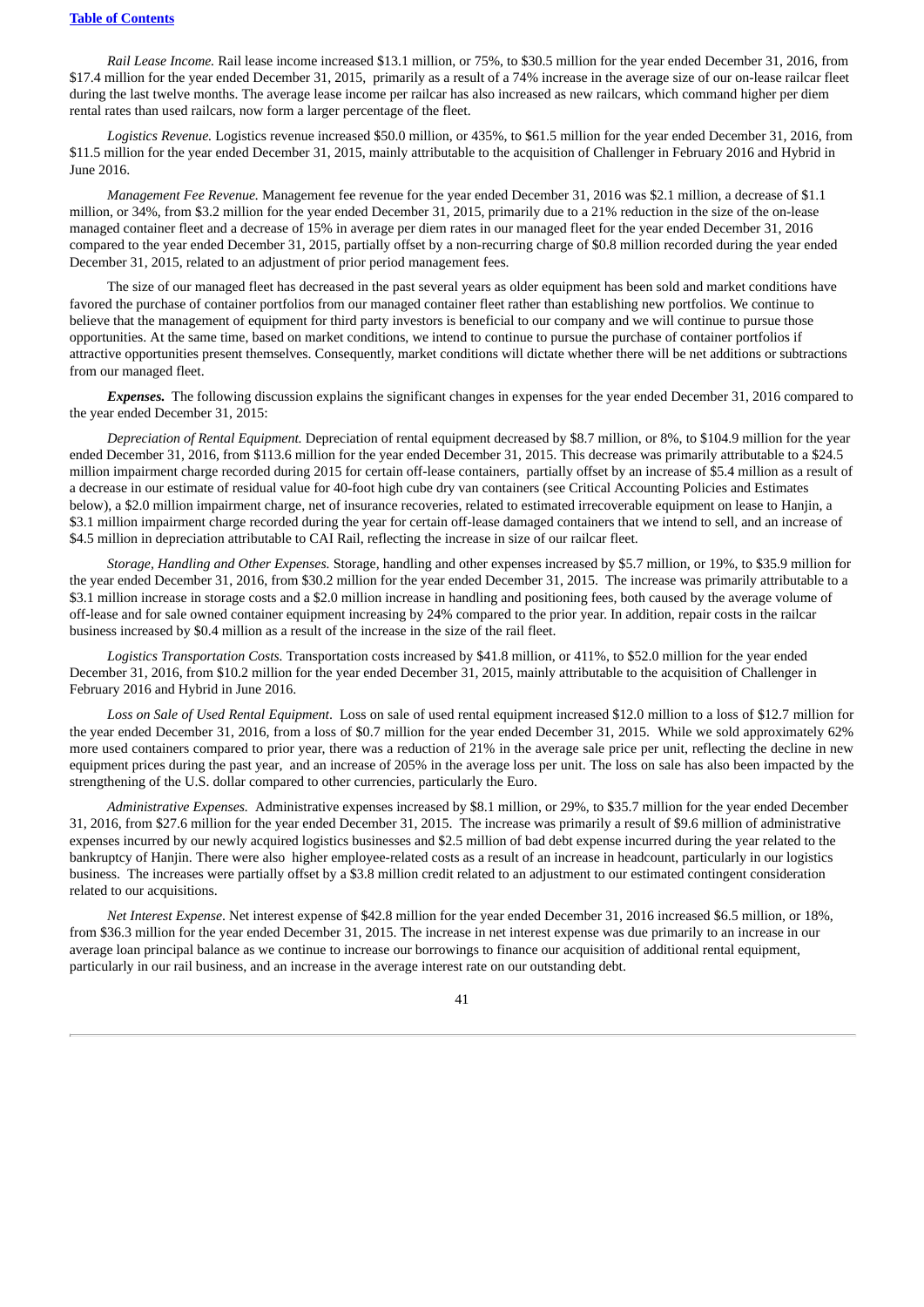*Other Expense.* Other expense of \$0.7 million for the year ended December 31, 2016 increased \$0.5 million, or 260%, from \$0.2 million for the year ended December 31, 2015. The increase was attributable to a loss on foreign exchange of \$0.7 million for the year ended December 31, 2016. Gains and losses on foreign currency primarily occur when foreign denominated financial assets and liabilities are either settled or re-measured in U.S. dollars. The loss on foreign exchange for the year ended December 31, 2016 was primarily the result of movements in the U.S. dollar exchange rate against the Euro.

*Income Tax Expense.* Income tax expense of \$3.8 million for the year ended December 31, 2016 decreased \$0.4 million, or 10%, from \$4.3 million for the year ended December 31, 2015. The effective tax rate for the year ended December 31, 2016 was 39% compared to an effective tax rate of 14% for the year ended December 31, 2015. The increase in rate is primarily attributable to the increase in the proportion of the railcar fleet's pretax income, all of which is U.S. income, combined with a decrease in pretax income in lower tax jurisdictions that has led to a corresponding increase in the proportion of pretax income generated in higher tax jurisdictions. Net income was also impacted by our determination that foreign tax credits arising from the sale of a subsidiary could not be utilized, resulting in a noncash tax charge of \$1.4 million during the year. Note 12 to our consolidated financial statements included in this Annual Report on Form 10-K includes a reconciliation between the tax expense calculated at the statutory U.S. income tax rate and the actual tax expense for the years ended December 31, 2016 and 2015.

### *Year Ended December 31, 2015 Compared to Year Ended December 31, 2014*

*Revenue.* The following discussion explains the significant changes in the composition of our total revenue for the year ended December 31, 2015 compared to the year ended December 31, 2014:

*Container Lease Income.* Container lease income increased \$6.7 million, or 3%, to \$217.5 million for the year ended December 31, 2015, from \$210.8 million for the year ended December 31, 2014. This was primarily due to a \$9.8 million increase in rental revenue attributable to a 5% increase in the average number of CEUs of owned containers on lease and a \$0.6 million increase in finance lease income, reflecting the additional finance leases entered into during 2015, partially offset by a \$6.1 million decrease in revenue resulting from a 3% decrease in average owned container per diem rental rates. We made investments in containers during the year ended December 31, 2015 which increased the average size of the owned fleet by 7%, although the impact on rental revenue was partially offset by a slight reduction in the utilization of our owned fleet, on a CEU basis, from 93.7% in the year ended December 31, 2014 to 93.4% in the year ended December 31, 2015. The reduction in average container per diem rental rates has been caused by competitive market pressure, as well as our investment in used containers through sale and leaseback transactions and the acquisition of container portfolios from our managed fleet. Used containers are purchased at a lower price, and command a lower per diem rental rate, than new containers. Approximately 15% of our investment in containers during 2015 was in used containers.

*Rail Lease Income.* Rail lease income increased \$7.1 million, or 69%, to \$17.4 million for the year ended December 31, 2015, from \$10.3 million for the year ended December 31, 2014, primarily as a result of a 69% increase in the average size of our railcar fleet during 2015.

*Logistics Revenue.* Logistics revenue of \$11.5 million was recognized for the year ended December 31, 2015, mainly attributable to the acquisition of ClearPointt during the year.

*Management Fee Revenue.* Management fee revenue for the year ended December 31, 2015 was \$3.2 million, a decrease of \$3.3 million, or 50%, from \$6.5 million for the year ended December 31, 2014, primarily due to a non-recurring charge of \$0.8 million recorded during the year related to an adjustment of prior period management fees. In addition, there was a 17% reduction in the size of the on-lease managed container fleet as a result of our purchase of previously managed container portfolios, and a decrease of 5% in average per diem rates in our managed fleet for the year ended December 31, 2015 compared to the year ended December 31, 2014.

*Expenses.* The following discussion explains the significant changes in expenses for the year ended December 31, 2015 compared to the year ended December 31, 2014:

*Depreciation of Rental Equipment.* Depreciation of rental equipment increased by \$35.6 million, or 46%, to \$113.6 million for the year ended December 31, 2015, from \$78.0 million for the year ended December 31, 2014. This increase was primarily attributable to a \$24.5 million impairment charge recorded during the year for certain off-lease containers, which represented approximately 10% of our standard owned dry van fleet, a 7% increase in the size of our owned container fleet and an increase of \$1.8 million in depreciation attributable to CAI Rail, reflecting the increase in size of our railcar fleet. Depreciation typically grows at a higher rate than the size of the fleet as older units with little or no depreciation charge are replaced with new equipment.

*Storage, Handling and Other Expenses.* Storage, handling and other expenses increased by \$4.2 million, or 16%, to \$30.2 million for the year ended December 31, 2015, from \$26.0 million for the year ended December 31, 2014. The increase was primarily attributable to a \$1.5 million increase in repair costs and a \$2.5 million increase in storage costs caused by an increase in the average volume of off-lease and for sale owned equipment during the year ended December 31, 2015 compared to the year ended December 31, 2014.

*Logistics Transportation Costs.* Transportation costs of \$10.2 million were recognized for the year ended December 31, 2015, mainly attributable to the acquisition of ClearPointt during the year.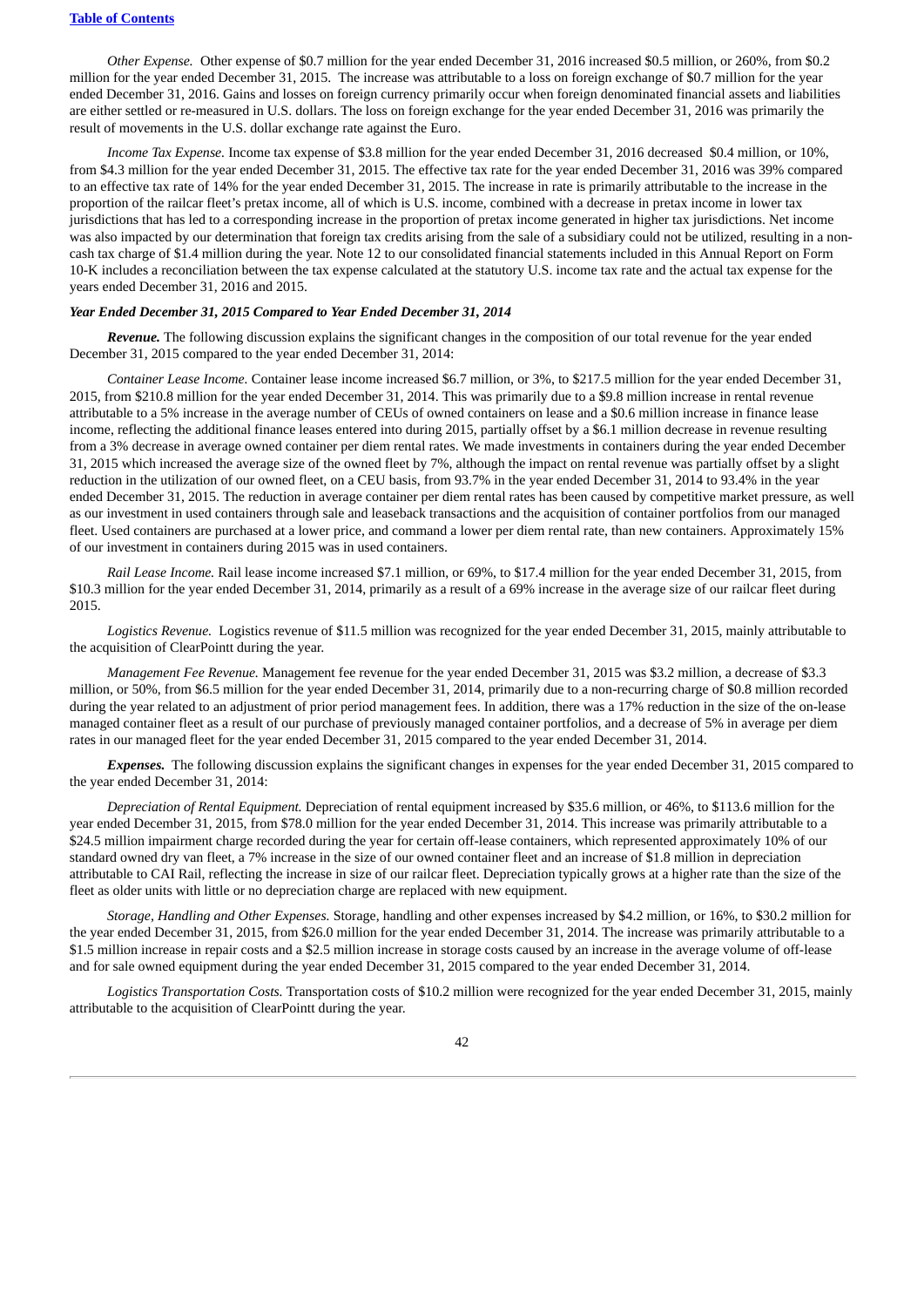*Loss (gain) on Sale of Used Rental Equipment*. Loss on sale of used rental equipment increased \$7.2 million to a loss of \$0.7 million for the year ended December 31, 2015, a 110% increase from a gain of \$6.5 million for the year ended December 31, 2014. The increase has primarily been caused by a reduction in average sale price, reflecting the decline in new equipment prices, as well as the impact of the strengthening of the dollar compared to other currencies. Included in the loss on sale of used rental equipment for the year ended December 31, 2015 was a gain of \$1.6 million arising from the sale of newly manufactured railcars, and a loss of \$0.9 million due to the write-off of equipment on lease to customers that is unlikely to be recovered.

*Administrative Expenses.* Administrative expenses increased by \$1.1 million, or 4%, to \$27.6 million for the year ended December 31, 2015, from \$26.5 million for the year ended December 31, 2014. The increase was primarily a result of higher employee-related costs as a result of an increase in headcount, particularly in our Rail and Logistics businesses.

*Net Interest Expense*. Net interest expense of \$36.3 million for the year ended December 31, 2015 increased \$0.7 million, or 2%, from \$35.6 million for the year ended December 31, 2014. The increase in net interest expense was due primarily to an increase in our average loan principal balance as we increased our borrowings to finance our acquisition of additional rental equipment, partially offset by a reduction in the average interest rate on outstanding debt.

*Other Expense.* Other expense of \$0.2 million for the year ended December 31, 2015 decreased \$0.6 million, or 76%, from \$0.8 million for the year ended December 31, 2014. The decrease was due primarily to a decrease of \$0.4 million in the write-off of prepaid financing costs related to refinancing arrangements and a decrease of \$0.2 million in foreign exchange transaction losses. Gains and losses on foreign currency primarily occur when foreign denominated financial assets and liabilities are either settled or remeasured in U.S. dollars. The loss on foreign exchange for the year ended December 31, 2015 was primarily the result of movements in the U.S. dollar exchange rate against the Euro.

*Income Tax Expense.* Income tax expense of \$4.3 million for the year ended December 31, 2015 decreased \$2.9 million from \$7.2 million for the year ended December 31, 2014. The effective tax rate for the year ended December 31, 2015 was 14% compared to an effective tax rate of 11% for the year ended December 31, 2014. The increase in rate is primarily attributable to the growth of our railcar fleet during 2015 and a \$24.5 million impairment charge recognized in the year. The increase in the proportion of our railcar fleet combined with a decrease of pretax income in lower tax jurisdictions due to the impairment charge led to a corresponding increase in the proportion of pretax income generated in higher tax jurisdictions, and resulted in an increase in the effective tax rate. Note 12 to our consolidated financial statements included in this Annual Report on Form 10-K includes a reconciliation between the tax expense calculated at the statutory U.S. income tax rate and the actual tax expense for the years ended December 31, 2015 and 2014. Foreign tax differentials for those years of \$7.7 million and \$18.0 million, respectively, are the primary reasons for the effective tax rates in both years being below the statutory U.S. rate.

## **Liquidity and Capital Resources**

Our principal sources of liquidity have historically been cash flows from operations, sales of equipment portfolios, borrowings from financial institutions and sale of our stock. We believe that cash flow from operations, future sales of equipment portfolios and borrowing availability under our credit facilities will be sufficient to meet our liquidity needs for at least the next 12 months.

We have typically funded a significant portion of the purchase price for new equipment through borrowings under our credit facilities. However, from time to time we have funded new equipment acquisitions through the use of working capital.

### *Revolving Credit Facilities*

(i) On March 15, 2013, we entered into the Third Amended and Restated Revolving Credit Agreement, as amended, with a consortium of banks to finance the acquisition of container rental equipment and for general working capital purposes. As of December 31, 2016, the maximum commitment under our revolving credit facility was \$775.0 million, which may be increased to a maximum of \$960.0 million under certain conditions described in the agreement. As of December 31, 2016, we had an outstanding balance of \$526.0 million and availability of \$248.9 million under our revolving credit facility (net of \$0.1 million in letters of credit), subject to our ability to meet the collateral requirements under the agreement governing the facility. Based on the borrowing base and collateral requirement at December 31, 2016, the borrowing availability under the revolving credit facility was \$65.1 million, assuming no additional contribution of assets. The entire amount of the facility drawn at any time plus accrued interest and fees is callable on demand in the event of certain specified events of default.

There is a commitment fee on the unused amount of the total commitment, payable quarterly in arrears. The revolving credit facility provides that swing line loans (short-term borrowings of up to \$25.0 million in the aggregate that are payable within 10 business days or at maturity date, whichever comes earlier) and standby letters of credit (up to \$30.0 million in the aggregate) will be available to us. These credit commitments are part of, and not in addition to, the maximum credit commitment. The interest rates vary depending upon whether the loans are characterized as Base Rate loans or Eurodollar Rate loans as defined in the revolving credit facility. Interest rates are based on LIBOR for Eurodollar loans and Base Rate for Base Rate loans. As of December 31, 2016 the average interest rate on our revolving credit facility was 2.5%. The revolving credit facility will mature in March 2020.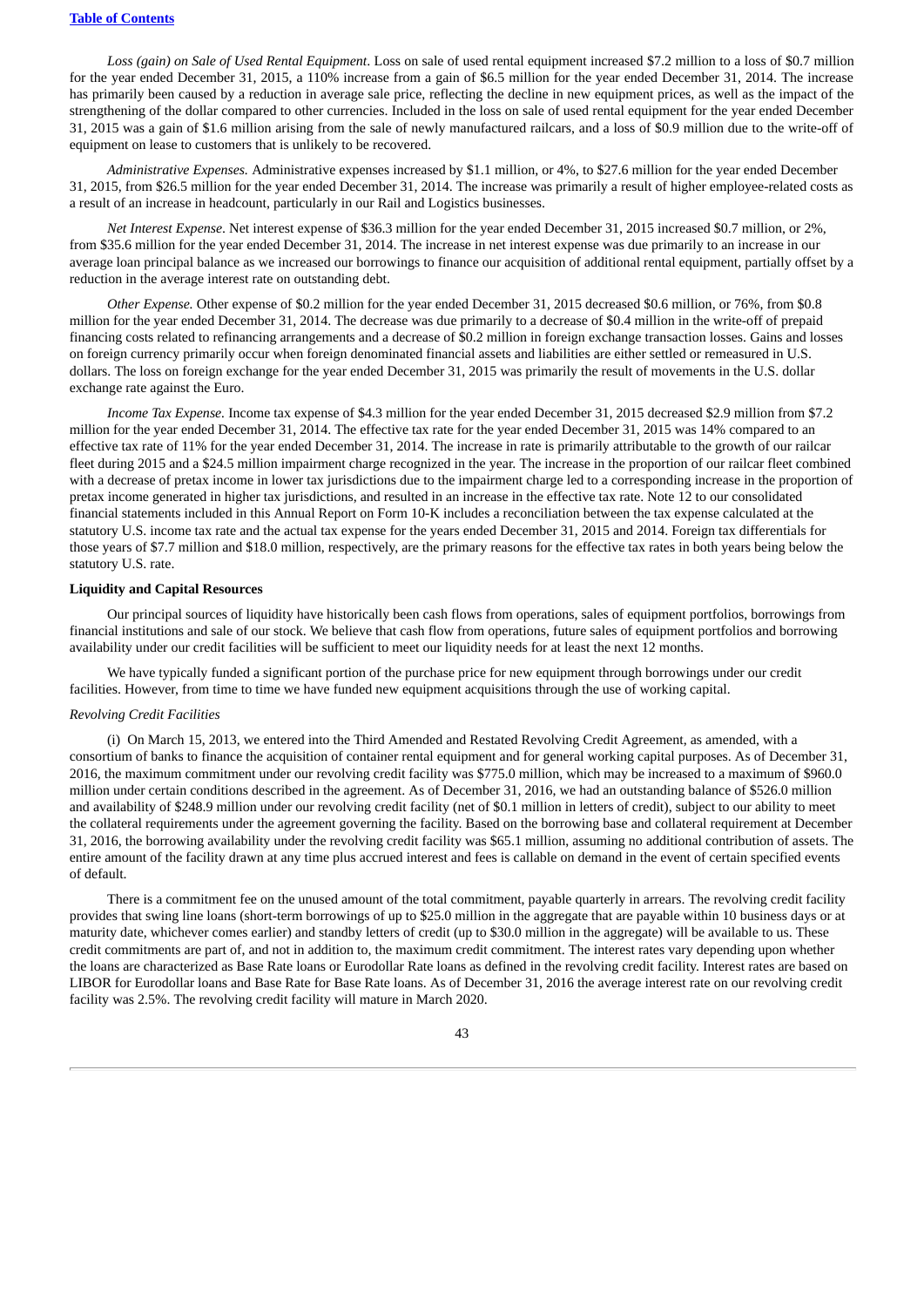We use the revolving credit facility primarily to fund the purchase of containers and for general working capital needs. As of December 31, 2016, we had commitments to purchase \$17.0 million of containers and had rental equipment payable of \$12.2 million. We have typically used our cash flow from operations and the proceeds from sales of equipment portfolios to third-party investors to repay our revolving credit facility. As we expand our owned fleet, our revolving credit facility balance will be higher and will result in higher interest expense.

(ii) On October 22, 2015, we entered into the Second Amended and Restated Revolving Credit Agreement for CAI Rail with a consortium of banks, pursuant to which the prior revolving credit facility was amended. As of December 31, 2016, the maximum credit commitment under the revolving line of credit was \$500.0 million. CAI Rail's revolving credit facility may be increased up to a maximum of \$700.0 million, in accordance with the terms of the agreement. Borrowings under this revolving credit facility bear interest at a variable rate. The interest rates vary depending upon whether the loans are characterized as Base Rate loans or Eurodollar Rate loans, as defined in the revolving credit agreement. Interest rates are based on LIBOR for Eurodollar loans and Base Rate for Base Rate loans. As of December 31, 2016, the average interest rate under the agreement was 2.4%.

As of December 31, 2016, the outstanding balance under CAI Rail's revolving credit facility was \$223.5 million. As of December 31, 2016, we had \$276.5 million in availability under the facility, subject to our ability to meet the collateral requirements under the agreement governing the facility. Based on the borrowing base and collateral requirements at December 31, 2016, the borrowing availability under the credit facility was \$2.6 million, assuming no additional contribution of assets. The entire amount of the facility drawn at any time plus accrued interest and fees is callable on demand in the event of certain specified events of default. The revolving credit facility for CAI Rail matures in October 2020.

We use the revolving credit facility primarily to fund the purchase of railcars. As of December 31, 2016, in addition to a rental equipment payable of \$13.0 million, we had commitments to purchase \$172.5 million of railcars; \$100.4 million in the twelve months ending December 31, 2017 and \$72.1 million in the twelve months ending December 31, 2018.

(iii) On September 23, 2016, we entered into a Revolving Credit Agreement for CAI International GmbH with a financial institution to finance the acquisition of rental equipment. As of December 31, 2016, the maximum credit commitment under the revolving credit facility was EUR 25.0 million. Borrowings under this revolving credit facility bear interest at a variable rate. Interest rates are based on EURIBOR. As of December 31, 2016, we had not drawn on the facility. The entire amount of the facility drawn at any time plus accrued interest and fees is callable on demand in the event of certain specified events of default. The revolving credit facility matures in September 2020.

## *Term Loan Facilities*

(i) On March 22, 2013, we entered into a \$30.0 million five-year term loan agreement with Development Bank of Japan (DBJ). The loan is payable in 19 quarterly installments of \$0.5 million starting July 31, 2013 and a final payment of \$21.5 million on April 30, 2018. The loan bears a variable interest rate based on LIBOR. As of December 31, 2016, the loan had a balance of \$23.7 million and an average interest rate of 2.9%.

(ii) On December 20, 2010, we entered into a term loan agreement with a consortium of banks. Under this loan agreement, we were eligible to borrow up to \$300.0 million, subject to certain borrowing conditions, which amount is secured by certain assets of our whollyowned foreign subsidiaries. The loan agreement provides for an amortizing facility with a term of six years. The interest rates vary depending upon whether the loans are characterized as Base Rate loans or Eurodollar rate loans, as defined in the term loan agreement. The loan bears a variable interest rate based on LIBOR for Eurodollar loan, and Base Rate for Base Rate loans.

On March 28, 2013, the term loan agreement was amended which reduced the principal balance of the loan from \$249.4 million to \$125.0 million through payment of \$124.4 million from the proceeds of the \$229.0 million fixed-rate asset-backed notes issued by the Company's indirect wholly-owned subsidiary, CAL Funding II Limited (CAL II) (see paragraph (ii) of *Asset-Backed Notes* below).

On October 1, 2014, we entered into an amended and restated term loan agreement with a consortium of banks, pursuant to which the prior loan agreement was refinanced. The amended and restated term loan agreement, which contains similar terms to the prior loan agreement, was amended to, among other things: (a) reduce the borrowing rates from LIBOR plus 2.25% to LIBOR plus 1.6% (per annum) for Eurodollar loans, (b) increase the outstanding loan commitment from \$115.0 million to \$150.0 million, (c) extend the maturity to October 1, 2019, and (d) revise certain of the covenants and restrictions under the prior loan agreement to provide us with additional flexibility. As of December 31, 2016, the term loan had a balance of \$129.8 million and an average interest rate of 2.3%.

(iii) On April 11, 2012, we entered into a term loan agreement with a consortium of banks. The agreement, as amended, provided for a five-year term loan of up to \$142.0 million, subject to certain borrowing conditions, which amount was secured by certain of our assets.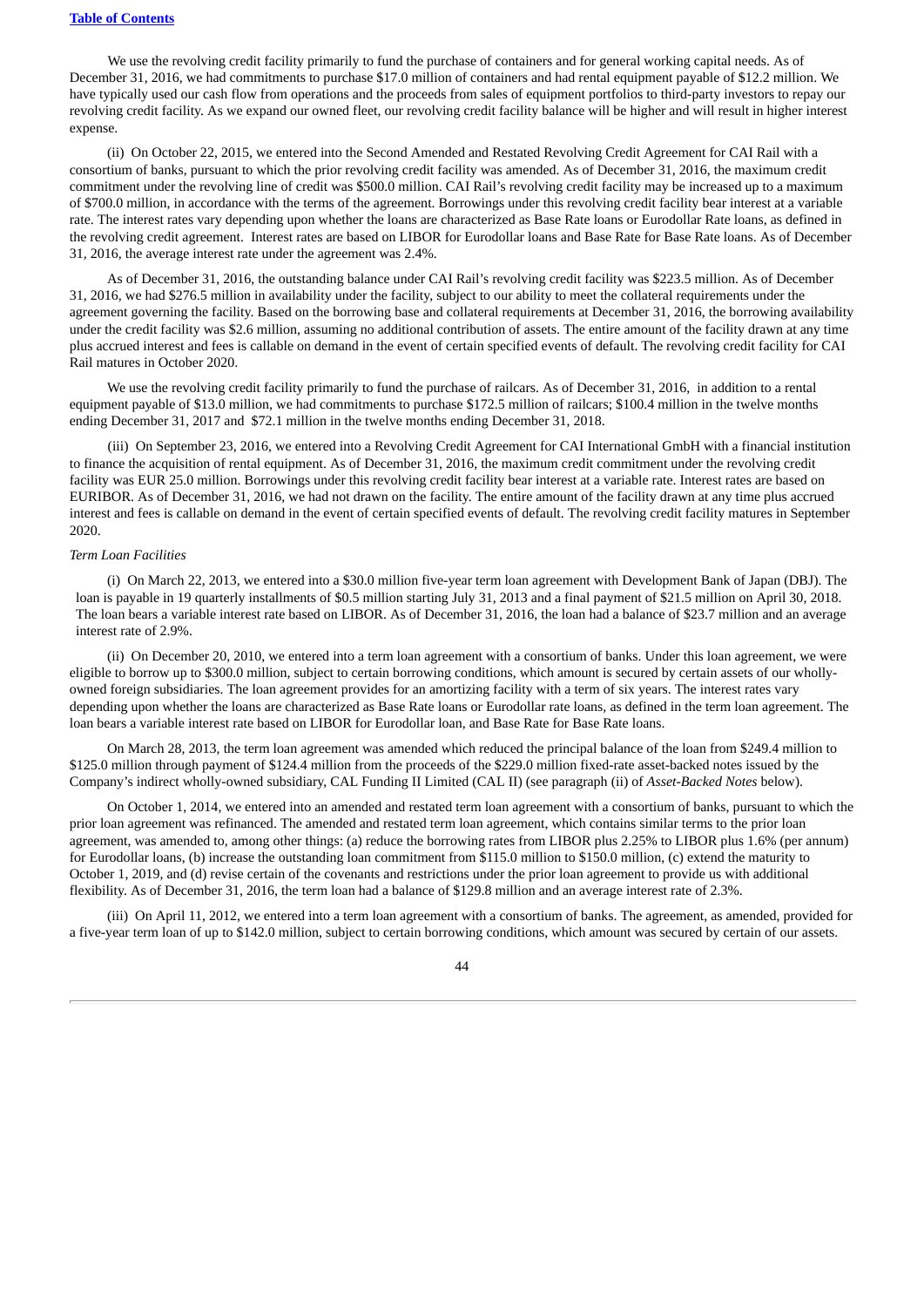On June 30, 2016, we entered into an amended and restated term loan agreement, pursuant to which the prior loan agreement was amended, restated and refinanced. The amended and restated term loan agreement, which contains similar terms to the prior loan agreement, was amended to, among other things: (a) provide us with the ability to increase the commitments under the facility to a maximum of \$100.0 million, subject to certain conditions, (2) extend the maturity date to June 30, 2021, and (c) revise certain of the covenants and restrictions under the prior agreement to provide us with additional flexibility. The term loan's outstanding principal is amortized quarterly, with quarterly payments equal to 1.75% multiplied by the original outstanding principal. The amended and restated term loan agreement bears a variable interest rate based on LIBOR for Eurodollar loans and Base Rate for base rate loans. As of December 31, 2016, the loan had a balance of \$96.5 million and an interest rate of 2.5%.

(iv) On December 22, 2015, we entered into a \$20.0 million five-year term loan agreement for CAI Rail with a financial institution. The term loan's outstanding principal bears interest at a fixed rate of 3.4% per annum and is amortized quarterly. Any unpaid principal and interest is due and payable on December 22, 2020. The proceeds from the term loan were primarily used to repay outstanding amounts under CAI Rail's revolving credit facility. As of December 31, 2016, the loan had a balance of \$18.9 million.

(v) On August 30, 2016, we entered into a term loan agreement of up to \$100.0 million with a consortium of banks for the acquisition of railcars, subject to certain borrowing conditions, which is secured by certain of our railcars and other assets. The loan agreement is an amortizing facility with a term of five years. Borrowings under the loan bear interest at a fixed rate as specified in the applicable term note entered into at the time a draw is made under the loan agreement. Principal and interest on the borrowings are payable monthly during the five-year term of the note. At closing of the loan agreement, we made a draw of \$50.0 million on the facility at a fixed interest rate of 3.6% per annum. Any unpaid principal and interest is due on August 30, 2021. As of December 31, 2016, the loan had a balance of \$49.1 million.

### *Asset-Backed Notes*

(i) On October 18, 2012, CAL II issued \$171.0 million of 3.47% fixed rate asset-backed notes (Series 2012-1 Asset-Backed Notes). Principal and interest on the Series 2102-1 Asset-Backed Notes is payable monthly commencing on November 26, 2012, and the Series 2012-1 Asset-Backed Notes mature in October 2027. The proceeds from the Series 2012-1 Asset-Backed Notes were used to repay part of the Company's borrowings under its senior revolving credit facility. The Series 2012-1 Asset-Backed Notes had a balance of \$99.8 million as of December 31, 2016.

(ii) On March 28, 2013, CAL II issued \$229 million of 3.35% fixed rate asset-backed notes (Series 2013-1 Asset-Backed Notes). Principal and interest on the Series 2013-1 Asset-Backed Notes are payable monthly commencing on April 25, 2013, and the Series 2013-1 Asset-Backed Notes mature in March 2028. The proceeds from the new Series 2013-1 Asset-Backed Notes were used partly to reduce the balance of the Company's term loan with a consortium of banks as described in paragraph (ii) of *Term Loan Facilities* above, and to partially pay down the Company's senior revolving credit facility. The Series 2013-1 Asset-Backed Notes had a balance of \$143.1 million as of December 31, 2016.

The agreements under each of the asset-backed notes described above require the Company to maintain a restricted cash account to cover payment of the obligations. As of December 31, 2016, the restricted cash account had a balance of \$6.2 million.

### *Other Debt Obligations*

On September 13, 2012, our wholly-owned subsidiary, Container Applications Limited (CAL), entered into a Note Purchase Agreement with certain institutional investors, pursuant to which CAL issued \$103.0 million of 4.9% Senior Secured Notes due September 13, 2022 (the Notes) to the investors. The Notes are guaranteed by us and secured by certain of our assets and those of CAL.

The Notes bear interest at 4.9% per annum, due and payable semiannually on March 13 and September 13 of each year, commencing on March 13, 2013. In addition, CAL is required to make certain principal payments on March 13 and September 13 of each year, commencing on March 13, 2013. Any unpaid principal and interest is due and payable on September 13, 2022. As of December 31, 2016, the Notes had a balance of \$71.1 million.

On June 25, 2014, one of our Japanese investor funds that is consolidated by us as a VIE (see Note 4 to our consolidated financial statements included in this Annual Report on Form 10-K) entered into a term loan agreement with a bank. Under the terms of the agreement, the Japanese investor fund entered into two loans; a five year, amortizing loan of \$9.2 million at a fixed interest rate of 2.7%, and a five year, non-amortizing loan of \$1.6 million at a variable interest rate based on LIBOR. The debt is secured by assets of the Japanese investor fund, and is subject to certain borrowing conditions set out in the loan agreement. As of December 31, 2016, the term loans held by the Japanese investor fund totaled \$5.8 million and had an average interest rate of 2.5%.

As of December 31, 2016, we had collateralized financing obligations totaling \$100.0 million (see Note 4 to our consolidated financial statements included in this Annual Report on Form 10-K). The obligations had an average interest rate of 1.1% as of December 31, 2016 with maturity dates between March 2017 and September 2019.

Our term loans, senior secured notes, asset-backed notes, collateralized financing obligations and term loans held by VIEs are secured by specific pools of rental equipment and other assets owned by the Company, the underlying leases thereon and the Company's interest in any money received under such contracts.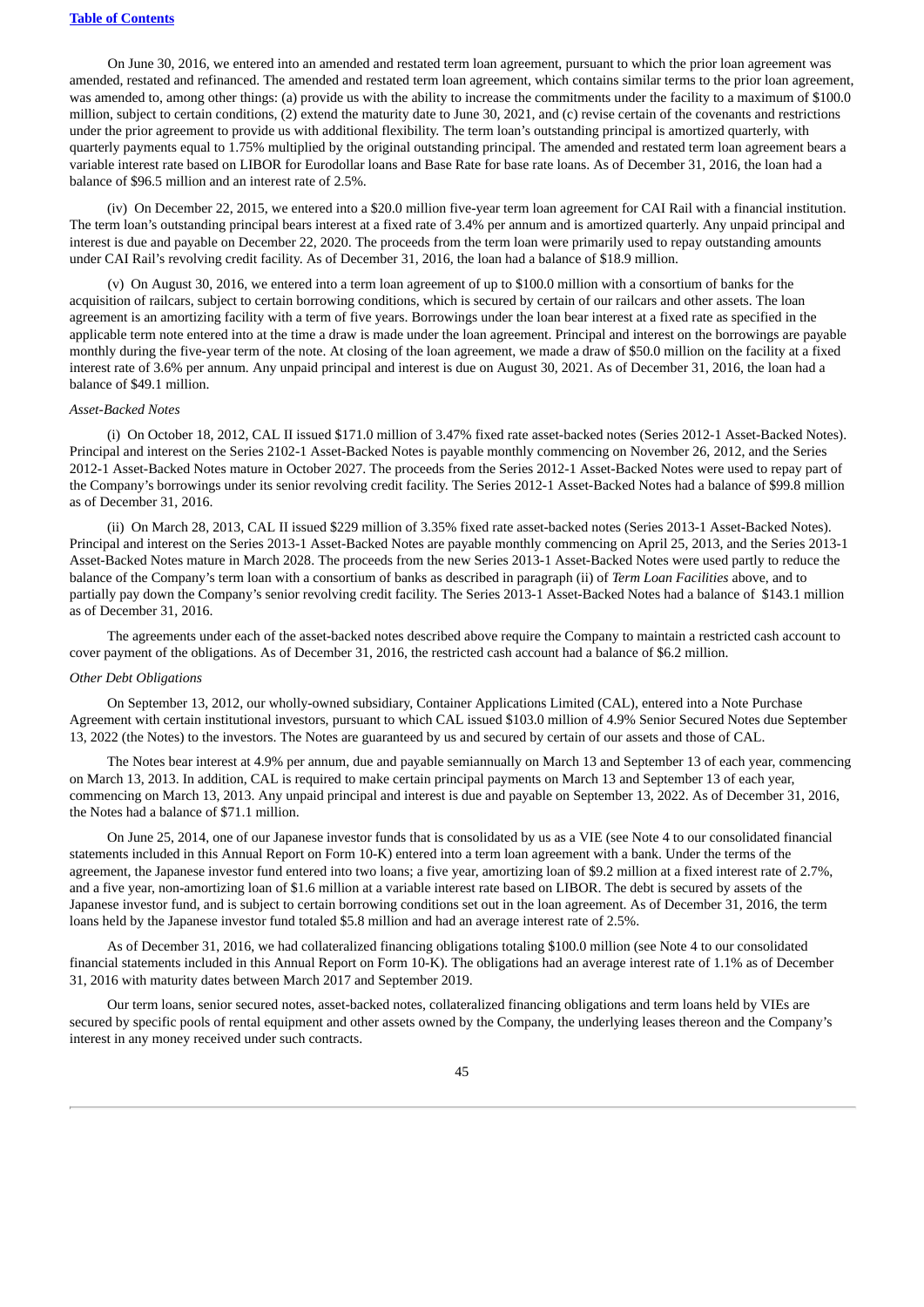In addition to customary events of default, our revolving credit facilities and term loans contain restrictive covenants, including limitations on certain liens, indebtedness and investments. In addition, all of our debt facilities contain various restrictive financial and other covenants. The financial covenants in our debt facilities require us to maintain (1) a consolidated funded debt to consolidated tangible net worth ratio of no more than 3.75:1.00, and in the case of our asset-backed notes, of no more than 4.50:1:00; and (2) a fixed charge coverage ratio of at least 1.20:1.00, and in the case of our asset-backed notes, of at least 1.10:1.00. As of December 31, 2016, we were in compliance with all of our debt covenants.

Under certain conditions, as defined in our credit agreements with our banks and/or note holders, we are subject to certain cross default provisions that may result in an acceleration of principal repayment under these credit facilities if an uncured default condition were to exist. Our asset-backed notes are not subject to any such cross default provisions.

### **Cash Flow**

The following table sets forth certain cash flow information for the years ended December 31, 2016, 2015 and 2014 (in thousands):

|                                                |   | <b>Year Ended December 31,</b> |  |            |      |            |  |  |
|------------------------------------------------|---|--------------------------------|--|------------|------|------------|--|--|
|                                                |   | 2016                           |  | 2015       |      | 2014       |  |  |
| Net income                                     | D | 6,034                          |  | 26,735     | - 55 | 59,998     |  |  |
| Adjustments to income                          |   | 123,222                        |  | 120,634    |      | 79,689     |  |  |
| Net cash provided by operating activities      |   | 129,256                        |  | 147,369    |      | 139,687    |  |  |
| Net cash used in investing activities          |   | (181,600)                      |  | (305, 248) |      | (225, 355) |  |  |
| Net cash provided by financing activities      |   | 46.599                         |  | 156,536    |      | 95,142     |  |  |
| Effect on cash of foreign currency translation |   | (674)                          |  | 75         |      | (1,394)    |  |  |
| Net (decrease) increase in cash                |   | (6, 419)                       |  | (1,268)    |      | 8,080      |  |  |
| Cash at beginning of period                    |   | 52,553                         |  | 53,821     |      | 45,741     |  |  |
| Cash at end of period                          |   | 46,134                         |  | 52,553     |      | 53,821     |  |  |

### *Operating Activities Cash Flows*

Net cash provided by operating activities of \$129.2 million for the year ended December 31, 2016, decreased \$18.1 million from \$147.4 million for the year ended December 31, 2015. The decrease was due to a \$21.1 million decrease in net income as adjusted for depreciation, amortization and other non-cash items, and a decrease of \$3.0 million in our net working capital adjustments. The decrease in net income as adjusted for non-cash items was primarily due to a \$20.7 million decrease in net income, an \$8.8 million decrease in depreciation expense, a \$3.8 million reduction in contingent consideration and a \$3.8 million decrease in deferred income taxes, partially offset by an increase of \$12.0 million in loss on sale of used rental equipment and a \$2.7 million increase in bad debt expense as a result of the Hanjin bankruptcy. Net working capital used in operating activities of \$1.8 million during the year ended December 31, 2016, was due to a \$1.8 million increase in accounts receivable, primarily caused by an increase in rail and logistic billings and the timing of receipts, a \$2.7 million increase in prepaid expenses and other assets, primarily due to an insurance receivable related to the Hanjin bankruptcy, and a \$2.1 million decrease in unearned revenue, partially offset by an increase of \$3.6 million in accounts payable, accrued expenses and other current liabilities, primarily caused by the timing of payments, and a \$1.3 million increase in due to container investors.

Net cash provided by operating activities of \$147.4 million for the year ended December 31, 2015 increased \$7.7 million from \$139.7 million for the year ended December 31, 2014. The increase was primarily due to an \$11.9 million increase in net income as adjusted for depreciation, amortization and other non-cash items, partially offset by a \$4.2 million decrease in our net working capital adjustments. Net working capital used in operating activities of \$4.8 million during the year ended December 31, 2015 was primarily due to a \$3.7 million decrease in accounts payable, accrued expenses and other current liabilities, primarily caused by the timing of payments and a \$7.2 million decrease in amounts due to container investors, partially offset by a \$4.7 million decrease in accounts receivable, primarily caused by the timing of receipts, and a \$1.4 million increase in unearned revenue, primarily caused by a rail contract we entered into in 2015.

## *Investing Activities Cash Flows*

Net cash used in investing activities decreased \$123.6 million to \$181.6 million for the year ended December 31, 2016 from \$305.2 million for the year ended December 31, 2015. The decrease in cash usage was primarily attributable to a \$138.2 million decrease in the purchase of rental equipment, partially offset by an increase of \$11.5 million for the acquisition of our new logistics companies and a \$2.5 million decrease in receipt of principal payments from direct financing leases.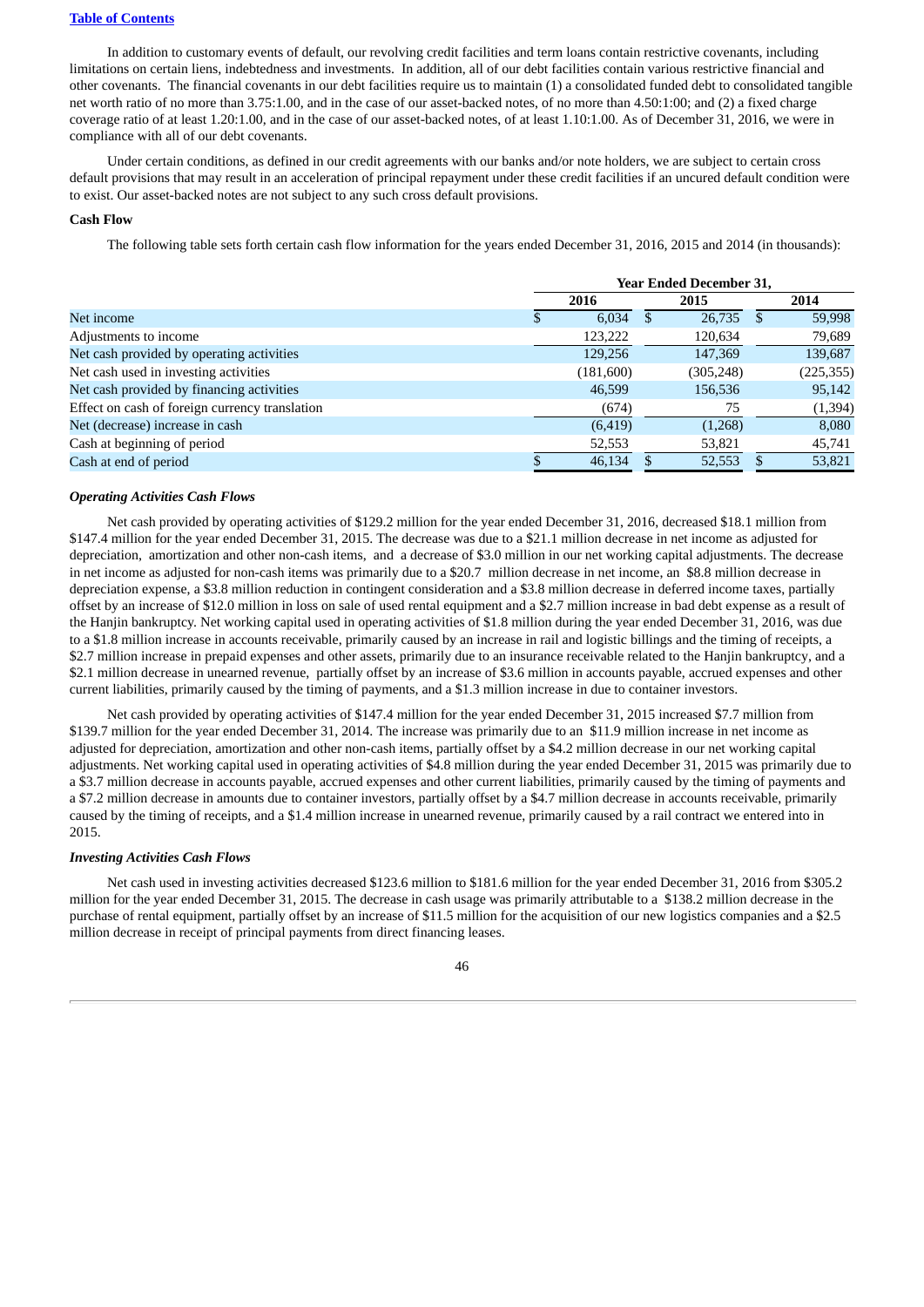Net cash used in investing activities increased \$79.9 million to \$305.2 million for the year ended December 31, 2015 from \$225.4 million for the year ended December 31, 2014. The increase in cash usage was primarily attributable to an \$82.0 million increase in the purchase of rental equipment and the \$4.1 million acquisition of our new logistics business, ClearPointt, partially offset by a \$5.8 million increase in receipt of principal payments from direct financing leases.

# *Financing Activities Cash Flows*

Net cash provided by financing activities of \$46.6 million for the year ended December 31, 2016 decreased \$109.9 million compared to the year ended December 31, 2015, primarily as a result of lower net borrowings being required to finance the acquisition of rental equipment. During the year ended December 31, 2016, our net cash inflow from borrowings was \$56.3 million compared to \$167.0 million for the year ended December 31, 2015, reflecting a decrease in investment in rental equipment during 2016 compared to 2015. The decrease was also attributable to a decrease of \$4.7 million in proceeds received from the exercise of stock options, partially offset by a decrease of \$3.8 million used to repurchase our stock pursuant to our previously announced stock repurchase plan.

Net cash provided by financing activities of \$156.5 million for the year ended December 31, 2015 increased \$61.4 million compared to the year ended December 31, 2014 primarily as a result of higher net borrowings being required to finance the acquisition of rental equipment. During the year ended December 31, 2015, our net cash inflow from borrowings was \$167.0 million compared to \$127.4 million for the year ended December 31, 2014, reflecting the increase in investment in rental equipment during 2015 compared to 2014.

## **Stock Repurchase Plan**

On December 14, 2015, we announced that our Board of Directors had approved the repurchase of up to one million shares of our outstanding common stock. On February 4, 2016, the Company's Board of Directors approved a one million share increase in the previously approved share repurchase program bringing the total authorized for repurchase to two million shares of our outstanding common stock. The number, price, structure and timing of the repurchases, if any, will be at our sole discretion and future repurchases will be evaluated by us depending on market conditions, liquidity needs and other factors. Stock repurchases may be made in the open market, block trades or privately negotiated transactions. The repurchase authorization does not have an expiration date and does not oblige us to acquire any particular amount of our common stock. During the year ended December 31, 2016, we repurchased and retired 1,104,312 shares of our common stock at a weighted-average price of \$8.29 per share for an aggregate price of approximately \$9.2 million excluding related commission charges, under our publicly-announced repurchase plan. As of December 31, 2016, approximately 0.8 million shares remained available for repurchase under our share repurchase plan.

### **Contractual Obligations and Commercial Commitments**

The following table sets forth our contractual obligations and commercial commitments by due date as of December 31, 2016 (in thousands):

|                                       |                  |            |      |            | <b>Payments Due by Period</b> |            |            |           |
|---------------------------------------|------------------|------------|------|------------|-------------------------------|------------|------------|-----------|
|                                       |                  | Less than  |      | $1-2$      | $2 - 3$                       | $3-4$      | $4 - 5$    | More than |
|                                       | <b>Total</b>     | 1 year     |      | years      | years                         | years      | years      | 5 years   |
| Total debt obligations:               |                  |            |      |            |                               |            |            |           |
| Revolving credit facilities           | \$<br>749,500 \$ |            | - \$ | - \$       | - \$                          | 749,500 \$ | $-$ \$     |           |
| Term loans                            | 317,901          | 21,663     |      | 41,904     | 122,899                       | 25,300     | 106,135    |           |
| Senior secured notes                  | 71,105           | 6,110      |      | 6,110      | 6,110                         | 6,110      | 6,110      | 40,555    |
| Asset-backed notes                    | 242,875          | 40,000     |      | 40,000     | 40,000                        | 40,000     | 40,000     | 42,875    |
| Collateralized financing obligations  | 100,039          | 28,693     |      | 22,683     | 48,663                        |            |            |           |
| Term loans held by VIE                | 5,828            | 2,287      |      | 1,829      | 1,712                         |            |            |           |
| Interest on debt and capital lease    |                  |            |      |            |                               |            |            |           |
| obligations (1)                       | 135,433          | 39,934     |      | 35,893     | 33,753                        | 16,928     | 6,147      | 2,778     |
| Rental equipment payable              | 25,207           | 25,207     |      |            |                               |            |            |           |
| Rent, office facilities and equipment | 2,381            | 1,590      |      | 416        | 375                           | ۰          | ۰          |           |
| Equipment purchase commitments        | 189,496          | 117,433    |      | 72,063     |                               |            |            |           |
| Total contractual obligations         | 1,839,765 \$     | 282,917 \$ |      | 220,898 \$ | 253,512 \$                    | 837,838 \$ | 158,392 \$ | 86,208    |

(1) Our estimate of interest expense commitment includes \$62.3 million relating to our revolving credit facilities, \$27.7 million relating to our term loans, \$16.0 million relating to our senior secured notes, \$25.4 million relating to our asset backed notes, \$3.9 million relating to our collateralized financing obligations, and \$0.2 million related to our term loans held by VIEs. The calculation of interest commitment related to our debt assumes the following weighted average interest rates as of December 31, 2016: revolving credit facilities, 2.5%; term loans, 2.7%; senior secured notes, 4.9%; asset backed notes, 3.4%; collateralized financing obligations, 1.1%; and term loans held by VIEs, 2.5%. These calculations assume that interest rates will remain at the same level over the next five years. We expect that interest rates will vary over time based upon fluctuations in the underlying indexes upon which these interest rates are based.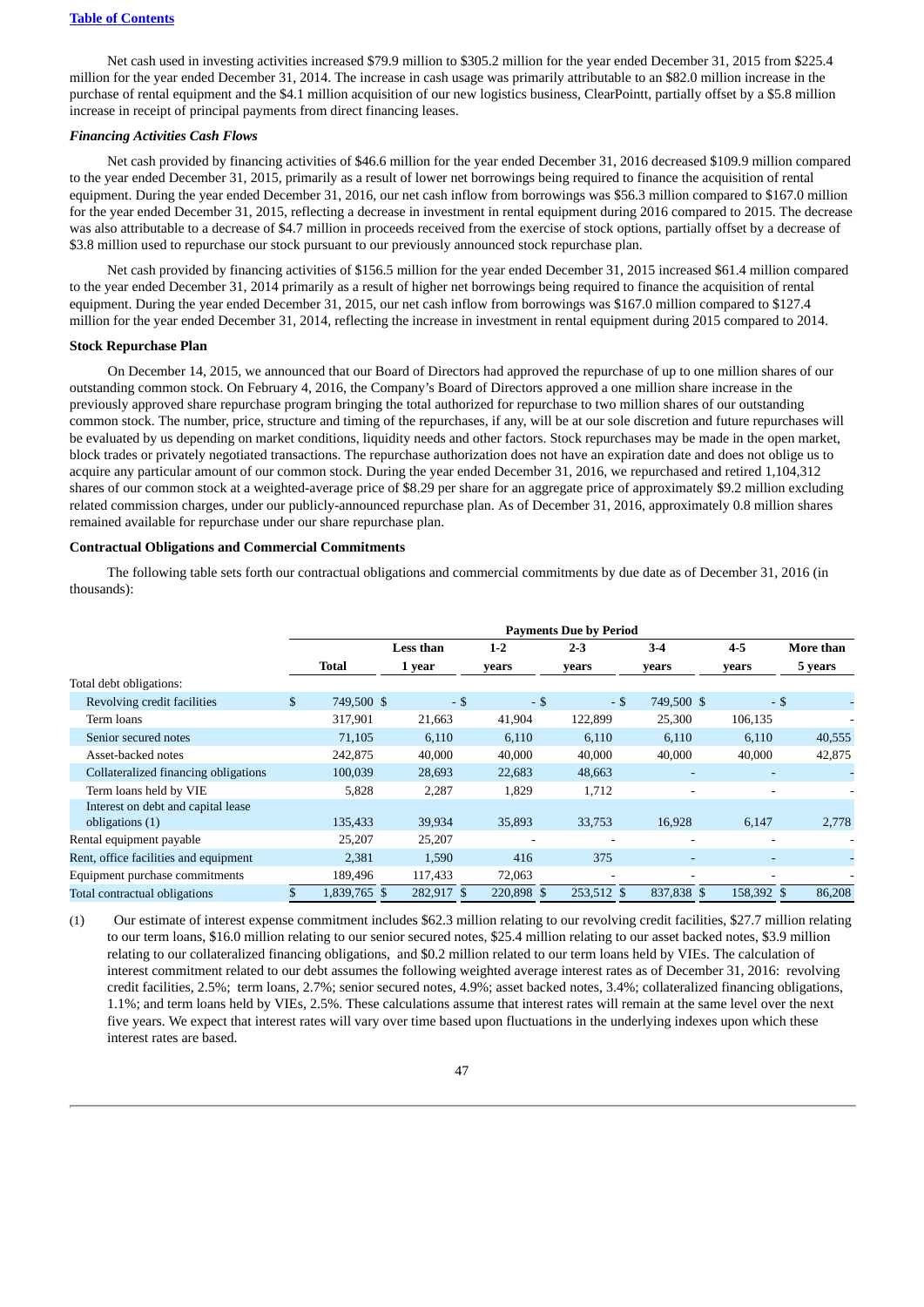See Note 10 to our consolidated financial statements included in this Annual Report on Form 10-K for a description of the terms of our revolving credit facilities, term loans, asset based notes and capital lease obligations.

## **Off-Balance Sheet Arrangements**

As of December 31, 2016, we had no off-balance sheet arrangements or obligations other than noted below. An off-balance sheet arrangement includes any contractual obligation, agreement or transaction arrangement involving an unconsolidated entity under which we would have: (1) retained a contingent interest in transferred assets; (2) an obligation under derivative instruments classified as equity; (3) any obligation arising out of a material variable interest in an unconsolidated entity that provides financing, liquidity, market risk or credit risk support to us, or that engages in leasing, hedging or research and development services with us; or (4) made guarantees.

We transferred ownership of certain equipment to Japanese container funds which were established by Japan Investment Adviser Co., Ltd. (JIA) and CAIJ, Inc. (CAIJ). Prior to April 2016, CAIJ was an 80%-owned subsidiary of CAI with the remaining 20% owned by JIA. Prior to the purchase of equipment from us, the Japanese container funds received contributions from unrelated Japanese investors, under separate Japanese investment agreements allowed under Japanese commercial laws. The contributions were used to purchase equipment from us. Under the terms of the agreements, the Japanese container funds managed each of the investments but were able to outsource all or part of each operation to a third party. Pursuant to its services agreements with investors, the Japanese container funds outsourced the general management of their operations to CAIJ. The Japanese container funds also entered into management service agreements and financing arrangements whereby we manage the leasing activity of equipment owned by the Japanese container funds. The profit or loss from each investment will substantially belong to each respective investor, except with respect to certain financing arrangements where the terms of the transaction provide us with an option to purchase the equipment at a fixed price. If we decide to exercise our purchase options and resell the equipment to a third party, we would realize any profit or loss from the sale. See Notes 4 and 15 to our consolidated financial statements included in this Annual Report on Form 10-K.

### **Critical Accounting Policies and Estimates**

The preparation of financial statements in conformity with GAAP requires management to use judgment in making estimates and assumptions that affect reported amounts of assets and liabilities, the reported amounts of income and expense during the reporting period and the disclosure of contingent assets and liabilities as of the date of the financial statements. We have identified the policies and estimates below as critical to our business operations and the understanding of our results of operations. These policies and estimates are considered critical due to the existence of uncertainty at the time the estimate is made, the likelihood of changes in estimates from period to period and the potential impact that these estimates can have on our financial statements. Significant items subject to such estimates and assumptions include revenue recognition, consolidation of container funds, accounting for rental equipment, allowance for doubtful accounts and income taxes. The following accounting policies and estimates include inherent risks and uncertainties related to judgments and assumptions made by us. Our estimates are based on the relevant information available at the end of each period. Actual results could differ from those estimates.

### *Revenue Recognition*

We provide a range of services to our customers incorporating rental, sale and management of equipment, and the provision of logistics services. Revenue for all forms of service is recognized when earned following the guidelines under FASB ASC 605, *Revenue Recognition* and FASB ASC 840, *Leases*. Revenue is reported net of any related sales tax.

*Container and Rail Lease Income.* We recognize revenue from operating leases of our owned equipment as earned over the term of the lease. Where minimum lease payments vary over the lease term, revenue is recognized on a straight-line basis over the term of the lease. We recognize revenue on a cash basis for certain railcar leases that are billed on an hourly or mileage basis through a third-party railcar manager. Finance lease income is recognized using the effective interest method, which generates a constant rate of interest over the period of the lease. We cease recognition of lease revenue if and when a lessee defaults in making timely lease payments or we otherwise determine that future lease payments are not likely to be collected from the lessee. Our determination of the collectability of future lease payments is made by management on the basis of available information, including the current creditworthiness of lessees, historical collection results and review of specific past due receivables. If we experience unexpected payment defaults from our lessees, we will cease accruing rental revenue as earned and will recognize revenue as cash is received.

*Management Fee Revenue.* We recognize revenue from management fees earned under management agreements on a monthly basis. Fees are calculated as a percentage of net operating income, which is revenue from the equipment under management minus direct operating expense related to those units. If a lessee of a managed unit defaults in making timely lease payments or we otherwise determine that future lease payments are not likely to be collected from the lessee, then we will cease to record lease revenue for purposes of our internal record keeping in connection with determining the amount of management fees that we have earned, which in turn will result in reduced management fee revenue.

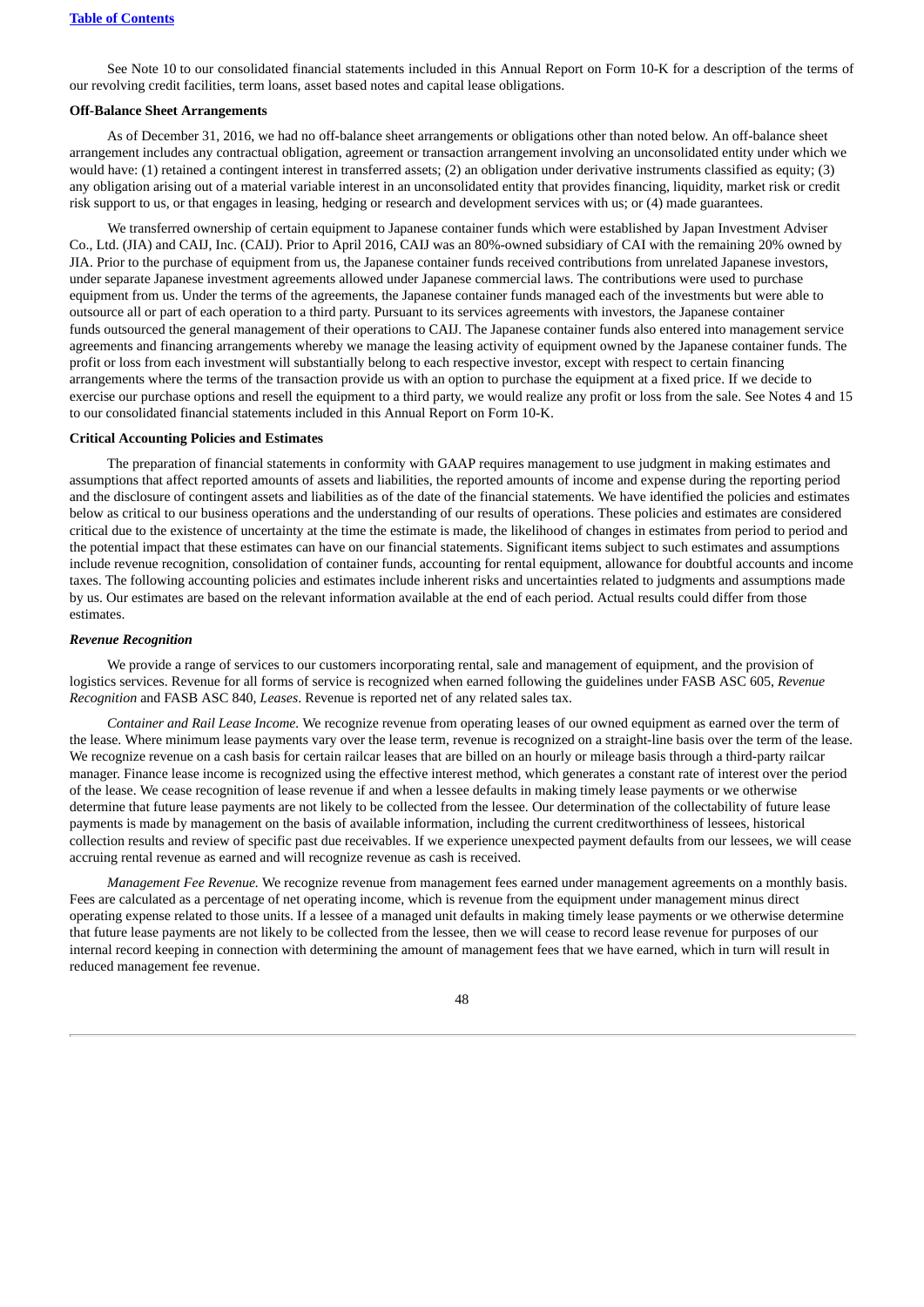*Logistics Revenue.* Our logistics business derives its revenue from three principal sources: (1) truck brokerage services, (2) intermodal transportation services, and (3) international ocean freight and freight forwarding services. We recognize logistics revenue when these services are provided to our customers. For truck brokerage services, revenue is recognized when delivery has been completed. Intermodal transportation services can take a longer time to complete; for any such services not completed at the end of a reporting period, we use a percentage of completion method to allocate the appropriate revenue to each separate reporting period using relative transit time. We provide international freight forwarding services as an indirect carrier, sometimes referred to as a Non-Vessel Operating Common Carrier (NVOCC). When we act as an NVOCC with respect to shipments of freight, a House Ocean Bill of Lading (HOBL) is typically issued to the customer. Based upon the terms in the contract of carriage (the HOBL), revenue and purchased transportation costs for these shipments are recognized at the time the freight departs the terminal of origin which is when the customer is billed.

We report logistics revenue on a gross basis as we are the primary obligor and responsible for providing the services desired by the customer. We are responsible for fulfillment, including the acceptability of the service, and have discretion in setting sales prices and as a result, our earnings may vary. We also have discretion in selecting vendors from multiple suppliers for the services ordered by our customers. Lastly, we have credit risk for our receivables.

## *Allowance for Doubtful Accounts*

Our allowance for doubtful accounts is developed based on two key components: (1) specific reserves for receivables which are impaired for which management believes full collection is doubtful; and (2) a general reserve for estimated losses inherent in the receivables. The general reserve is estimated by applying certain percentages to receivables that have not been specifically reserved, ranging from 1.0% on accounts that are one to thirty days overdue, to 100% on accounts that are one year overdue. Our allowance for doubtful accounts is reviewed regularly by our management and is based on the risk profile of the receivables, credit quality indicators such as the level of past due amounts and non-performing accounts and economic conditions. Changes in economic conditions or other events may necessitate additions or deductions to the allowance for doubtful accounts. The allowance is intended to provide for losses inherent in the owned fleet's accounts receivable, and requires the application of estimates and judgments as to the outcome of collection efforts and the realization of collateral, among other things

The credit risk on accounts receivable related to the equipment we manage is the responsibility of third-party investors. Under our management agreements, if we are unable to ultimately collect any amount due from a managed unit lessee, third-party investors are obligated to reimburse us for any amounts we have previously paid to them in anticipation of receiving the uncollectible amount from the container lessee.

#### *Rental Equipment*

#### *Container*

We purchase new container equipment from container manufacturers for the purpose of leasing such equipment to customers. We also purchase used container equipment through sale-leaseback transactions with our customers, or equipment that was previously owned by one of our third party investors. Used equipment is typically purchased with an existing lease in place.

Container rental equipment is recorded at original cost and depreciated to an estimated residual value on a straight-line basis over its estimated useful life. The estimated useful lives and residual values of our container equipment are based on historical disposal experience and our expectations for future used container sale prices. Depreciation estimates are reviewed on a regular basis to determine whether changes have taken place that would suggest that a change in depreciation estimates, useful lives of its equipment or the assigned residual values, is warranted.

After we conducted our regular depreciation policy review, we concluded that a change in the estimated residual value for 40-foot high cube dry van containers from \$1,650 to \$1,400 per container, effective July 1, 2016, was appropriate. The change increased our depreciation expense by \$5.4 million, decreased net income by \$5.2 million, and decreased diluted earnings per share by \$0.27 for the year ended December 31, 2016.

Depreciation estimates were last changed for 40-foot high cube dry van containers (and other container types within our fleet) during 2012. Since that time, disposal prices for 40-foot high cube dry van containers have declined and we experienced losses when selling certain of these assets during 2015 and 2016. The change in residual value estimate was made to better align residual value with expectations for future used container sale prices.

In considering changes to residual values for the three major dry van categories, we reviewed 3-year, 5-year, 7-year, and 11-year average disposition pricings trends. As with all estimates, particularly related to long-lived assets, current market performance may not necessarily be indicative of long-term residual values, so we do not adjust residual values to point-in-time prices. Rather, we consider the mix of data shown in the following table and use the average over time to either confirm residual value estimates or support revisions to those estimates.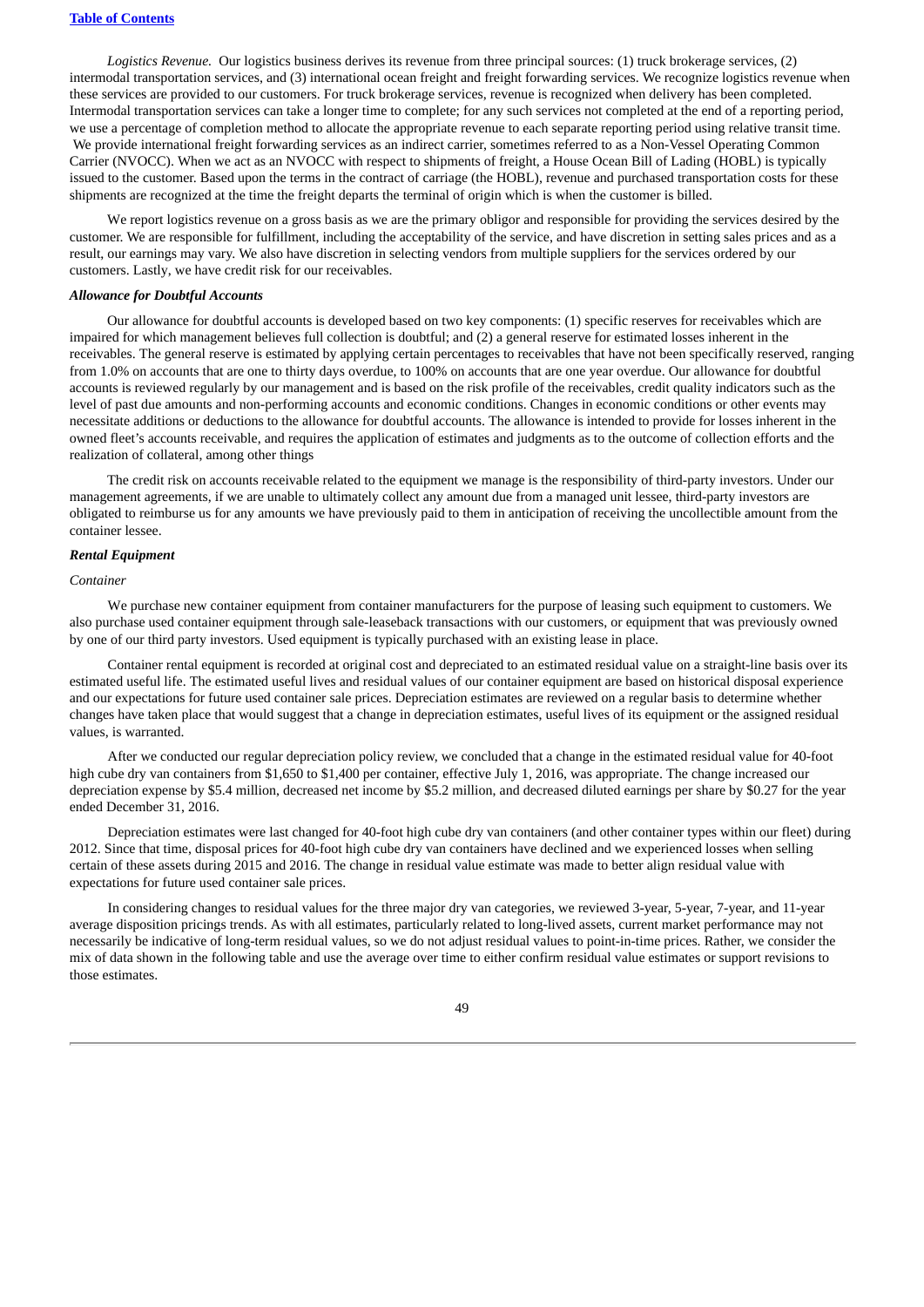The sale-related unit proceeds by dry van container category that we considered as of December 31, 2016 are shown below:

| Category                            | 3-year Avg. |       | 5-year Avg. |       | 7-year Avg. |       | 11-year Avg. |
|-------------------------------------|-------------|-------|-------------|-------|-------------|-------|--------------|
| 20-ft. standard dry van containers  |             | 957   |             | 1.076 |             | 1.125 | 1,109        |
| 40-ft. standard dry van containers  |             |       |             | 1.332 |             | 1.396 | 1,358        |
| 40-ft. high cube dry van containers |             | 1.189 |             | 1.346 |             | 1.438 | 1.454        |

Our residual value estimates (\$1,050 for a 20-ft. dry van, \$1,300 for a 40-ft. dry van, and \$1,400 for a 40-ft. high cube dry van) are lower in each instance than the historical averages, with the exception of the 3-year average for all equipment types and the 5-year average for 40-ft. high cube dry vans. While we experienced losses when selling certain of these assets during 2015 and 2016, we do not adjust long-term residual value estimates based on short-term data points, such as current year sale results and the 3-year average shown above, as we do not believe they are indicative of a change in the long-term market value for these containers. We regularly review this data and update our analysis, and will make further revisions to residual value estimates as and when conditions warrant.

The largest segment of our non-dry van container fleet consists of 20-ft. refrigerated containers and 40-ft. high cube refrigerated containers. We regularly review the residual value estimates associated with our refrigerated containers. Given the specific nature of these assets and the lower volumes of containers that are sold each year in the secondary market, there is less variability in asset pricing. Similar to our dry van containers, we evaluate the relationship between sales prices and residual values over a long-term horizon. When measured at December 31, 2016, sales proceeds for 20-ft. refrigerated and 40-ft. high cube refrigerated containers averaged \$3,180 and \$4,052, respectively, over the prior 3-year period, and \$3,219 and \$4,098, respectively, over the prior 5-year period. We excluded 7-year and 11 year historical averages from our analysis as we do not have a long enough history of sales for refrigerated containers. The current residual values for 20-ft. refrigerated and 40-ft. high cube refrigerated containers are set at \$2,750 and \$3,500, respectively. Based on the data trends, we believe that the residual value estimates for our refrigerated containers are appropriate and do not warrant revision.

We continuously monitor disposal prices across our entire portfolio for indications of a deeper, more sustained market downturn. We will adjust our residual value estimates as and when conditions warrant.

The estimated useful lives and residual values for the majority of our container equipment purchased new from the factory are as follows:

|                                         |                       |       | <b>Depreciable</b><br>Life |
|-----------------------------------------|-----------------------|-------|----------------------------|
|                                         | <b>Residual Value</b> |       | in Years                   |
| 20-ft. standard dry van container       |                       | 1.050 | 13.0                       |
| 40-ft. standard dry van container       |                       | 1.300 | 13.0                       |
| 40-ft. high cube dry van container      |                       | 1.400 | 13.0                       |
| 20-ft. refrigerated container           |                       | 2.750 | 12.0                       |
| 40-ft. high cube refrigerated container |                       | 3,500 | 12.0                       |

Other specialized equipment is depreciated to its estimated residual value, which ranges from \$1,000 to \$3,500, over its estimated useful life of between 12.5 years and 15 years.

For used container equipment acquired through sale-leaseback transactions, we often adjust our estimates for remaining useful life and residual values based on current conditions in the sale market for older containers and our expectations for how long the equipment will remain on-hire to the current lessee.

### *Rail*

Railcar equipment is recorded at original cost and depreciated over its estimated useful life of 43 years to its estimated residual value of \$8,700 using the straight-line method. We determine the useful life based on our estimate of the period over which the asset will generate revenue. Residual value is based on the average estimated scrap value of our railcars. We periodically review the appropriateness of our estimates of useful life and residual value based on changes in economic circumstances and other factors.

Our railcars may undergo refurbishment and upgrade programs to, for example, extend their useful life, meet higher car classification grades, enter new product or service segments, increase the tonnage carried, or to achieve higher utilization. If the cost incurred for such a program is in excess of \$5,000 per car, the costs are capitalized.

Normal repairs and maintenance associated with our railcar assets are expensed as incurred.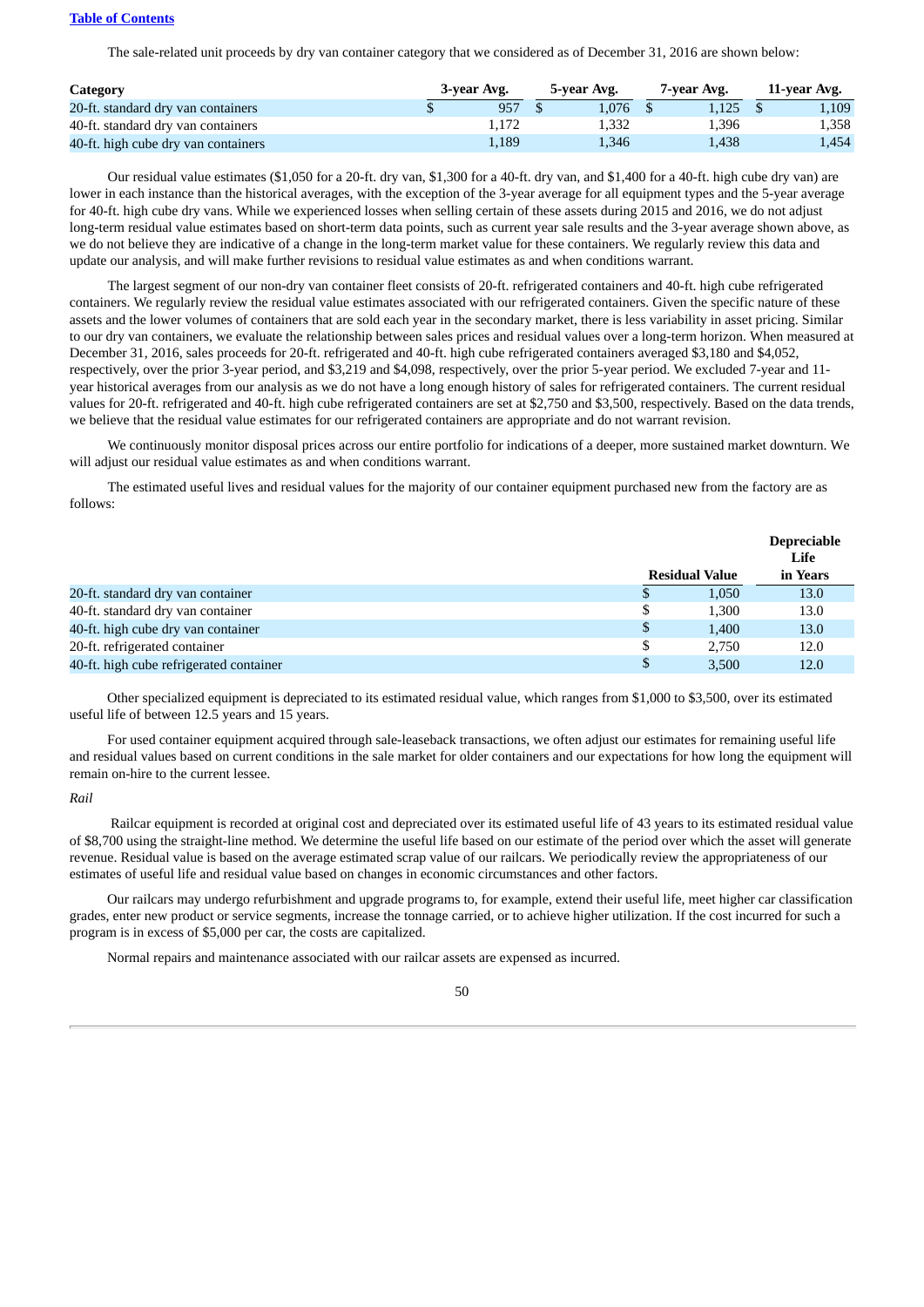## *Impairment of Long-Lived Assets*

On at least an annual basis, we evaluate our rental equipment fleet to determine whether there have been any events or changes in circumstances indicating that the carrying amount of all, or part, of our fleet may not be recoverable. Events which would trigger an impairment review include, among others, a significant decrease in the long-term average market value of rental equipment, a significant decrease in the utilization rate of rental equipment resulting in an inability to generate income from operations and positive cash flow in future periods, or a change in market conditions resulting in a significant decrease in lease rates.

When testing for impairment, equipment is generally grouped by equipment type, and is tested separately from other groups of assets and liabilities. Potential impairment exists when the estimated future undiscounted cash flows generated by an asset group, comprised of lease proceeds and residual values, less related operating expenses, are less than the carrying value of that asset group. If potential impairment exists, the equipment is written down to its fair value. In determining the fair value of an asset group, we consider market trends, published value for similar assets, recent transactions of similar assets and in certain cases, quotes from third party appraisers. During the year ended December 31, 2015, our annual impairment review resulted in a charge for certain off-lease containers of \$24.5 million, which is included in depreciation expense in our consolidated statement of income. No impairment charges were recorded in 2016 and 2014 as a result of our annual review.

### *Consolidation of Container Funds*

We regularly perform a review of our container fund arrangements with investors to determine whether or not we have a variable interest in the fund and if the fund is a variable interest entity (VIE). If it is determined that we do not have a variable interest in the fund, further analysis is not required and we do not consolidate the fund. If it is determined that we do have a variable interest in the fund and the fund is a VIE, further analysis is performed to determine if we are the primary beneficiary of the VIE and meet both of the following criteria under FASB ASC Topic 810, C*onsolidation*:

- $\Box$  we have the power to direct the activities of the VIE that most significantly impact the VIE's economic performance; and
- $\Box$  we have the obligation to absorb losses of the VIE that could be potentially significant to the VIE or the right to receive benefits from the VIE that could potentially be significant to the VIE.

If in our judgment we meet both of the above criteria, we include the VIE's financial statements in our consolidated financial statements as required under FASB ASC Topic 810, *Consolidation*.

We currently enter into two types of container fund arrangements with investors which are reviewed under FASB ASC Topic 810, *Consolidation*. These arrangements include container funds that we manage for investors and container funds that have entered into financing arrangements with investors. Several of the funds that we manage, and all of the funds under financing arrangements, are Japanese container funds that were established under separate investment agreements allowed under Japanese commercial laws. Each of the funds is financed by unrelated Japanese third party investors. (See Notes 4 and 15 to our consolidated financial statements included in this Annual Report on Form 10-K).

### *Income Taxes*

Deferred tax liabilities and assets are recognized for the expected future tax consequences of events that have been reflected in our consolidated financial statements. Deferred tax liabilities and assets are determined based on the differences between the book values and the tax basis of particular assets and liabilities, using tax rates in effect for the years in which the differences are expected to reverse. A valuation allowance is recorded to reduce our deferred tax assets to an amount we determine is more likely than not to be realized, based on our analyses of past operating results, future reversals of existing taxable temporary differences and projected taxable income. Our analyses of future taxable income are subject to a wide range of variables, many of which involve estimates. Uncertainty regarding future events and changes in tax regulation could materially alter our valuation of deferred tax liabilities and assets. If we determine that we would not be able to realize all or part of our deferred tax assets in the future, we would increase our valuation allowance and record a corresponding charge to our earnings in the period in which we make such determination. If we later determine that we are more likely than not to realize our deferred tax assets, we would reverse the applicable portion of the previously provided valuation allowance.

We recognize the effect of income tax positions only if those positions are more likely than not of being sustained. Recognized income tax positions are measured at the largest amount that is greater than 50% likely of being realized. Changes in recognition or measurement are reflected in the period in which the change in judgment occurs. We record penalties and interest related to unrecognized tax benefits within income tax expense.

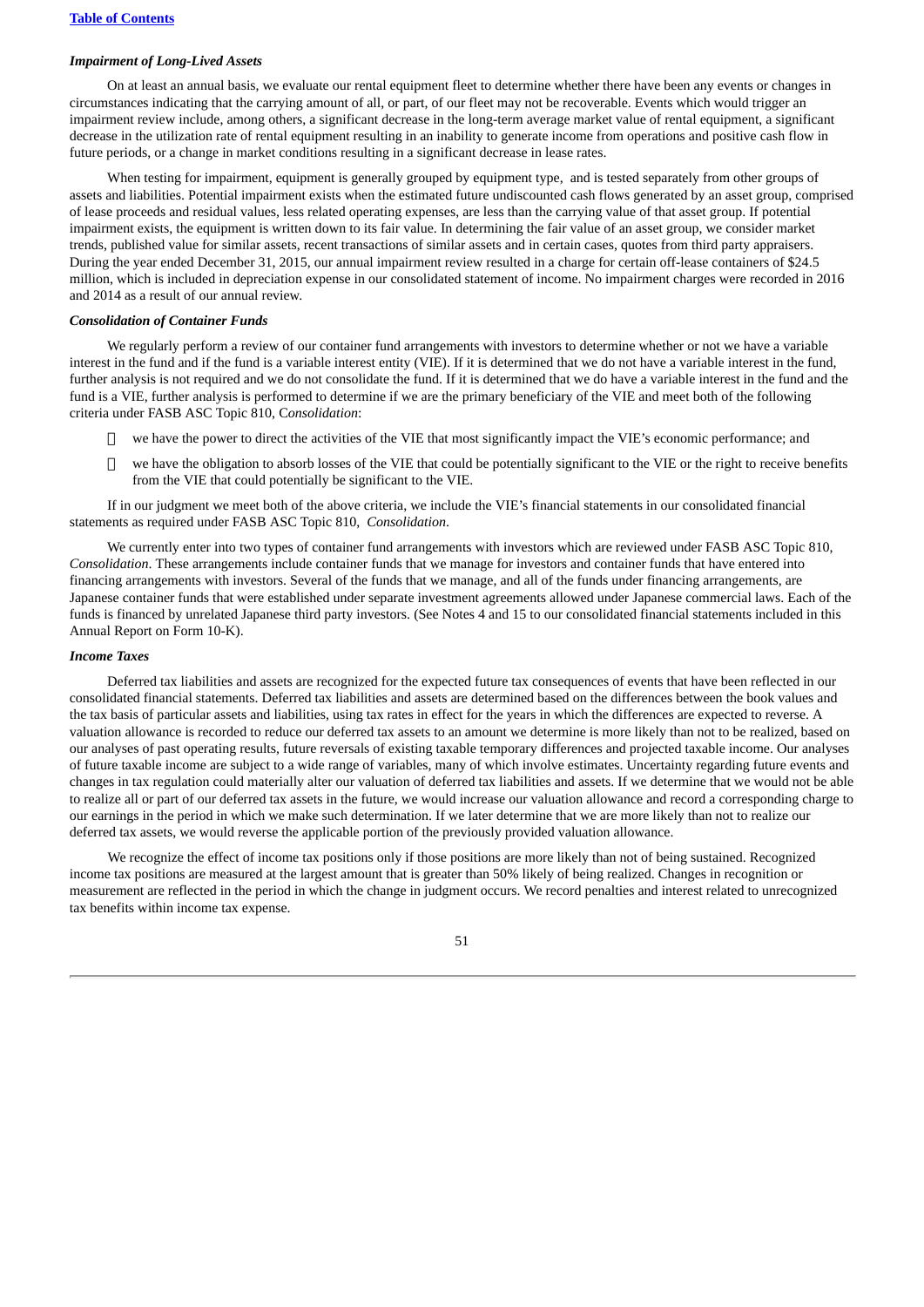## **Recent Accounting Pronouncements.**

In August 2016, the FASB issued Accounting Standards Update (ASU) No. 2016-15, *Statement of Cash Flows (Topic 230): Classification of Certain Cash Receipts and Cash Payments* (ASU 2016-15). ASU 2016-15 is intended to reduce diversity in practice in how certain transactions are classified in the statement of cash flows, including debt prepayment or debt extinguishment costs, contingent consideration payments made after a business combination, and proceeds from the settlement of insurance claims, among others. In November 2016, the FASB also issued ASU No. 2016-18, *Statement of Cash Flows (Topic 230): Restricted Cash*, which will require that the statement of cash flows explain the change during the period in the total of cash, cash equivalents, and amounts generally described as restricted cash or restricted cash equivalents. Companies will also be required to reconcile such total to amounts on the balance sheet and disclose the nature of the restrictions. ASU 2016-15 and ASU 2016-18 are effective for interim and annual periods beginning after December 15, 2017, with early adoption permitted, provided that all of the amendments are adopted in the same period, and must be applied using a retrospective transition method. We are currently evaluating the potential impact the adoption of the standard will have on our consolidated statements of cash flows.

In March 2016, the FASB issued ASU No. 2016-09, *Compensation – Stock Compensation (Topic 718): Improvements to Employee Share-Based Payment Accounting* (ASU 2016-09), which is intended to improve the accounting for share-based payment transactions as part of the FASB's simplification initiative. ASU 2016-09 changes how companies account for certain aspects of share-based payment awards to employees, including the accounting for income taxes, forfeitures, and statutory tax withholding requirements, as well as classification of related amounts within the statements of cash flows. ASU 2016-02 is effective for interim and annual periods beginning after December 15, 2016, with early adoption permitted. We are currently evaluating the potential impact the adoption of the standard will have on our consolidated financial statements.

In February 2016, the FASB issued ASU No. 2016-02, *Leases (Topic 842)* (ASU 2016-02). Under ASU 2016-02, lessors will account for leases using an approach that is substantially equivalent to existing U.S. GAAP for sales-type leases, direct financing leases and operating leases. In addition, lessors would be precluded from recognizing selling profit and revenue at lease commencement for any salestype or direct finance lease that does not transfer control of the underlying asset to the lessee. For lessees, both finance leases and operating leases will result in the lessee recognizing a right-of-use asset and a lease liability on balance sheet, with an exception for leases that commence at or near the end of the underlying asset's economic life. ASU 2016-02 is effective for interim and annual periods beginning after December 15, 2018, with early adoption permitted. The new guidance must be adopted using a modified retrospective transition. We are currently evaluating the potential impact the adoption of the standard will have on our consolidated financial statements.

In November 2015, the FASB issued ASU No. 2015-17, *Balance Sheet Classification of Deferred Taxes* (ASU 2015-17), which requires companies to present all deferred tax assets and liabilities as noncurrent on the balance sheet. We early adopted ASU 2015-17 effective December 31, 2015 on a prospective basis. No prior periods were retrospectively adjusted, and adoption did not have an impact on our consolidated financial statements.

In April 2015, the FASB issued ASU No. 2015-03, *Simplifying the Presentation of Debt Issuance Costs* (ASU 2015-03)*.* The new guidance requires that debt issuance costs related to a recognized debt liability be presented in the balance sheet as a direct deduction from the carrying amount of that debt liability, consistent with the accounting treatment for debt discounts. We adopted ASU 2015-03 effective January 1, 2016. Adoption of the guidance resulted in the reclassification of unamortized debt issuance costs of \$11.2 million and \$11.8 million as of December 31, 2016 and 2015, respectively, from prepaid expenses and other current assets to a reduction of debt on our consolidated balance sheets.

In February 2015, the FASB issued ASU No. 2015-02, *Consolidation (Topic 810): Amendment to the Consolidation Analysis* (ASU 2015-02). The new guidance changes (1) the identification of variable interests (fees paid to a decision maker or service provider), (2) the VIE characteristics for a limited partnership or similar entity, and (3) the primary beneficiary determination. The guidance is effective for annual and interim periods beginning after December 15, 2015, with early adoption permitted. We adopted ASU 2015-02 effective January 1, 2016, and adoption had no impact on our consolidated financial statements.

In May 2014, the FASB issued ASU No. 2014-09, *Revenue from Contracts with Customers (Topic 606)* (ASU 2014-09), which supersedes previous revenue recognition guidance. ASU 2014-09 requires revenue recognition to depict the transfer of goods or services to customers in an amount that reflects the consideration the company expects to receive in exchange for those goods or services. Companies will need to use more judgment and estimates than under the guidance currently in effect, including estimating the amount of variable revenue to recognize over each identified performance obligation. Additional disclosures will be required to help users of financial statements understand the nature, amount and timing of revenue and cash flows arising from contracts. ASU 2014-09 is effective for interim and annual periods beginning after December 15, 2017, with early adoption permitted for interim and annual periods beginning after December 15, 2016. We are currently evaluating the impact of adopting this new guidance on our consolidated financial statements.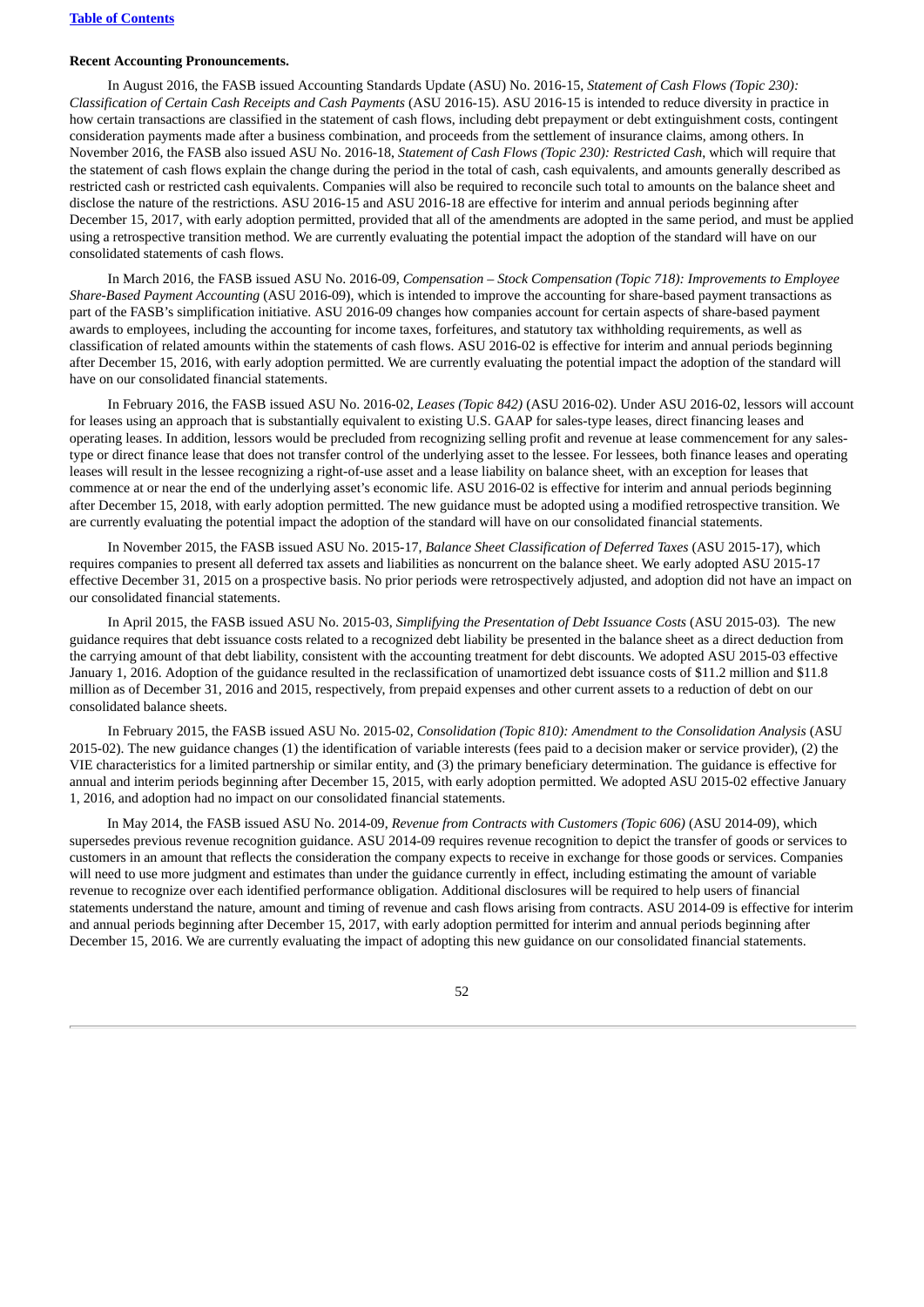### **ITEM 7A: QUANTITATIVE AND QUALITATIVE DISCLOSURES ABOUT MARKET RISK**

Market risk represents the risk of changes in value of a financial instrument, derivative or non-derivative, caused by fluctuations in foreign exchange rates and interest rates. Changes in these factors could cause fluctuations in our results of operations and cash flows. We are exposed to the market risks described below.

*Foreign Exchange Rate Risk*. Although we have significant foreign-based operations, the U.S. dollar is our primary operating currency. Thus, most of our revenue and expenses are denominated in U.S. Dollars. We have equipment sales in British Pound Sterling, Euros and Japanese Yen and incur overhead costs in foreign currencies, primarily in British Pound Sterling and Euros. During the year ended December 31, 2016, the U.S. Dollar increased in value in relation to other major foreign currencies (such as the Euro and British Pound Sterling). The increase in the value of the U.S. Dollar has decreased our revenues and expenses denominated in foreign currencies. The increase in the value of the U.S. Dollar relative to foreign currencies will also result in U.S. dollar denominated assets held at some of our foreign subsidiaries to increase in value relative to the foreign subsidiaries' local currencies. For the year ended December 31, 2016, we recognized a loss on foreign exchange of \$0.7 million. A 10% change in foreign exchange rates would not have a material impact on our business, financial position, results of operations or cash flows.

*Interest Rate Risk.* The nature of our business exposes us to market risk arising from changes in interest rates to which our variablerate debt is linked. As of December 31, 2016, the principal amount of debt outstanding under variable-rate revolving credit facilities was \$749.5 million. In addition, at December 31, 2016 we had balances on our variable rate term loans of \$250.0 million, and \$5.8 million of variable rate loans held by a VIE. The average interest rate on our variable rate debt was 2.5% as of December 31, 2016 based on LIBOR plus a margin based on certain conditions.

A 1.0% increase or decrease in underlying interest rates for these obligations will increase or decrease interest expense by approximately \$10.0 million annually assuming debt remains constant at December 31, 2016 levels.

We do not currently participate in hedging, interest rate swaps or other transactions to manage the market risks described above.

## **ITEM 8: FINANCIAL STATEMENTS AND SUPPLEMENTARY DATA**

The consolidated financial statements and financial statement schedule are contained in Item 15 of this Annual Report on Form 10-K, and are incorporated herein by reference. See Part IV, Item 15(a) for an index to the consolidated financial statements and supplementary data.

## **ITEM 9: CHANGES IN AND DISAGREEMENTS WITH ACCOUNTANTS ON ACCOUNTING AND FINANCIAL DISCLOSURE**

None.

## **ITEM 9A: CONTROLS AND PROCEDURES**

#### **Management's Evaluation of Disclosure Controls and Procedures**

In accordance with Rule 13a-15(b) under the Exchange Act, we carried out an evaluation, under the supervision and with the participation of our management, including our President and Chief Executive Officer and our Chief Financial Officer, of the effectiveness of the design and operation of our disclosure controls and procedures (as defined in Rule 13a-15(e) under the Exchange Act) as of the end of the period covered by this Annual Report on Form 10-K. Based upon their evaluation of these disclosure controls and procedures, our President and Chief Executive Officer and our Chief Financial Officer concluded that our disclosure controls and procedures were effective as of December 31, 2016.

Management has excluded Challenger and Hybrid from its assessment of the effectiveness of disclosure controls and procedures that are also part of internal control over financial reporting, as of December 31, 2016, as permitted by the guidance issued by the Office of the Chief Accountant of the Securities and Exchange Commission. Challenger was acquired by the Company during the first quarter of 2016 and represented 2% and 0.6%, respectively, of total revenue and total assets of the related consolidated financial statement amounts as of and for the year ended December 31, 2016. Hybrid was acquired by the Company during the second quarter of 2016 and represented 9% and 0.9%, respectively, of total revenue and total assets of the related consolidated financial statement amounts as of and for the year ended December 31, 2016.

## **Changes in Internal Control Over Financial Reporting**

As a result of the Challenger and Hybrid acquisitions, we commenced a project to evaluate the processes and procedures of Challenger and Hybrid's internal control over financial reporting and incorporate Challenger and Hybrid's internal control over financial reporting into our internal control over financial reporting framework. Except for the activities described above, there were no changes in our internal control over financial reporting (as such term is defined in Rule 13a-15(f) and 15d-15(f) under the Exchange Act) during the quarter ended December 31, 2016 that have materially affected, or are reasonably likely to materially affect, our internal control over financial reporting.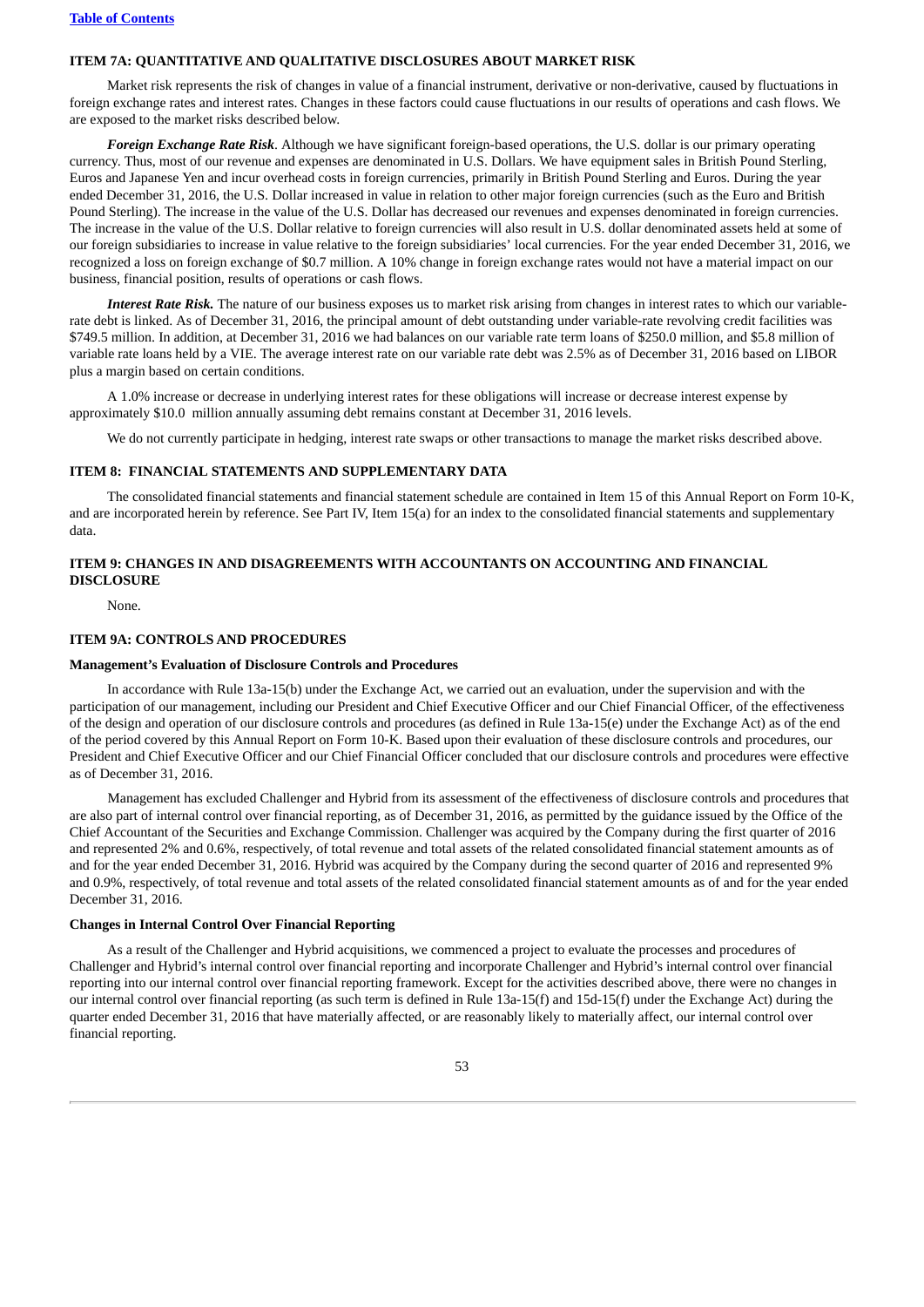# **Management's Annual Report on Internal Control Over Financial Reporting**

Our management is responsible for establishing and maintaining adequate internal control over financial reporting (as defined in Rules 13a-15(f) and 15d-15(f) under the Exchange Act). Our internal control over financial reporting is a process designed with the participation of our principal executive officer and principal financial officer or persons performing similar functions to provide reasonable assurance regarding the reliability of financial reporting and the preparation of our financial statements for external reporting purposes in accordance with U.S. generally accepted accounting principles. Our internal control over financial reporting includes policies and procedures that: (a) pertain to the maintenance of records that, in reasonable detail, accurately and fairly reflect our transactions and dispositions of assets; (b) provide reasonable assurance that transactions are recorded as necessary to permit preparation of financial statements in accordance with U.S. generally accepted accounting principles, and that our receipts and expenditures are being made only in accordance with authorizations of our management and Board of Directors; and (c) provide reasonable assurance regarding prevention or timely detection of unauthorized acquisition, use or disposition of our assets that could have a material effect on our financial statements.

Because of its inherent limitations, our internal controls and procedures may not prevent or detect misstatements. A control system, no matter how well conceived and operated, can only provide reasonable, not absolute, assurance that the objectives of the control system are met. Because of the inherent limitations in all control systems, no evaluation of controls can provide absolute assurance that all control issues and instances of fraud, if any, have been detected. Also, projections of any evaluation of effectiveness to future periods are subject to the risk that controls may become inadequate because of changes in conditions or that the degree of compliance with the policies or procedures may deteriorate.

As of December 31, 2016, our management, with the participation of our President and Chief Executive Officer and our Chief Financial Officer, conducted an evaluation of the effectiveness of our internal control over financial reporting based on the framework established in Internal Control—Integrated Framework (2013) issued by the Committee of Sponsoring Organizations of the Treadway Commission (COSO). Based on this evaluation, management has determined that our internal control over financial reporting is effective as of December 31, 2016.

Management has excluded Challenger Overseas LLC and Hybrid Logistics, Inc. from its assessment of internal control over financial reporting as of December 31, 2016, as permitted by the guidance issued by the Office of the Chief Accountant of the Securities and Exchange Commission. Challenger was acquired by the Company during the first quarter of 2016 and represented 2% and 0.6%, respectively, of total revenue and total assets of the related consolidated financial statement amounts as of and for the year ended December 31, 2016. Hybrid was acquired by the Company during the second quarter of 2016 and represented 9% and 0.9%, respectively, of total revenue and total assets of the related consolidated financial statement amounts as of and for the year ended December 31, 2016.

KPMG LLP, the independent registered public accounting firm that audited our 2016 consolidated financial statements included in this Annual Report on Form 10-K, has issued an attestation report on our internal control over financial reporting. The report appears below.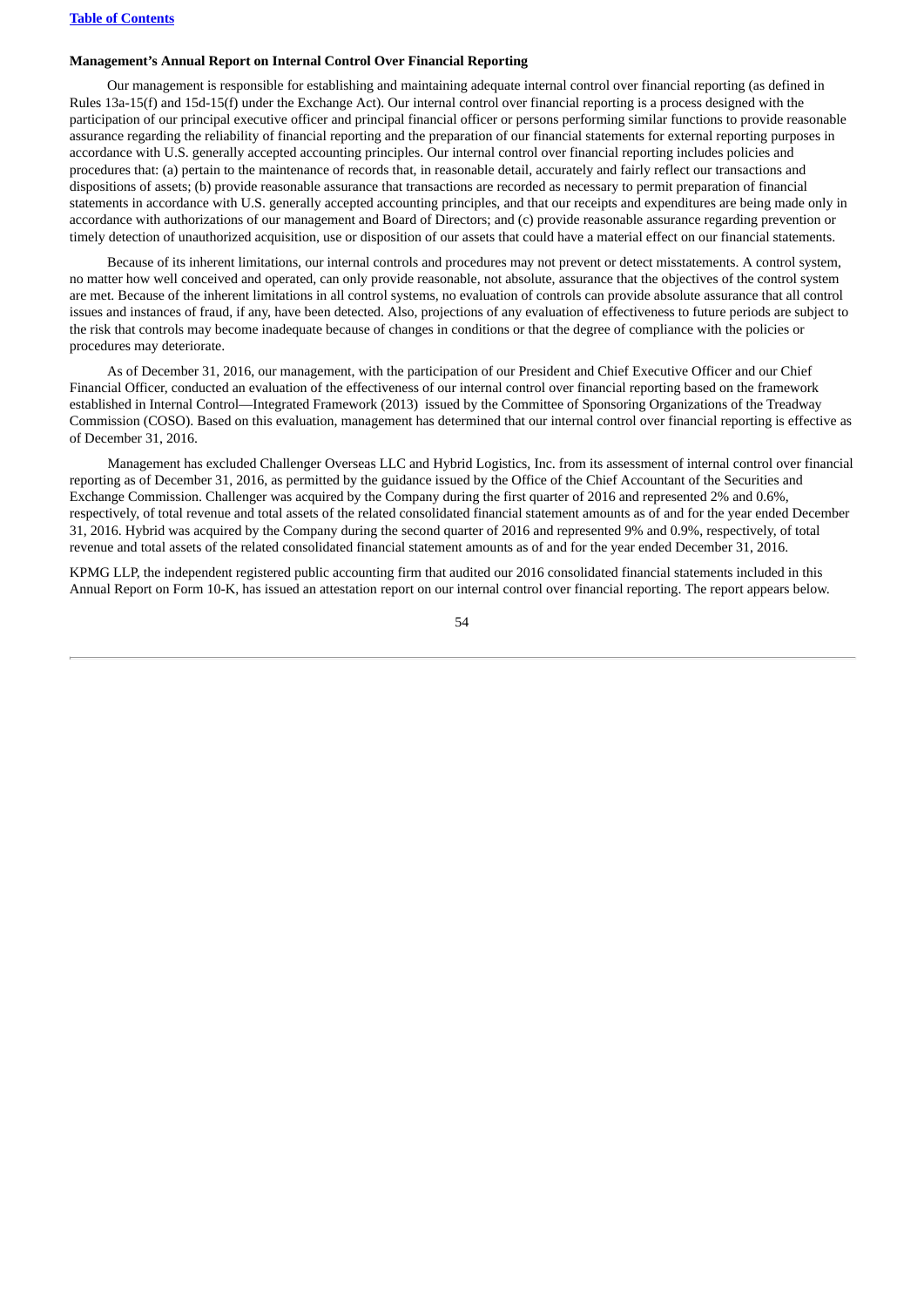# **Report of Independent Registered Public Accounting Firm**

The Board of Directors and Stockholders CAI International, Inc.:

We have audited CAI International, Inc. and subsidiaries' (the Company) internal control over financial reporting as of December 31, 2016, based on criteria established in *Internal Control – Integrated Framework (2013)* issued by the Committee of Sponsoring Organizations of the Treadway Commission (COSO). CAI International, Inc.'s management is responsible for maintaining effective internal control over financial reporting and for its assessment of the effectiveness of internal control over financial reporting, included in the accompanying Management's Annual Report on Internal Control over Financial Reporting. Our responsibility is to express an opinion on the Company's internal control over financial reporting based on our audit.

We conducted our audit in accordance with the standards of the Public Company Accounting Oversight Board (United States). Those standards require that we plan and perform the audit to obtain reasonable assurance about whether effective internal control over financial reporting was maintained in all material respects. Our audit included obtaining an understanding of internal control over financial reporting, assessing the risk that a material weakness exists, and testing and evaluating the design and operating effectiveness of internal control based on the assessed risk. Our audit also included performing such other procedures as we considered necessary in the circumstances. We believe that our audit provides a reasonable basis for our opinion.

A company's internal control over financial reporting is a process designed to provide reasonable assurance regarding the reliability of financial reporting and the preparation of financial statements for external purposes in accordance with generally accepted accounting principles. A company's internal control over financial reporting includes those policies and procedures that (1) pertain to the maintenance of records that, in reasonable detail, accurately and fairly reflect the transactions and dispositions of the assets of the company; (2) provide reasonable assurance that transactions are recorded as necessary to permit preparation of financial statements in accordance with generally accepted accounting principles, and that receipts and expenditures of the company are being made only in accordance with authorizations of management and directors of the company; and (3) provide reasonable assurance regarding prevention or timely detection of unauthorized acquisition, use, or disposition of the company's assets that could have a material effect on the financial statements.

Because of its inherent limitations, internal control over financial reporting may not prevent or detect misstatements. Also, projections of any evaluation of effectiveness to future periods are subject to the risk that controls may become inadequate because of changes in conditions, or that the degree of compliance with the policies or procedures may deteriorate.

In our opinion, CAI International, Inc. maintained, in all material respects, effective internal control over financial reporting as of December 31, 2016, based on criteria established in *Internal Control – Integrated Framework (2013)* issued by the Committee of Sponsoring Organizations of the Treadway Commission (COSO).

The Company acquired Challenger Overseas LLC on February 12, 2016, and management excluded from its assessment of the effectiveness of the Company's internal control over financial reporting as of December 31, 2016, Challenger Overseas LLC's internal control over financial reporting which represented 2% and 0.6%, respectively, of total revenue and total assets of the related consolidated financial statement amounts of the Company as of and for the year ended December 31, 2016. The Company acquired Hybrid Logistics, Inc. on June 1, 2016, and management excluded from its assessment of the effectiveness of the Company's internal control over financial reporting as of December 31, 2016, Hybrid Logistic Inc.'s internal control over financial reporting which represented 9% and 0.9%, respectively, of total revenue and total assets of the related consolidated financial statement amounts of the Company as of and for the year ended December 31, 2016. Our audit of internal control over financial reporting of the Company also excluded an evaluation of the internal control over financial reporting of Challenger Overseas LLC and Hybrid Logistics, Inc.

We also have audited, in accordance with the standards of the Public Company Accounting Oversight Board (United States), the consolidated balance sheets of CAI International, Inc. and subsidiaries as of December 31, 2016 and 2015, and the related consolidated statements of income, comprehensive income, stockholders' equity, and cash flows for each of the years in the three-year period ended December 31, 2016, and the related financial schedule II, and our report dated March 13, 2017 expressed an unqualified opinion on those consolidated financial statements and financial statement schedule.

/s/ KPMG LLP

San Francisco, California

March 13, 2017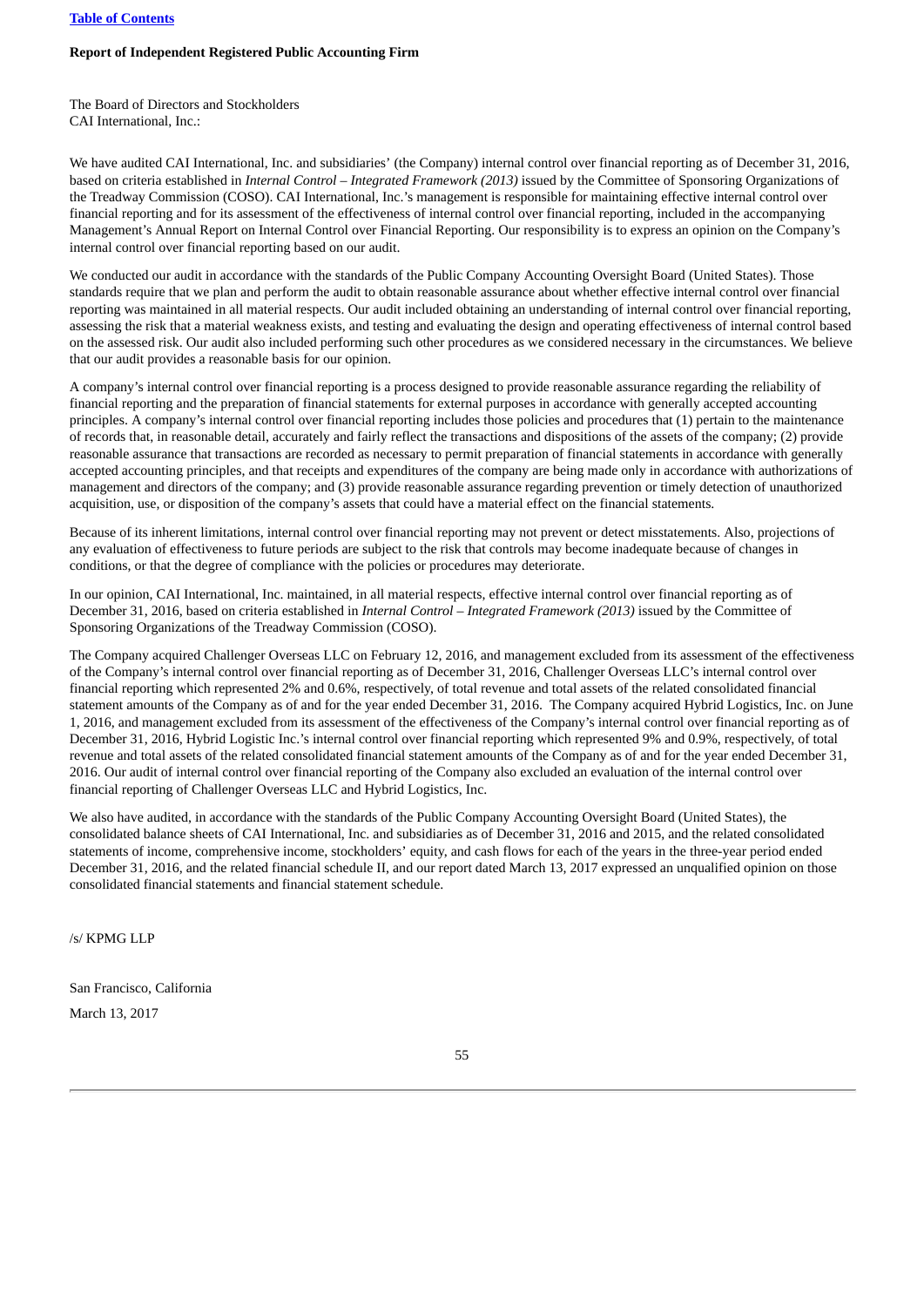# **ITEM 9B: OTHER INFORMATION**

None.

## **PART III**

# **ITEM 10: DIRECTORS, EXECUTIVE OFFICERS AND CORPORATE GOVERNANCE**

The information required by this item is incorporated herein by reference from our definitive proxy statement for our 2017 Annual Meeting of Stockholders, which will be filed no later than 120 days after December 31, 2016.

# *Code of Ethics*

We have a written Code of Business Conduct and Ethics in place that applies to all our employees, including our principal executive officer, principal financial officer, principal accounting officer and controller, and persons performing similar functions. A copy of our Code of Business Conduct and Ethics is available on our website at http://www.capps.com. We intend to use our website as a method of disseminating any change to, or waiver from, our Code of Business Conduct and Ethics as permitted by the applicable SEC rules.

# **ITEM 11: EXECUTIVE COMPENSATION**

The information required by this item is incorporated herein by reference from our definitive proxy statement for our 2017 Annual Meeting of Stockholders, which will be filed no later than 120 days after December 31, 2016.

## **ITEM 12: SECURITY OWNERSHIP OF CERTAIN BENEFICIAL OWNERS AND MANAGEMENT AND RELATED STOCKHOLDER MATTERS**

The information required by this item is incorporated herein by reference from our definitive proxy statement for our 2017 Annual Meeting of Stockholders, which will be filed no later than 120 days after December 31, 2016.

### **ITEM 13: CERTAIN RELATIONSHIPS AND RELATED TRANSACTIONS, AND DIRECTOR INDEPENDENCE**

The information required by this item is incorporated herein by reference from our definitive proxy statement for our 2017 Annual Meeting of Stockholders, which will be filed no later than 120 days after December 31, 2016.

# **ITEM 14: PRINCIPAL ACCOUNTING FEES AND SERVICES**

The information required by this item is incorporated herein by reference from our definitive proxy statement for our 2017 Annual Meeting of Stockholders, which will be filed no later than 120 days after December 31, 2016.

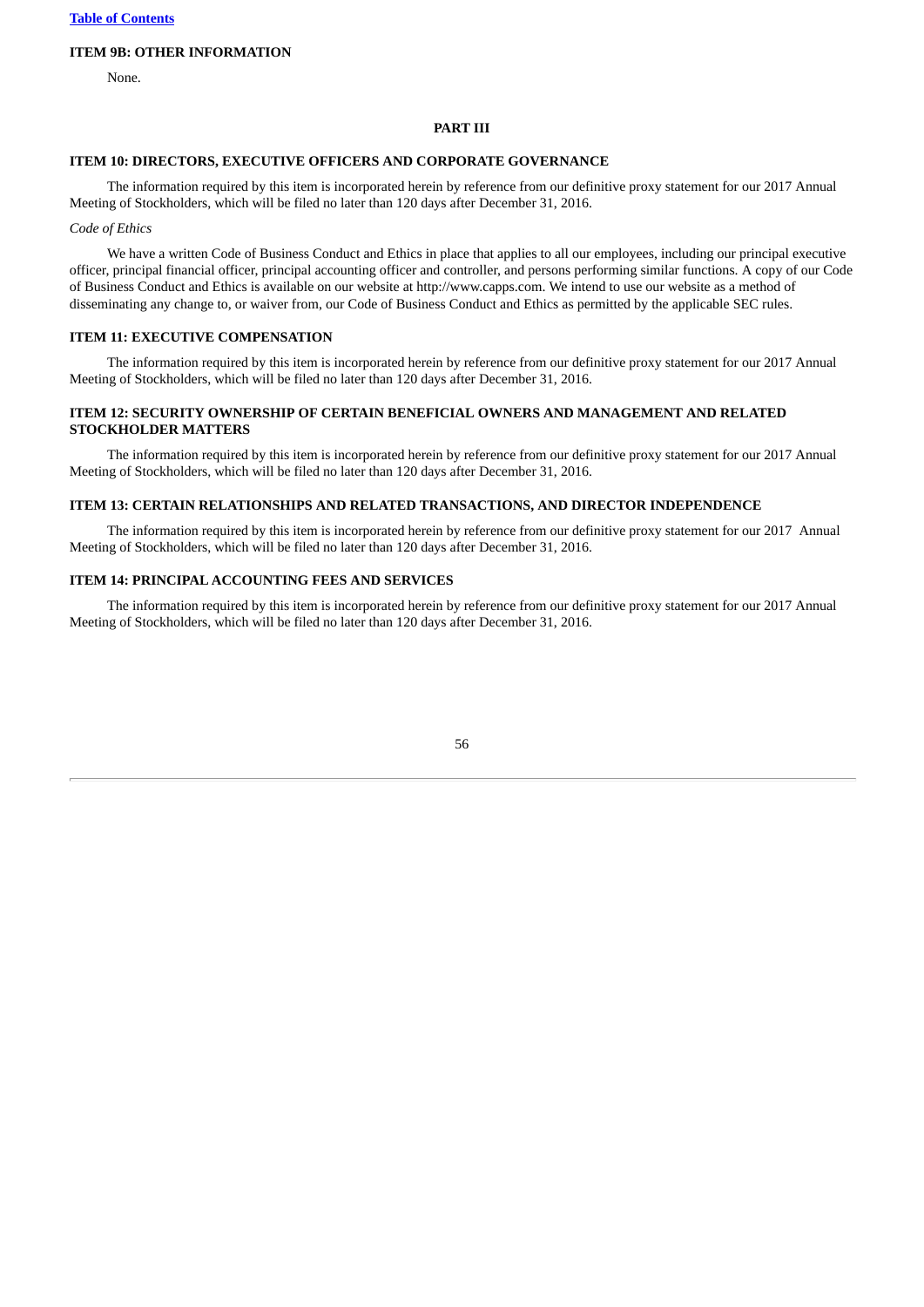# **PART IV**

# **ITEM 15: EXHIBITS, FINANCIAL STATEMENT SCHEDULES**

# (a)(1) *Financial Statements*.

The following financial statements are included in Item 8 of this report:

|                                                                                                      | Page |
|------------------------------------------------------------------------------------------------------|------|
| <b>Report of Independent Registered Public Accounting Firm</b>                                       | 58   |
| Consolidated Balance Sheets as of December 31, 2016 and 2015                                         | 59   |
| Consolidated Statements of Income for the years ended December 31, 2016, 2015 and 2014               | 61   |
| Consolidated Statements of Comprehensive Income for the years ended December 31, 2016, 2015 and 2014 | 62   |
| Consolidated Statements of Stockholders' Equity for the years ended December 31, 2016, 2015 and 2014 | 63   |
| Consolidated Statements of Cash Flows for the years ended December 31, 2016, 2015 and 2014           | 64   |
| <b>Notes to Consolidated Financial Statements</b>                                                    | 66   |

# (a)(2) *Financial Statement Schedules.*

The following financial statement schedule for the Company is filed as part of this report:

| <b>Schedule II-Valuation Accounts</b> | ດາ<br>ЭZ |
|---------------------------------------|----------|
|                                       |          |

Schedules not listed above have been omitted because the information required to be set forth therein is not applicable or is shown in the accompanying Consolidated Financial Statements or notes thereto.

(a)(3) *List of Exhibits*.

The exhibits set forth on the accompanying Exhibit Index immediately following the financial statement schedule are filed as part of, or incorporated by reference into, this Annual Report on Form 10-K. 93

# **ITEM 16: FORM 10-K SUMMARY**

None.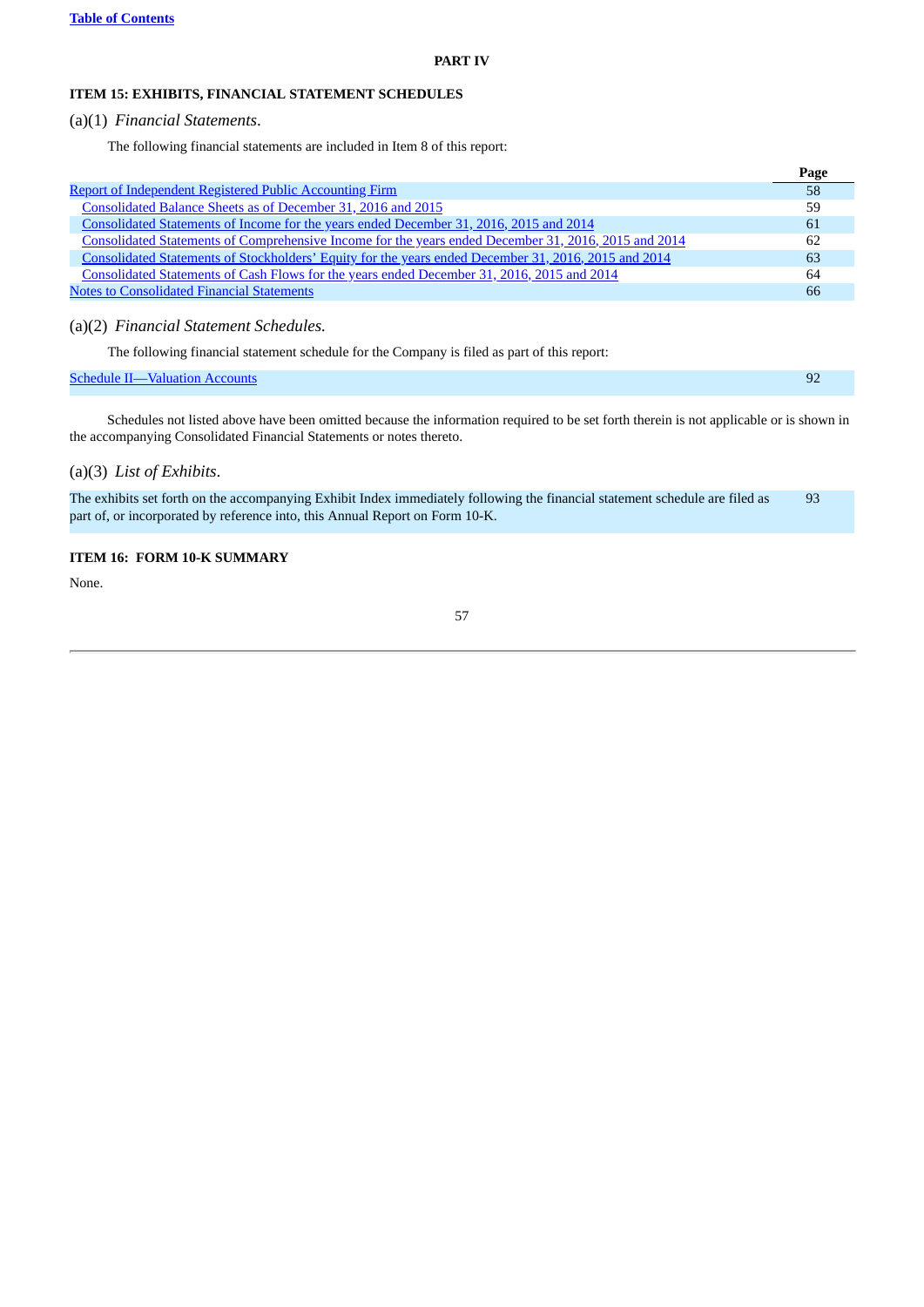# <span id="page-57-0"></span>**Report of Independent Registered Public Accounting Firm**

The Board of Directors and Stockholders CAI International, Inc.:

We have audited the accompanying consolidated balance sheets of CAI International, Inc. and subsidiaries (the Company) as of December 31, 2016 and 2015, and the related consolidated statements of income, comprehensive income, stockholders' equity, and cash flows for each of the years in the three-year period ended December 31, 2016. In connection with our audits of the consolidated financial statements, we also have audited financial statement schedule II. These consolidated financial statements and financial statement schedule are the responsibility of the Company's management. Our responsibility is to express an opinion on these consolidated financial statements and financial statement schedule based on our audits.

We conducted our audits in accordance with the standards of the Public Company Accounting Oversight Board (United States). Those standards require that we plan and perform the audit to obtain reasonable assurance about whether the financial statements are free of material misstatement. An audit includes examining, on a test basis, evidence supporting the amounts and disclosures in the financial statements. An audit also includes assessing the accounting principles used and significant estimates made by management, as well as evaluating the overall financial statement presentation. We believe that our audits provide a reasonable basis for our opinion.

In our opinion, the consolidated financial statements referred to above present fairly, in all material respects, the financial position of CAI International, Inc. and subsidiaries as of December 31, 2016 and 2015, and the results of their operations and their cash flows for each of the years in the three-year period ended December 31, 2016, in conformity with U.S. generally accepted accounting principles. Also in our opinion, the related financial statement schedule, when considered in relation to the basic consolidated financial statements taken as a whole, presents fairly, in all material respects, the information set forth therein.

We also have audited, in accordance with the standards of the Public Company Accounting Oversight Board (United States), CAI International, Inc.'s internal control over financial reporting as of December 31, 2016, based on criteria established in *Internal Control – Integrated Framework (2013)* issued by the Committee of Sponsoring Organizations of the Treadway Commission (COSO), and our report dated March 13, 2017 expressed an unqualified opinion on the effectiveness of the Company's internal control over financial reporting.

7 /s/ KPMG LLP

San Francisco, California March 13, 2017

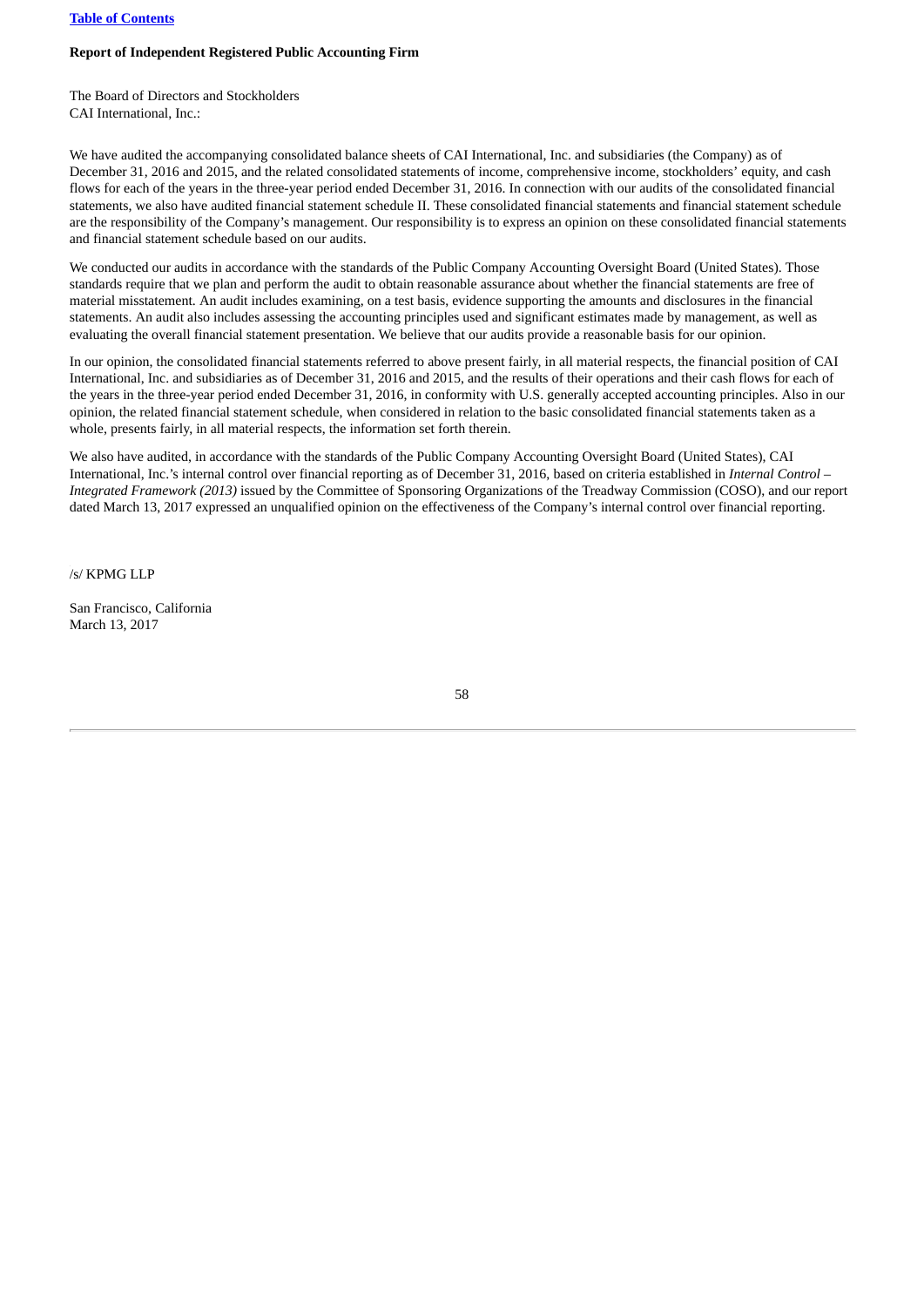# **CAI INTERNATIONAL, INC. CONSOLIDATED BALANCE SHEETS (In thousands, except share information)**

<span id="page-58-0"></span>

|                                                                                                 | December 31,<br>2016 |                | December 31,<br>2015 (1) |           |
|-------------------------------------------------------------------------------------------------|----------------------|----------------|--------------------------|-----------|
| <b>Assets</b>                                                                                   |                      |                |                          |           |
| Current assets                                                                                  |                      |                |                          |           |
| Cash                                                                                            | \$                   | 15,685         | \$                       | 17,447    |
| Cash held by variable interest entities                                                         |                      | 30,449         |                          | 35,106    |
| Accounts receivable, net of allowance for doubtful accounts of \$1,340                          |                      |                |                          |           |
| and \$548 at December 31, 2016 and 2015, respectively                                           |                      | 63,745         |                          | 55,284    |
| Current portion of direct finance leases                                                        |                      | 19,959         |                          | 21,158    |
| Prepaid expenses and other current assets                                                       |                      | 5,315          |                          | 2,155     |
| Total current assets                                                                            |                      | 135,153        |                          | 131,150   |
| Restricted cash                                                                                 |                      | 6,192          |                          | 7,212     |
| Rental equipment, net of accumulated depreciation of \$421,153                                  |                      |                |                          |           |
| and \$349,810 at December 31, 2016 and 2015, respectively                                       |                      | 1,807,010      |                          | 1,748,211 |
| Net investment in direct finance leases                                                         |                      | 80,582         |                          | 82,210    |
| Goodwill                                                                                        |                      | 15,794         |                          | 2,905     |
| Intangible assets, net of accumulated amortization of \$2,681                                   |                      |                |                          |           |
| and \$1,237 at December 31, 2016 and 2015, respectively                                         |                      | 9,691          |                          | 1,223     |
| Furniture, fixtures and equipment, net of accumulated depreciation of \$2,833                   |                      |                |                          |           |
| and \$2,027 at December 31, 2016 and 2015, respectively                                         |                      | 550            |                          | 674       |
| Other non-current assets                                                                        |                      | 962            |                          |           |
| Total assets (2)                                                                                | \$                   | 2,055,934      | \$                       | 1,973,585 |
|                                                                                                 |                      |                |                          |           |
| <b>Liabilities and Stockholders' Equity</b>                                                     |                      |                |                          |           |
| <b>Current liabilities</b>                                                                      |                      |                |                          |           |
| Accounts payable                                                                                | \$                   | 13,804         | \$                       | 11,962    |
| Accrued expenses and other current liabilities                                                  |                      | 11,778         |                          | 4,813     |
| Due to container investors                                                                      |                      | 7,077          |                          | 5,801     |
| Unearned revenue                                                                                |                      | 10,613         |                          | 11,990    |
| Current portion of debt                                                                         |                      | 95,527         |                          | 169,249   |
| Rental equipment payable                                                                        |                      | 25,207         |                          | 10,901    |
| <b>Total current liabilities</b>                                                                |                      | 164,006        |                          | 214,716   |
| Debt                                                                                            |                      | 1,380,499      |                          | 1,250,560 |
| Deferred income tax liability                                                                   |                      | 51,804         |                          | 48,204    |
| Other long term liabilities                                                                     |                      | 2,121          |                          |           |
| Total liabilities (3)                                                                           |                      | 1,598,430      |                          | 1,513,480 |
|                                                                                                 |                      |                |                          |           |
| <b>Stockholders' equity</b>                                                                     |                      |                |                          |           |
| Common stock: par value \$.0001 per share; authorized 84,000,000 shares; issued and outstanding |                      |                |                          |           |
| 19,057,217 and 20,132,706 shares at December 31, 2016 and 2015, respectively                    |                      | $\overline{2}$ |                          | 2         |
| Additional paid-in capital                                                                      |                      | 141,058        |                          | 148,523   |
| Accumulated other comprehensive loss                                                            |                      | (8, 132)       |                          | (7, 922)  |
| Retained earnings                                                                               |                      | 324,576        |                          | 318,579   |
| <b>Total CAI stockholders' equity</b>                                                           |                      | 457,504        |                          | 459.182   |
| Non-controlling interest                                                                        |                      |                |                          | 923       |
| <b>Total stockholders' equity</b>                                                               |                      | 457,504        |                          | 460,105   |
| Total liabilities and stockholders' equity                                                      | \$                   | 2,055,934      | \$                       | 1,973,585 |
|                                                                                                 |                      |                |                          |           |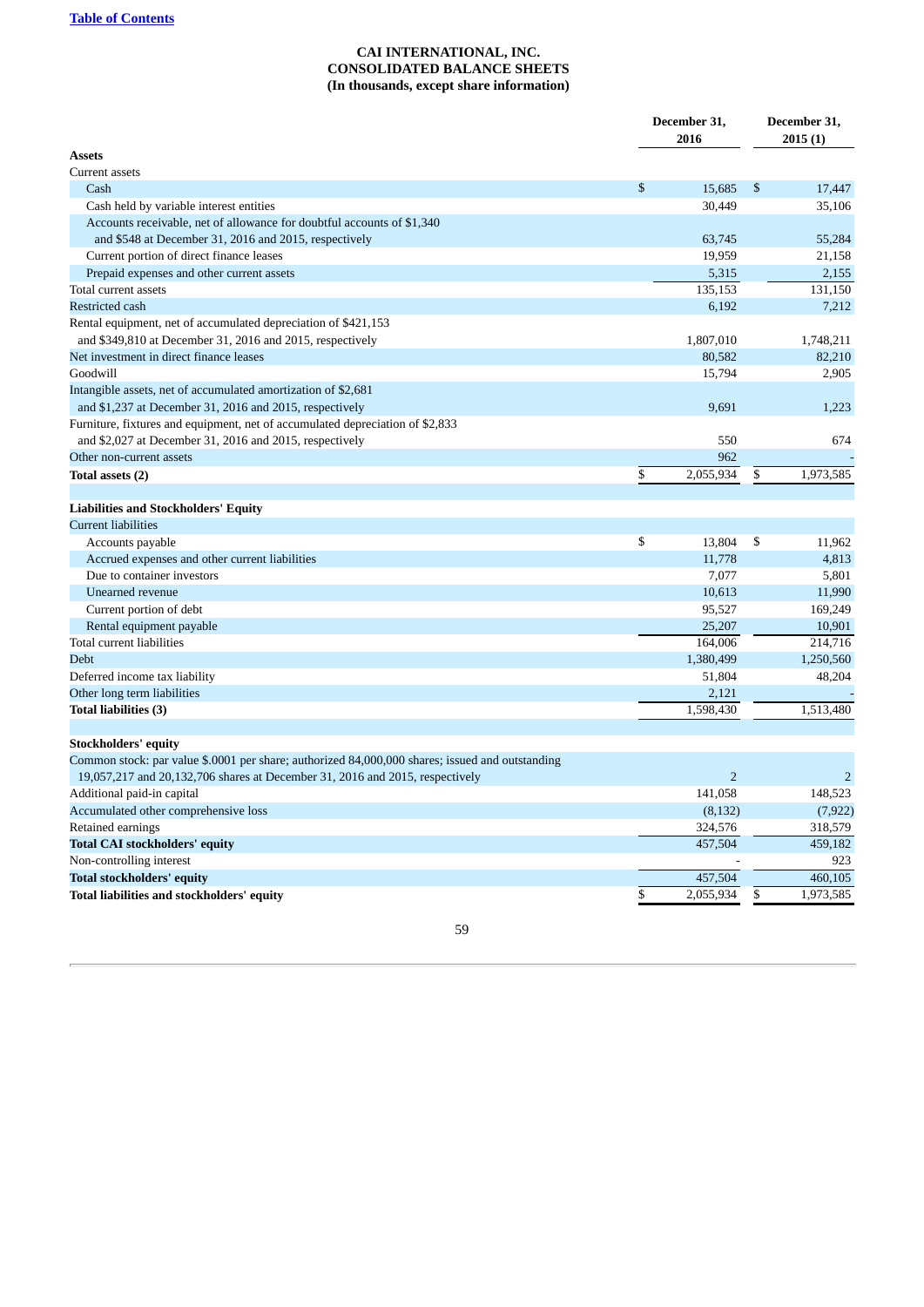- (1)Amounts for the year ended December 31, 2015 have been restated for immaterial corrections of identified errors relating to prepaid loan fees (see Note 2 (b) "Correction of Immaterial Errors").
- (2)Total assets at December 31, 2016 and December 31, 2015 include the following assets of certain variable interest entities (VIEs) that can only be used to settle the liabilities of those VIEs: Cash, \$30,449 and \$35,106; Net investment in direct finance leases, \$7,331 and \$1,915; and Rental equipment net of accumulated depreciation, \$62,477 and \$85,101, respectively.
- (3)Total liabilities at December 31, 2016 and December 31, 2015 include the following VIE liabilities for which the VIE creditors do not have recourse to CAI International, Inc.: Current portion of debt, \$30,980 and \$60,382; Debt, \$74,887 and \$59,445, respectively.

## **See accompanying notes to consolidated financial statements.**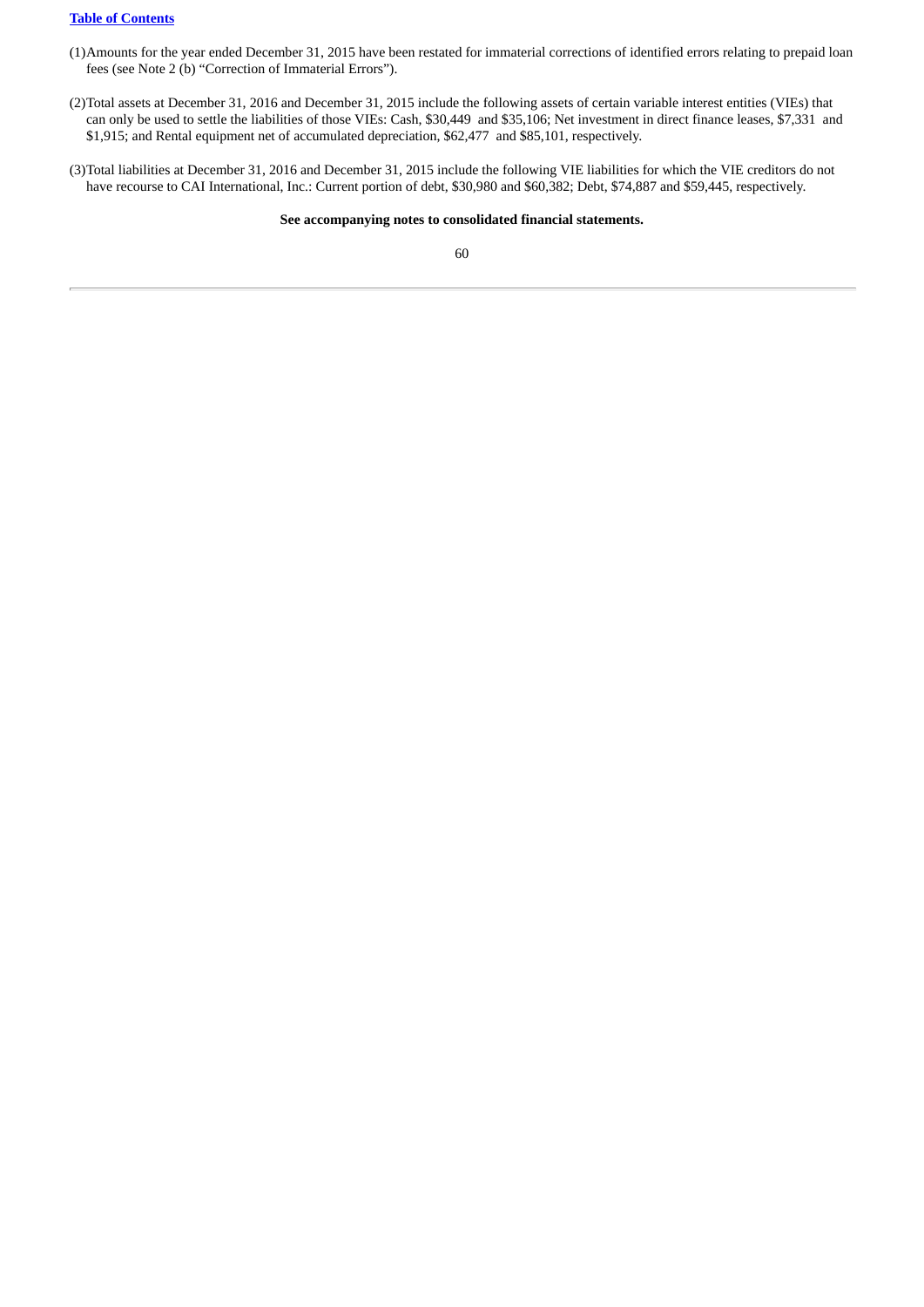# **CAI INTERNATIONAL, INC. CONSOLIDATED STATEMENTS OF INCOME (In thousands, except per share data)**

<span id="page-60-0"></span>

|                                                                                                           | Year Ended December 31, |         |                |               |                |               |  |
|-----------------------------------------------------------------------------------------------------------|-------------------------|---------|----------------|---------------|----------------|---------------|--|
|                                                                                                           |                         | 2016    |                | 2015(1)       |                | 2014(1)       |  |
| <b>Revenue</b>                                                                                            |                         |         |                |               |                |               |  |
| Container lease income                                                                                    | $\mathbf{s}$            | 200,186 | $\mathfrak{S}$ | 217,505       | $\mathfrak{S}$ | 210,756       |  |
| Rail lease income                                                                                         |                         | 30,490  |                | 17,433        |                | 10,336        |  |
| Logistics revenue                                                                                         |                         | 61,536  |                | 11,502        |                |               |  |
| Management fee revenue                                                                                    |                         | 2,142   |                | 3,227         |                | 6,497         |  |
| <b>Total revenue</b>                                                                                      |                         | 294,354 |                | 249,667       |                | 227,589       |  |
| <b>Operating expenses</b>                                                                                 |                         |         |                |               |                |               |  |
| Depreciation of rental equipment                                                                          |                         | 104,877 |                | 113,590       |                | 77,976        |  |
| Storage, handling and other expenses                                                                      |                         | 35,862  |                | 30,194        |                | 26,043        |  |
| Logistics transportation costs                                                                            |                         | 51,980  |                | 10,172        |                |               |  |
| Loss (gain) on sale of used rental equipment                                                              |                         | 12,671  |                | 654           |                | (6, 522)      |  |
| Administrative expenses                                                                                   |                         | 35,678  |                | 27,617        |                | 26,538        |  |
| <b>Total operating expenses</b>                                                                           |                         | 241,068 |                | 182,227       |                | 124,035       |  |
|                                                                                                           |                         |         |                |               |                |               |  |
| <b>Operating income</b>                                                                                   |                         | 53,286  |                | 67,440        |                | 103,554       |  |
| <b>Other expenses</b>                                                                                     |                         |         |                |               |                |               |  |
| Net interest expense                                                                                      |                         | 42,754  |                | 36,271        |                | 35,592        |  |
| Other expense                                                                                             |                         | 654     |                | 182           |                | 773           |  |
| <b>Total other expenses</b>                                                                               |                         | 43,408  |                | 36,453        |                | 36,365        |  |
| Net income before income taxes and non-controlling interest                                               |                         | 9,878   |                | 30,987        |                | 67,189        |  |
| Income tax expense                                                                                        |                         | 3,844   |                | 4,252         |                | 7,191         |  |
|                                                                                                           |                         | 6,034   |                |               |                |               |  |
| <b>Net income</b>                                                                                         |                         | 37      |                | 26,735<br>134 |                | 59,998        |  |
| Net income attributable to non-controlling interest<br>Net income attributable to CAI common stockholders | \$                      | 5,997   | $\mathbb{S}$   | 26,601        | $\mathbb{S}$   | 111<br>59,887 |  |
|                                                                                                           |                         |         |                |               |                |               |  |
| Net income per share attributable to CAI common stockholders                                              |                         |         |                |               |                |               |  |
| <b>Basic</b>                                                                                              | \$                      | 0.31    | \$             | 1.28          | \$             | 2.89          |  |
| <b>Diluted</b>                                                                                            | $\mathbf{\hat{S}}$      | 0.31    | $\mathfrak{s}$ | 1.27          | \$             | 2.83          |  |
| Weighted average shares outstanding                                                                       |                         |         |                |               |                |               |  |
| <b>Basic</b>                                                                                              |                         | 19,318  |                | 20,773        |                | 20,732        |  |
| Diluted                                                                                                   |                         | 19,393  |                | 20,988        |                | 21,155        |  |

(1)Amounts for the years ended December 31, 2015 and 2014 have been restated for immaterial corrections of identified errors relating to prepaid loan fees (see Note 2 (b) "Correction of Immaterial Errors").

**See accompanying notes to consolidated financial statements.**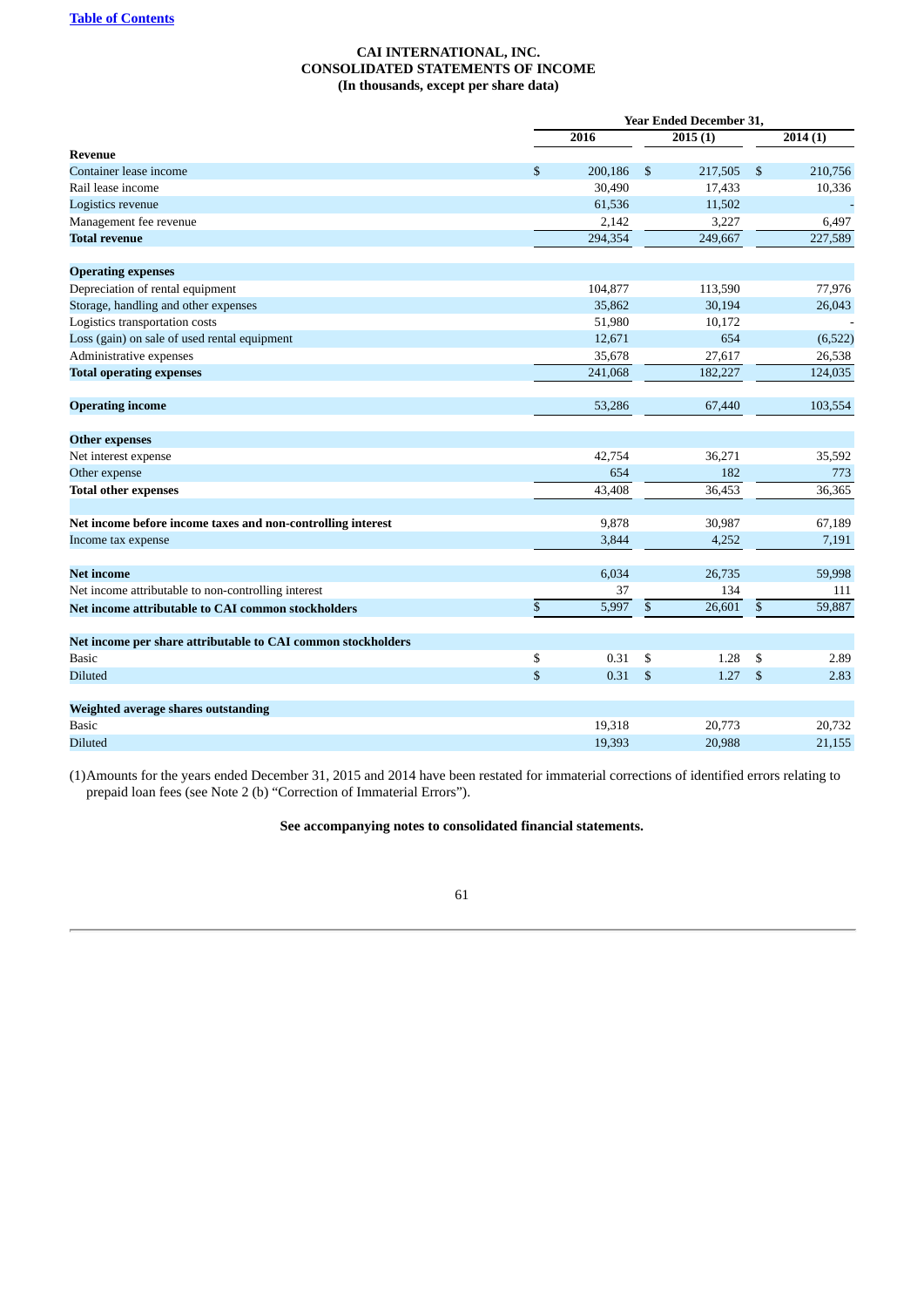# **CAI INTERNATIONAL, INC. CONSOLIDATED STATEMENTS OF COMPREHENSIVE INCOME (In thousands)**

<span id="page-61-0"></span>

|                                                               | <b>Year Ended December 31,</b> |       |  |         |     |         |  |
|---------------------------------------------------------------|--------------------------------|-------|--|---------|-----|---------|--|
|                                                               | 2016                           |       |  | 2015(1) |     | 2014(1) |  |
| <b>Net income</b>                                             | \$                             | 6.034 |  | 26.735  | - S | 59,998  |  |
| Other comprehensive income, net of tax:                       |                                |       |  |         |     |         |  |
| Foreign currency translation adjustments                      |                                | (815) |  | (2,245) |     | (3,321) |  |
| Comprehensive income                                          |                                | 5.219 |  | 24,490  |     | 56,677  |  |
| Comprehensive income attributable to non-controlling interest |                                | 37    |  | 134     |     | 111     |  |
| Comprehensive income attributable to CAI common stockholders  |                                | 5,182 |  | 24.356  |     | 56,566  |  |

(1)Amounts for the years ended December 31, 2015 and 2014 have been restated for immaterial corrections of identified errors relating to prepaid loan fees (see Note 2 (b) "Correction of Immaterial Errors").

**See accompanying notes to consolidated financial statements**.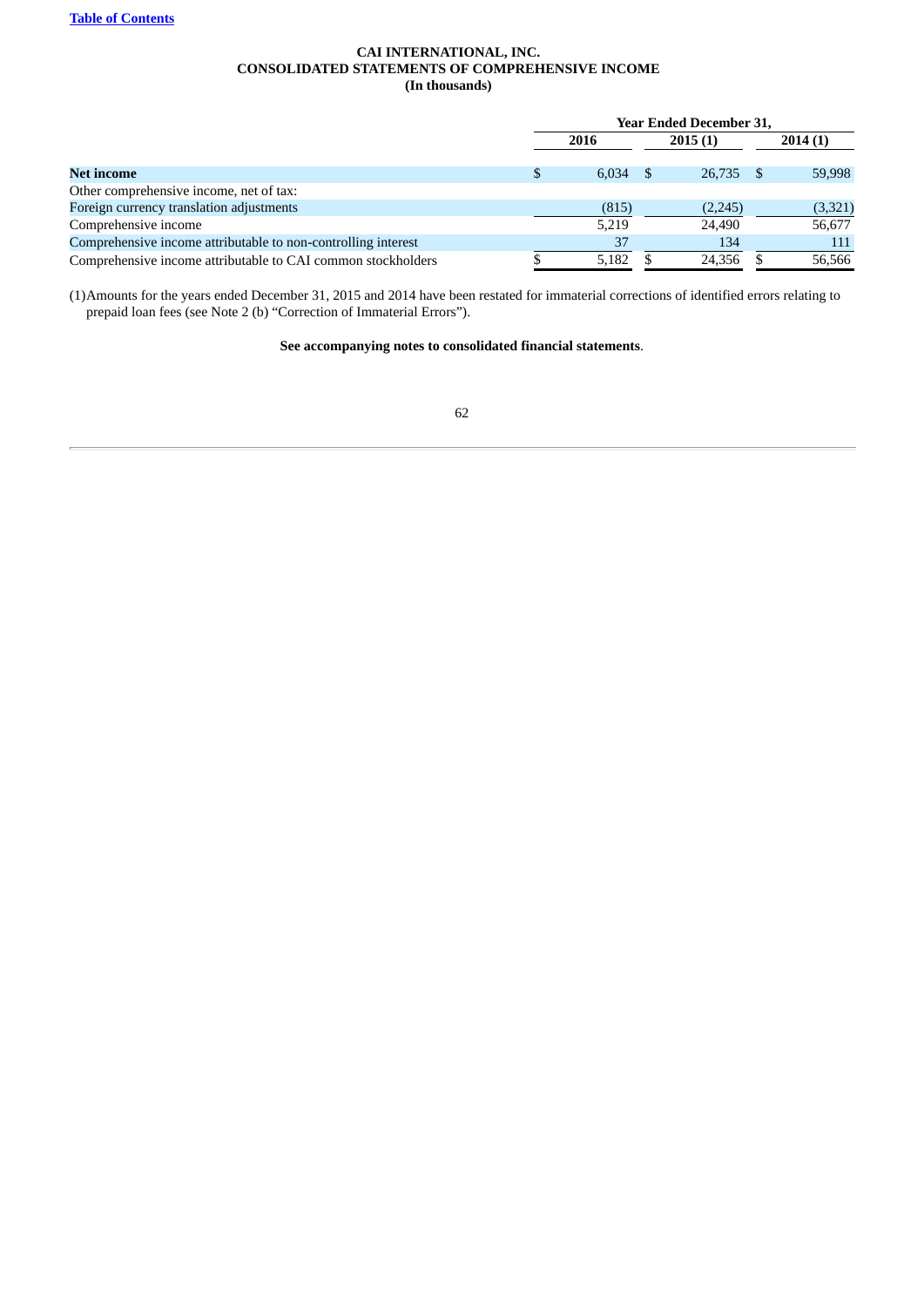# **CAI INTERNATIONAL, INC. CONSOLIDATED STATEMENTS OF STOCKHOLDERS' EQUITY (In thousands)**

<span id="page-62-0"></span>

|                                                           |                          |                |                         | <b>Accumulated</b>         |                           |                                  |                          |
|-----------------------------------------------------------|--------------------------|----------------|-------------------------|----------------------------|---------------------------|----------------------------------|--------------------------|
|                                                           |                          |                | <b>Additional</b>       | Other                      |                           | Non-                             |                          |
|                                                           | <b>Common Stock</b>      |                | Paid-In                 | Comprehensive              | <b>Retained</b>           | Controlling                      | <b>Total</b>             |
|                                                           | <b>Shares</b>            | <b>Amount</b>  | Capital                 | Loss                       | Earnings (1)              | <b>Interest</b>                  | <b>Equity</b>            |
|                                                           |                          |                |                         |                            |                           |                                  |                          |
| <b>Balances as of December 31, 2013</b>                   | 22,240                   | $\overline{2}$ | 184,263                 | (2,356)                    | 232,091                   | 594                              | 414,594                  |
| Net income                                                |                          |                |                         |                            | 59,887                    | 111                              | 59,998                   |
| Foreign currency translation adjustment                   |                          |                |                         | (3, 321)                   |                           |                                  | (3,321)                  |
| Repurchase of common stock                                | (1,483)                  |                | (31, 395)               |                            |                           |                                  | (31, 395)                |
| <b>Exercise of stock options</b>                          | $\overline{7}$           |                | 114                     |                            |                           |                                  | 114                      |
| Stock based compensation - options                        |                          |                | 1,627                   |                            |                           |                                  | 1,627                    |
| Stock based compensation - restricted stock               | 24                       |                | 258                     |                            |                           |                                  | 258                      |
| Excess tax benefit from share-based compensation awards   |                          |                | 27                      |                            |                           |                                  | 27                       |
| Contributions and other                                   |                          |                |                         |                            |                           | 84                               | 84                       |
| Balances as of December 31, 2014                          | 20,788                   | $\overline{a}$ | 154,894                 | (5,677)                    | 291,978                   | 789                              | 441,986                  |
| Net income                                                |                          |                |                         |                            | 26,601                    | 134                              | 26,735                   |
| Foreign currency translation adjustment                   |                          |                |                         | (2, 245)                   |                           |                                  | (2, 245)                 |
| Repurchase of common stock                                | (1,089)                  |                | (12, 997)               |                            |                           |                                  | (12, 997)                |
| Exercise of stock options                                 | 415                      | ٠              | 4,744                   |                            |                           | $\overline{\phantom{a}}$         | 4,744                    |
| Stock based compensation - options                        |                          |                | 1,542                   |                            |                           |                                  | 1,542                    |
| Stock based compensation - restricted stock               | 21                       |                | 373                     |                            |                           |                                  | 373                      |
| Excess tax benefit from share-based compensation awards   |                          |                | 3                       |                            |                           |                                  | 3                        |
| Payment of income tax withheld on vested restricted stock | (2)                      |                | (36)                    |                            |                           |                                  | (36)                     |
| <b>Balances as of December 31, 2015</b>                   | 20,133                   | $\overline{2}$ | 148,523                 | (7, 922)                   | 318,579                   | 923                              | 460,105                  |
| Net income                                                |                          |                |                         |                            | 5,997                     | 37                               | 6,034                    |
| Foreign currency translation adjustment                   |                          |                |                         | (815)                      |                           |                                  | (815)                    |
| Disposal of subsidiary                                    |                          |                |                         | 605                        | $\overline{\phantom{a}}$  | (960)                            | (355)                    |
| Repurchase of common stock                                | (1, 104)                 |                | (9,176)                 |                            |                           |                                  | (9, 176)                 |
| Stock based compensation - options                        |                          |                | 1,292                   |                            |                           |                                  | 1,292                    |
| Stock based compensation - restricted stock               | 31                       |                | 440                     |                            |                           |                                  | 440                      |
| Payment of income tax withheld on vested restricted stock | (3)                      |                | (21)                    |                            |                           |                                  | (21)                     |
| <b>Balances as of December 31, 2016</b>                   | $\mathfrak{S}$<br>19,057 | $\overline{2}$ | $\mathbb{S}$<br>141,058 | $\mathfrak{S}$<br>(8, 132) | $\mathfrak{S}$<br>324,576 | $\mathfrak{s}$<br>$\blacksquare$ | $\mathcal{S}$<br>457,504 |

(1)Amounts for the years ended December 31, 2015 and 2014 have been restated for immaterial corrections of identified errors relating to prepaid loan fees (see Note 2 (b) "Correction of Immaterial Errors").

**See accompanying notes to consolidated financial statements**.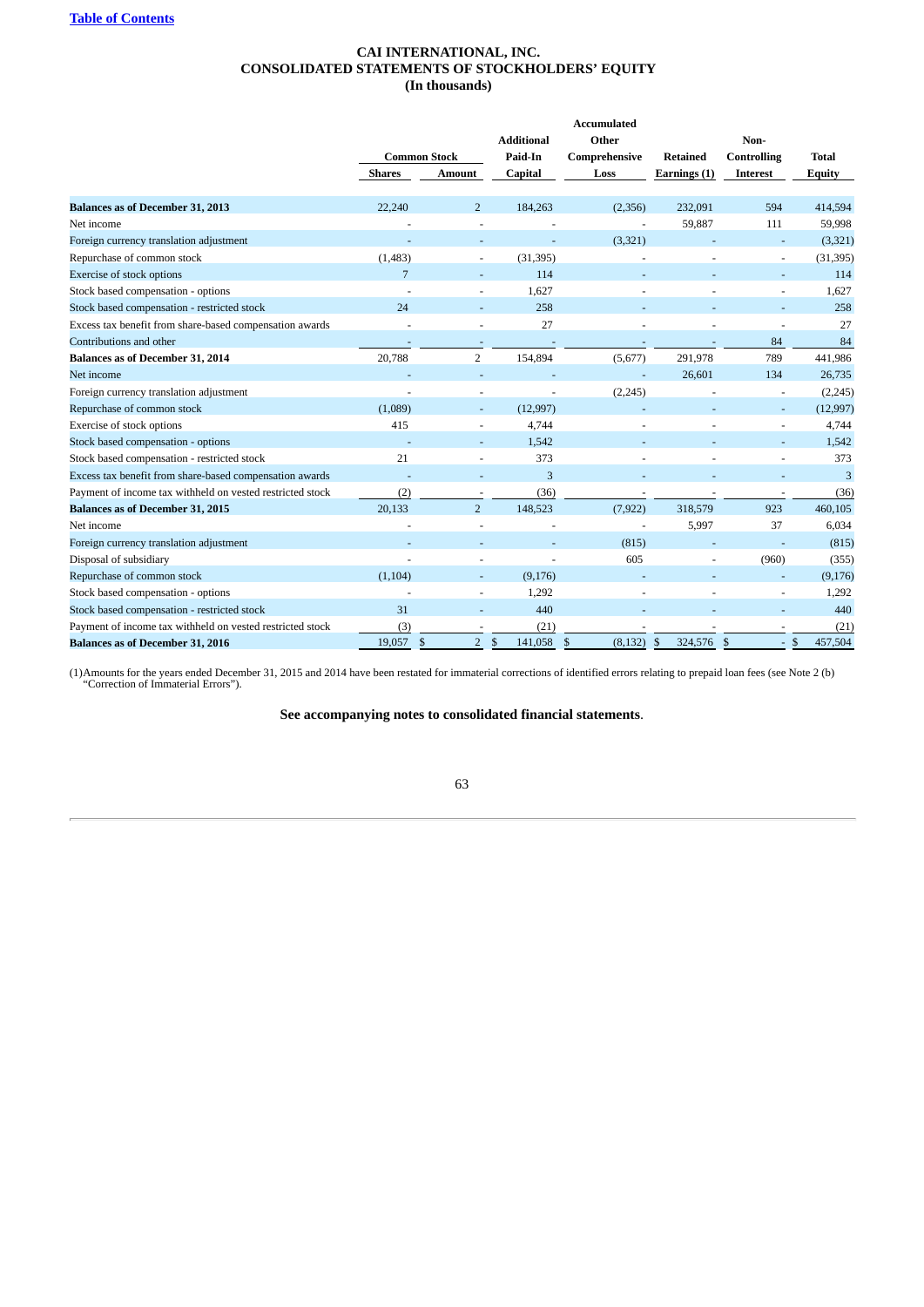# **CAI INTERNATIONAL, INC. CONSOLIDATED STATEMENTS OF CASH FLOWS (in thousands)**

<span id="page-63-0"></span>

|                                                                                   | <b>Year Ended December 31,</b> |    |            |    |            |
|-----------------------------------------------------------------------------------|--------------------------------|----|------------|----|------------|
|                                                                                   | 2016                           |    | 2015(1)    |    | 2014(1)    |
| <b>Cash flows from operating activities</b>                                       |                                |    |            |    |            |
| Net income                                                                        | \$<br>6,034                    | \$ | 26,735     | \$ | 59,998     |
| Adjustments to reconcile net income to net cash provided by operating activities: |                                |    |            |    |            |
| Depreciation                                                                      | 105,236                        |    | 114,003    |    | 78,451     |
| Amortization of debt issuance costs                                               | 2,975                          |    | 2,943      |    | 3,552      |
| Amortization of intangible assets                                                 | 1,443                          |    | 232        |    | 383        |
| Stock-based compensation expense                                                  | 1,732                          |    | 1,915      |    | 1,885      |
| Reduction in contingent consideration                                             | (3,789)                        |    |            |    |            |
| Unrealized loss on foreign exchange                                               | 276                            |    | 251        |    | 81         |
| Loss (gain) on sale of used rental equipment                                      | 12,671                         |    | 654        |    | (6, 522)   |
| Loss on disposal of subsidiary                                                    | 146                            |    |            |    |            |
| Deferred income taxes                                                             | 1,138                          |    | 4,967      |    | 2,170      |
| Bad debt expense                                                                  | 3,151                          |    | 448        |    | 248        |
| Changes in other operating assets and liabilities:                                |                                |    |            |    |            |
| Accounts receivable                                                               | (1,799)                        |    | 4,733      |    | (6, 397)   |
| Prepaid expenses and other assets                                                 | (2,691)                        |    | (81)       |    | 4,256      |
| Accounts payable, accrued expenses and other current liabilities                  | 3,572                          |    | (3,654)    |    | 3,046      |
| Due to container investors                                                        | 1,276                          |    | (7, 183)   |    | (1, 831)   |
| Unearned revenue                                                                  | (2, 115)                       |    | 1,406      |    | 367        |
| Net cash provided by operating activities                                         | 129,256                        |    | 147,369    |    | 139.687    |
| <b>Cash flows from investing activities</b>                                       |                                |    |            |    |            |
| Purchase of rental equipment                                                      | (251, 165)                     |    | (389, 331) |    | (307, 283) |
| Acquisitions, net of cash acquired                                                | (15,599)                       |    | (4,100)    |    |            |
| Net proceeds from sale of used rental equipment                                   | 66,073                         |    | 66,150     |    | 65,637     |
| Disposal of subsidiary, net of cash disposed of                                   | (460)                          |    |            |    |            |
| Purchase of furniture, fixtures and equipment                                     | (82)                           |    | (83)       |    | (28)       |
| Receipt of principal payments from direct financing leases                        | 19,633                         |    | 22,116     |    | 16,319     |
| Net cash used in investing activities                                             | (181,600)                      |    | (305, 248) |    | (225, 355) |
| <b>Cash flows from financing activities</b>                                       |                                |    |            |    |            |
| Proceeds from debt                                                                | 552,540                        |    | 748,731    |    | 372,510    |
| Principal payments on debt                                                        | (496, 270)                     |    | (581, 739) |    | (245, 136) |
| Debt issuance costs                                                               | (1,515)                        |    | (3,226)    |    | (1,999)    |
| Decrease in restricted cash                                                       | 1,020                          |    | 1,020      |    | 1,021      |
| Repurchase of stock                                                               | (9,176)                        |    | (12, 997)  |    | (31, 395)  |
| Exercise of stock options                                                         |                                |    | 4,744      |    | 114        |
| Excess tax benefit from share-based compensation awards                           |                                |    | 3          |    | 27         |
| Net cash provided by financing activities                                         | 46,599                         |    | 156,536    |    | 95.142     |
| Effect on cash of foreign currency translation                                    | (674)                          |    | 75         |    | (1, 394)   |
| Net (decrease) increase in cash                                                   | (6, 419)                       |    | (1,268)    |    | 8,080      |
| Cash at beginning of the period                                                   | 52,553                         |    | 53,821     |    | 45,741     |
| Cash at end of the period                                                         | \$<br>46,134                   | \$ | 52,553     | \$ | 53,821     |
|                                                                                   |                                |    |            |    |            |
| Supplemental disclosure of cash flow information                                  |                                |    |            |    |            |
| Cash paid during the period for:                                                  |                                |    |            |    |            |
| Income taxes                                                                      | \$<br>889                      | \$ | 2,340      | \$ | 852        |
| Interest                                                                          | 38,491                         |    | 33,124     |    | 32,774     |
| Supplemental disclosure of non-cash investing and financing activity              |                                |    |            |    |            |
| Transfer of rental equipment to direct finance lease                              | \$<br>19,036                   | \$ | 30,604     | \$ | 30,178     |
| Transfer of direct finance lease to rental equipment                              | 732                            |    |            |    |            |
|                                                                                   |                                |    |            |    |            |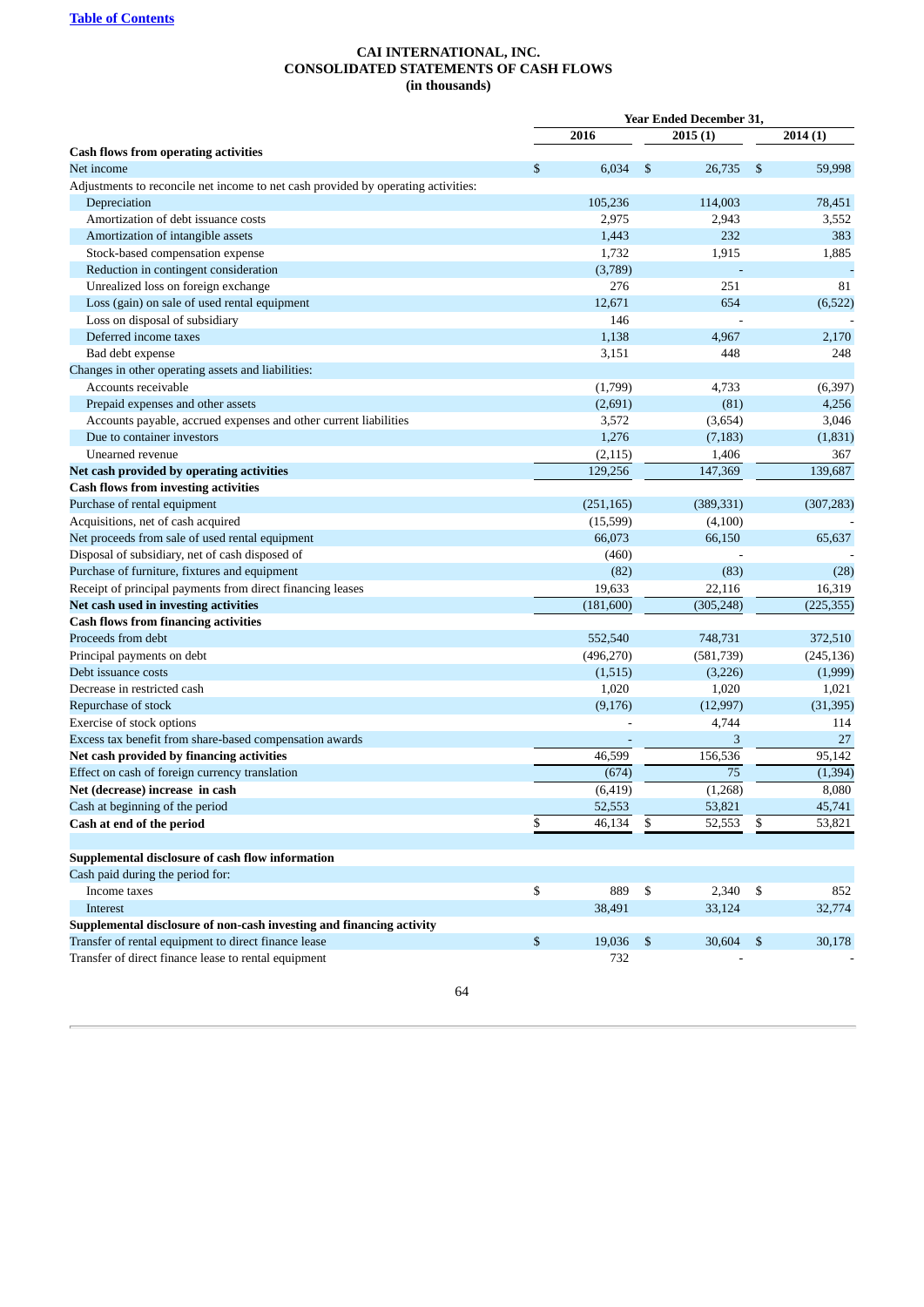<span id="page-64-0"></span>(1)Amounts for the years ended December 31, 2015 and 2014 have been restated for immaterial corrections of identified errors relating to prepaid loan fees (see Note 2 (b) "Correction of Immaterial Errors").

# **See accompanying notes to consolidated financial statements.**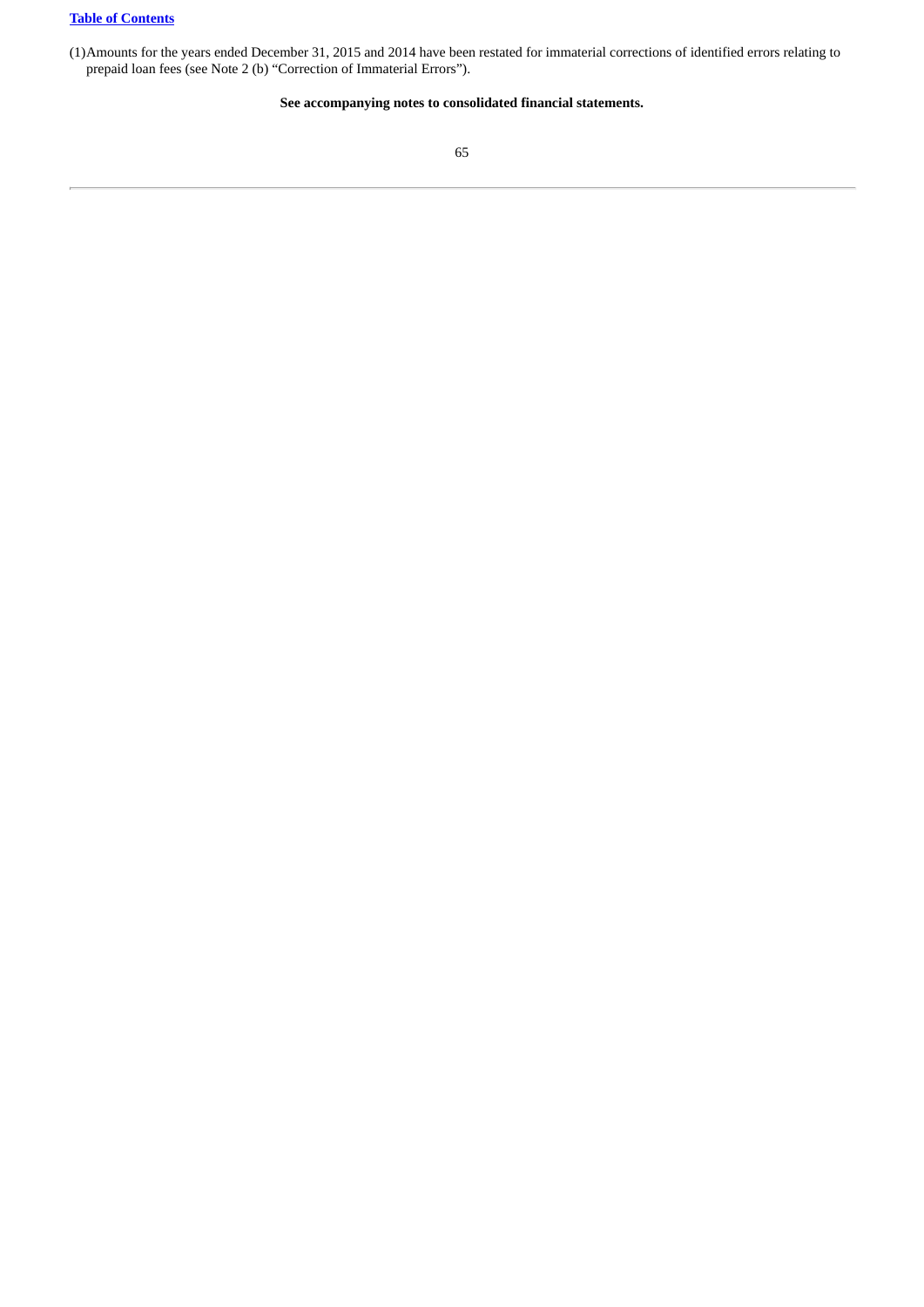# **(1) The Company and Nature of Operations**

CAI International, Inc., together with its subsidiaries (collectively, CAI or the Company), is a transportation finance and logistics company. The Company purchases equipment, primarily intermodal shipping containers and railcars, which it leases to its customers. The Company also manages equipment for third-party investors. In operating its fleet, the Company leases, re-leases and disposes of equipment and contracts for the repair, repositioning and storage of equipment. The Company also provides domestic and international logistics services.

In July 2015, the Company purchased ClearPointt Logistics LLC (ClearPointt), an intermodal logistics company focused on the domestic intermodal market, for approximately \$4.1 million. ClearPointt is headquartered in Everett, Washington.

In February 2016, the Company purchased Challenger Overseas LLC (Challenger), a Non-Vessel Operating Common Carrier (NVOCC), for approximately \$10.8 million (see Note 5). Challenger is headquartered in Eatontown, New Jersey.

In June 2016, the Company purchased Hybrid Logistics, Inc. and its affiliate, General Transportation Services, Inc. (collectively, Hybrid), asset light truck brokers, for approximately \$12.0 million (see Note 5). Hybrid is headquartered in Portland, Oregon.

The Company's common stock is traded on the New York Stock Exchange under the symbol "CAI". The Company's corporate headquarters are located in San Francisco, California.

# **(2) Summary of Significant Accounting Policies**

# *(a) Principles of Consolidation*

The consolidated financial statements include the financial statements of CAI International, Inc., its wholly-owned subsidiaries, and its previously 80%-owned subsidiary, CAIJ, Inc. (CAIJ), up to its date of disposal in April 2016. All significant intercompany balances and transactions have been eliminated in consolidation.

The Company regularly performs a review of its container fund arrangements with investors to determine whether or not it has a variable interest in the fund and if the fund is a variable interest entity (VIE). If it is determined that the Company does not have a variable interest in the fund, further analysis is not required and the Company does not consolidate the fund. If it is determined that the Company does have a variable interest in the fund and the fund is a VIE, further analysis is performed to determine if the Company is the primary beneficiary of the VIE and meets both of the following criteria under Financial Accounting Standards Board (FASB) Accounting Standards Codification (ASC) Topic 810:

- it has power to direct the activities of a VIE that most significantly impact the VIE's economic performance; and
- $\Box$  it has the obligation to absorb losses of the VIE that could be potentially significant to the VIE or the right to receive benefits from the VIE that could potentially be significant to the VIE.

If in the Company's judgment both of the above criteria are met, the VIE's financial statements are included in the Company's consolidated financial statements as required under FASB ASC Topic 810, *Consolidation* (see Note 4).

# *(b) Correction of Immaterial Errors*

During the year ended December 31, 2016, the Company determined that its financial statements for the years ended December 31, 2015 and 2014 and for prior years, contained errors resulting from the incorrect accounting for debt issuance costs. The Company previously amortized debt issuance costs using the straight-line method, rather than the effective interest method. The Company's accounting policy for debt issuance costs is described below in Note 2(j). In accordance with FASB ASC Topic 250, *Accounting Changes and Error Corrections*, the Company evaluated the materiality of the errors from both a quantitative and qualitative perspective, and concluded that the errors were immaterial to the Company's prior period interim and annual consolidated financial statements, and have corrected such balances herein.

The associated correcting entries were recorded in the respective period, starting with the opening consolidated balance sheet of December 31, 2015. The consolidated balance sheet as of December 31, 2015 presented herein has been revised, resulting in a \$1.2 million increase in debt and a \$1.2 million decrease in retained earnings. The adjustments to the previously reported consolidated statements of income for the years ended December 31, 2015 and 2014 resulted in an increase in net interest expense of \$0.2 million and \$0.4 million, respectively, and a decrease to net income of \$0.2 million and \$0.4 million, respectively. In addition, retained earnings in the consolidated statements of stockholders' equity at December 31, 2014 and 2013 decreased by \$0.9 million and \$0.5 million, respectively, to correct the accounting for debt issuance costs in prior periods.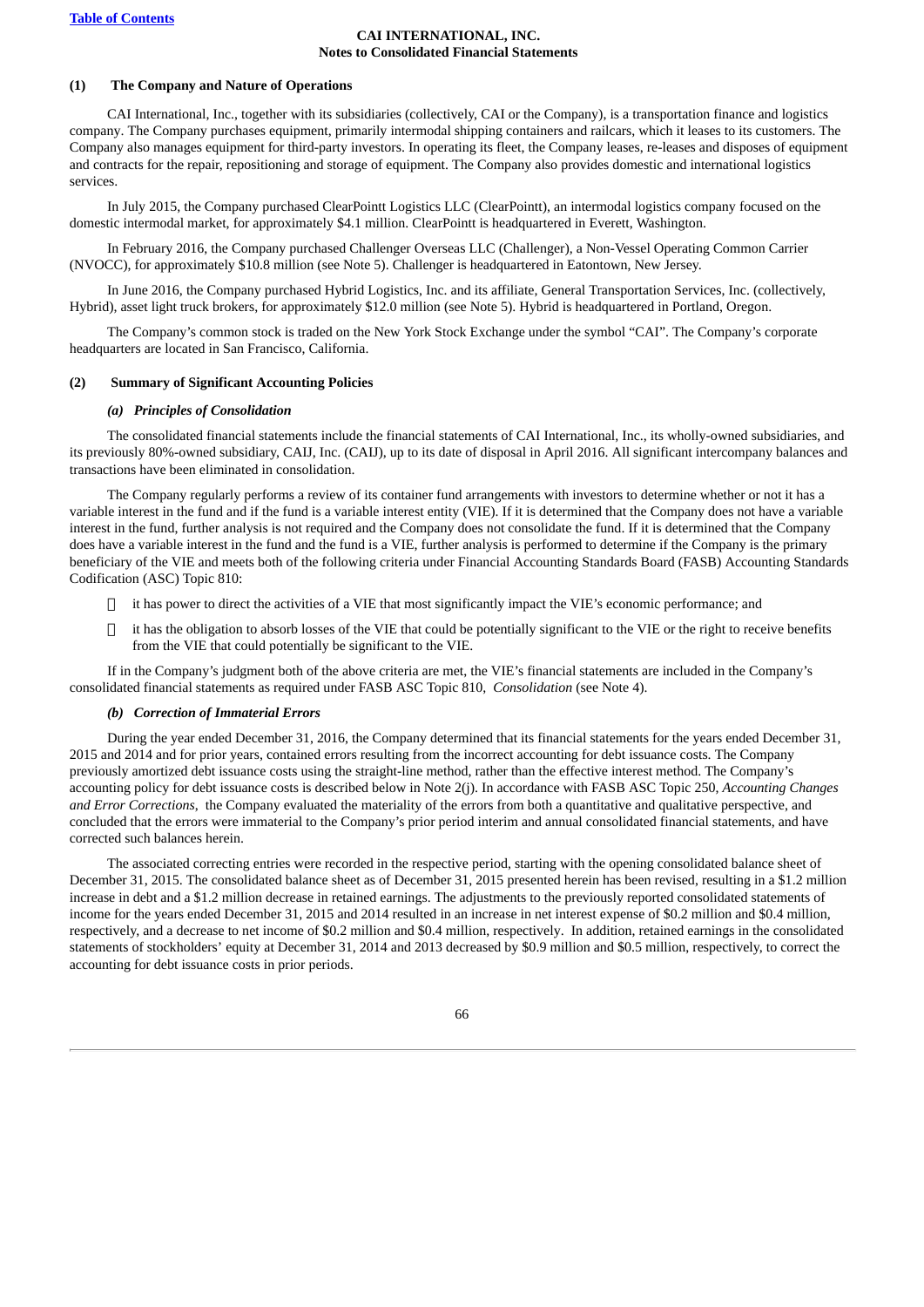## *(c) Use of Estimates*

Certain estimates and assumptions were made by the Company's management that affect the reported amounts of assets and liabilities and disclosure of contingent assets and liabilities at the date of the financial statements and the reported amounts of revenue and expenses during the reporting periods. Significant items subject to such estimates and assumptions include revenue recognition, allowances for receivables, the carrying amount of rental equipment, the residual values and lives of rental equipment, and income tax uncertainties. Actual results could differ from those estimates.

## *(d) Furniture, Fixtures, and Equipment*

Furniture, fixtures, office equipment and software, are depreciated on a straight-line basis over estimated useful lives of five years with no salvage value. Leasehold improvements are depreciated over the shorter of their useful lives or the respective lease life.

### *(e) Rental equipment*

*Container*

The Company purchases new container equipment from container manufacturers for the purpose of leasing such equipment to customers. The Company also purchases used container equipment through sale-leaseback transactions with its customers, or equipment that was previously owned by one of the Company's third party investors. Used equipment is typically purchased with an existing lease in place.

Container rental equipment is recorded at original cost and depreciated to an estimated residual value on a straight-line basis over its estimated useful life. The estimated useful lives and residual values of the Company's container equipment are based on historical disposal experience and the Company's expectations for future used container sale prices. Depreciation estimates are reviewed on a regular basis to determine whether changes have taken place that would suggest that a change in depreciation estimates, useful lives of its equipment or the assigned residual values, is warranted.

After the Company conducted its regular depreciation policy review, it concluded that a change in the estimated residual value for 40-foot high cube dry van containers from \$1,650 to \$1,400 per container, effective July 1, 2016, was appropriate. The change increased the Company's depreciation expense by \$5.4 million, decreased net income by \$5.2 million, and decreased diluted earnings per share by \$0.27 for the year ended December 31, 2016.

Depreciation estimates were last changed for 40-foot high cube dry van containers (and other container types within the Company's fleet) during 2012. Since that time, disposal prices for 40-foot high cube dry van containers have declined and the Company experienced losses when selling certain of these assets during 2015 and 2016. The change in residual value estimate was made to better align residual value with expectations for future used container sale prices.

In considering changes to residual values for the three major dry van categories, the Company reviewed 3-year, 5-year, 7-year, and 11-year average disposition pricings trends. As with all estimates, particularly related to long-lived assets, current market performance may not necessarily be indicative of long-term residual values, so the Company does not adjust residual values to point-in-time prices. Rather, the Company considers the mix of data shown in the following table and uses the average over time to either confirm residual value estimates or support revisions to those estimates.

The sale-related unit proceeds by dry van container category that we considered as of December 31, 2016 are shown below:

| Category                            | 3-year Avg. |       | 5-year Avg. |       | 7-year Avg. | 11-year Avg. |
|-------------------------------------|-------------|-------|-------------|-------|-------------|--------------|
| 20-ft. standard dry van containers  |             | 957   |             | 1.076 | $1.125$ \$  | 1,109        |
| 40-ft. standard dry van containers  |             | 1.172 |             | 1.332 | 1.396       | 1,358        |
| 40-ft. high cube dry van containers |             | 1.189 |             | 1.346 | 1.438       | 1.454        |

The Company's residual value estimates (\$1,050 for a 20-ft. dry van, \$1,300 for a 40-ft. dry van, and \$1,400 for a 40-ft. high cube dry van) are lower in each instance than the historical averages, with the exception of the 3-year average for all equipment types and the 5 year average for 40-ft high cube dry vans. While the Company experienced losses when selling certain of these assets during 2015 and 2016, the Company does not adjust long-term residual value estimates based on short-term data points, such as current year sale results and the 3-year average shown above, as the Company does not believe they are indicative of a change in the long-term market value for these containers. The Company regularly reviews this data and updates its analysis, and will make further revisions to residual value estimates as and when conditions warrant.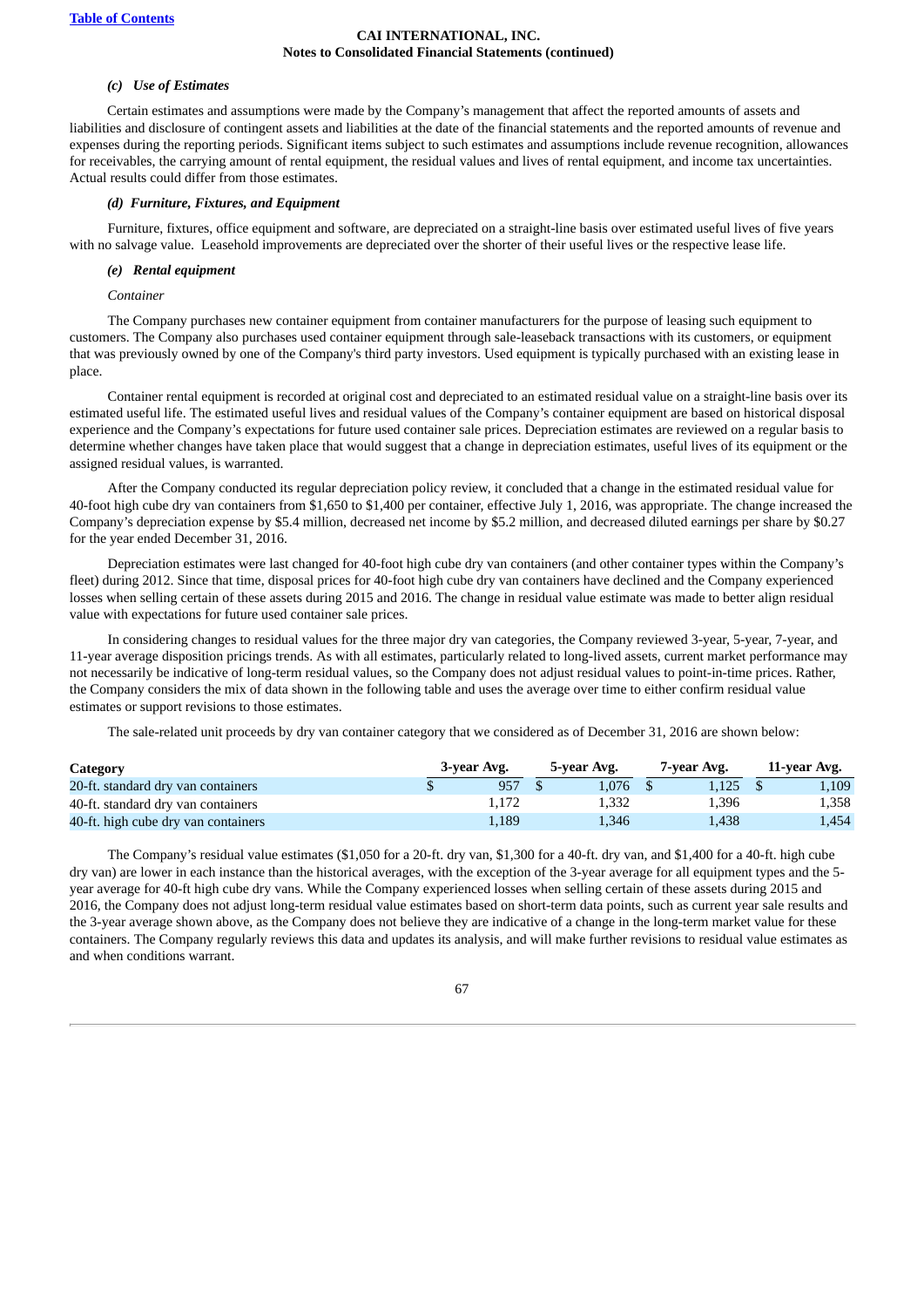The largest segment of the Company's non-dry van container fleet consists of 20-ft. refrigerated containers and 40-ft. high cube refrigerated containers. The Company regularly reviews the residual value estimates associated with its refrigerated containers. Given the specific nature of these assets and the lower volumes of containers that are sold each year in the secondary market, there is less variability in asset pricing. Similar to the Company's dry van containers, the Company evaluates the relationship between sales prices and residual values over a long-term horizon. When measured at December 31, 2016, sales proceeds for 20-ft. refrigerated and 40-ft. high cube refrigerated containers averaged \$3,180 and \$4,052, respectively, over the prior 3-year period, and \$3,219 and \$4,098, respectively, over the prior 5-year period. The Company excluded 7-year and 11-year historical averages from its analysis as it does not have a long enough history of sales for refrigerated containers. The current residual values for 20-ft. refrigerated and 40-ft. high cube refrigerated containers are set at \$2,750 and \$3,500, respectively. Based on the data trends, the Company believes that the residual value estimates for its refrigerated containers are appropriate and do not warrant revision.

The Company continuously monitors disposal prices across its entire portfolio for indications of a deeper, more sustained market downturn. The Company will adjust its residual value estimates as and when conditions warrant.

The estimated useful lives and residual values for the majority of the Company's container equipment purchased new from the factory are as follows:

|                                         |                       | <b>Depreciable</b><br>Life |
|-----------------------------------------|-----------------------|----------------------------|
|                                         | <b>Residual Value</b> | in Years                   |
| 20-ft. standard dry van container       | 1.050                 | 13.0                       |
| 40-ft. standard dry van container       | 1.300                 | 13.0                       |
| 40-ft. high cube dry van container      | 1.400                 | 13.0                       |
| 20-ft. refrigerated container           | 2.750                 | 12.0                       |
| 40-ft. high cube refrigerated container | 3.500                 | 12.0                       |

Other specialized equipment is depreciated to its estimated residual value, which ranges from \$1,000 to \$3,500, over its estimated useful life of between 12.5 years and 15 years.

For used container equipment acquired through sale-leaseback transactions, we often adjust our estimates for remaining useful life and residual values based on current conditions in the sale market for older containers and our expectations for how long the equipment will remain on-hire to the current lessee.

# *Rail*

Railcar equipment is recorded at original cost and depreciated over its estimated useful life of 43 years to its estimated residual value of \$8,700 using the straight-line method. The useful life is based on an estimate of the period over which the asset will generate revenue for the Company. Residual value is based on the average estimated scrap value of the Company's railcars. The Company periodically reviews the appropriateness of its estimates of useful life and residual value based on changes in economic circumstances and other factors.

The Company's railcars may undergo refurbishment and upgrade programs to, for example, extend their useful life, meet higher car classification grades, enter new product or service segments, increase the tonnage carried, or to achieve higher utilization. If the cost incurred for such a program is in excess of \$5,000 per car, the costs are capitalized.

Normal repairs and maintenance associated with the Company's railcar assets are expensed as incurred.

## *(f) Impairment of Long-Lived Assets*

On at least an annual basis, the Company evaluates its rental equipment fleet to determine whether there have been any events or changes in circumstances indicating that the carrying amount of all, or part, of its fleet may not be recoverable. Events which would trigger an impairment review include, among others, a significant decrease in the long-term average market value of rental equipment, a significant decrease in the utilization rate of rental equipment resulting in an inability to generate income from operations and positive cash flow in future periods, or a change in market conditions resulting in a significant decrease in lease rates.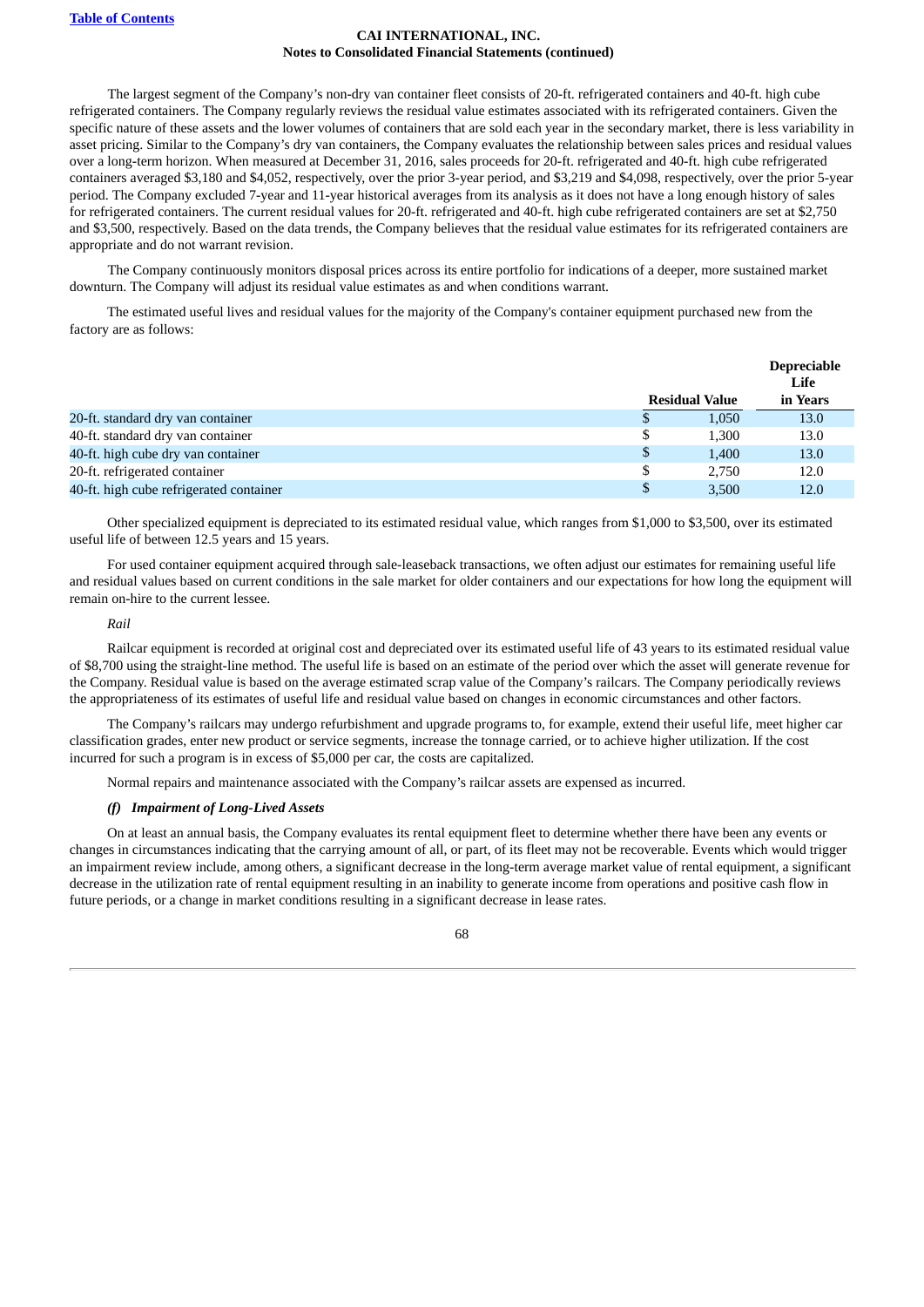When testing for impairment, equipment is generally grouped by rental type, and is tested separately from other groups of assets and liabilities. Potential impairment exists when the estimated future undiscounted cash flows generated by an asset group, comprised of lease proceeds and residual values, less related operating expenses, are less than the carrying value of that asset group. If potential impairment exists, the equipment is written down to its fair value. In determining the fair value of an asset group, the Company considers market trends, published value for similar assets, recent transactions of similar assets and in certain cases, quotes from third party appraisers. During the year ended December 31, 2015, the market conditions for certain off-lease containers changed which resulted in their carrying value exceeding their fair value. The fair value was estimated based on recent gross sales proceeds for sales of similar containers and management's judgment of market conditions. The resulting impairment charge of \$24.5 million relating to the container leasing segment is included in depreciation expense in the consolidated statement of income. No impairment charges were recorded in 2016 and 2014.

## *(g) Intangible Assets*

Intangible assets with definite useful lives are reviewed for impairment whenever events or changes in circumstances indicate an asset's carrying value may not be recoverable. The Company amortizes intangible assets on a straight-line basis over their estimated useful lives as follows:

| Trademarks and tradenames | tal.  |
|---------------------------|-------|
| Customer relationships    | vears |

### *(h) Goodwill*

In connection with the acquisitions of ClearPointt in 2015 and Challenger and Hybrid in 2016, the Company recorded \$15.8 million of goodwill. Goodwill represents the excess of the purchase price over the fair value of the net assets acquired in a business combination. Goodwill is not amortized but is evaluated for impairment at the reporting unit level annually, or more frequently if events or changes in circumstances indicate that impairment may exist.

The Company assesses qualitative factors such as industry and market considerations, overall financial performance and other relevant events and factors affecting a reporting unit to determine if it is more likely than not that impairment may exist and whether it is necessary to perform the two-step quantitative goodwill impairment test. The first step involves comparing the fair value to the carrying value of each reporting unit that has goodwill assigned to it. If the carrying value exceeds the fair value, a second step is performed to compute the amount of the impairment. The Company performed the annual impairment test during the fourth quarter of 2016 and concluded that there was no impairment of goodwill.

## *(i) Direct Finance Leases*

Interest on finance leases is recognized using the effective interest method. Lease income is recorded in decreasing amounts over the term of the contract, resulting in a level rate of return on the net investment in direct finance leases.

## *(j) Debt Issuance Costs*

To the extent that the Company is required to pay issuance fees or direct costs relating to its debt and credit facilities, such fees are amortized over the lives of the related debt using the effective interest method and reflected in interest expense.

# *(k) Foreign Currency Translation*

The accounts of the Company's foreign subsidiaries have been converted at rates of exchange in effect at year-end for balance sheet accounts and average exchange rates for the year for income statement accounts. The effects of changes in exchange rates in translating foreign subsidiaries' financial statements are included in stockholders' equity as accumulated other comprehensive income.

### *(l) Accounts Receivable*

Amounts billed under leases for equipment owned by the Company, as well as amounts due from customers for the provision of logistics services, are recorded in accounts receivable. The Company estimates an allowance for doubtful accounts for accounts receivable it does not consider fully collectible. The allowance for doubtful accounts is developed based on two key components: (1) specific reserves for receivables for which management believes full collection is doubtful; and (2) a general reserve for estimated losses inherent in the receivables. The general reserve is estimated by applying certain percentages to receivables that have not been specifically reserved, ranging from 1.0% on accounts that are one to thirty days overdue, to 100% on accounts that are one year overdue. The allowance for doubtful accounts is reviewed regularly by management and is based on the risk profile of the receivables, credit quality indicators such as the level of past due amounts and non-performing accounts and economic conditions. Changes in economic conditions or other events may necessitate additions or deductions to the allowance for doubtful accounts. The allowance is intended to provide for losses inherent in the company's accounts receivable, and requires the application of estimates and judgments as to the outcome of collection efforts and the realization of collateral, among other things.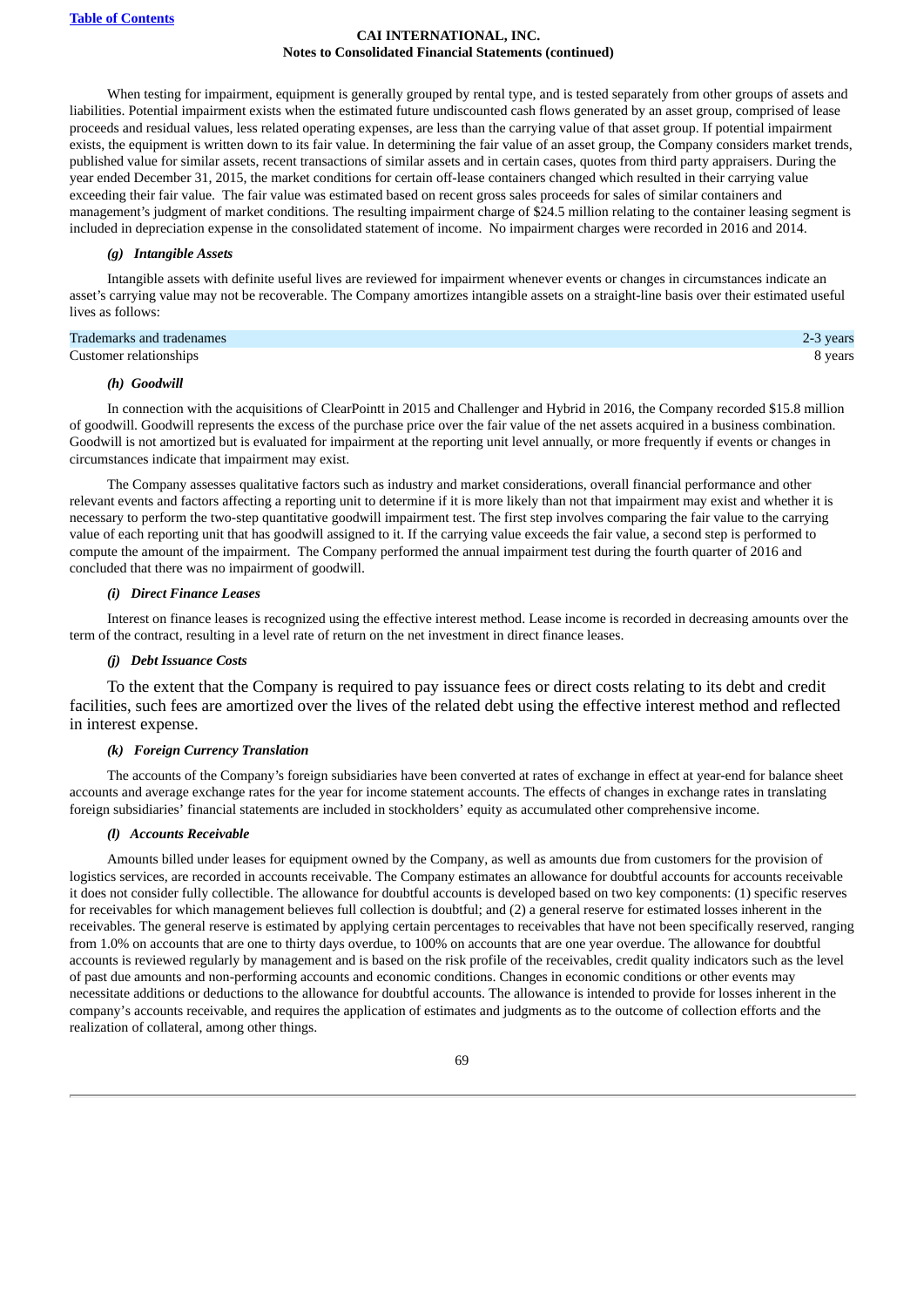Amounts billed under leases for equipment owned by third-party investors are also recorded in accounts receivable with a corresponding credit to due to container investors account. The credit risk on accounts receivable related to managed equipment is the responsibility of the third-party investors. Under the Company's management agreements with investors, the third-party investors are obligated to reimburse the Company for any amounts the Company had previously paid to them in advance of receiving the amount from the equipment lessee if the Company is unable to ultimately collect any amount due from a managed equipment lessee. Accounts receivable attributable to the managed fleet included in accounts receivable as of December 31, 2016 and 2015 was \$5.1 million and \$4.5 million, respectively.

### *(m) Income Taxes*

Income taxes are accounted for using the asset-and-liability method. Under this method, deferred income taxes are recognized for the future tax consequences of differences between the tax bases of assets and liabilities and their financial reporting amounts at each year-end. Deferred tax assets and liabilities are measured using enacted tax rates expected to apply to taxable income in the years in which those temporary differences are expected to be recovered or settled. Valuation allowances are established when it is more likely than not that deferred tax assets will not be recovered.

The Company recognizes the effect of income tax positions only if those positions are more likely than not of being sustained. Recognized income tax positions are measured at the largest amount that is greater than 50% likely of being realized. Changes in recognition or measurement are reflected in the period in which the change in judgment occurs. The Company records penalties and interest related to unrecognized tax benefits within income tax expense (see Note 12).

## *(n) Revenue Recognition*

The Company provides a range of services to its customers incorporating rental, sale and management of equipment and the provision of logistics services. Revenue for all forms of service is recognized when earned following the guidelines under FASB ASC Topic 605, *Revenue Recognition* and FASB ASC Topic 840, *Leases*. Revenue is reported net of any related sales tax.

### *Container and Rail Lease Revenue*

The Company recognizes revenue from operating leases of its owned equipment as earned over the term of the lease. Where minimum lease payments vary over the lease term, revenue is recognized on a straight-line basis over the term of the lease. The Company recognizes revenue on a cash basis for certain railcar leases that are billed on an hourly or mileage basis through a third-party railcar manager. Early termination of the rental contracts subjects the lessee to a penalty, which is included in lease revenue upon such termination. Finance lease income is recognized using the effective interest method, which generates a constant rate of interest over the period of the lease.

Included in lease revenue is revenue consisting primarily of fees charged to the lessee for handling, delivery, repairs, and fees relating to the Company's damage protection plan, which are recognized as earned.

## *Management Fee Revenue*

The Company recognizes revenue from management fees earned under equipment management agreements as earned on a monthly basis. Management fees are typically a percentage of net operating income of each investor group's fleet calculated on an accrual basis. Included in the Company's balance sheet are accounts receivable from the managed fleet which are uncollected lease billings related to managed equipment. The Company's financial statements include accounts payable and accruals of expenses related to managed equipment. The net amount of rentals billed less expenses payable, less management fees, is recorded in amounts due to container investors on the balance sheet.

## *Logistics Revenue*

The Company's logistics business derives its revenue from three principal sources: (1) truck brokerage services, (2) intermodal transportation services, and (3) international ocean freight and freight forwarding services. The Company recognizes logistics revenue when these services are provided to its customers. For truck brokerage services, revenue is recognized when delivery has been completed. Intermodal transportation services can take a longer time to complete; for any such services not completed at the end of a reporting period, a percentage of completion method is used to allocate the appropriate revenue to each separate reporting period using relative transit time. The Company provides international freight forwarding services as an indirect carrier, sometimes referred to as a Non-Vessel Operating Common Carrier (NVOCC). When the Company acts as an NVOCC with respect to shipments of freight, a House Ocean Bill of Lading (HOBL) is typically issued to the customer. Based upon the terms in the contract of carriage (the HOBL), revenue and purchased transportation costs for these shipments are recognized at the time the freight departs the terminal or origin.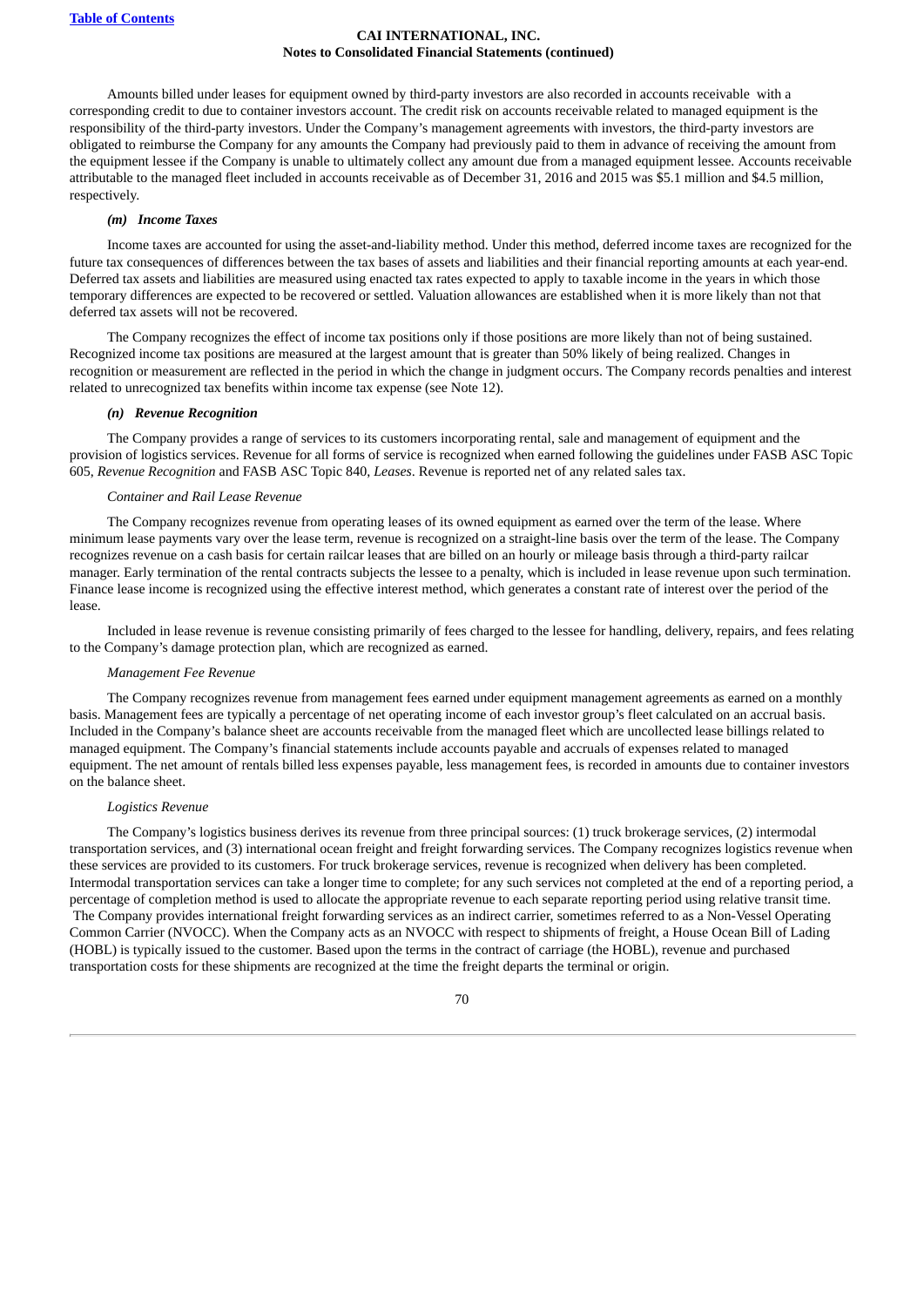The Company reports logistics revenue on a gross basis as it is the primary obligor and responsible for providing the services desired by the customer. The Company is responsible for fulfillment, including the acceptability of the service, and has discretion in setting sales prices and as a result, its earnings may vary. The Company also has discretion in selecting vendors from multiple suppliers for the services ordered by the customers. Lastly, the Company has credit risk for the related receivables.

# *(o) Stock-Based Compensation*

The Company has granted stock options and restricted stock to certain directors and employees under its 2007 Equity Incentive Plan. The Company accounts for stock-based compensation in accordance with FASB ASC Topic 718, *Compensation – Stock Compensation*, which requires that compensation cost related to stock-based compensation be recognized in the financial statements. The cost is measured at the date the award is granted based on the fair value of the award. The fair value of stock options is calculated using the Black-Scholes-Merton option pricing model. The stock-based compensation expense is recognized over the vesting period of the grant on a straight-line basis (see Note 11).

# *(p) Repairs and Maintenance*

The Company's leases generally require the lessee to pay for any damage to the equipment beyond normal wear and tear at the end of the lease term. The Company accounts for repairs and maintenance expense on an accrual basis when an obligation to pay has been incurred.

# *(q) Recent Accounting Pronouncements*

In November 2015, the FASB issued ASU No. 2015-17, *Balance Sheet Classification of Deferred Taxes* (ASU 2015-17), which requires companies to present all deferred tax assets and liabilities as noncurrent on the balance sheet. The Company early adopted ASU 2015-17 effective December 31, 2015 on a prospective basis. No prior periods were retrospectively adjusted, and adoption did not have an impact on the Company's consolidated financial statements.

In April 2015, the FASB issued ASU No. 2015-03, *Simplifying the Presentation of Debt Issuance Costs* (ASU 2015-03)*.* The new guidance requires that debt issuance costs related to a recognized debt liability be presented in the balance sheet as a direct deduction from the carrying amount of that debt liability, consistent with the accounting treatment for debt discounts. The Company adopted ASU 2015-03 effective January 1, 2016. Adoption of the guidance resulted in the reclassification of unamortized debt issuance costs of \$11.2 million and \$11.8 million as of December 31, 2016 and 2015, respectively, from prepaid expenses and other current assets to a reduction of debt on the Company's consolidated balance sheets.

In February 2015, the FASB issued ASU No. 2015-02, *Consolidation (Topic 810): Amendment to the Consolidation Analysis* (ASU 2015-02). The new guidance changes (1) the identification of variable interests (fees paid to a decision maker or service provider), (2) the VIE characteristics for a limited partnership or similar entity, and (3) the primary beneficiary determination. The guidance is effective for annual and interim periods beginning after December 15, 2015, with early adoption permitted. The Company adopted ASU 2015-02 effective January 1, 2016, and adoption had no impact on the Company's consolidated financial statements.

# **(3) Insurance Receivable and Impairment**

In August 2016, Hanjin Shipping Co., Ltd. filed for court protection from its creditors. Based on prior experience, the Company believes that most of its containers will be recovered. The Company maintains insurance to cover the value of containers that are unlikely to be recovered from its customers, the cost to recover containers and up to 180 days of lost lease rental income, subject to a deductible of \$2.0 million. During the year ended December 31, 2016, the Company estimated that containers with a book value of \$3.2 million would not be recovered from Hanjin. An insurance receivable of \$3.8 million was recorded for \$1.2 million of estimated irrecoverable containers in excess of the insurance deductible, which was recorded in depreciation expense, and \$2.6 million of recovery costs, which was recorded as a reduction to storage, handling and other expenses. In addition, bad debt expense of \$2.5 million was recorded in the consolidated statement of income for the year ended December 31, 2016, to fully reserve for the customer's outstanding accounts receivable.

# **(4) Consolidation of Variable Interest Entities as a Non-Controlling Interest**

The Company regularly performs a review of its container fund arrangements with investors to determine whether or not it has a variable interest in the fund and if the fund is a VIE. If it is determined that the Company does not have a variable interest in the fund, further analysis is not required and the Company does not consolidate the fund. If it is determined that the Company does have a variable interest in the fund and the fund is a VIE, further analysis is performed to determine if the Company is a primary beneficiary of the VIE and meets both of the following criteria under FASB ASC Topic 810:

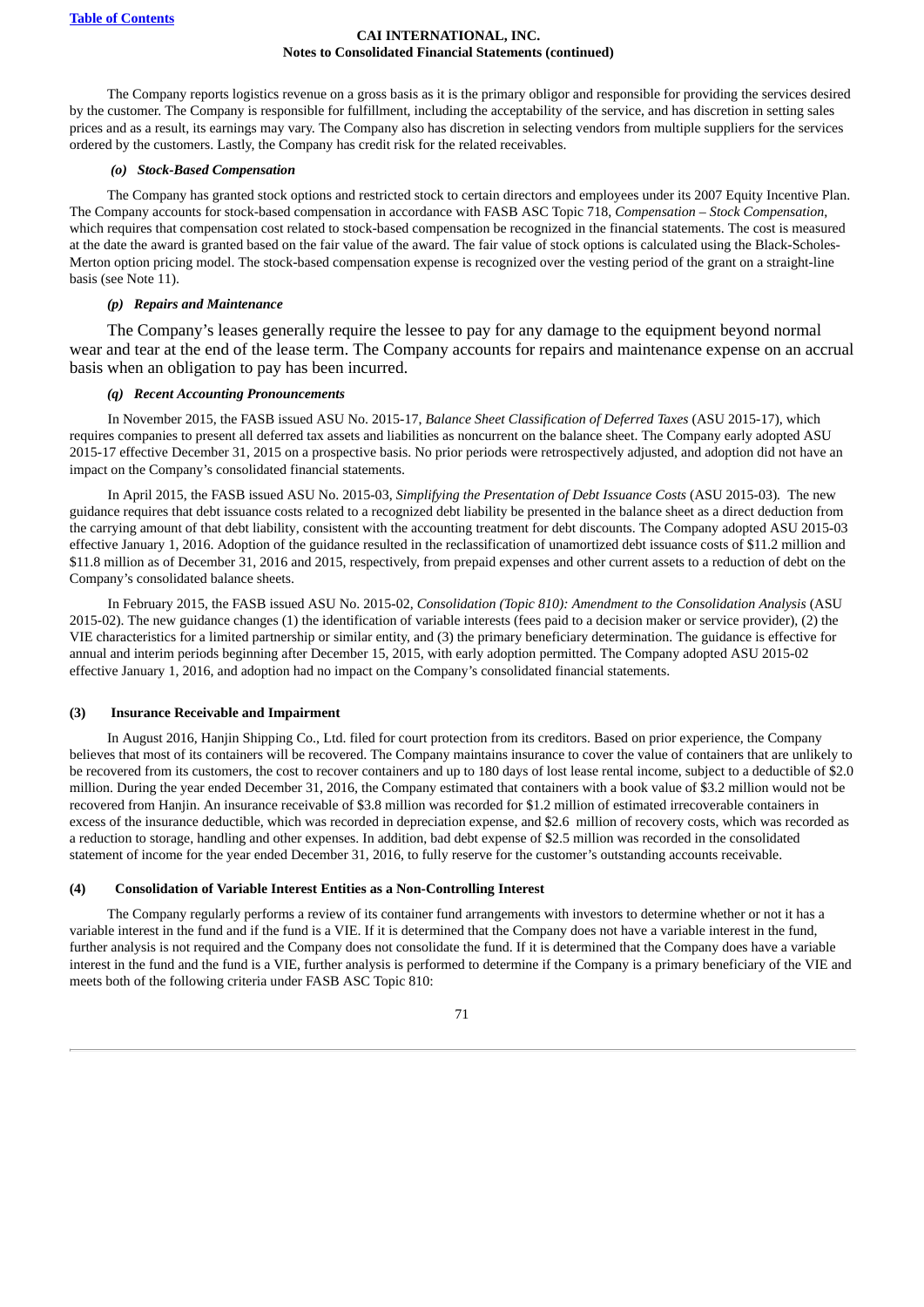- $\Box$  it has power to direct the activities of a VIE that most significantly impact the VIE's economic performance; and
- $\Box$  it has the obligation to absorb losses of the VIE that could be potentially significant to the VIE or the right to receive benefits from the VIE that could potentially be significant to the VIE.

If in the Company's judgment both of the above criteria are met, the VIE's financial statements are included in the Company's consolidated financial statements as required under FASB ASC Topic 810, *Consolidation*.

The Company currently enters into two types of container fund arrangements with investors which are reviewed under FASB ASC Topic 810, *Consolidation*. These arrangements include container funds that the Company manages for investors and container funds that have entered into financing arrangements with investors. Several of the funds that the Company manages and funds under financing arrangements are Japanese container funds that were established under separate investment agreements allowed under Japanese commercial laws (see Note 15). Each of the funds is financed by unrelated Japanese third party investors.

## *Managed Container Funds*

The fees earned by the Company for arranging, managing and establishing container funds are commensurate with the level of effort required to provide those services, and are at or above the same level of seniority as other liabilities of the funds that are incurred in the normal course of business. As such, the Company does not have a variable interest in the managed container funds, and does not consolidate those funds. The Company recognizes gain on sale of containers to the unconsolidated funds as sales in the ordinary course of business. No container portfolios were sold to the Japanese funds in the years ended December 31, 2016, 2015 and 2014.

## *Collateralized Financing Obligations*

As of December 31, 2016, the Company has transferred containers, with a total net book value of \$201.9 million at the time of transfer, to Japanese investor funds while concurrently entering into lease agreements for the same containers, under which the Company leases the containers back from the Japanese investors. In accordance with FASB ASC Topic 840, *Sale-Leaseback Transactions,* the Company concluded these were financing transactions under which sale-leaseback accounting was not applicable.

The terms of the transactions with container funds under financing arrangements include options for the Company to purchase the containers from the funds at a fixed price. As a result of the residual interest resulting from the fixed price call option, the Company concluded that it may absorb a significant amount of the variability associated with the funds' anticipated economic performance and, as a result, the Company has a variable interest in the funds. The funds are considered VIEs under FASB ASC Topic 810, *Consolidation*, because, as lessee of the funds, the Company has the power to direct the activities that most significantly impact each entity's economic performance, including the leasing and managing of containers owned by the funds. As the Company has the power to direct the activities that most significantly impact the economic performance of the VIEs and the variable interest provides the Company with the right to receive benefits from the entity that could potentially be significant to the funds, the Company determined that it is the primary beneficiary of these VIEs and included the VIEs' assets and liabilities as of December 31, 2016 and 2015, and the results of the VIEs' operations and cash flows for the years ended December 31, 2016, 2015 and 2014 in the Company's consolidated financial statements.

The containers that were transferred to the Japanese investor funds had a net book value of \$69.8 million as of December 31, 2016. The container equipment, together with \$30.4 million of cash held by the investor funds that can only be used to settle the liabilities of the VIEs, has been included on the Company's consolidated balance sheet with the related liability presented in the debt section of the Company's consolidated balance sheet as collateralized financing obligations of \$100.0 million and term loans held by VIE of \$5.8 million. See Note 10(e) and Note 10(f) for additional information. No gain or loss was recognized by the Company on the initial consolidation of the VIEs. Containers sold to the Japanese investor funds during the years ended December 31, 2016, 2015 and 2014, had book values of \$36.2 million, \$30.4 million and \$40.4 million, respectively.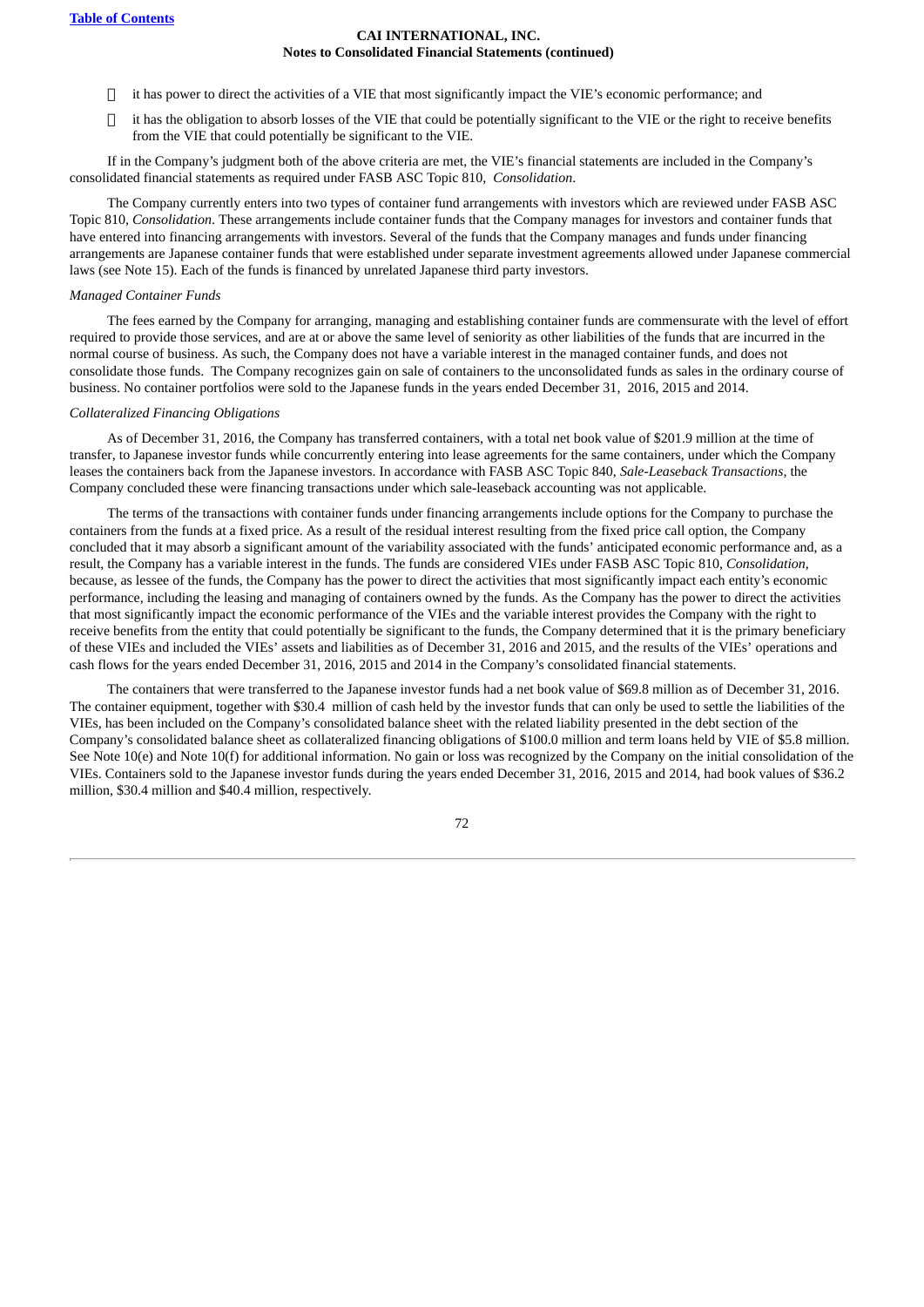# **(5) Acquisitions**

During the year ended December 31, 2016, the Company completed the acquisitions of Challenger and Hybrid, for total consideration of \$22.8 million, \$6.0 million of which was contingent and based on their future performance.

The following table summarizes the allocation of the total consideration transferred (in thousands):

| Cash                     | \$<br>1,186  |
|--------------------------|--------------|
| Accounts receivable      | 5,924        |
| Property and equipment   | 144          |
| Goodwill                 | 12,889       |
| Intangible assets        | 9,912        |
| Other assets             | 276          |
| <b>Total assets</b>      | 30,331       |
|                          |              |
| Accounts payable         | 4,479        |
| Deferred tax liability   | 2,462        |
| Other liabilities        | 605          |
| <b>Total liabilities</b> | 7,546        |
|                          |              |
| Purchase price           | \$<br>22,785 |

Adjustments to record the assets acquired and liabilities assumed at fair value include the recognition of \$9.9 million of intangible assets as follows:

|                           | Amount | Estimated Life |
|---------------------------|--------|----------------|
| Trademarks and tradenames | 1.188  | 2-3 years      |
| Customer relationships    |        | 8 vears        |

During the year ended December 31, 2016, the company decreased its estimate of the acquired companies' future performance, and as a result reduced the contingent consideration liability by \$3.8 million. Expected future payments of \$2.1 million and \$0.1 million are recorded in Other long-term liabilities and Accrued expenses and Other current liabilities, respectively, in the Company's consolidated balance sheet at December 31, 2016. The acquisitions were not material to the Company's consolidated financial statements, either individually or in the aggregate. Accordingly, pro forma results of operations related to these business acquisitions during the year ended December 31, 2016 have not been presented. The Company has included the financial results of these business acquisitions in its consolidated financial statements from their respective date of acquisition.

# **(6) Rental Equipment**

The following table provides a summary of the Company's rental equipment (in thousands):

|                                                   | December 31,<br>2016 |              | December 31,<br>2015 |
|---------------------------------------------------|----------------------|--------------|----------------------|
| Dry containers                                    | 1,322,508            | <sup>S</sup> | 1,392,825            |
| Refrigerated containers                           | 350,776              |              | 308,374              |
| Other specialized equipment                       | 164,934              |              | 152,310              |
| Railcars                                          | 389,945              |              | 244,512              |
|                                                   | 2,228,163            |              | 2,098,021            |
| Accumulated depreciation                          | (421, 153)           |              | (349, 810)           |
| Rental equipment, net of accumulated depreciation | 1,807,010            |              | 1,748,211            |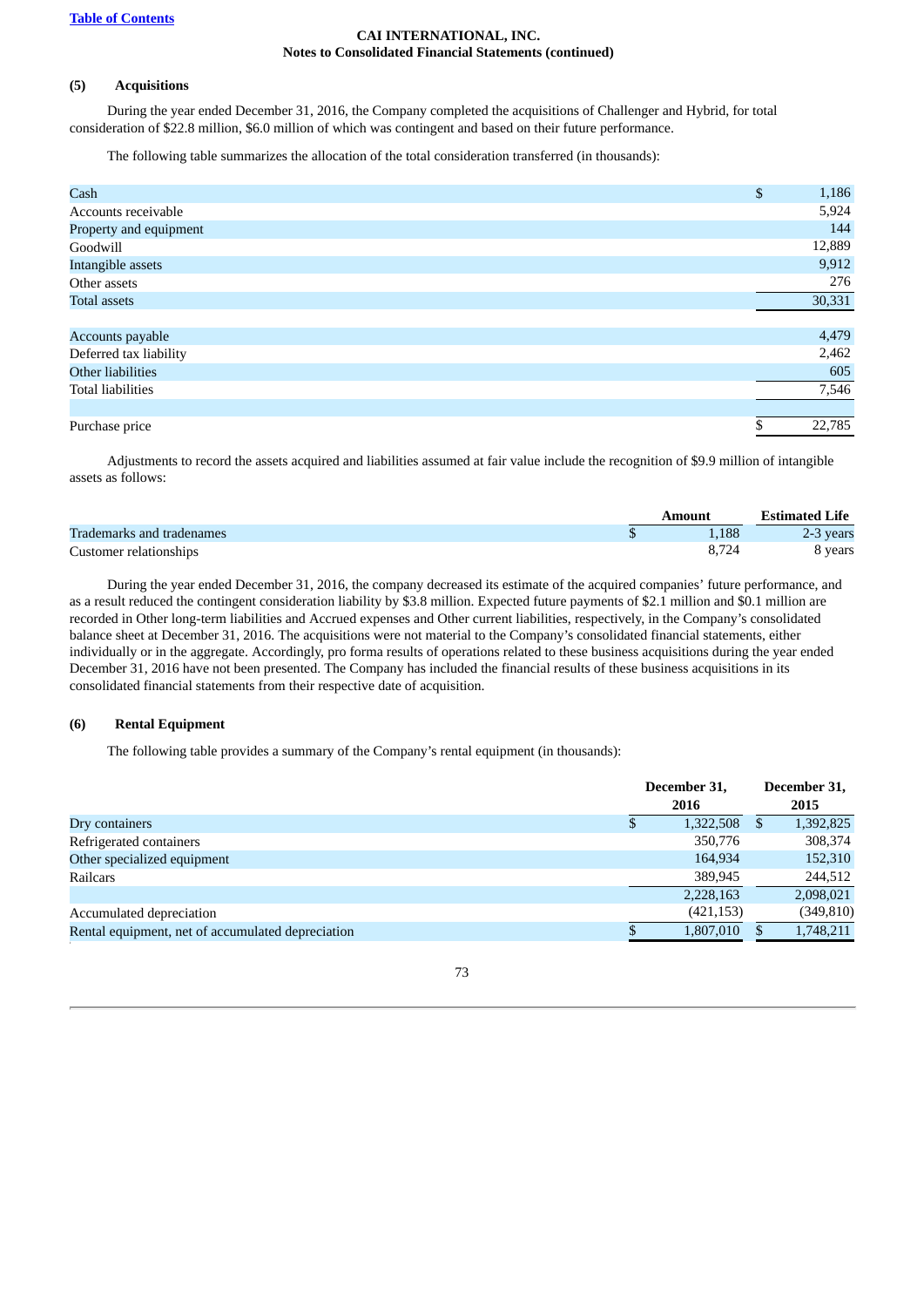# **(7) Net Investment in Direct Finance Leases**

The following table represents the components of the Company's net investment in direct finance leases (in thousands):

|                                         | December 31, | December 31, |           |  |
|-----------------------------------------|--------------|--------------|-----------|--|
|                                         | 2016         |              | 2015      |  |
| Gross finance lease receivables (1)     | 123.563      |              | 124,747   |  |
| Unearned income (2)                     | (23,022)     |              | (21, 379) |  |
| Net investment in direct finance leases | 100.541      |              | 103,368   |  |

- (1) At the inception of the lease, the Company records the total minimum lease payments, executory costs, if any, and unguaranteed residual value as gross finance lease receivables. The gross finance lease receivables are reduced as customer payments are received. There was \$2.1 million and no unguaranteed residual value, respectively, at December 31, 2016 and 2015, included in gross finance lease receivables. There were no executory costs included in gross finance lease receivables as of December 31, 2016 and 2015.
- (2) The difference between the gross finance lease receivables and the cost of the equipment or carrying amount at the lease inception is recorded as unearned income. Unearned income, together with initial direct costs, are amortized to income over the lease term so as to produce a constant periodic rate of return. There were no unamortized initial direct costs as of December 31, 2016 and 2015.

In order to estimate the allowance for losses contained in the gross finance lease receivables, the Company reviews the credit worthiness of its customers on an ongoing basis. The review includes monitoring credit quality indicators, the aging of customer receivables and general economic conditions.

The categories of gross finance lease receivables based on the Company's internal customer credit ratings can be described as follows:

*Tier 1*— These customers are typically large international shipping lines that have been in business for many years and have worldclass operating capabilities and significant financial resources. In most cases, the Company has had a long commercial relationship with these customers and currently maintains regular communication with them at several levels of management, which provides the Company with insight into the customer's current operating and financial performance. In the Company's view, these customers have the greatest ability to withstand cyclical down turns and would likely have greater access to needed capital than lower-rated customers. The Company views the risk of default for Tier 1 customers to range from minimal to moderate.

*Tier 2*— These customers are typically either smaller shipping lines or freight forwarders with less operating scale or with a high degree of financial leverage, and accordingly the Company views these customers as subject to higher volatility in financial performance over the business cycle. The Company generally expects these customers to have less access to capital markets or other sources of financing during cyclical down turns. The Company views the risk of default for Tier 2 customers as moderate.

*Tier 3*— Customers in this category exhibit volatility in payments on a regular basis.

Based on the above categories, the Company's gross finance lease receivables were as follows (in thousands):

|        | December 31,<br>2016     | December 31,<br>2015     |
|--------|--------------------------|--------------------------|
| Tier 1 | 74,777 \$                | 86,981                   |
| Tier 2 | 48,786                   | 37,766                   |
| Tier 3 | $\overline{\phantom{0}}$ | $\overline{\phantom{0}}$ |
|        | 123,563                  | 124,747                  |
|        |                          |                          |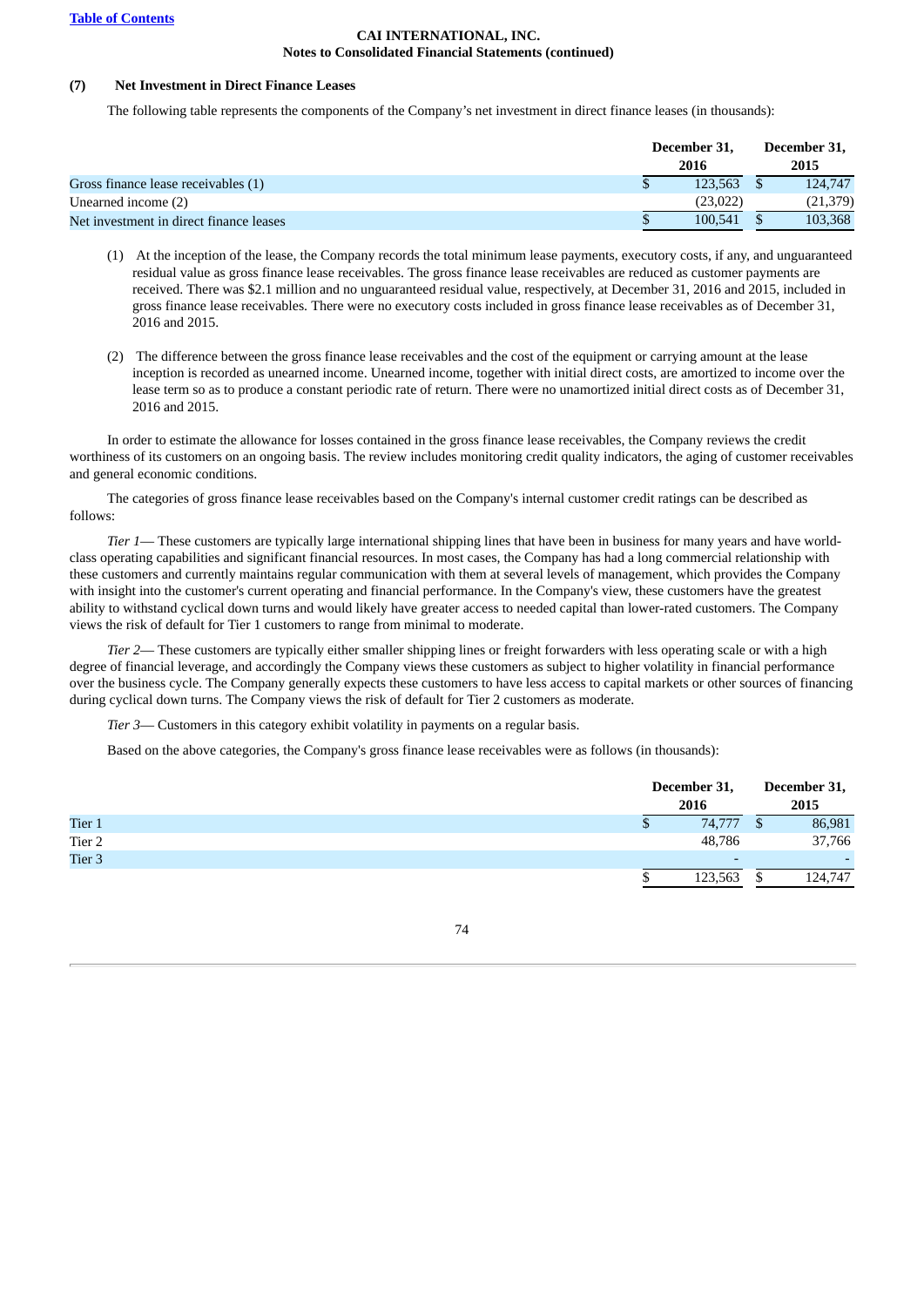## **CAI INTERNATIONAL, INC. Notes to Consolidated Financial Statements (continued)**

Contractual maturities of the Company's gross finance lease receivables subsequent to December 31, 2016 for the years ending December 31 are as follows (in thousands):

| 2017                | \$<br>28,102 |
|---------------------|--------------|
| 2018                | 24,161       |
| 2019                | 40,013       |
| 2020                | 10,838       |
| 2021                | 11,578       |
| 2022 and thereafter | 8,871        |
|                     | 123,563      |

# **(8) Intangible Assets**

The Company's intangible assets as of December 31, 2016 and 2015 were as follows (in thousands):

|                           | <b>Gross Carrying</b><br><b>Amount</b> |      | Accumulated<br><b>Amortization</b> | <b>Net Carrying</b><br><b>Amount</b> |
|---------------------------|----------------------------------------|------|------------------------------------|--------------------------------------|
| December 31, 2016         |                                        |      |                                    |                                      |
| Trademarks and tradenames | \$<br>$3,028$ \$                       |      | $(1,850)$ \$                       | 1,178                                |
| Customer relationships    | 9,344                                  |      | (831)                              | 8,513                                |
|                           | 12,372                                 |      | (2,681)                            | 9,691                                |
| December 31, 2015         |                                        |      |                                    |                                      |
| Trademarks and tradenames | \$<br>1,840                            | - \$ | $(1,218)$ \$                       | 622                                  |
| Customer relationships    | 620                                    |      | (19)                               | 601                                  |
|                           | 2,460                                  |      | (1,237)                            | 1,223                                |

Amortization expense recorded for the years ended December 31, 2016, 2015 and 2014 was \$1.4 million, \$0.2 million and \$0.4 million, respectively, and was included in administrative expenses in the consolidated statements of income.

As of December 31, 2016, estimated future amortization expenses are as follows (in thousands):

| 2017                | \$ | 1,968 |
|---------------------|----|-------|
| 2018                |    | 1,544 |
| 2019                |    | 1,167 |
| 2020                |    | 1,167 |
| 2021                |    | 1,167 |
| 2022 and thereafter |    | 2,678 |
|                     | Φ  | 9,691 |

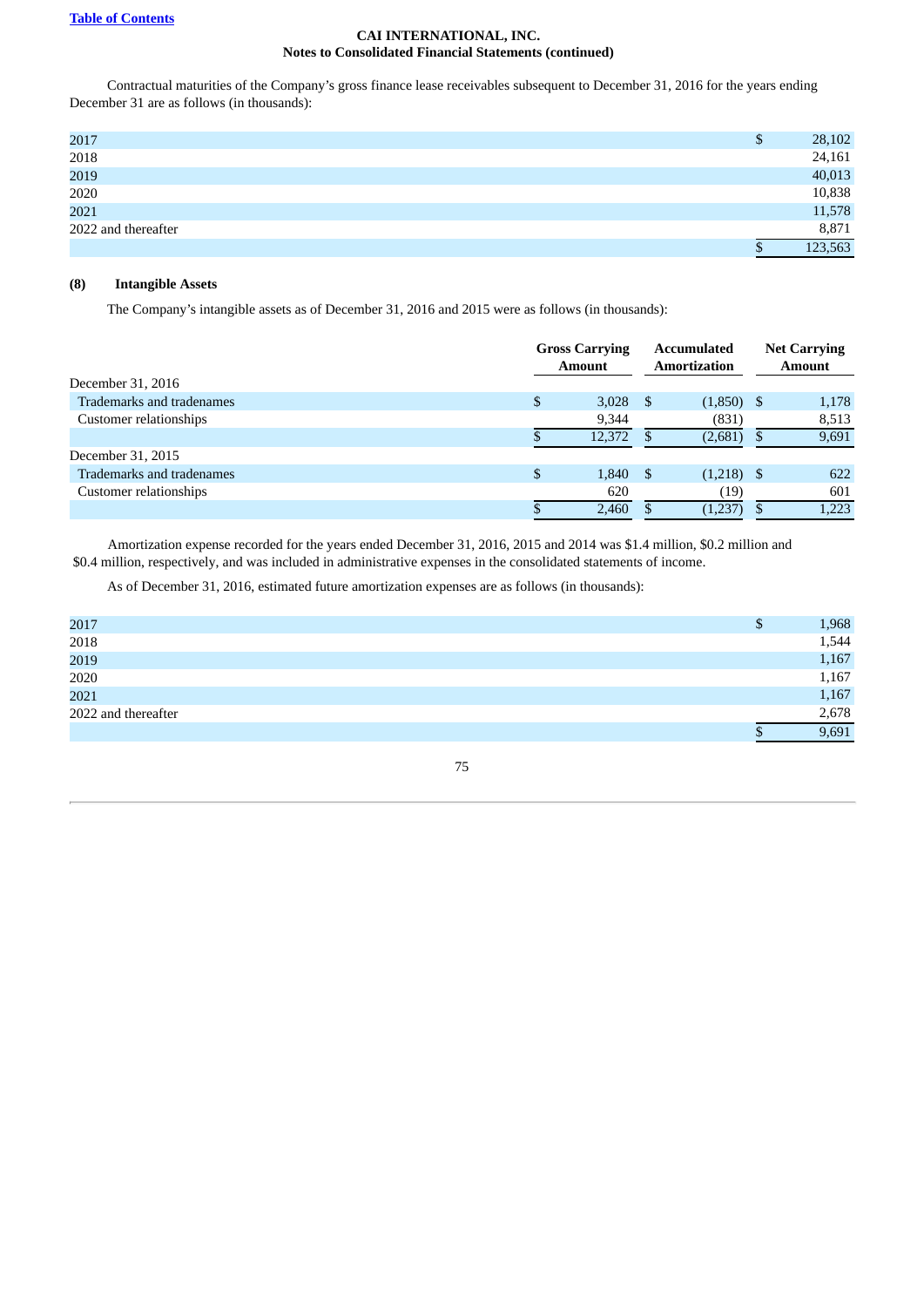# **(9) Equipment Leases**

The Company leases its equipment on either short-term operating leases through master lease agreements, long-term non-cancelable operating leases, or finance leases. The following represents future minimum rents receivable under long-term non-cancelable operating leases as of December 31, 2016 (in thousands):

| 2017                | \$ | 140,327 |
|---------------------|----|---------|
| 2018                |    | 115,444 |
| 2019                |    | 74,883  |
| 2020                |    | 49,708  |
| 2021                |    | 30,326  |
| 2022 and thereafter |    | 42,749  |
|                     | мD | 453,437 |
|                     |    |         |

See Note 7 for contractual maturities of the Company's gross finance lease receivables.

# **(10) Debt**

Details of the Company's debt as of December 31, 2016 and 2015 were as follows (dollars in thousands):

|           |                                      |         |                    |      | <b>December 31, 2016</b> |                 | December 31, 2015 (1) |             |  |           |                 |                  |
|-----------|--------------------------------------|---------|--------------------|------|--------------------------|-----------------|-----------------------|-------------|--|-----------|-----------------|------------------|
|           |                                      |         | <b>Outstanding</b> |      |                          | Average         |                       | Outstanding |  |           | Average         |                  |
| Reference |                                      | Current |                    |      | Long-term                | <b>Interest</b> |                       | Current     |  | Long-term | <b>Interest</b> | <b>Maturity</b>  |
| (a)(i)    | Revolving credit facility            | \$      |                    | $-5$ | 526,000                  | 2.5%            | S.                    | $8,500$ \$  |  | 488,000   | 1.8%            | March 2020       |
| (a)(ii)   | Revolving credit facility - Rail     |         | ۰                  |      | 223,500                  | 2.4%            |                       | 34,500      |  | 126,000   | 1.9%            | October 2020     |
| (b)(i)    | Term loan                            |         | 1,800              |      | 21,900                   | 2.9%            |                       | 1,800       |  | 23,700    | 2.3%            | April 2018       |
| (b)(ii)   | Term loan                            |         | 9,000              |      | 120,750                  | 2.3%            |                       | 9,000       |  | 129,750   | 2.2%            | October 2019     |
| (b)(iii)  | Term loan                            |         | 7,000              |      | 89,500                   | 2.5%            |                       | 9,940       |  | 99,440    | 1.9%            | <b>June 2021</b> |
| (b)(iv)   | Term loan                            |         | 1,158              |      | 17,723                   | 3.4%            |                       | 1,119       |  | 18,881    | 3.4%            | December 2020    |
| (b)(v)    | Term loan                            |         | 2,705              |      | 46,365                   | 3.6%            |                       |             |  |           |                 | August 2021      |
| (c)       | Senior secured notes                 |         | 6,110              |      | 64,995                   | 4.9%            |                       | 7,175       |  | 71,105    | 4.9%            | September 2022   |
| (d)       | Asset backed notes                   |         | 40,000             |      | 202,875                  | 3.4%            |                       | 40,000      |  | 242,875   | 3.4%            | March 2028       |
| (e)       | Collateralized financing obligations |         | 28,693             |      | 71,346                   | 1.1%            |                       | 58,553      |  | 53,697    | 0.7%            | June 2019        |
| (f)       | Term loans held by VIE               |         | 2,287              |      | 3,541                    | 2.5%            |                       | 1,829       |  | 5,748     | 2.6%            | June 2019        |
|           |                                      |         | 98,753             |      | 1,388,495                |                 |                       | 172,416     |  | 1,259,196 |                 |                  |
|           | Debt issuance costs                  |         | (3,226)            |      | (7,996)                  |                 |                       | (3, 167)    |  | (8,636)   |                 |                  |
|           | <b>Total Debt</b>                    |         | 95,527             | -S   | 1,380,499                |                 |                       | 169,249     |  | 1,250,560 |                 |                  |

(1)Amounts for the year ended December 31, 2015 have been restated for immaterial corrections of identified errors relating to prepaid loan fees (see Note 2 (b) "Correction of Immaterial Errors").

# **(a) Revolving Credit Facilities**

Revolving credit facilities consist of the following:

*(i)* On March 15, 2013, the Company entered into a Third Amended and Restated Revolving Credit Agreement, as amended, with a consortium of banks to finance the acquisition of container rental equipment and for general working capital purposes. On January 30, 2015, the Company entered into an amendment to the Third Amended and Restated Revolving Credit Agreement, pursuant to which the revolving credit facility was amended to extend the maturity date to March 15, 2020, reduce the interest rate, increase the commitment level from \$760.0 million to \$775.0 million, and revise certain of the covenants and restrictions to provide the Company with additional flexibility.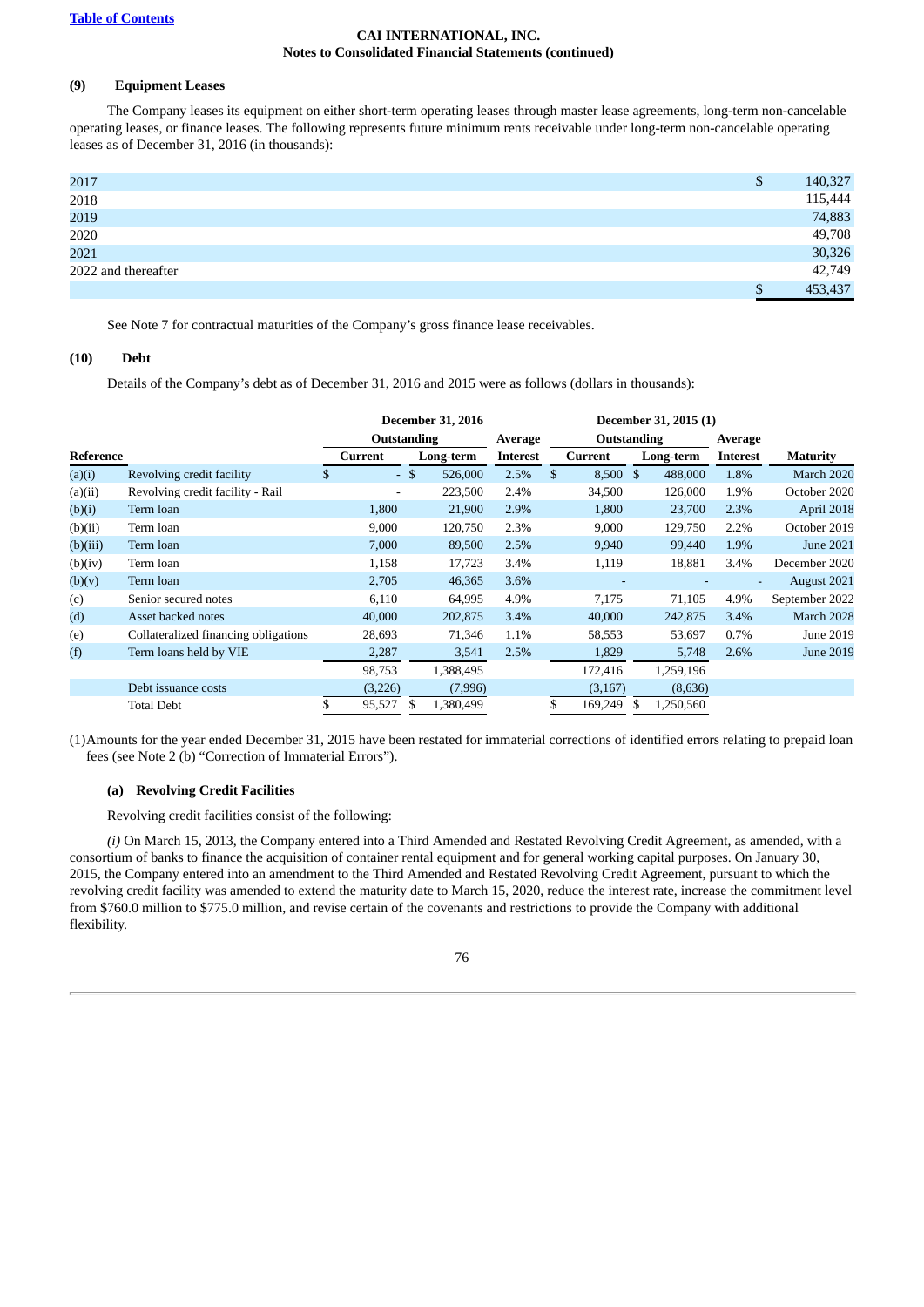As of December 31, 2016, the maximum commitment under the revolving credit facility was \$775.0 million. The revolving credit facility may be increased up to a maximum of \$960.0 million, in accordance with the terms of the agreement, so long as no default of event of default exists either before or immediately after giving effect to the increase. There is a commitment fee on the unused amount of the total commitment, payable quarterly in arrears. The revolving credit facility provides that swing line loans (short-term borrowings of up to \$25.0 million in the aggregate that are payable within 10 business days or at maturity date, whichever comes earlier) and standby letters of credit (up to \$30.0 million in the aggregate) will be available to the Company. These credit commitments are part of, and not in addition to, the total commitment provided under the revolving credit facility. The interest rates vary depending upon whether the loans are characterized as Base Rate loans or Eurodollar rate loans, as defined in the revolving credit agreement. Interest rates are based on LIBOR for Eurodollar loans and Base Rate for Based Rate loans. In addition to various financial and other covenants, the Company's revolving credit facility also includes certain restrictions on the Company's ability to incur other indebtedness or pay dividends to stockholders. As of December 31, 2016, the Company was in compliance with the terms of the revolving credit facility.

As of December 31, 2016, the Company had \$248.9 million in availability under the revolving credit facility (net of \$0.1 million in letters of credit) subject to its ability to meet the collateral requirements under the agreement governing the facility. Based on the borrowing base and collateral requirements at December 31, 2016, the borrowing availability under the revolving credit facility was \$65.1 million, assuming no additional contribution of assets. The entire amount of the facility drawn at any time plus accrued interest and fees is callable on demand in the event of certain specified events of default.

The Company's revolving credit facility, including any amounts drawn on the facility, is secured by substantially all of the assets of the Company (not otherwise used as security for its other credit facilities) including containers owned by the Company, which had a net book value of \$713.1 million as of December 31, 2016, the underlying leases and the Company's interest in any money received under such contracts.

*(ii)* On October 22, 2015, the Company entered into the Second Amended and Restated Revolving Credit Agreement for CAI Rail with a consortium of banks, pursuant to which the prior revolving credit facility was amended to extend the maturity date to October 22, 2020, reduce the interest rate, increase the commitment level from \$250.0 million to \$500.0 million, which may be increased up to a maximum of \$700.0 million subject to certain conditions, and revise certain of the covenants and restrictions under the prior facility to provide the Company with additional flexibility. As of December 31, 2016, the maximum credit commitment under the revolving line of credit was \$500.0 million.

Borrowings under this revolving credit facility bear interest at a variable rate. The interest rates vary depending upon whether the loans are characterized as Base Rate loans or Eurodollar rate loans, as defined in the revolving credit agreement. Interest rates are based on LIBOR for Eurodollar loans, and Base Rate for Base Rate loans.

As of December 31, 2016, CAI Rail had \$276.5 million in availability under the revolving credit facility, subject to its ability to meet the collateral requirements under the agreement governing the facility. Based on the borrowing base and collateral requirements at December 31, 2016, the borrowing availability under the revolving credit facility was \$2.6 million, assuming no additional contribution of assets. The entire amount of the facility drawn at any time plus accrued interest and fees is callable on demand in the event of certain specified events of default.

The agreement governing CAI Rail's revolving credit facility contains various financial and other covenants. As of December 31, 2016, CAI Rail was in compliance with the terms of the revolving credit facility. CAI Rail's revolving credit facility, including any amounts drawn on the facility, is secured by all of the assets of CAI Rail, which had a net book value of \$282.6 million as of December 31, 2016, and is guaranteed by the Company.

*(iii)* On September 23, 2016, the Company entered into a Revolving Credit Agreement for CAI International GmbH with a financial institution to finance the acquisition of rental equipment. As of December 31, 2016, the maximum credit commitment under the revolving credit facility was EUR 25.0 million. Borrowings under this revolving credit facility bear interest at a variable rate. Interest rates are based on EURIBOR. As of December 31, 2016, the Company had not drawn on the facility. The entire amount of the facility drawn at any time plus accrued interest and fees is callable on demand in the event of certain specified events of default. The revolving credit facility matures in September 2020.

#### **(b) Term Loans**

### Term loans consist of the following:

*(i)* On March 22, 2013, the Company entered into a \$30.0 million five-year term loan agreement with Development Bank of Japan (DBJ). The loan is payable in 19 quarterly installments of \$0.5 million starting July 31, 2013 and a final payment of \$21.5 million on April 30, 2018. The loan bears interest at variable rates based on LIBOR. As of December 31, 2016, the loan had a balance of \$23.7 million.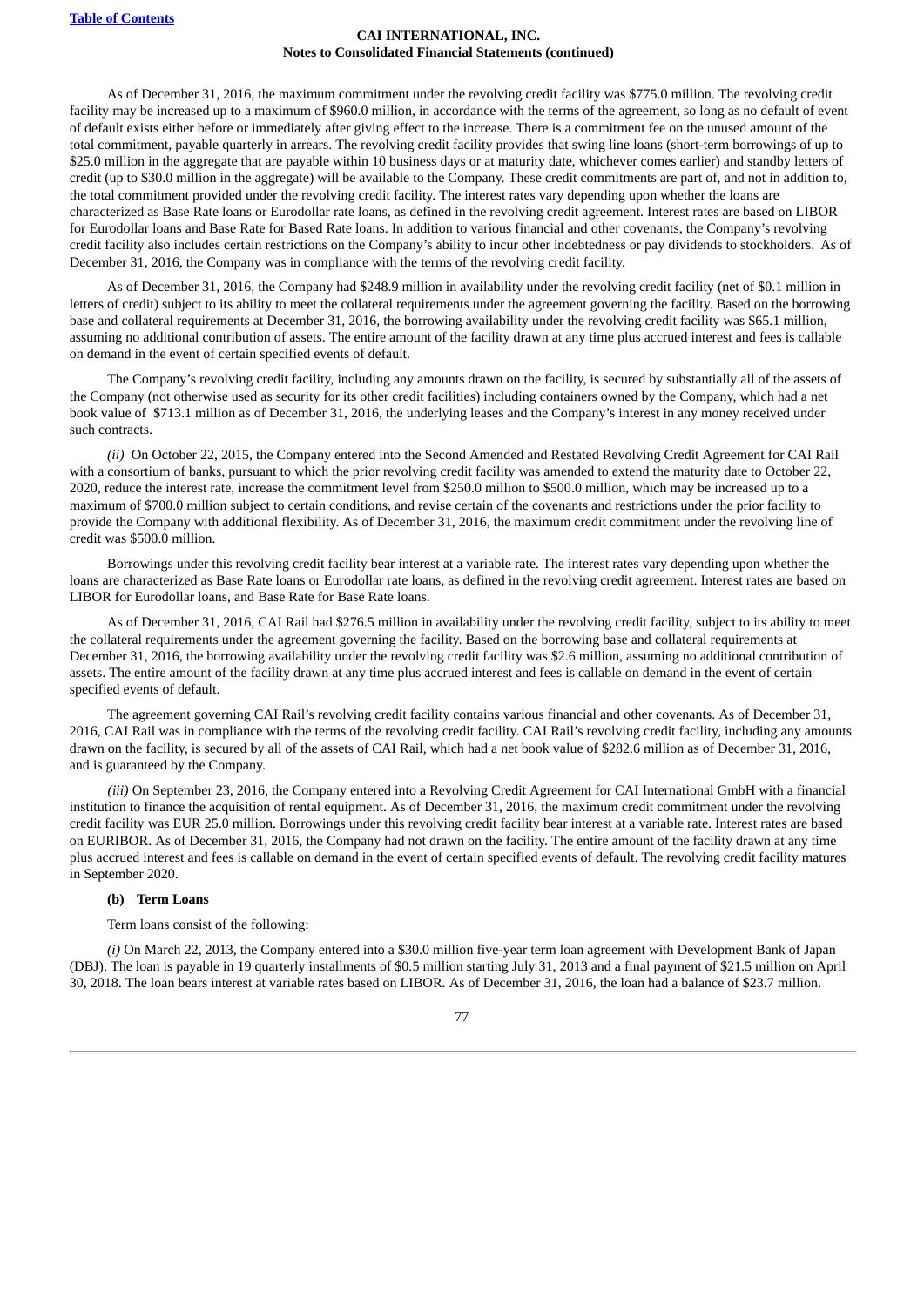## **CAI INTERNATIONAL, INC. Notes to Consolidated Financial Statements (continued)**

The following are the estimated future principal and interest payments under these loans as of December 31, 2016 (in thousands). The payments were calculated assuming the interest rate remains 2.9% through maturity of the loan.

| 2017                               | 2,474  |
|------------------------------------|--------|
| 2018                               | 22,215 |
|                                    | 24,689 |
| Less: Amount representing interest | (989)  |
| Term loan                          | 23,700 |

*(ii)* On December 20, 2010, the Company entered into a term loan agreement with a consortium of banks. Under this loan agreement, the Company was eligible to borrow up to \$300.0 million, subject to certain borrowing conditions, which amount is secured by certain assets of the Company's wholly-owned foreign subsidiaries. The loan agreement is an amortizing facility with a term of six years. The interest rates vary depending upon whether the loans are characterized as Base Rate loans or Eurodollar rate loans, as defined in the term loan agreement. The loan bears a variable interest rate based on LIBOR for Eurodollar loans, and Base Rate for Base Rate loans.

On March 28, 2013, the term loan was amended which reduced the principal balance of the loan from \$249.4 million to \$125.0 million through payment of \$124.4 million from the proceeds of the \$229.0 million fixed-rate asset-backed notes issued by the Company's indirect wholly-owned subsidiary, CAL Funding II Limited (CAL II) (see Note 10 (d) below).

On October 1, 2014, the Company entered into an amended and restated term loan agreement with a consortium of banks, pursuant to which the prior loan agreement was refinanced. The amended and restated term loan agreement, which contains similar terms to the prior loan agreement, was amended to, among other things: (a) reduce the borrowing rates from LIBOR plus 2.25% to LIBOR plus 1.6% (per annum) for Eurodollar loans, (b) increase the loan commitment from \$115.0 million to \$150.0 million, (c) extend the maturity date to October 1, 2019, and (d) revise certain of the covenants and restrictions under the prior loan agreement to provide the Company with additional flexibility. As of December 31, 2016, the term loan had a balance of \$129.8 million.

The following are the estimated future principal and interest payments under this loan as of December 31, 2016 (in thousands). The payments were calculated assuming the interest rate remains 2.3% through maturity of the loan.

| 2017                               | S | 11,997  |
|------------------------------------|---|---------|
| 2018                               |   | 11,783  |
| 2019                               |   | 113,776 |
|                                    |   | 137,556 |
| Less: Amount representing interest |   | (7,806) |
| Term loan                          |   | 129,750 |

*(iii)* On April 11, 2012, the Company entered into a term loan agreement with a consortium of banks. The agreement, as amended, provided for a five-year term loan of up to \$142.0 million, subject to certain borrowing conditions, which amount is secured by certain assets of the Company.

On June 30, 2016, the Company entered into an amended and restated term loan agreement, pursuant to which the prior loan agreement was refinanced. The amended and restated term loan agreement, which contains similar terms to the prior loan agreement, was amended to, among other things: (a) provide the Company with the ability to increase the commitments under the facility to a maximum of \$100.0 million, subject to certain conditions, (2) extend the maturity date to June 30, 2021, and (c) revise certain of the covenants and restrictions under the prior agreement to provide the Company with additional flexibility. The term loan's outstanding principal is amortized quarterly, with quarterly payments equal to 1.75% multiplied by the original outstanding principal. The amended and restated term loan agreement bears a variable interest rate based on LIBOR for Eurodollar loans, and Base Rate for base rate loans. As of December 31, 2016, the loan had a balance of \$96.5 million.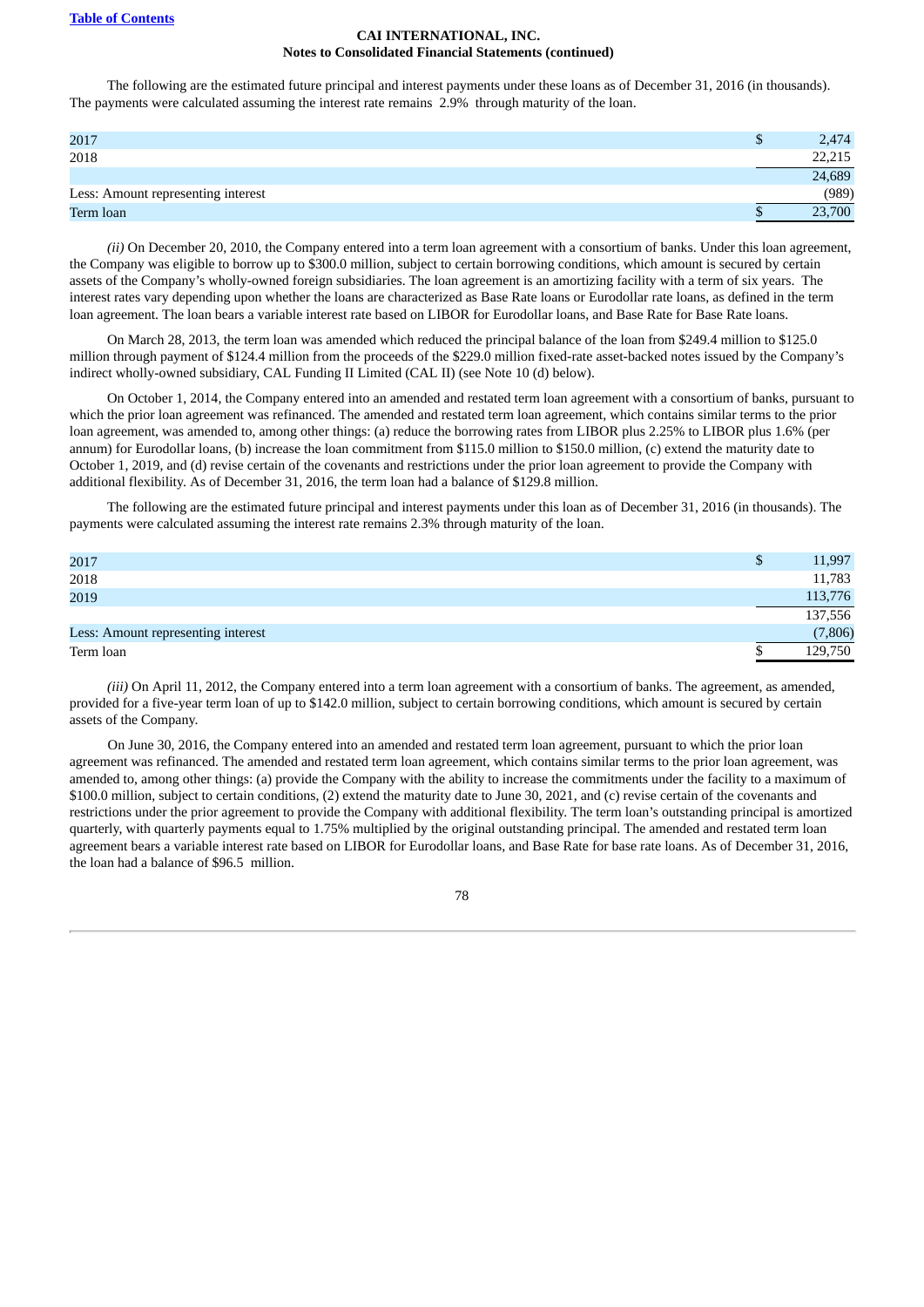The following are the estimated future principal and interest payments under this loan as of December 31, 2016 (in thousands). The payments were calculated assuming the interest rate remains 2.5% through maturity of the loan.

| 2017                               | \$ | 9,398    |
|------------------------------------|----|----------|
| 2018                               |    | 9,219    |
| 2019                               |    | 9,040    |
| 2020                               |    | 8,867    |
| 2021                               |    | 69,357   |
|                                    |    | 105,881  |
| Less: Amount representing interest |    | (9, 381) |
| Term loan                          | ω  | 96,500   |

*(iv)* On December 22, 2015, the Company entered into a \$20.0 million five-year term loan agreement for CAI Rail with a financial institution. The term loan's outstanding principal bears interest at a fixed rate of 3.4% per annum and is amortized quarterly. Any unpaid principal and interest is due and payable on December 22, 2020. The proceeds from the term loan were primarily used to repay outstanding amounts under CAI Rail's revolving credit facility. As of December 31, 2016, the loan had a balance of \$18.9 million.

The following are the estimated future principal and interest payments under this loan as of December 31, 2016 (in thousands). The payments were calculated based on the fixed interest rate of 3.4%.

| 2017                               | P. | 1,793   |
|------------------------------------|----|---------|
| 2018                               |    | 1,793   |
| 2019                               |    | 1,793   |
| 2020                               |    | 15,793  |
|                                    |    | 21,172  |
| Less: Amount representing interest |    | (2,291) |
| Term loan                          |    | 18,881  |

*(v)* On August 30, 2016, CAI Rail entered into a term loan agreement of up to \$100.0 million with a consortium of banks for the acquisition of railcars, subject to certain borrowing conditions, which is secured by certain railcars and other assets of CAI Rail. The loan agreement is an amortizing facility with a term of five years. Borrowings under the loan bear interest at a fixed rate as specified in the applicable term note entered into at the time a draw is made under the loan agreement. Principal and interest on the borrowings are payable monthly during the five-year term of the note. At closing of the loan agreement, CAI Rail made a draw of \$50.0 million on the facility at a fixed interest rate of 3.6% per annum. Any unpaid principal and interest is due on August 30, 2021. As of December 31, 2016, the loan had a balance of \$49.1 million.

The following are the estimated future principal and interest payments under this loan as of December 31, 2016 (in thousands). The payments were calculated based on the fixed interest rate of 3.6%.

| 2017                               | \$<br>4,441 |
|------------------------------------|-------------|
| 2018                               | 4,441       |
| 2019                               | 4,441       |
| 2020                               | 4,441       |
| 2021                               | 38,524      |
|                                    | 56,288      |
| Less: Amount representing interest | (7,218)     |
| Term loan                          | 49,070      |

The Company's term loans are secured by rental equipment owned by the Company, which had a net book value of \$378.4 million as of December 31, 2016.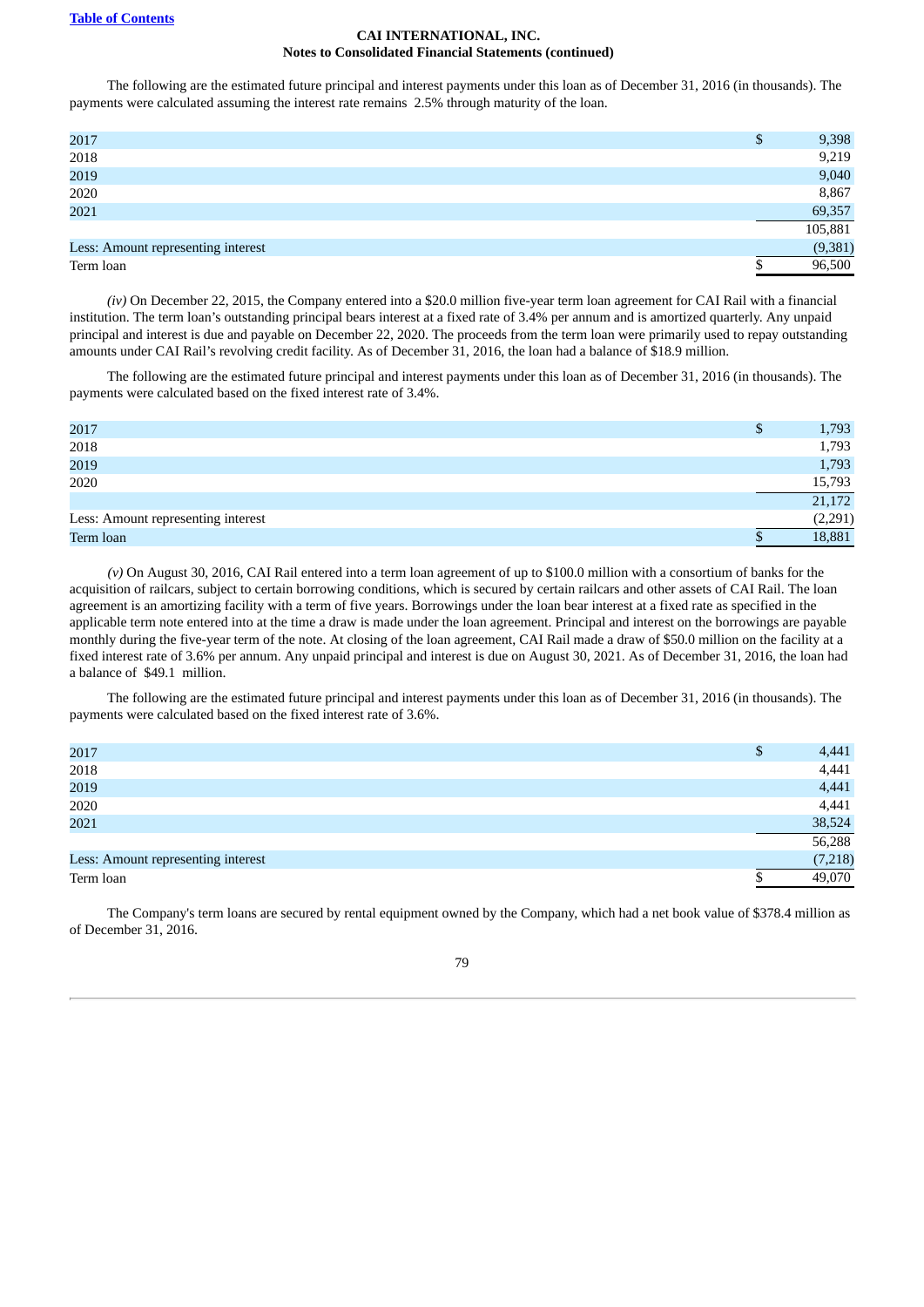### **(c) Senior Secured Notes**

On September 13, 2012, Container Applications Limited (CAL), a wholly-owned subsidiary of the Company, entered into a Note Purchase Agreement with certain institutional investors, pursuant to which CAL issued \$103.0 million of its 4.90% Senior Secured Notes due September 13, 2022 (the Notes) to the investors. The Notes are guaranteed by the Company and secured by certain assets of CAL and the Company.

The Notes bear interest at 4.9% per annum, due and payable semiannually on March 13 and September 13 of each year, commencing on March 13, 2013. In addition, CAL is required to make certain principal payments on March 13 and September 13 of each year, commencing on March 13, 2013. Any unpaid principal and interest is due and payable on September 13, 2022. The Note Purchase Agreement provides that CAL may prepay at any time all or any part of the Notes in an amount not less than 10% of the aggregate principal amount of the Notes then outstanding. As of December 31, 2016, the Notes had a balance of \$71.1 million.

The following are the estimated future principal and interest payments under the Notes as of December 31, 2016 (in thousands). The payments were calculated based on the fixed interest rate of 4.9%.

| 2017                               | \$<br>9,520 |
|------------------------------------|-------------|
| 2018                               | 9,220       |
| 2019                               | 8,920       |
| 2020                               | 8,621       |
| 2021                               | 8,322       |
| 2022 and thereafter                | 42,467      |
|                                    | 87,070      |
| Less: Amount representing interest | (15, 965)   |
| Senior secured notes               | 71,105      |

The Company's senior secured notes are secured by rental equipment owned by the Company, which had a net book value of \$93.8 million as of December 31, 2016.

## **(d) Asset-Backed Notes**

On October 18, 2012, CAL II issued \$171.0 million of 3.47% fixed rate asset-backed notes (Series 2012-1 Asset-Backed Notes). Principal and interest on the Series 2012-1 Asset-Backed Notes is payable monthly commencing on November 26, 2012, and the Series 2012-1 Asset-Backed Notes mature in October 2027. The proceeds from the Series 2012-1 Asset-Backed Notes were used to repay part of the Company's borrowings under its senior revolving credit facility. As of December 31, 2016, the Series 2012-1 Asset-Backed Notes had a balance of \$99.8 million.

On March 28, 2013, CAL II issued \$229.0 million of 3.35% fixed rate asset-backed notes (Series 2013-1 Asset-Backed Notes). Principal and interest on the Series 2013-1 Asset-Backed Notes is payable monthly commencing on April 25, 2013, and the Series 2013-1 Asset-Backed Notes mature in March 2028. The proceeds from the Series 2013-1 Asset-Backed Notes were used partly to reduce the balance of the Company's term loan as described in Note 10 (b)(ii) above, and to partially pay down the Company's senior revolving credit facility. The Series 2013-1 Asset-Backed Notes had a balance of \$143.1 million as of December 31, 2016.

The following are the estimated future principal and interest payments under the Asset-Backed Notes as of December 31, 2016 (in thousands). The payments were calculated based on the weighted average fixed interest rate of 3.4%.

| 2017                               | \$ | 47,632    |
|------------------------------------|----|-----------|
| 2018                               |    | 46,272    |
| 2019                               |    | 44,911    |
| 2020                               |    | 43,551    |
| 2021                               |    | 42,190    |
| 2022 and thereafter                |    | 43,741    |
|                                    |    | 268,297   |
| Less: Amount representing interest |    | (25, 422) |
| Asset-backed notes                 | ۵D | 242,875   |

The Company's asset-backed notes are secured by rental equipment owned by the Company, which had a net book value of \$326.0 million as of December 31, 2016.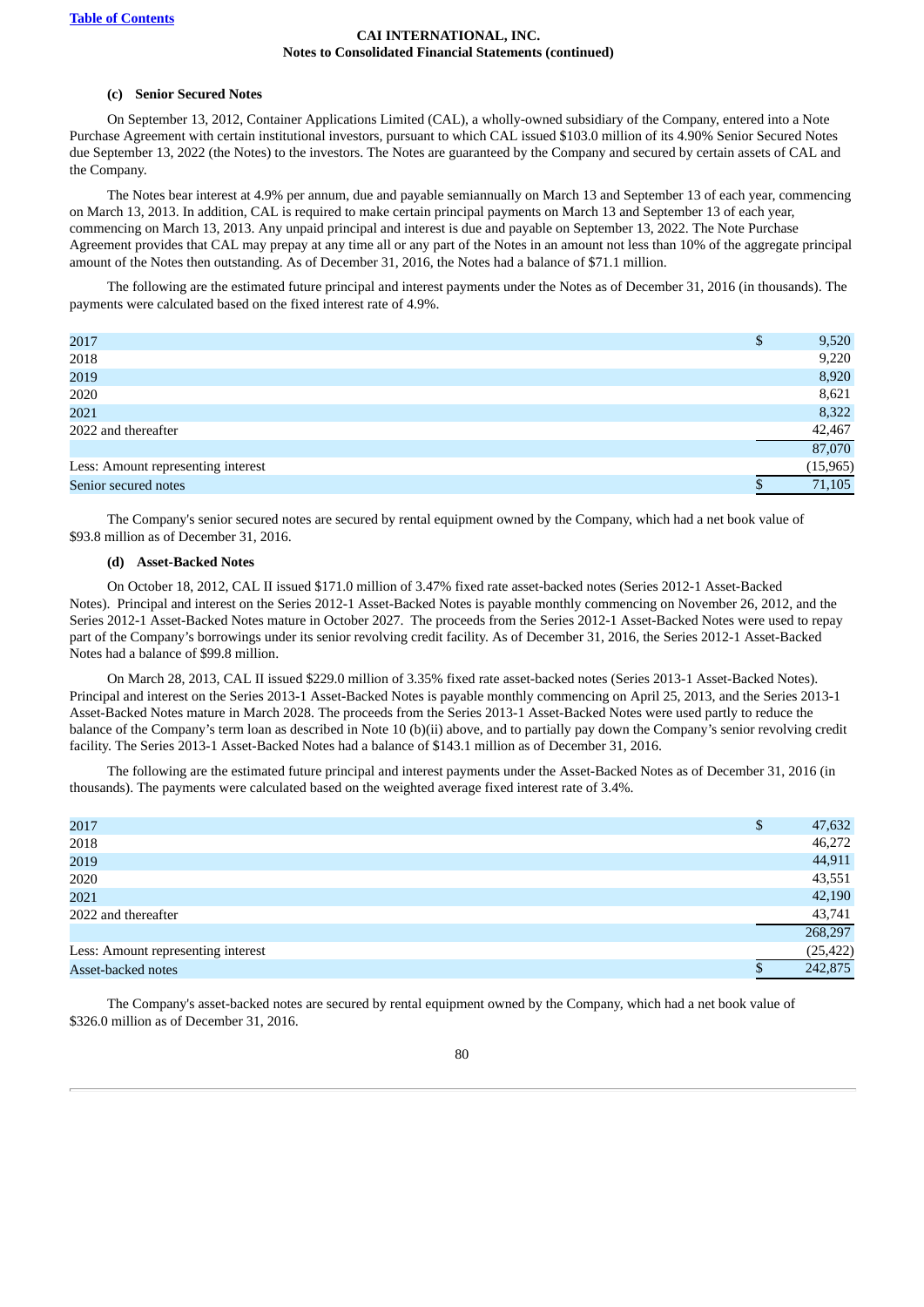The agreements under each of the asset-backed notes described above require the Company to maintain a restricted cash account to cover payment of the obligations. As of December 31, 2016, the restricted cash account had a balance of \$6.2 million.

### **(e) Collateralized Financing Obligations**

As of December 31, 2016, the Company had collateralized financing obligations of \$100.0 million (see Note 4). The obligations had an average interest rate of 1.1% as of December 31, 2016 with maturity dates between March 2017 and September 2019. The debt is secured by a pool of containers covered under the financing arrangements.

The following are the estimated future principal and interest payments under the Company's collateralized financing obligations as of December 31, 2016 (in thousands). The payments were calculated assuming an average interest rate of 1.1% through maturity of the obligations.

| 2017                                 | ъ | 30,628  |
|--------------------------------------|---|---------|
| 2018                                 |   | 23,174  |
| 2019                                 |   | 50,105  |
|                                      |   | 103,907 |
| Less: Amount representing interest   |   | (3,868) |
| Collateralized financing obligations |   | 100,039 |

### **(f) Term Loans Held by VIE**

On June 25, 2014, one of the Japanese investor funds that is consolidated by the Company as a VIE (see Note 4) entered into a term loan agreement with a bank. Under the terms of the agreement, the Japanese investor fund entered into two loans; a five year, amortizing loan of \$9.2 million at a fixed interest rate of 2.7%, and a five year, non-amortizing loan of \$1.6 million at a variable interest rate based on LIBOR. The debt is secured by assets of the Japanese investor fund, and is subject to certain borrowing conditions set out in the loan agreement. As of December 31, 2016, the term loans held by the Japanese investor fund totaled \$5.8 million and had an average interest rate of 2.5%.

The following are the estimated future principal and interest payments under this loan as of December 31, 2016 (in thousands). The payments were calculated assuming the interest rate remains 2.5% through maturity of the loan.

| 2017                               | а | 2,408 |
|------------------------------------|---|-------|
| 2018                               |   | 1,906 |
| 2019                               |   | 1,754 |
|                                    |   | 6,068 |
| Less: Amount representing interest |   | (240) |
| Term loans held by VIE             |   | 5,828 |

The Company's term loans held by VIE are secured by rental equipment owned by the Japanese investor fund, which had a net book value of \$12.7 million as of December 31, 2016.

The agreements relating to all of the Company's debt contain various financial and other covenants. As of December 31, 2016, the Company was in compliance with all of its debt covenants.

### **(11) Stock–Based Compensation Plan**

### **Stock Options**

The Company grants stock options to certain employees and independent directors pursuant to its 2007 Equity Incentive Plan (Plan), as amended, which was originally adopted on April 23, 2007. Under the Plan, a maximum of 2,671,980 share awards may be granted.

Stock options granted to employees have a vesting period of four years from grant date, with 25% vesting after one year, and 1/48<sup>th</sup> vesting each month thereafter until fully vested. Stock options granted to independent directors vest in one year. All of the stock options have a contractual term of ten years.

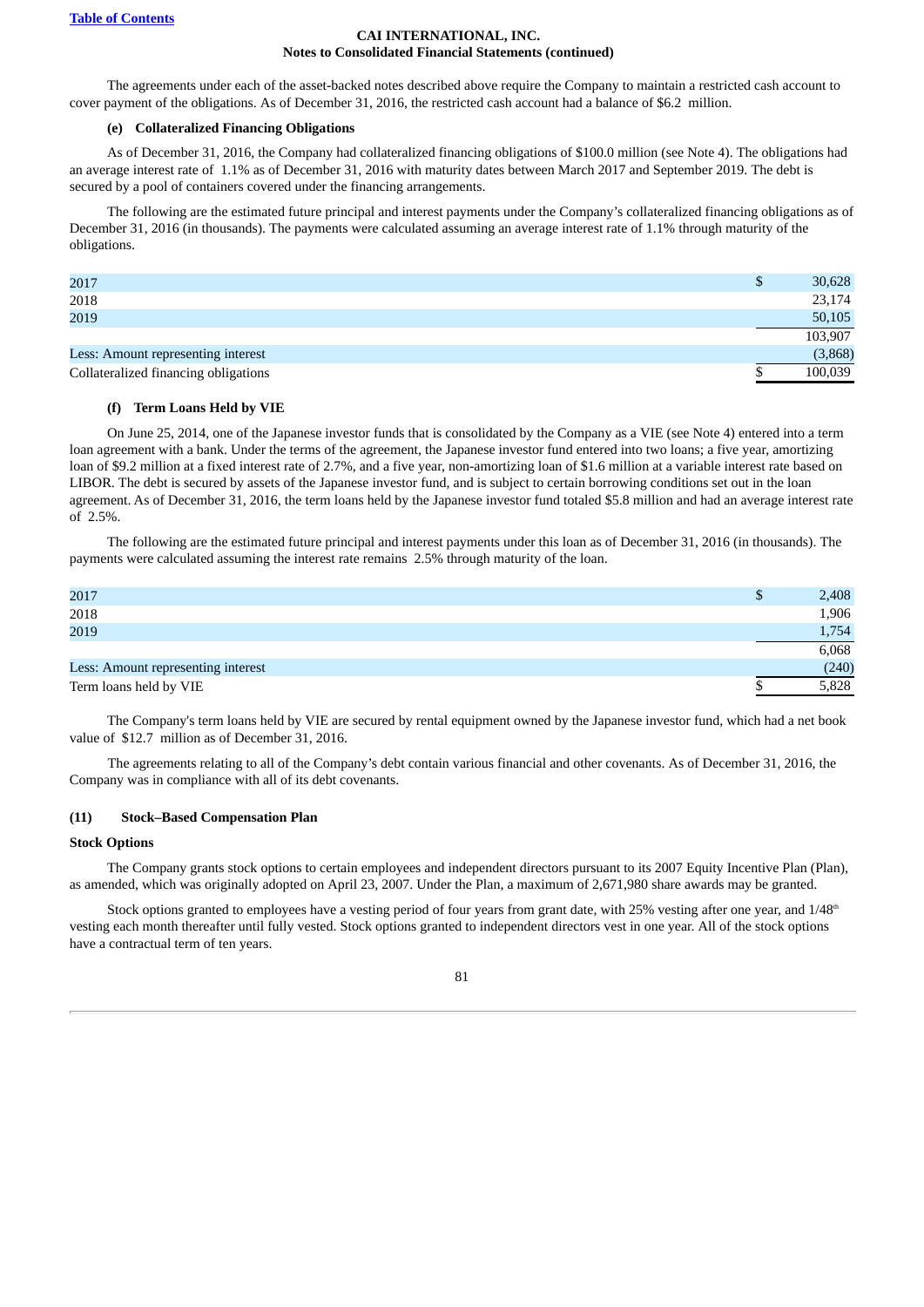The following table summarizes the Company's stock option activities for the three years ended December 31, 2016:

|                                          | Number of     |               | Weighted<br>Average<br><b>Exercise</b> | Weighted<br>Average<br><b>Remaining</b><br>Contractual<br>Term |      | Aggregate<br><b>Intrinsic</b><br>Value |
|------------------------------------------|---------------|---------------|----------------------------------------|----------------------------------------------------------------|------|----------------------------------------|
|                                          | <b>Shares</b> |               | Price                                  | (in years)                                                     |      | (in thousands)                         |
| Options outstanding, December 31, 2013   | 1,263,485     | \$            | 14.84                                  |                                                                |      |                                        |
| Options granted                          | 170,000       | \$            | 22.09                                  |                                                                |      |                                        |
| Options forfeited                        | (5, 417)      | - \$          | 22.55                                  |                                                                |      |                                        |
| Options exercised                        | (7,319)       | S             | 15.60                                  |                                                                |      |                                        |
| Options outstanding, December 31, 2014   | 1,420,749     | <sup>\$</sup> | 15.67                                  |                                                                |      |                                        |
| Options granted                          | 183,000       | S             | 21.72                                  |                                                                |      |                                        |
| Options exercised                        | (414, 494)    | <sup>\$</sup> | 11.45                                  |                                                                |      |                                        |
| Options outstanding, December 31, 2015   | 1,189,255     | \$.           | 18.08                                  |                                                                |      |                                        |
| Options granted                          | 245,000       | \$.           | 7.87                                   |                                                                |      |                                        |
| Options forfeited/cancelled              | (6,000)       | S             | 21.99                                  |                                                                |      |                                        |
| Options outstanding, December 31, 2016   | 1,428,255     | \$.           | 16.31                                  | 5.7                                                            | - \$ | 896                                    |
| Options exercisable at December 31, 2016 | 1,051,969     | \$            | 17.56                                  | 4.5                                                            | \$   | 700                                    |
| Expected to vest after December 31, 2016 | 376,286       | \$            | 12.80                                  | 8.9                                                            | \$   | 196                                    |

The aggregate intrinsic value represents the value by which the Company's closing stock price of \$8.67 per share on the last trading day of the year ended December 31, 2016 exceeds the exercise price of the stock multiplied by the number of options outstanding or exercisable, excluding options that have a zero or negative intrinsic value. The aggregate intrinsic value of options exercised during 2015 and 2014, based on the closing share price on the date each option was exercised, was \$4.9 million and less than \$0.1 million, respectively.

The Company recorded stock-based compensation expense of \$1.3 million, \$1.5 million and \$1.6 million relating to stock options for the years ended December 31, 2016, 2015 and 2014, respectively. As of December 31, 2016, the remaining unamortized stock-based compensation cost relating to stock options granted to the Company's employees and independent directors was approximately \$2.0 million which is to be recognized over the remaining weighted average vesting period of approximately 2.3 years.

The total fair value of stock options granted to the Company's employees and independent directors at the time of grant was approximately \$0.9 million, or \$3.55 per share, \$1.7 million, or \$9.20 per share, and \$1.9 million, or \$11.02 per share for the years ended December 31, 2016, 2015 and 2014, respectively, calculated using the Black-Scholes-Merton pricing model under the following weighted average assumptions:

|                                |   | 2016           |     | 2015          |              | 2014          |
|--------------------------------|---|----------------|-----|---------------|--------------|---------------|
| Stock price                    | S | 7.87           | \$. | 21.72         | $\mathbf{s}$ | 22.09         |
| Exercise price                 | S | 7.87           |     | 21.72         | - \$         | 22.09         |
|                                |   |                |     |               |              |               |
| Expected term (years)          |   | $5.5 - 6.25$   |     | $5.5 - 6.25$  |              | $5.5 - 6.25$  |
| Expected volatility (%)        |   | $45.4 - 46.7$  |     | $39.5 - 41.8$ |              | $44.8 - 53.5$ |
| Risk-free interest rate $(\%)$ |   | $1.30 - 1.40$  |     | $1.85 - 2.00$ |              | $1.79 - 1.98$ |
| Dividend yield (%)             |   | $\overline{a}$ |     |               |              |               |

The expected option term is calculated using the simplified method in accordance with SEC guidance. The expected volatility was derived from the average volatility of the Company's stock over a period approximating the expected term of the options. The risk-free rate is based on daily U.S. Treasury yield curve with a term approximating the expected term of the options. No forfeiture was estimated on all options granted during the years ended December 31, 2016, 2015 and 2014 as management believes that none of the grantees will leave the Company within the option vesting period.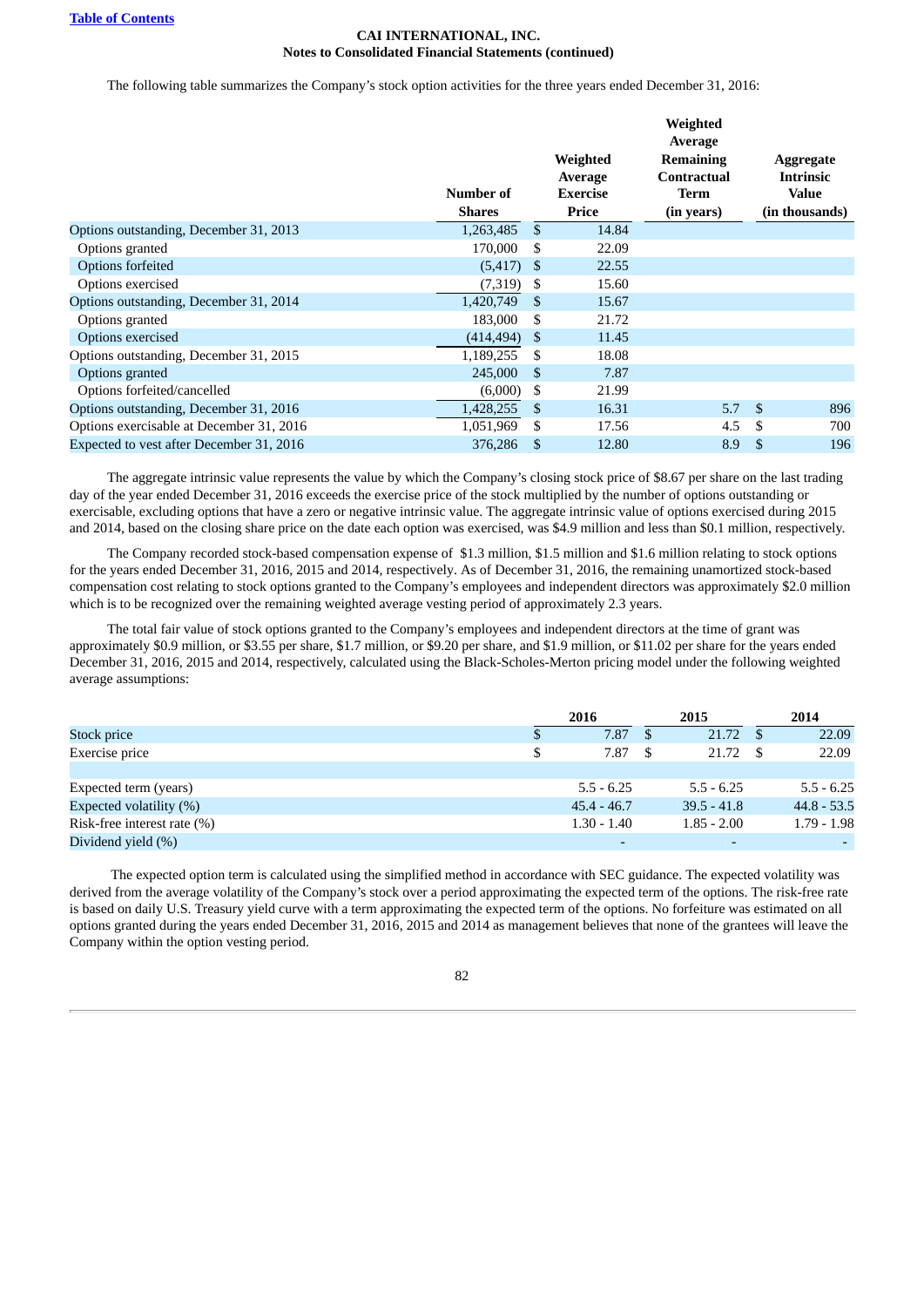## **Restricted Stock**

The Company grants restricted stock to certain employees pursuant to the Plan. The restricted stock is valued based on the closing price of the Company's stock on the date of grant and has a vesting period of four years. The following table summarizes the activity of restricted stock under the Plan:

|                                                 | Number of<br><b>Shares of</b><br><b>Restricted</b> |      | Weighted<br>Average<br><b>Grant Date</b> |
|-------------------------------------------------|----------------------------------------------------|------|------------------------------------------|
|                                                 | <b>Stock</b>                                       |      | <b>Fair Value</b>                        |
| Restricted stock outstanding, December 31, 2013 | 28,150                                             | -\$  | 26.11                                    |
| Restricted stock granted                        | 23,500                                             | -S   | 22.09                                    |
| Restricted stock vested                         | $(7,648)$ \$                                       |      | 26.13                                    |
| Restricted stock forfeited                      | (1,500)                                            | - \$ | 26.41                                    |
| Restricted stock outstanding, December 31, 2014 | 42,502                                             | - \$ | 23.87                                    |
| Restricted stock granted                        | 21,000                                             | - \$ | 21.15                                    |
| Restricted stock vested                         | (15, 477)                                          | - \$ | 23.81                                    |
| Restricted stock outstanding, December 31, 2015 | 48,025                                             | - \$ | 22.70                                    |
| Restricted stock granted                        | 34,500                                             | - \$ | 7.87                                     |
| Restricted stock vested                         | $(14,379)$ \$                                      |      | 23.61                                    |
| Restricted stock forfeited                      | $(2,344)$ \$                                       |      | 21.96                                    |
| Restricted stock outstanding, December 31, 2016 | 65,802                                             | -S   | 14.75                                    |

The Company recognized stock-based compensation expense relating to restricted stock of \$0.4 million for both the years ended December 31, 2016 and 2015, and \$0.3 million for the year ended December 31, 2014. Unamortized stock-based compensation expense relating to restricted stock as of December 31, 2016 was \$0.7 million, which will be recognized over the remaining average vesting period of 2.2 years.

Stock-based compensation expense is recorded as a component of administrative expenses in the Company's consolidated statements of income with a corresponding credit to additional paid-in capital in the Company's consolidated balance sheets.

### **(12) Income Taxes**

For the years ended December 31, 2016, 2015 and 2014, net income before income taxes and non-controlling interest consisted of the following (in thousands):

|                    |   | <b>Year Ended December 31,</b> |  |        |   |        |
|--------------------|---|--------------------------------|--|--------|---|--------|
|                    |   | 2016                           |  | 2015   |   | 2014   |
| U.S. operations    | ц | 8.996                          |  | 6,682  |   | 7,853  |
| Foreign operations |   | 882                            |  | 24,305 |   | 59,336 |
|                    |   | 9.878                          |  | 30,987 | D | 67,189 |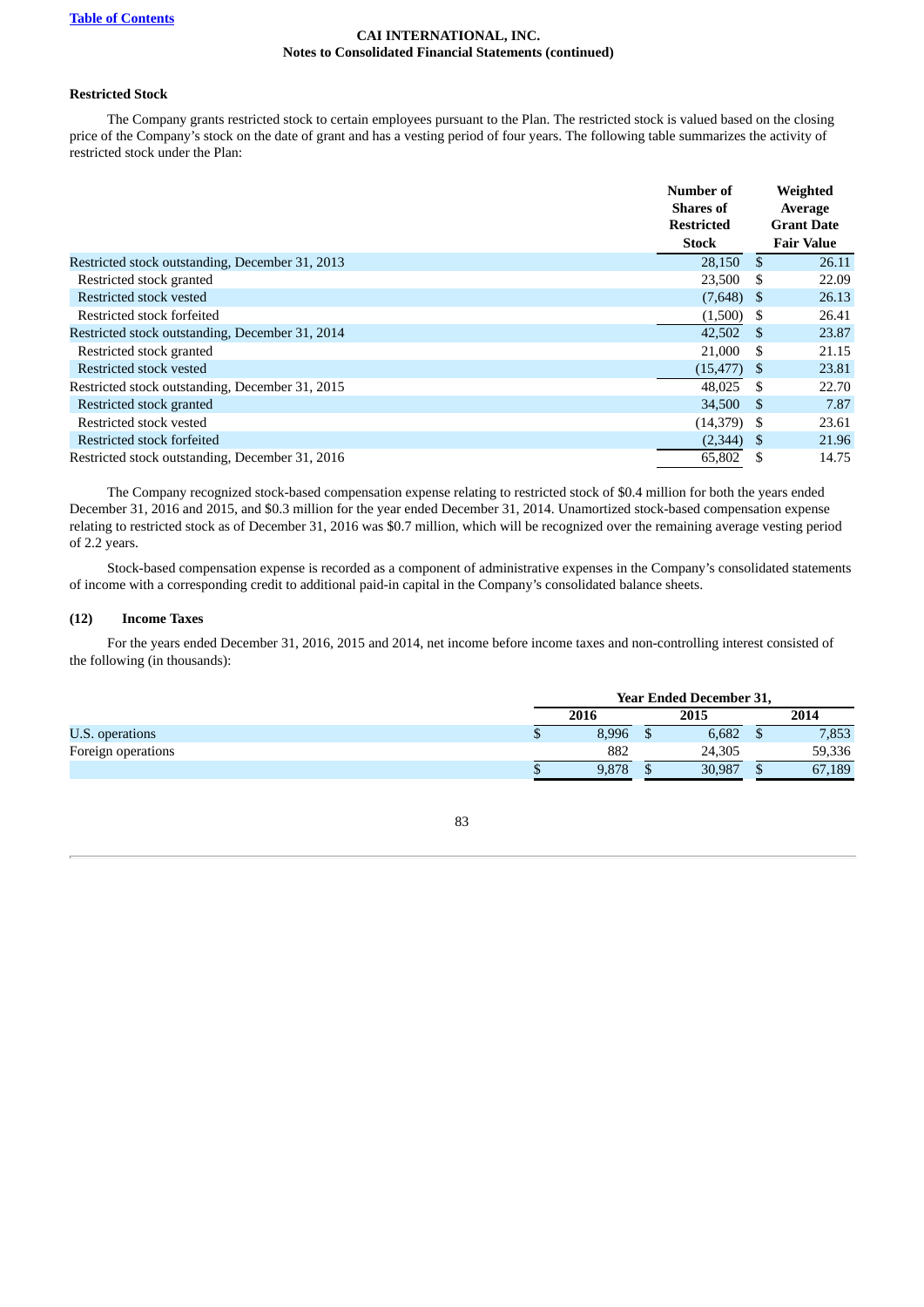Income tax expense (benefit) attributable to income from operations consisted of (in thousands):

|                    |    | <b>Year Ended December 31,</b> |  |                   |   |       |  |  |  |  |  |  |  |  |  |  |  |  |  |  |  |  |  |  |  |      |
|--------------------|----|--------------------------------|--|-------------------|---|-------|--|--|--|--|--|--|--|--|--|--|--|--|--|--|--|--|--|--|--|------|
|                    |    | 2016<br>2015                   |  |                   |   |       |  |  |  |  |  |  |  |  |  |  |  |  |  |  |  |  |  |  |  | 2014 |
| Current            |    |                                |  |                   |   |       |  |  |  |  |  |  |  |  |  |  |  |  |  |  |  |  |  |  |  |      |
| Federal            | \$ | $312 \quad $$                  |  | $(2,083)$ \$      |   | 3,005 |  |  |  |  |  |  |  |  |  |  |  |  |  |  |  |  |  |  |  |      |
| <b>State</b>       |    | 56                             |  | $\left( 4\right)$ |   | 62    |  |  |  |  |  |  |  |  |  |  |  |  |  |  |  |  |  |  |  |      |
| Foreign            |    | 2,338                          |  | 1,372             |   | 1,954 |  |  |  |  |  |  |  |  |  |  |  |  |  |  |  |  |  |  |  |      |
|                    |    | 2,706                          |  | (715)             |   | 5,021 |  |  |  |  |  |  |  |  |  |  |  |  |  |  |  |  |  |  |  |      |
| <b>Deferred</b>    |    |                                |  |                   |   |       |  |  |  |  |  |  |  |  |  |  |  |  |  |  |  |  |  |  |  |      |
| Federal            |    | 3,090                          |  | 5,406             |   | 930   |  |  |  |  |  |  |  |  |  |  |  |  |  |  |  |  |  |  |  |      |
| <b>State</b>       |    | 238                            |  | 19                |   | 247   |  |  |  |  |  |  |  |  |  |  |  |  |  |  |  |  |  |  |  |      |
| Foreign            |    | (2, 190)                       |  | (458)             |   | 993   |  |  |  |  |  |  |  |  |  |  |  |  |  |  |  |  |  |  |  |      |
|                    |    | 1,138                          |  | 4,967             |   | 2,170 |  |  |  |  |  |  |  |  |  |  |  |  |  |  |  |  |  |  |  |      |
| Income tax expense | \$ | 3,844                          |  | 4,252             | S | 7,191 |  |  |  |  |  |  |  |  |  |  |  |  |  |  |  |  |  |  |  |      |

The reconciliations between the Company's income tax expense and the amounts computed by applying the U.S. federal income tax rate of 35.0% for the years ended December 31, 2016, 2015 and 2014 are as follows (in thousands):

|                                                             | <b>Year Ended December 31,</b> |  |                          |  |           |  |  |  |
|-------------------------------------------------------------|--------------------------------|--|--------------------------|--|-----------|--|--|--|
|                                                             | 2016                           |  | 2015                     |  | 2014      |  |  |  |
| Computed expected tax expense                               | 3,458                          |  | 10,845                   |  | 23,516    |  |  |  |
| Increase (decrease) in income taxes resulting from:         |                                |  |                          |  |           |  |  |  |
| Foreign tax differential                                    | (88)                           |  | (7,676)                  |  | (17, 955) |  |  |  |
| State income tax expense, net of federal income tax benefit | 310                            |  | 220                      |  | 55        |  |  |  |
| Subpart F income                                            | 711                            |  | 597                      |  | 1,106     |  |  |  |
| Adjustment to contingent consideration                      | (634)                          |  | $\overline{\phantom{0}}$ |  |           |  |  |  |
| Increase in uncertain tax positions                         | 36                             |  | 17                       |  | 38        |  |  |  |
| Non-deductible stock-based compensation                     | 155                            |  | 134                      |  | 112       |  |  |  |
| Change in valuation allowance                               | (15)                           |  | (152)                    |  | 167       |  |  |  |
| Other                                                       | (89)                           |  | 267                      |  | 152       |  |  |  |
|                                                             | 3.844                          |  | 4,252                    |  | 7,191     |  |  |  |

As of December 31, 2016, the Company had \$72.1 million, \$5.6 million and \$11.3 million of net operating loss (NOL) carry forwards available to offset future federal, foreign and state taxable income, respectively. The NOL carry forwards will begin to expire in 2035, 2017 and 2029 for federal, foreign and state income tax purposes, respectively.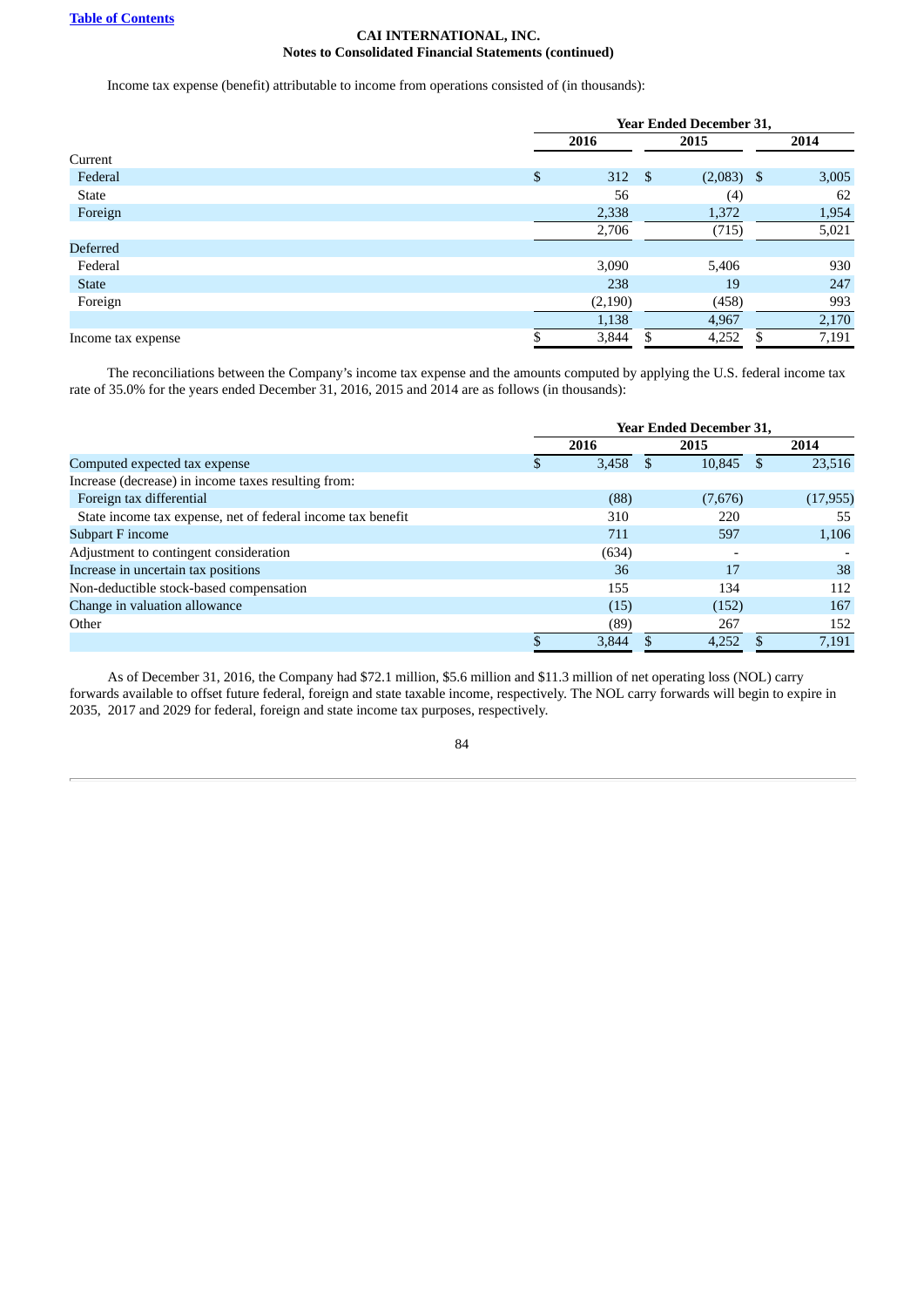## **CAI INTERNATIONAL, INC. Notes to Consolidated Financial Statements (continued)**

The tax effects of temporary differences that give rise to significant portions of the deferred tax assets and deferred tax liabilities as of December 31, 2016 and 2015 are presented below (in thousands):

|                                                |    | <b>Year Ended December 31,</b> |      |        |  |  |
|------------------------------------------------|----|--------------------------------|------|--------|--|--|
|                                                |    |                                | 2015 |        |  |  |
| Deferred tax assets:                           |    |                                |      |        |  |  |
| Accounts receivable                            | \$ | 307                            | -\$  | 123    |  |  |
| Accrued expenses and other current liabilities |    | 423                            |      | 145    |  |  |
| Unearned revenue                               |    | 856                            |      | 436    |  |  |
| Stock-based compensation                       |    | 2,280                          |      | 1,812  |  |  |
| Other                                          |    | 616                            |      | 442    |  |  |
| Net operating loss carry forwards              |    | 27,225                         |      | 13,814 |  |  |
| Gross deferred tax assets                      |    | 31,707                         |      | 16,772 |  |  |
| Valuation allowance                            |    |                                |      | (15)   |  |  |
| Net deferred tax assets                        |    | 31,707                         |      | 16,757 |  |  |
|                                                |    |                                |      |        |  |  |
| Deferred tax liabilities:                      |    |                                |      |        |  |  |
| Intangible assets                              |    | 2,946                          |      | 29     |  |  |
| Depreciation and amortization                  |    | 73,305                         |      | 56,478 |  |  |
| Foreign deferred tax liabilities               |    | 760                            |      | 2,664  |  |  |
| Deferred subpart F income                      |    | 6,500                          |      | 5,790  |  |  |
| Gross deferred tax liabilities                 |    | 83,511                         |      | 64,961 |  |  |
| Net deferred tax liability                     | \$ | 51,804                         | \$   | 48,204 |  |  |

The realization of deferred tax assets is dependent upon the generation of future taxable income during the periods in which those temporary differences become deductible. The Company's management considers the projected future taxable income for making this assessment. Based upon the level of historical taxable income and projections for future taxable income over the periods in which the deferred tax assets are deductible, the Company's management believes it is more likely than not the Company will realize the benefits of the deductible differences noted above.

Tax attributes related to stock option windfall deductions are not recorded until they result in a reduction of cash tax payable. Our federal and state net operating losses from windfall deductions were excluded from our deferred tax balance as of December 31, 2016. As of December 31, 2016, the benefit of the federal and state net operating loss deferred tax assets of \$1.0 million and less than \$0.1 million, respectively, will be recorded to additional paid-in capital when they reduce cash tax payable.

Deferred income taxes have not been provided on the undistributed earnings of foreign subsidiaries. As of December 31, 2016, the amount of such earnings totaled approximately \$264.9 million. These earnings have been permanently reinvested and the Company does not plan to initiate any action that would precipitate the payment of income taxes thereon. The amount of income taxes that would have resulted had such earnings been repatriated is not practically determinable.

The following table summarizes the activity related to the Company's unrecognized tax benefits (in thousands):

| Balance at January 1, 2015                      | ъ | 188  |
|-------------------------------------------------|---|------|
| Increases related to current year tax positions |   | 119  |
| Decreases related to lapsing of statute         |   | (87) |
| Balance at December 31, 2015                    |   | 220  |
| Increases related to current year tax positions |   | 77   |
| Decreases related to lapsing of statute         |   | (31) |
| Balance at December 31, 2016                    |   | 266  |

The unrecognized tax benefits of approximately \$0.3 million at December 31, 2016, if recognized, would reduce the Company's effective tax rate. The Company accrued potential interest and penalties of less than \$0.1 million related to unrecognized tax benefits for each of the years ended December 31, 2016 and 2015.

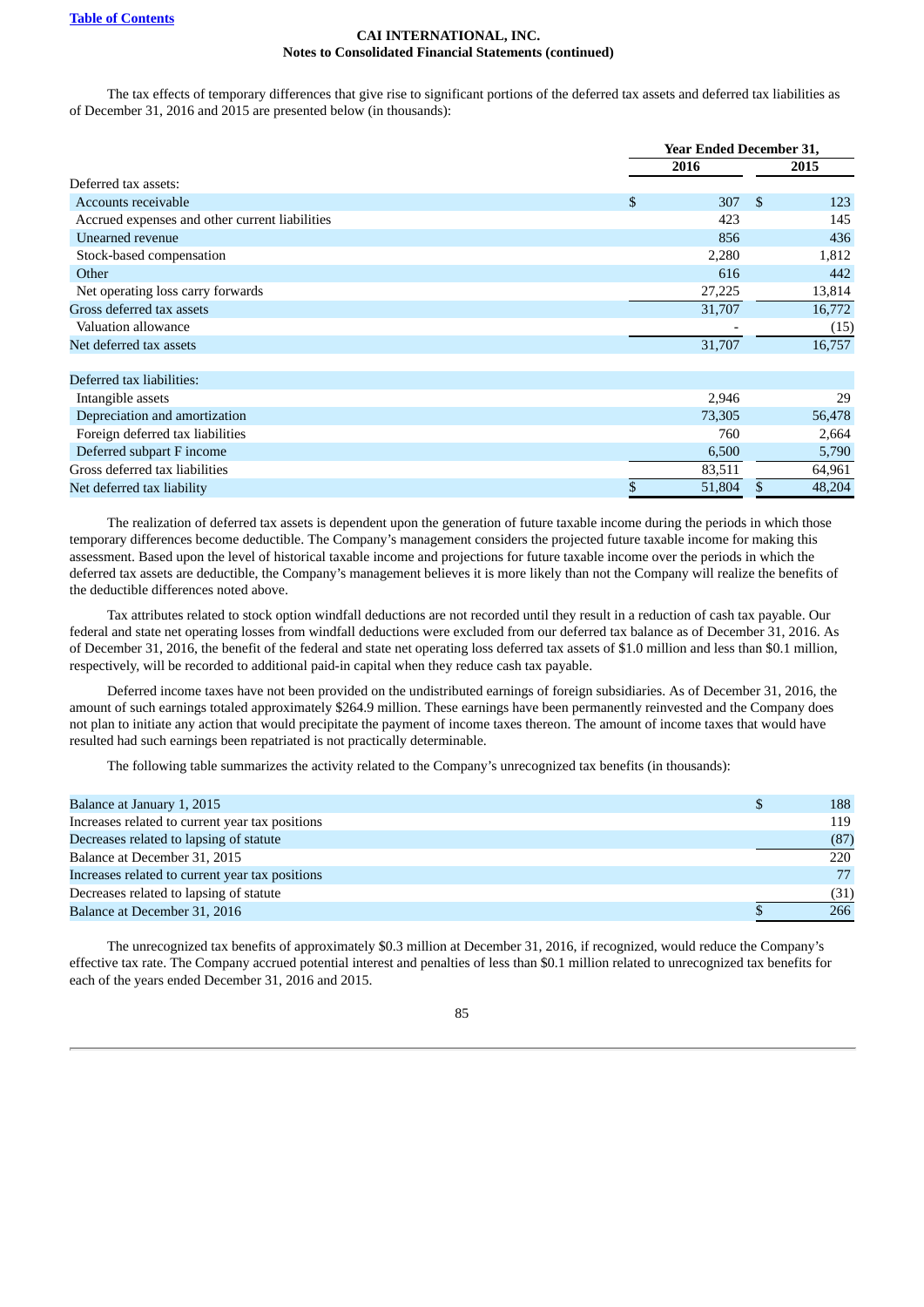The Company's tax returns, including the United States, California, New Jersey and South Carolina, are subject to examination by the tax authorities. The Company accrues for unrecognized tax benefits based upon its best estimate of the additional taxes, interest and penalties expected to be paid. These estimates are updated over time as more definitive information becomes available from taxing authorities, completion of tax audits, expiration of statute of limitations, or upon occurrence of other events.

The Company does not believe the total amount of unrecognized tax benefit as of December 31, 2016 will increase or decrease significantly in the next twelve months. As of December 31, 2016, the statute of limitations for tax examinations in the United States has not expired for the years ended December 31, 2013 through 2015 and California, New Jersey and South Carolina have not expired for tax returns filed for the years ended December 31, 2012 through 2015.

## **(13) Fair Value of Financial Instruments**

The carrying amounts reported in the consolidated balance sheets for cash, accounts receivable and accounts payable approximate fair value because of the immediate or short-term maturity of these financial instruments. The Company's asset-backed notes of \$242.9 million and collateralized financing obligations of \$100.0 million as of December 31, 2016 were estimated to have a fair value of approximately \$232.0 million and \$99.4 million, respectively, based on the fair value of estimated future payments calculated using the prevailing interest rates. The fair value of these financial instruments would be categorized as Level 3 of the fair value hierarchy. Management believes that the balances of the Company's revolving credit facilities of \$749.5 million, term loans totaling \$317.9 million, senior secured notes of \$71.1 million, term loans held by VIE of \$5.8 million, net investment in direct finance leases of \$100.5 million and liabilities relating to the expected future payments for its acquisitions (see Note 5) of \$2.2 million approximate their fair values as of December 31, 2016. The fair value of these financial instruments would be categorized as Level 3 of the fair value hierarchy.

#### **(14) Commitments and Contingencies**

The Company utilizes certain office facilities and office equipment under non-cancelable operating lease agreements which generally have original terms of up to five years. Future minimum lease payments required under non-cancellable operating leases having an original term of more than one year as of December 31, 2016 are as follows (in thousands):

|                          |    | <b>Office</b><br><b>Facilities</b><br>and |
|--------------------------|----|-------------------------------------------|
|                          |    | Equipment                                 |
| Year ending December 31: |    |                                           |
| 2017                     | \$ | 1,590                                     |
| 2018                     |    | 416                                       |
| 2019                     |    | 375                                       |
|                          | D  | 2,381                                     |

Office facility expense was \$1.7 million for the year ended December 31, 2016, and \$1.5 million for both the years ended December 31, 2015 and 2014, which was included in administrative expenses in the consolidated statements of income.

As of December 31, 2016 and 2015, the Company had one outstanding letter of credit of \$0.1 million. The letter of credit guarantees the Company's obligations under certain operating lease agreements.

In addition to the rental equipment payable of \$25.2 million, the Company had commitments to purchase approximately \$189.5 million of rental equipment as of December 31, 2016; \$117.4 million in the twelve months ended December 31, 2017 and \$72.1 million in the twelve months ended December 31, 2018.

In the ordinary course of business, the Company executes contracts involving indemnifications standard in the industry and indemnifications specific to a transaction such as an assignment and assumption agreement. These indemnifications might include claims related to tax matters, governmental regulations, and contractual relationships. Performance under these indemnities would generally be triggered by a breach of terms of a contract or by a third-party claim. The Company regularly evaluates the probability of having to incur costs associated with these indemnifications and as of December 31, 2016 there were no claims outstanding under such indemnifications and the Company believes that no claims are probable of occurring in the future.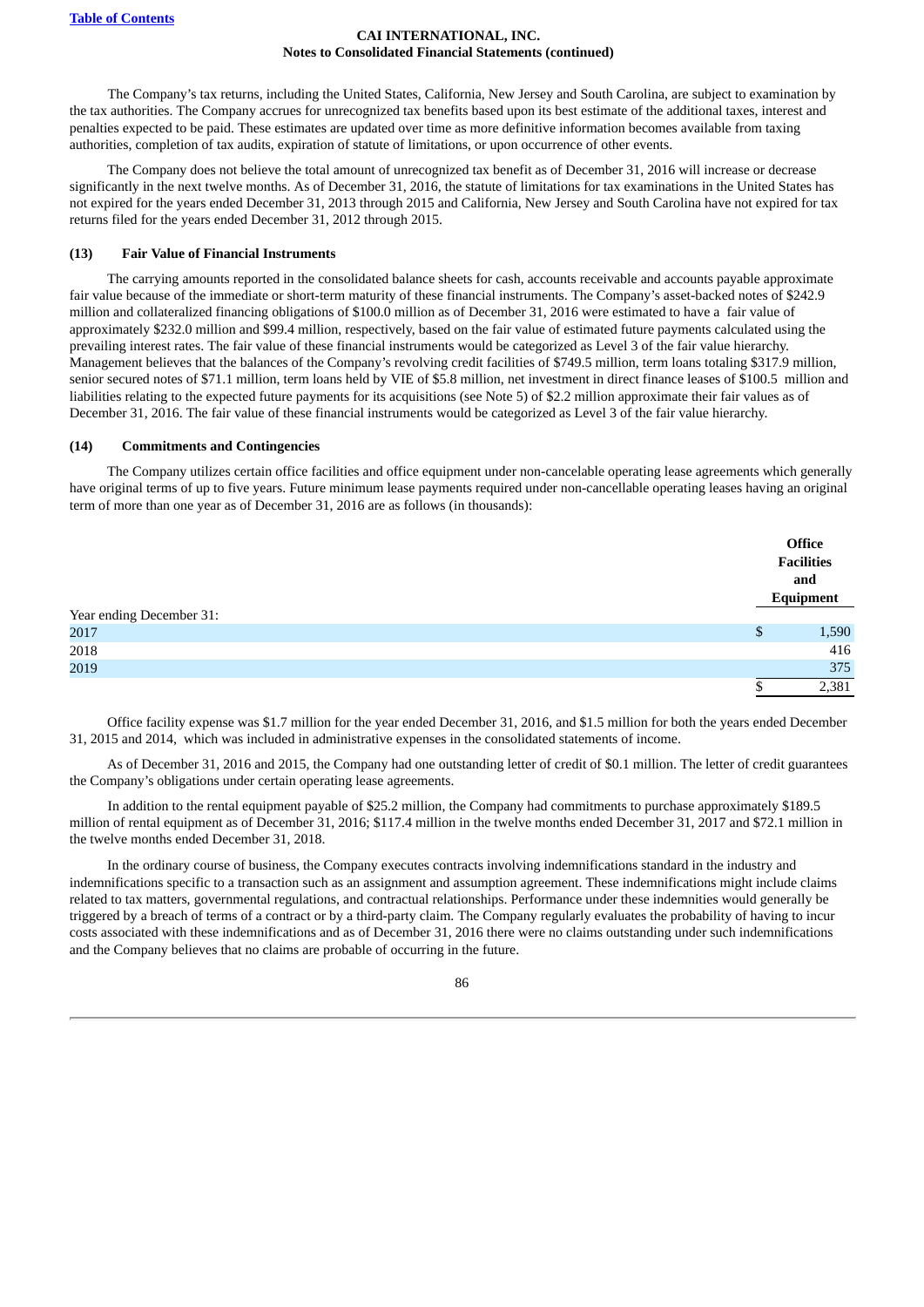#### **(15) Related Party Transactions**

The Company has transferred legal ownership of certain containers to Japanese container funds that were established by Japan Investment Adviser Co., Ltd. (JIA) and CAIJ, Inc. (CAIJ). Prior to April 2016, CAIJ was an 80%-owned subsidiary of CAI with the remaining 20% owned by JIA. Prior to the transfer of containers from the Company, the Japanese container funds received contributions from unrelated Japanese investors, under separate Japanese investment agreements allowed under Japanese commercial laws. The contributions were used to purchase container equipment from the Company. Under the terms of the agreements, the Japanese container funds manage the activities of certain Japanese entities but may outsource all or part of each operation to a third party. Pursuant to its services agreements with investors, the Japanese container funds have outsourced the general management of their operations to CAIJ. The Japanese container funds have also entered into equipment management service agreements and financing arrangements whereby the Company managed the leasing activity of containers owned by the Japanese container funds.

As described in Note 4, the Japanese managed container funds and financing arrangements are considered VIEs. However, with the exception of the financing arrangements described in Note 4, the Company does not consider its interest in the managed Japanese container funds to be a variable interest. As such, the Company did not consolidate the assets and liabilities, results of operations or cash flows of these funds in its consolidated financial statements.

As described in Note 4, the Company has included in its consolidated financial statements, the assets and liabilities, results of operations, and cash flows of the financing arrangements, in accordance with FASB ASC Topic 810, *Consolidation*.

During the year ended December 31, 2014, the Company purchased, and subsequently cancelled, 400,000 shares of the Company's common stock from Mr. Hiromitsu Ogawa, the Chairman of the Board of Directors, pursuant to the Company's share repurchase plan authorized by the Board of Directors on February 27, 2014. The shares were purchased for proceeds totaling \$8.8 million, at an average price of \$21.92, which represented a modest discount to the closing share price on the dates of purchase.

### **(16) Capital Stock**

On April 29, 2014, the Company filed a universal shelf registration statement on Form S-3 with the SEC which was declared effective by the SEC on June 19, 2014. Under this shelf registration statement, the Company may sell various debt and equity securities, or a combination thereof, to be offered from time-to-time up to an aggregate offering price of \$300.0 million for all securities, and the selling stockholders may sell up to 3,000,000 shares of common stock in one or more offerings.

### **(17) Segment and Geographic Information**

The Company organizes itself by the nature of the services it provides which includes equipment leasing, equipment management and logistics.

The container leasing segment is aggregated with equipment management and derives its revenue from the ownership and leasing of containers and fees earned for managing container portfolios on behalf of third party investors. The rail leasing segment derives its revenue from the ownership and leasing of railcars. The logistics segment derives its revenue from the provision of logistics services. There are no inter-segment revenues.

With the exception of administrative expenses, operating expenses are directly attributable to each segment. Administrative expenses that are not directly attributable to a segment are allocated to container or rail leasing based on the net book value of equipment in each segment.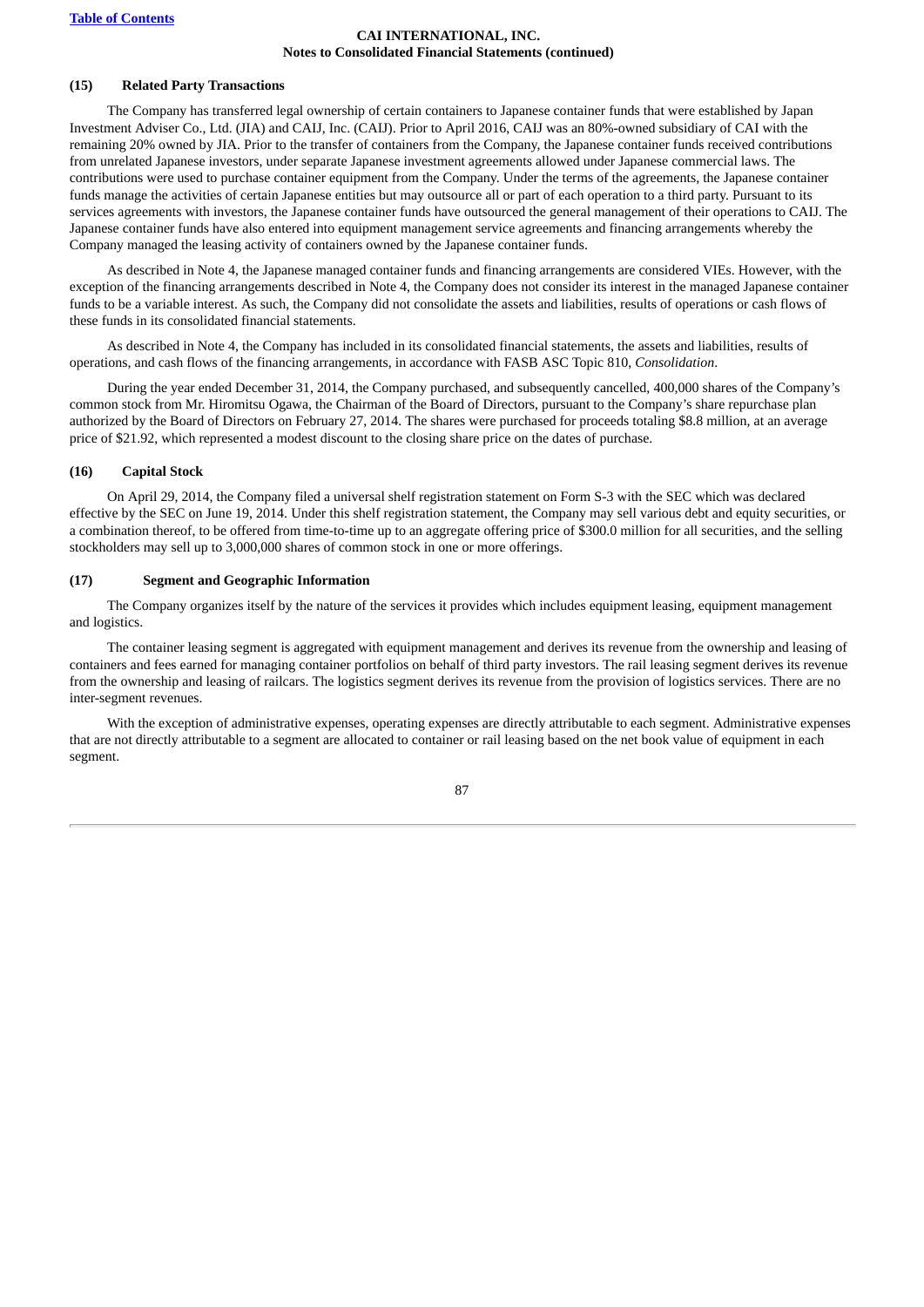The following tables show condensed segment information for the years ended December 31, 2016, 2015 and 2014, reconciled to the Company's net income before income taxes and non-controlling interest as shown in its consolidated statements of income for such periods (in thousands):

|                                                           | <b>Year Ended December 31, 2016</b> |                             |    |                     |              |                  |    |           |  |
|-----------------------------------------------------------|-------------------------------------|-----------------------------|----|---------------------|--------------|------------------|----|-----------|--|
|                                                           |                                     | <b>Container</b><br>Leasing |    | <b>Rail Leasing</b> |              | <b>Logistics</b> |    | Total     |  |
| Container lease income                                    | $\mathbb{S}$                        | 200,186                     | \$ |                     | $\mathbb{S}$ |                  | \$ | 200,186   |  |
| Rail lease income                                         |                                     |                             |    | 30,490              |              |                  |    | 30,490    |  |
| Logistics revenue                                         |                                     |                             |    |                     |              | 61,536           |    | 61,536    |  |
| Management fee revenue                                    |                                     | 2,142                       |    |                     |              |                  |    | 2,142     |  |
| <b>Total revenue</b>                                      |                                     | 202,328                     |    | 30,490              |              | 61,536           |    | 294,354   |  |
| Depreciation of rental equipment                          |                                     | 95,755                      |    | 9,122               |              |                  |    | 104,877   |  |
| Storage, handling and other expenses                      |                                     | 32,465                      |    | 3,386               |              | 11               |    | 35,862    |  |
| Logistics transportation costs                            |                                     |                             |    |                     |              | 51,980           |    | 51,980    |  |
| Loss (gain) on sale of used rental equipment              |                                     | 12,750                      |    | 33                  |              | (112)            |    | 12,671    |  |
| Administrative expenses                                   |                                     | 20,453                      |    | 3,759               |              | 11,466           |    | 35,678    |  |
| Total operating expenses                                  |                                     | 161,423                     |    | 16,300              |              | 63,345           |    | 241,068   |  |
| Operating income                                          |                                     | 40,905                      |    | 14,190              |              | (1,809)          |    | 53,286    |  |
| Net interest expense                                      |                                     | 35,784                      |    | 6,970               |              |                  |    | 42,754    |  |
| Other expense                                             |                                     | 654                         |    |                     |              |                  |    | 654       |  |
| Total other expenses                                      |                                     | 36,438                      |    | 6,970               |              |                  |    | 43,408    |  |
| Net income (loss) before income taxes and non-controlling |                                     |                             |    |                     |              |                  |    |           |  |
| interest                                                  | \$                                  | 4,467                       | \$ | 7,220               | S            | (1,809)          | \$ | 9,878     |  |
| Goodwill                                                  | \$                                  |                             | \$ |                     | \$.          | 15,794           | \$ | 15,794    |  |
| <b>Total assets</b>                                       |                                     | 1,638,263                   |    | 378,059             | \$           | 39,612           |    | 2,055,934 |  |
| Purchase of rental equipment (2)                          | \$                                  | 118,374                     |    | 132,791             | \$           |                  |    | 251,165   |  |

#### **Year Ended December 31, 2015 (1)**

|                                                           |    | <b>Container</b> |               |                     |    |                  |    |              |
|-----------------------------------------------------------|----|------------------|---------------|---------------------|----|------------------|----|--------------|
|                                                           |    | Leasing          |               | <b>Rail Leasing</b> |    | <b>Logistics</b> |    | <b>Total</b> |
| Container lease income                                    | \$ | 217,505          | <sup>\$</sup> |                     | \$ |                  | \$ | 217,505      |
| Rail lease income                                         |    |                  |               | 17,433              |    |                  |    | 17,433       |
| Logistics revenue                                         |    |                  |               |                     |    | 11,502           |    | 11,502       |
| Management fee revenue                                    |    | 3,227            |               |                     |    |                  |    | 3,227        |
| Total revenue                                             |    | 220,732          |               | 17,433              |    | 11,502           |    | 249,667      |
| Depreciation of rental equipment                          |    | 108,996          |               | 4,594               |    |                  |    | 113,590      |
| Storage, handling and other expenses                      |    | 27,653           |               | 2,540               |    |                  |    | 30,194       |
| Logistics transportation costs                            |    |                  |               |                     |    | 10,172           |    | 10,172       |
| Loss (gain) on sale of used rental equipment              |    | 2,276            |               | (1,622)             |    |                  |    | 654          |
| Administrative expenses                                   |    | 21,969           |               | 3,131               |    | 2,517            |    | 27,617       |
| Total operating expenses                                  |    | 160,894          |               | 8,643               |    | 12,690           |    | 182,227      |
| Operating income (loss)                                   |    | 59,838           |               | 8,790               |    | (1, 188)         |    | 67,440       |
| Net interest expense                                      |    | 33,156           |               | 3,109               |    | 6                |    | 36,271       |
| Other expense                                             |    | 182              |               |                     |    |                  |    | 182          |
| Total other expenses                                      |    | 33,338           |               | 3,109               |    | 6                |    | 36,453       |
| Net income (loss) before income taxes and non-controlling |    |                  |               |                     |    |                  |    |              |
| interest                                                  | S  | 26,500           | S.            | 5,681               | S  | (1, 194)         | S. | 30,987       |
| Goodwill                                                  |    |                  |               |                     | S  | 2,905            | \$ | 2,905        |
| <b>Total assets</b>                                       |    | 1,728,389        |               | 238,896             | \$ | 6,300            | \$ | 1,973,585    |
| Purchase of rental equipment (2)                          |    | 226,469          |               | 162,862             |    |                  |    | 389,331      |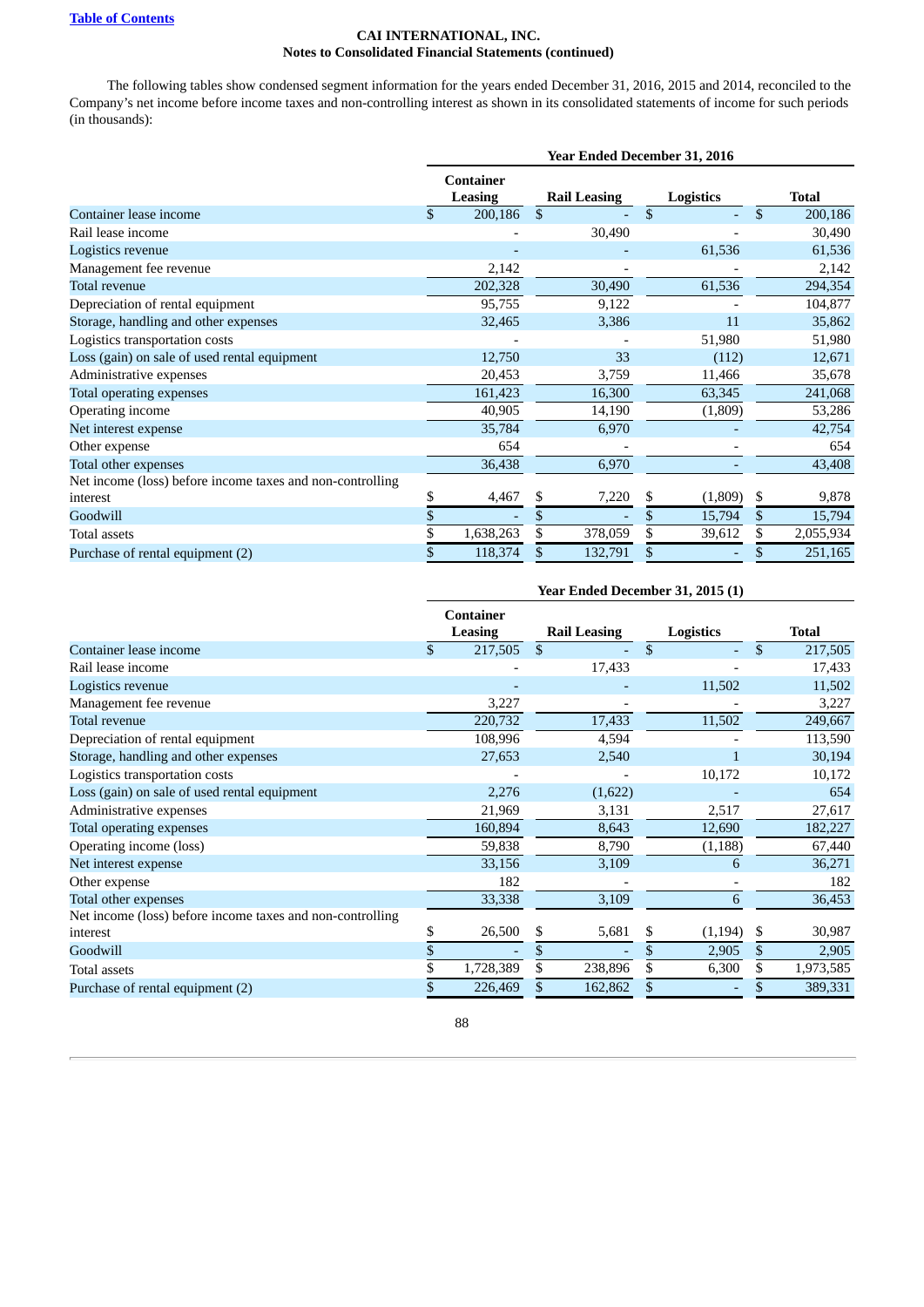|                                                             | Year Ended December 31, 2014 (1) |                      |  |                     |    |                          |  |         |
|-------------------------------------------------------------|----------------------------------|----------------------|--|---------------------|----|--------------------------|--|---------|
|                                                             |                                  | Container<br>Leasing |  | <b>Rail Leasing</b> |    | <b>Logistics</b>         |  | Total   |
| Container lease income                                      | \$                               | 210,756              |  | \$.                 | \$ | $\overline{\phantom{0}}$ |  | 210,756 |
| Rail lease income                                           |                                  |                      |  | 10,336              |    |                          |  | 10,336  |
| Management fee revenue                                      |                                  | 6,497                |  |                     |    |                          |  | 6,497   |
| Total revenue                                               |                                  | 217,253              |  | 10,336              |    |                          |  | 227,589 |
| Depreciation of rental equipment                            |                                  | 75,150               |  | 2,826               |    |                          |  | 77,976  |
| Storage, handling and other expenses                        |                                  | 23,841               |  | 2,202               |    |                          |  | 26,043  |
| Gain on sale of used rental equipment                       |                                  | (6,506)              |  | (16)                |    |                          |  | (6,522) |
| Administrative expenses                                     |                                  | 24,180               |  | 2,358               |    |                          |  | 26,538  |
| Total operating expenses                                    |                                  | 116,665              |  | 7,370               |    |                          |  | 124,035 |
| Operating income                                            |                                  | 100,588              |  | 2,966               |    |                          |  | 103,554 |
| Net interest expense                                        |                                  | 33,599               |  | 1,993               |    |                          |  | 35,592  |
| Other expense                                               |                                  | 773                  |  |                     |    |                          |  | 773     |
| Total other expenses                                        |                                  | 34,372               |  | 1,993               |    |                          |  | 36,365  |
| Net income before income taxes and non-controlling interest | \$                               | 66,216               |  | 973<br>\$           | \$ | $\blacksquare$           |  | 67,189  |
| Purchase of rental equipment (2)                            |                                  | 289,921              |  | 17,362              |    |                          |  | 307,283 |

(1)Amounts for the years ended December 31, 2015 and 2014 have been restated for immaterial corrections of identified errors relating to prepaid loan fees (see Note 2 (b) "Correction of Immaterial Errors").

(2)Represents cash disbursements for purchasing of rental equipment as reflected in the consolidated statements of cash flows for the periods indicated.

### *Geographic Data*

The Company earns its revenue primarily from intermodal containers which are deployed by its customers in a wide variety of global trade routes. Virtually all of the Company's containers are used internationally and typically no container is domiciled in one particular place for a prolonged period of time. As such, substantially all of the Company's long-lived assets are considered to be international, with no single country of use.

The Company's railcars, with a net book value of \$370.1 million as of December 31, 2016, are used to transport cargo within North America.

The following table represents the geographic allocation of revenue for the periods indicated based on customers' primary domicile (in thousands):

|                      |   | <b>Year Ended December 31,</b> |   |         |      |         |  |  |  |  |
|----------------------|---|--------------------------------|---|---------|------|---------|--|--|--|--|
|                      |   | 2016                           |   | 2015    |      | 2014    |  |  |  |  |
| <b>United States</b> | S | 116,121                        | S | 48,103  | - \$ | 13,821  |  |  |  |  |
| France               |   | 26,504                         |   | 25,811  |      | 26,586  |  |  |  |  |
| Japan                |   | 19,706                         |   | 24,919  |      | 26,124  |  |  |  |  |
| Switzerland          |   | 17,862                         |   | 18,937  |      | 22,813  |  |  |  |  |
| Korea                |   | 13,495                         |   | 17,703  |      | 23,169  |  |  |  |  |
| Other Asia           |   | 52,200                         |   | 62,702  |      | 64,677  |  |  |  |  |
| Other Europe         |   | 36,440                         |   | 37,353  |      | 33,235  |  |  |  |  |
| Other International  |   | 12,026                         |   | 14,139  |      | 17,164  |  |  |  |  |
| Total revenue        |   | 294,354                        |   | 249,667 |      | 227,589 |  |  |  |  |
|                      |   |                                |   |         |      |         |  |  |  |  |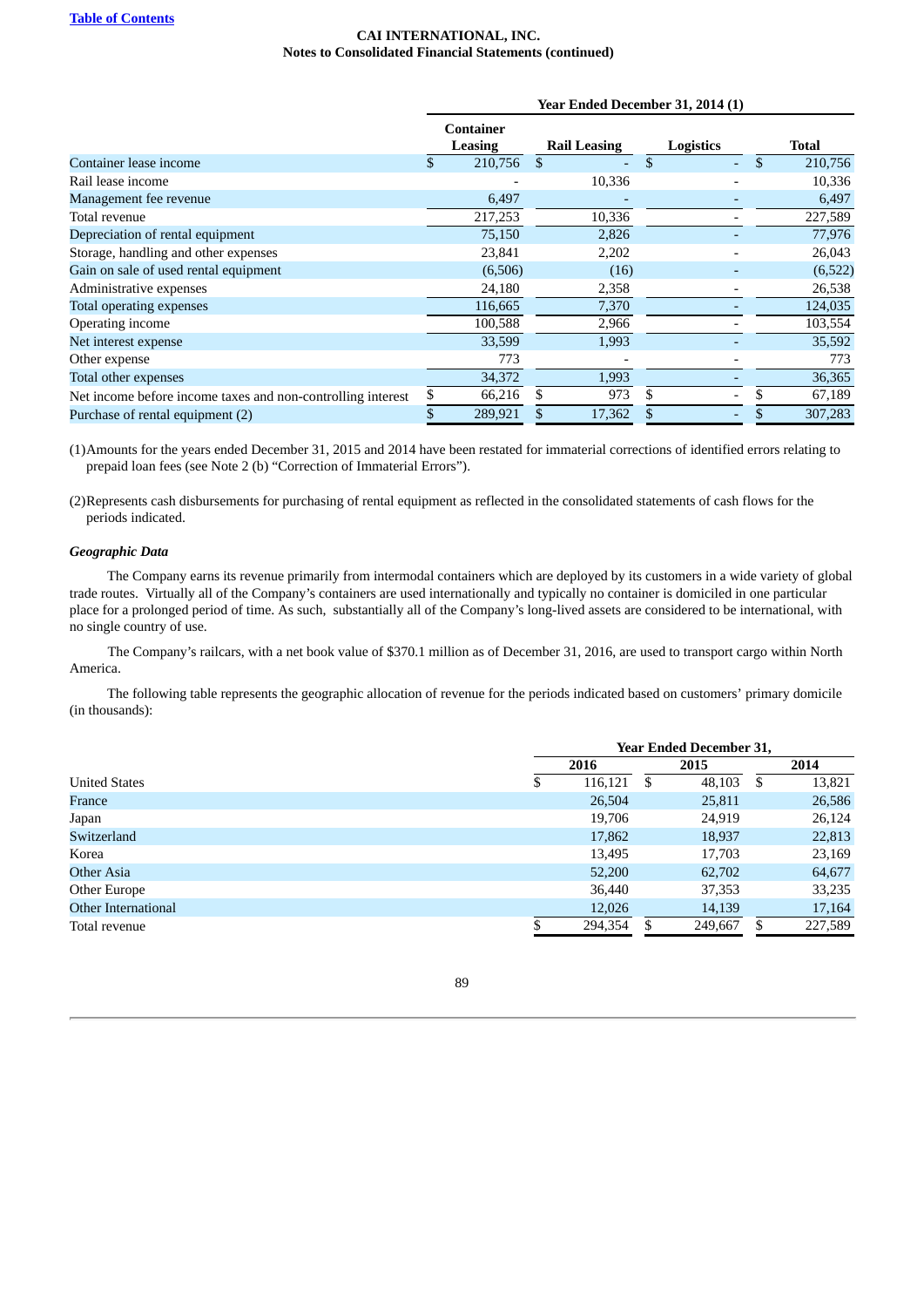### **(18) Revenue Concentration**

Revenue from the Company's ten largest lessees represented 41.5%, 51.9% and 55.4% of total revenue for the years ended December 31, 2016, 2015 and 2014, respectively. Revenue from the Company's single largest lessee, CMA CGM, accounted for 10.8%, or \$31.7 million, 11.6%, or \$29.0 million, and 11.4%, or \$25.9 million, of total revenue for the years ended December 31, 2016, 2015 and 2014, respectively.

### **(19) Earnings per Share**

Basic earnings per share is computed by dividing income attributable to CAI common stockholders by the weighted average number of common shares outstanding for the period. Diluted earnings per share reflects the potential dilution that would occur if securities or other contracts to issue common stock were exercised or converted into common stock; however, potential common equivalent shares are excluded if their effect is anti-dilutive.

The following table sets forth the reconciliation of basic and diluted net income per share for the years ended December 31, 2016, 2015 and 2014 (in thousands, except per share data):

|                                                                               | <b>Year Ended December 31.</b> |                 |         |        |      |         |  |
|-------------------------------------------------------------------------------|--------------------------------|-----------------|---------|--------|------|---------|--|
|                                                                               |                                | 2016            | 2015(1) |        |      | 2014(1) |  |
| <b>Numerator</b>                                                              |                                |                 |         |        |      |         |  |
| Net income attributable to CAI common stockholders used in the calculation    |                                |                 |         |        |      |         |  |
| of basic and diluted earnings per share                                       | \$                             | 5,997           | \$      | 26,601 | S    | 59,887  |  |
| <b>Denominator</b>                                                            |                                |                 |         |        |      |         |  |
| Weighted-average shares used in the calculation of basic earnings per share   |                                | 19.318          |         | 20,773 |      | 20,732  |  |
| Effect of dilutive securities:                                                |                                |                 |         |        |      |         |  |
| Stock options and restricted stock                                            |                                | 75              |         | 215    |      | 423     |  |
| Weighted-average shares used in the calculation of diluted earnings per share |                                | 19,393          |         | 20,988 |      | 21,155  |  |
|                                                                               |                                |                 |         |        |      |         |  |
| Net income per share attributable to CAI common stockholders:                 |                                |                 |         |        |      |         |  |
| Basic                                                                         | \$                             | $0.31 \quad$ \$ |         | 1.28   | - \$ | 2.89    |  |
| <b>Diluted</b>                                                                | \$                             | 0.31            | .S      | 1.27   | -S   | 2.83    |  |

(1)Amounts for the years ended December 31, 2015 and 2014 have been restated for immaterial corrections of identified errors relating to prepaid loan fees (see Note 2 (b) "Correction of Immaterial Errors").

The calculation of diluted income per share for the years ended December 31, 2016, 2015 and 2014 excluded from the denominator 1,135,711 shares, 763,847 shares and 600,450 shares, respectively, of common stock options granted to employees and directors because their effect would have been anti-dilutive.

### **(20) Selected Quarterly Financial Data (Unaudited)**

The following table sets forth key interim financial information for the years ended December 31, 2016 and 2015 (in thousands, except per share amount):

|                                          | 2016 Quarters Ended (1) |     |                 |   |         |                |        |    | 2015 Quarters Ended (1) |    |                 |     |                      |    |                |  |
|------------------------------------------|-------------------------|-----|-----------------|---|---------|----------------|--------|----|-------------------------|----|-----------------|-----|----------------------|----|----------------|--|
|                                          | <b>Dec. 31</b>          |     | <b>Sept. 30</b> |   | June 30 | <b>Mar. 31</b> |        |    | <b>Dec. 31</b>          |    | <b>Sept. 30</b> |     | June 30              |    | <b>Mar. 31</b> |  |
| Revenue                                  | \$<br>77,274            | S.  | 78,472          | S | 71.642  | - \$           | 66,966 | \$ | 65,692                  | \$ | 66,117          | -\$ | 59,366               | \$ | 58,492         |  |
| Operating expenses                       | 64.664                  |     | 71,110          |   | 56,784  |                | 48,510 |    | 68,292                  |    | 42,861          |     | 36,232               |    | 34,842         |  |
| Operating income (loss)                  | 12,610                  |     | 7,362           |   | 14,858  |                | 18,456 |    | (2,600)                 |    | 23,256          |     | 23,134               |    | 23,650         |  |
| Net income (loss) attributable to        |                         |     |                 |   |         |                |        |    |                         |    |                 |     |                      |    |                |  |
| CAI common stockholders                  | 620                     |     | (5,451)         |   | 3,711   |                | 7,117  |    | (12, 630)               |    | 12,934          |     | 12,824               |    | 13,473         |  |
|                                          |                         |     |                 |   |         |                |        |    |                         |    |                 |     |                      |    |                |  |
| Net income (loss) per share attributable |                         |     |                 |   |         |                |        |    |                         |    |                 |     |                      |    |                |  |
| to CAI common stockholders:              |                         |     |                 |   |         |                |        |    |                         |    |                 |     |                      |    |                |  |
| <b>Basic</b>                             | \$<br>0.03              | -\$ | $(0.29)$ \$     |   | 0.20    | - \$           | 0.37   | \$ | $(0.63)$ \$             |    | $0.62 \quad $$  |     | $0.61 \;\; \text{S}$ |    | 0.64           |  |
| Diluted                                  | \$<br>0.03              | -\$ | $(0.29)$ \$     |   | 0.20    | - \$           | 0.37   | -S | $(0.63)$ \$             |    | $0.61 \;$ \$    |     | $0.60 \;$ \$         |    | 0.63           |  |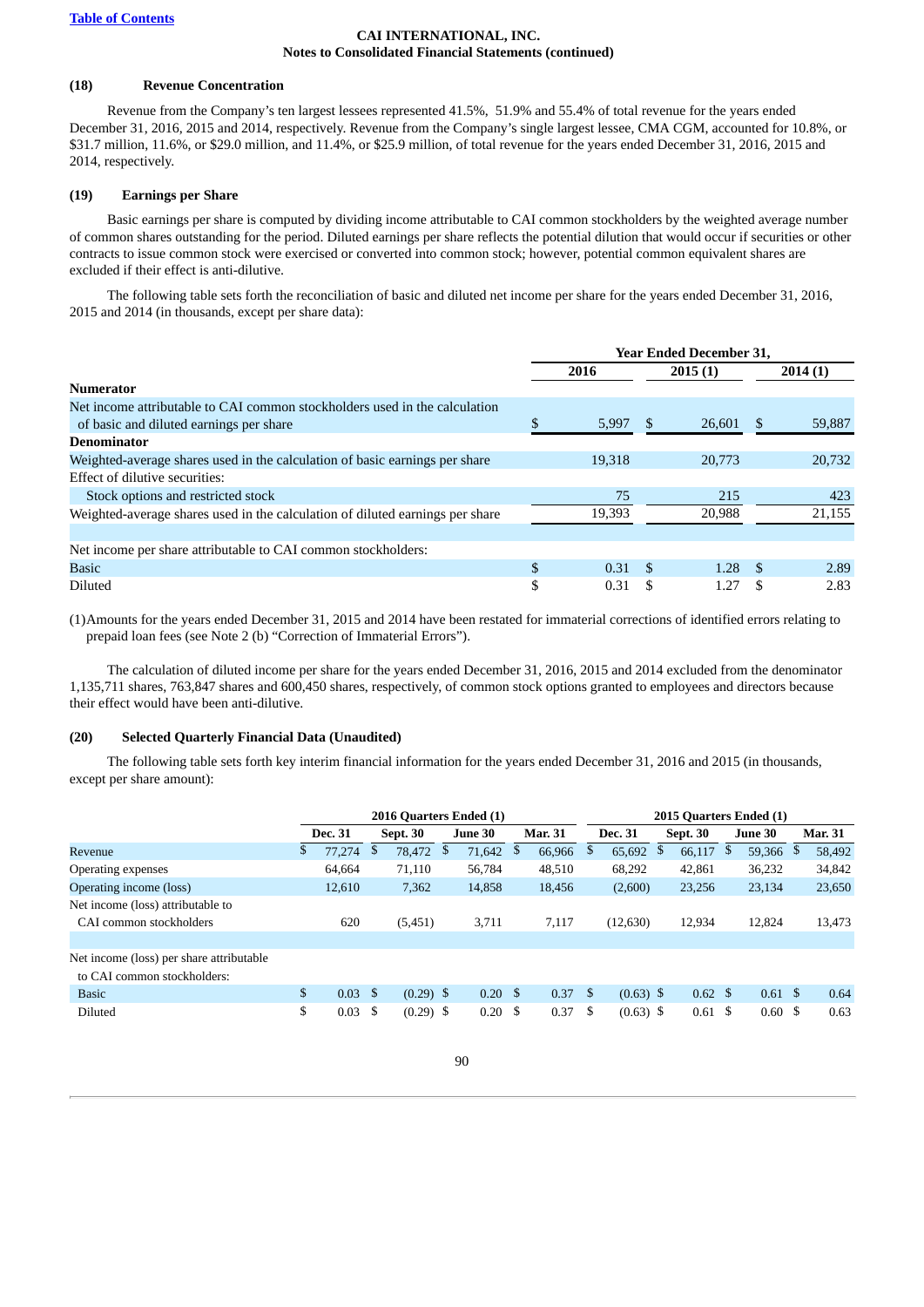## **CAI INTERNATIONAL, INC. Notes to Consolidated Financial Statements (continued)**

(1)Amounts for the quarters ended March 31, 2016 and 2015, June 30, 2016 and 2015, September 30, 2016 and 2015, and December 31, 2015 have been restated for immaterial corrections of identified errors relating to prepaid loan fees (see Note 2 (b) "Correction of Immaterial Errors").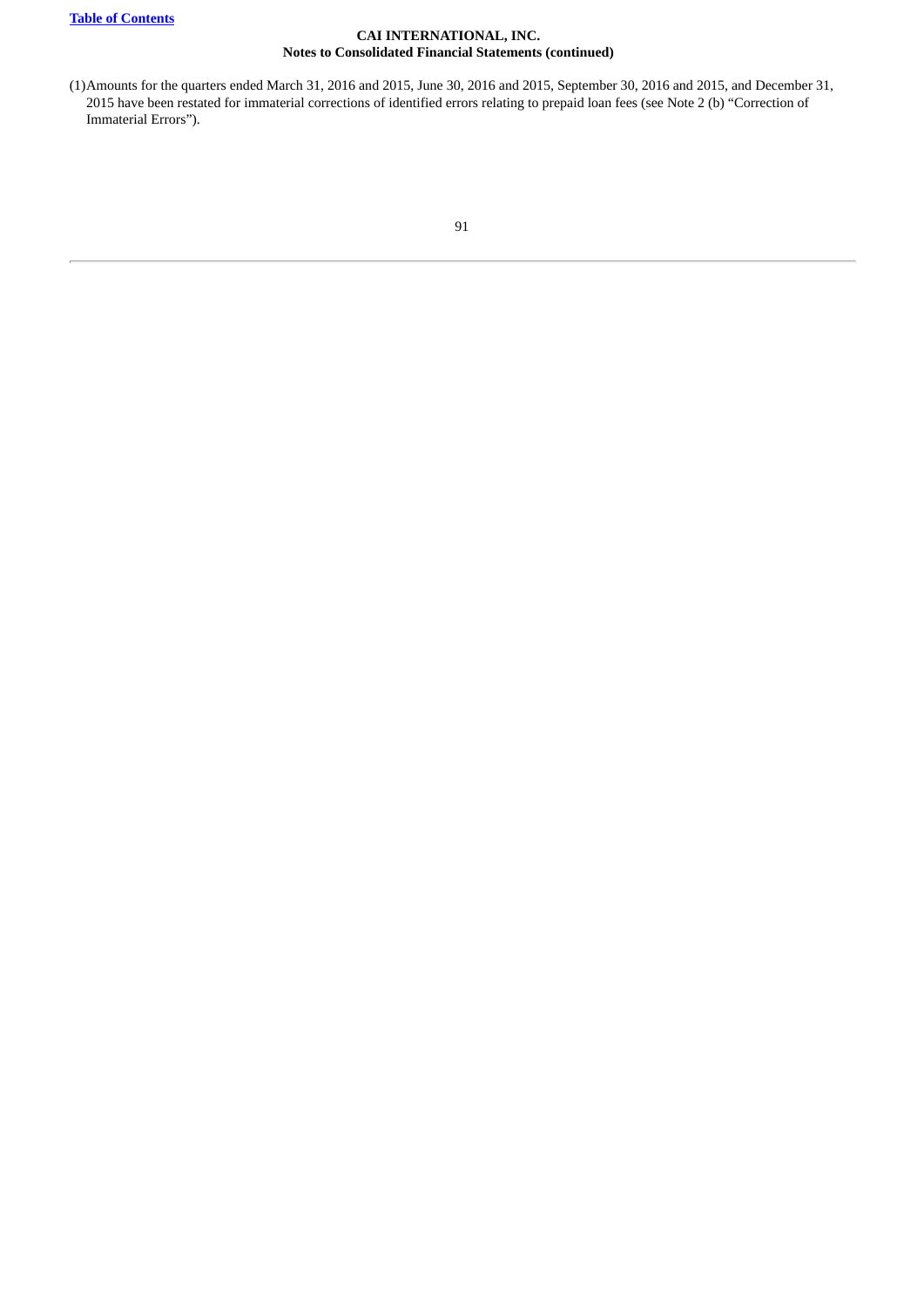## **Schedule II Valuation Accounts (In thousands)**

|                                                      | <b>Balance at</b><br><b>Beginning</b><br>of Period |      | <b>Net Additions</b><br>to Expense |     | Deductions*  | <b>Balance at</b><br>End of<br>Period |
|------------------------------------------------------|----------------------------------------------------|------|------------------------------------|-----|--------------|---------------------------------------|
| December 31, 2014                                    |                                                    |      |                                    |     |              |                                       |
| Accounts receivable, allowance for doubtful accounts | \$<br>503S                                         |      | 248S                               |     | $(71)$ \$    | 680                                   |
| December 31, 2015                                    |                                                    |      |                                    |     |              |                                       |
| Accounts receivable, allowance for doubtful accounts | \$<br>680                                          | - \$ | 448                                | - S | $(580)$ \$   | 548                                   |
| December 31, 2016                                    |                                                    |      |                                    |     |              |                                       |
| Accounts receivable, allowance for doubtful accounts | \$<br>548 \$                                       |      | 3,151                              |     | $(2,359)$ \$ | 1,340                                 |

\*Primarily consists of write-offs, net of recoveries and other adjustments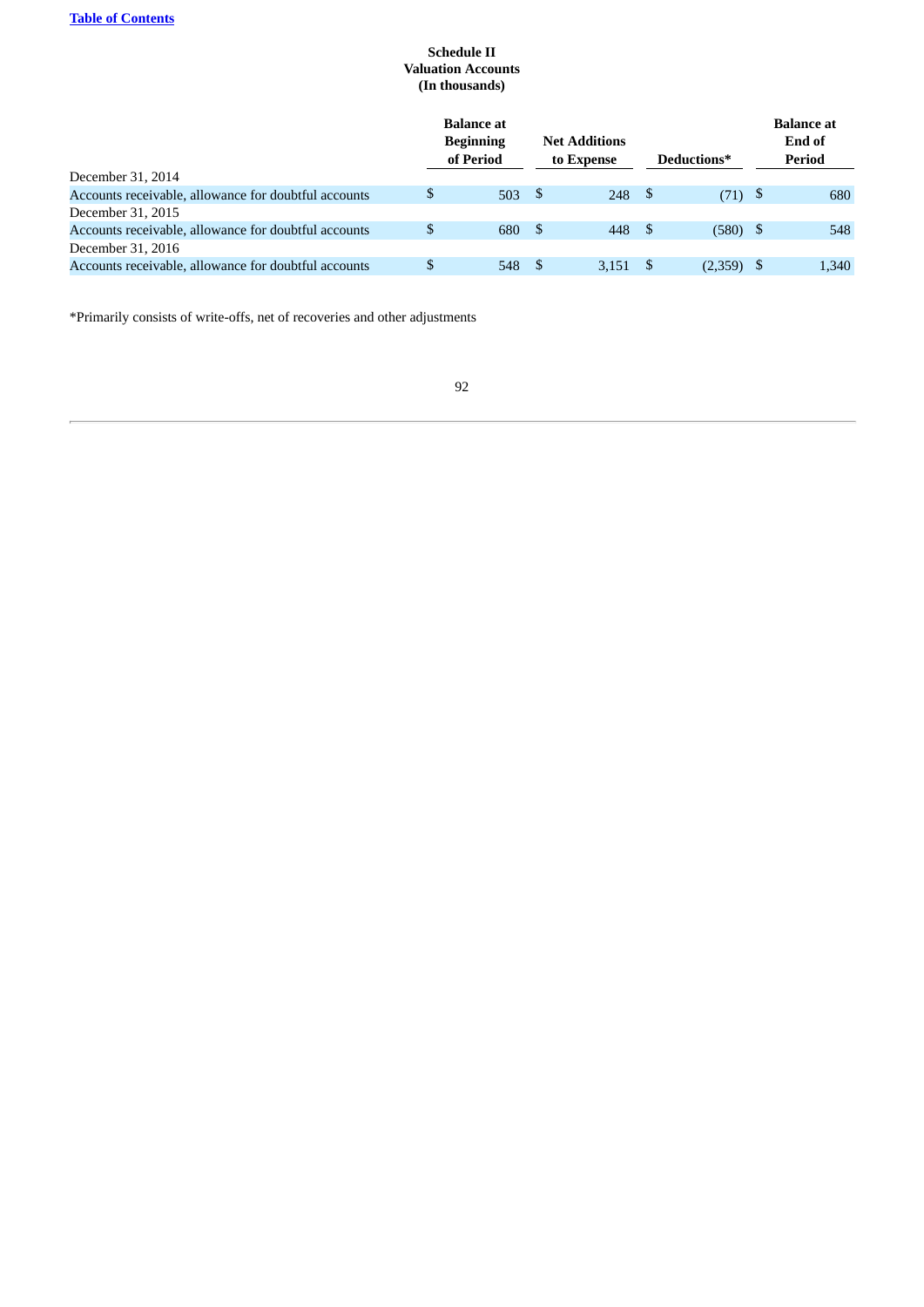# **EXHIBIT INDEX**

| <b>Exhibit</b><br>No. | <b>Description</b>                                                                                                                                                                                                                                                                                                                                                                                                                                                                                                                                                                                                                                                                                                                                                |
|-----------------------|-------------------------------------------------------------------------------------------------------------------------------------------------------------------------------------------------------------------------------------------------------------------------------------------------------------------------------------------------------------------------------------------------------------------------------------------------------------------------------------------------------------------------------------------------------------------------------------------------------------------------------------------------------------------------------------------------------------------------------------------------------------------|
| 2.1                   | Stock Purchase Agreement, dated June 1, 2016, among CAI International, Inc., Hybrid Logistics, Inc., General Transportation<br>Service, Inc., the shareholders named therein, and Zions Bank, a division of ZB, National Association, as escrow agent<br>(incorporated by reference to Exhibit 2.1 of our Quarterly Report on Form 10-Q for the fiscal quarter ended June 30, 2016,<br>filed on August 9, 2016).                                                                                                                                                                                                                                                                                                                                                  |
| 3.1                   | Amended and Restated Certificate of Incorporation of CAI International, Inc. (incorporated by reference to Exhibit 3.1 of our<br>Registration Statement on Form S-1, as amended, File No. 333-140496, filed on April 24, 2007).                                                                                                                                                                                                                                                                                                                                                                                                                                                                                                                                   |
| 3.2                   | Amended and Restated Bylaws of CAI International, Inc. (incorporated by reference to Exhibit 3.1 of our Current Report on<br>Form 8-K, filed on March 10, 2009).                                                                                                                                                                                                                                                                                                                                                                                                                                                                                                                                                                                                  |
| 4.1                   | Form of Common Stock Certificate (incorporated by reference to Exhibit 4.1 of our Registration Statement on Form S-1, as<br>amended, File No. 333-140496, filed on April 24, 2007).                                                                                                                                                                                                                                                                                                                                                                                                                                                                                                                                                                               |
| 4.2                   | Indenture, dated October 18, 2012, between CAL Funding II Limited and Wells Fargo Bank, National Association<br>(incorporated by reference to Exhibit 4.1 of our Current Report on Form 8-K, filed on October 23, 2012).                                                                                                                                                                                                                                                                                                                                                                                                                                                                                                                                          |
| 4.3                   | Series 2012-1 Supplement, dated October 18, 2012, to Indenture dated October 18, 2012, between CAL Funding II Limited<br>and Wells Fargo Bank, National Association (incorporated by reference to Exhibit 4.2 of our Current Report on Form 8-K,<br>filed on October 23, 2012).                                                                                                                                                                                                                                                                                                                                                                                                                                                                                   |
| 4.4                   | Series 2013-1 Supplement, dated March 28, 2013, to Indenture dated October 18, 2012, between CAL Funding II Limited and<br>Wells Fargo Bank, National Association (incorporated by reference to Exhibit 4.1 of our Current Report on Form 8-K, filed on<br>April 3, 2013).                                                                                                                                                                                                                                                                                                                                                                                                                                                                                        |
| 4.5                   | Note Purchase Agreement, dated March 21, 2013, among CAL Funding II Limited, Container Applications Limited, Wells<br>Fargo Securities, LLC, Merrill Lynch, Pierce, Fenner & Smith Incorporated and Santander Investment Securities Inc.<br>(incorporated by reference to Exhibit 99.1 of our Current Report on Form 8-K, filed on April 3, 2013).                                                                                                                                                                                                                                                                                                                                                                                                                |
| 10.1                  | Amended and Restated Registration Rights Agreement, dated February 16, 2007, among CAI International, Inc., Hiromitsu<br>Ogawa, Ogawa Family Trust dated 7/06/98, Ogawa Family Limited Partnership and DBJ Value Up Fund (incorporated by<br>reference to Exhibit 10.7 of our Registration Statement on Form S-1, as amended, File No. 333-140496, filed on March 21,<br>2007).                                                                                                                                                                                                                                                                                                                                                                                   |
| $10.2*$               | Form of Indemnification Agreement between CAI International, Inc. and each of its current executive officers and directors<br>(incorporated by reference to Exhibit 10.8 of our Registration Statement on Form S-1, as amended, File No. 333-140496, filed<br>on April 24, 2007).                                                                                                                                                                                                                                                                                                                                                                                                                                                                                 |
| $10.3*$               | CAI International, Inc. 2007 Equity Incentive Plan, as amended (incorporated by reference to Exhibit 10.1 of our Current<br>Report on Form 8-K, filed on June 8, 2016).                                                                                                                                                                                                                                                                                                                                                                                                                                                                                                                                                                                           |
| 10.4‡‡                | P&R Management Agreement, dated March 14, 2006, among Container Applications International, Inc., P&R Equipment &<br>Finance Corporation and Interpool Containers Limited (incorporated by reference to Exhibit 10.12 of our Registration<br>Statement on Form S-1, as amended, File No. 333-140496, filed on March 27, 2007).                                                                                                                                                                                                                                                                                                                                                                                                                                    |
| 10.5                  | Third Amended and Restated Revolving Credit Agreement, dated March 15, 2013, by and among CAI International, Inc.,<br>Container Applications Limited, the lending institutions listed on Schedule I thereto, Bank of America, N.A., as administrative<br>agent, Merrill Lynch, Pierce, Fenner & Smith Incorporated, Union Bank, N.A. and Wells Fargo Bank, N.A., as syndication<br>agents, Merrill Lynch, Pierce, Fenner & Smith Incorporated, Union Bank, N.A. and Wells Fargo Securities, LLC, as joint lead<br>arrangers and book managers, and Bank of Montreal (Chicago Branch), JPMorgan Chase Bank, N.A. and Sovereign Bank,<br>N.A., as co-agents (incorporated by reference to Exhibit 99.1 of our Current Report on Form 8-K, filed on March 21, 2013). |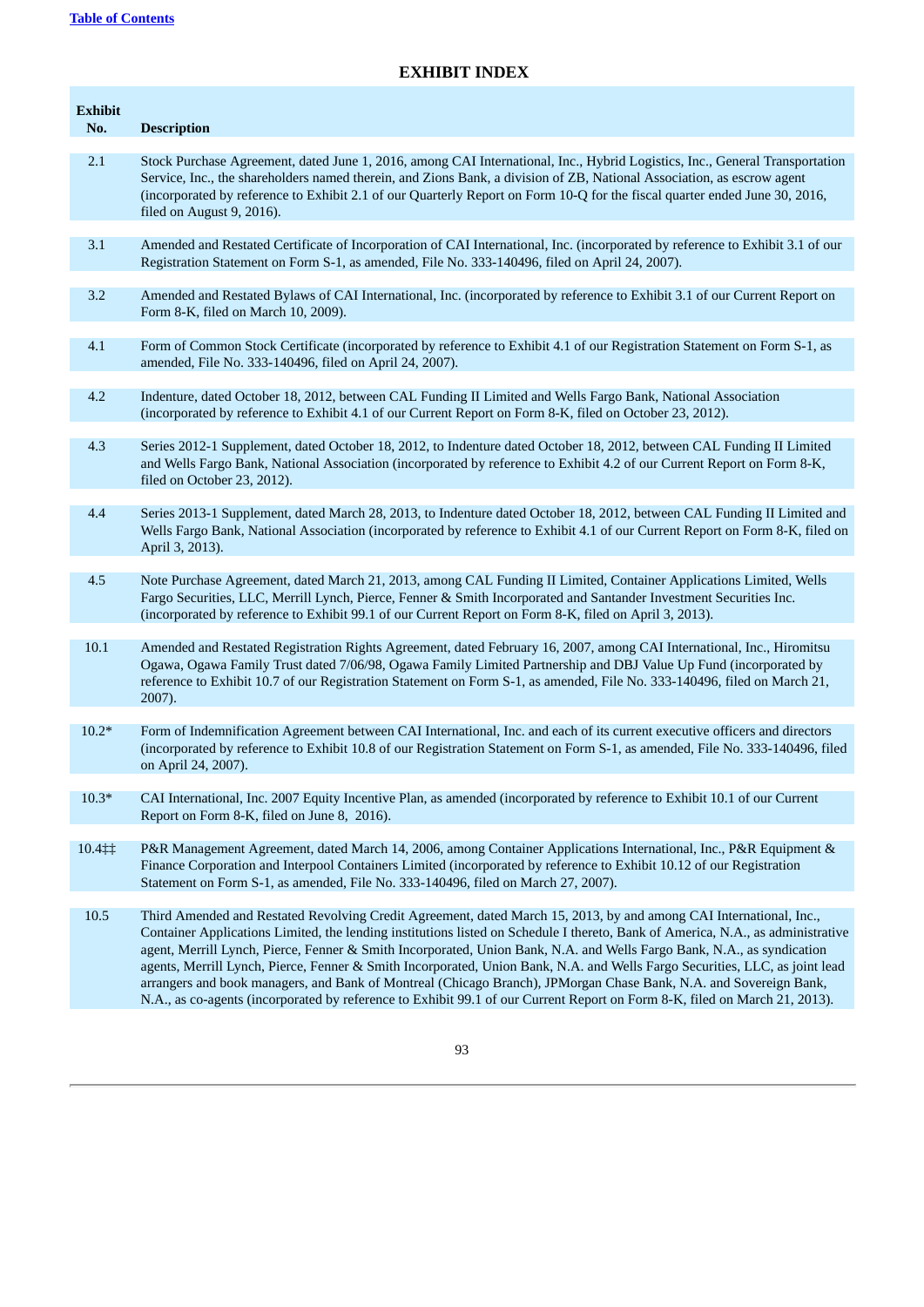- 10.6 Amendment No. 1 to Third Amended and Restated Revolving Credit Agreement, dated October 1, 2013, by and among CAI International, Inc., Container Applications Limited, Bank of America, N.A. and other lending institutions from time to time party to the Third Amended and Restated Revolving Credit Agreement, Bank of America, N.A., as administrative agent, Merrill Lynch, Pierce, Fenner & Smith Incorporated, Union Bank, N.A. and Wells Fargo Bank, N.A., as syndication agents, Merrill Lynch, Pierce, Fenner & Smith Incorporated, Union Bank, N.A. and Wells Fargo Securities, LLC, as joint lead arrangers and book managers, and Bank of Montreal (Chicago Branch), JP Morgan Chase Bank, N.A. and Sovereign Bank, N.A., as co-agents (incorporated by reference to Exhibit 10.6 of our Annual Report on Form 10-K for the fiscal year ended December 31, 2014, filed on February 27, 2015).
- 10.7 Amendment No. 2 to Third Amended and Restated Revolving Credit Agreement, dated August 15, 2014, by and among CAI International, Inc., Container Applications Limited, Bank of America, N.A. and other lending institutions from time to time party to the Third Amended and Restated Revolving Credit Agreement, Bank of America, N.A., as administrative agent, Merrill Lynch, Pierce, Fenner & Smith Incorporated, Union Bank, N.A. and Wells Fargo Bank, N.A., as syndication agents, Merrill Lynch, Pierce, Fenner & Smith Incorporated, Union Bank, N.A. and Wells Fargo Securities, LLC, as joint lead arrangers and book managers, and Bank of Montreal (Chicago Branch), JP Morgan Chase Bank, N.A. and Santander Bank, N.A., as co-agents (incorporated by reference to Exhibit 10.7 of our Annual Report on Form 10-K for the fiscal year ended December 31, 2014, filed on February 27, 2015).
- 10.8 Amendment No. 3 to Third Amended and Restated Revolving Credit Agreement, dated January 30, 2015, by and among CAI International, Inc., Container Applications Limited, Bank of America, N.A. and other lending institutions from time to time party to the Third Amended and Restated Revolving Credit Agreement, Bank of America, N.A., as administrative agent, Merrill Lynch, Pierce, Fenner & Smith Incorporated, MUFG Union Bank, N.A. and Wells Fargo Bank, N.A., as syndication agents, Merrill Lynch, Pierce, Fenner & Smith Incorporated, MUFG Union Bank, N.A. and Wells Fargo Securities, LLC, as joint lead arrangers and book managers, and Bank of Montreal (Chicago Branch), JP Morgan Chase Bank, N.A. and Santander Bank, N.A., as co-agents (incorporated by reference to Exhibit 99.1 of our Current Report on Form 8-K, filed on February 5, 2015).
- 10.9 Amended and Restated Term Loan Agreement, dated October 1, 2014, among Container Applications Limited, CAI International, Inc., the lending institutions from time to time listed on Schedule I thereto, ING Bank N.V. and ING Bank, branch of ING-DIBA AG (incorporated by reference to Exhibit 99.1 of our Current Report on Form 8-K, filed on October 7, 2014).
- 10.10 Amended and Restated Term Loan Agreement, dated June 30, 2016, among Container Applications Limited, CAI International, Inc., the Lenders listed on Schedule I thereto, SunTrust Bank and SunTrust Robinson Humphrey, Inc. (incorporated by reference to Exhibit 99.1 of our Current Report on Form 8-K, filed on July 7, 2016).
- 10.11 Second Amended and Restated Revolving Credit Agreement, dated October 22, 2015, among CAI Rail, Inc., CAI International, Inc., the lending institutions from time to time listed on Schedule 1 thereto, MUFG Union Bank, N.A. and Bank of America, N.A., as joint lead arrangers and joint bookrunners, Bank of America, N.A., as syndication agent, and ING Bank, a branch of ING-Diba AG and The Huntington National Bank, as co-documentation agents (incorporated by reference to Exhibit 99.1 of our Current Report on Form 8-K, filed on October 27, 2015).
- 10.12 Contribution and Sale Agreement, dated October 18, 2012, between Container Applications Limited and CAL Funding II Limited (incorporated by reference to Exhibit 99.2 of our Current Report on Form 8-K, filed on October 23, 2012).
- 10.13 Performance Guaranty, dated October 18, 2012, made by CAI International, Inc. for the benefit of Wells Fargo Bank, National Association (incorporated by reference to Exhibit 99.3 of our Current Report on Form 8-K, filed on October 23, 2012).
- 10.14 Loan and Security Agreement, dated August 30, 2016, among CAI Rail, Inc., the lenders from time to time party thereto, and Bank of Utah, as administrative and collateral agent (incorporated by reference to Exhibit 99.1 of our Current Report on Form 8-K filed on September 6, 2016).

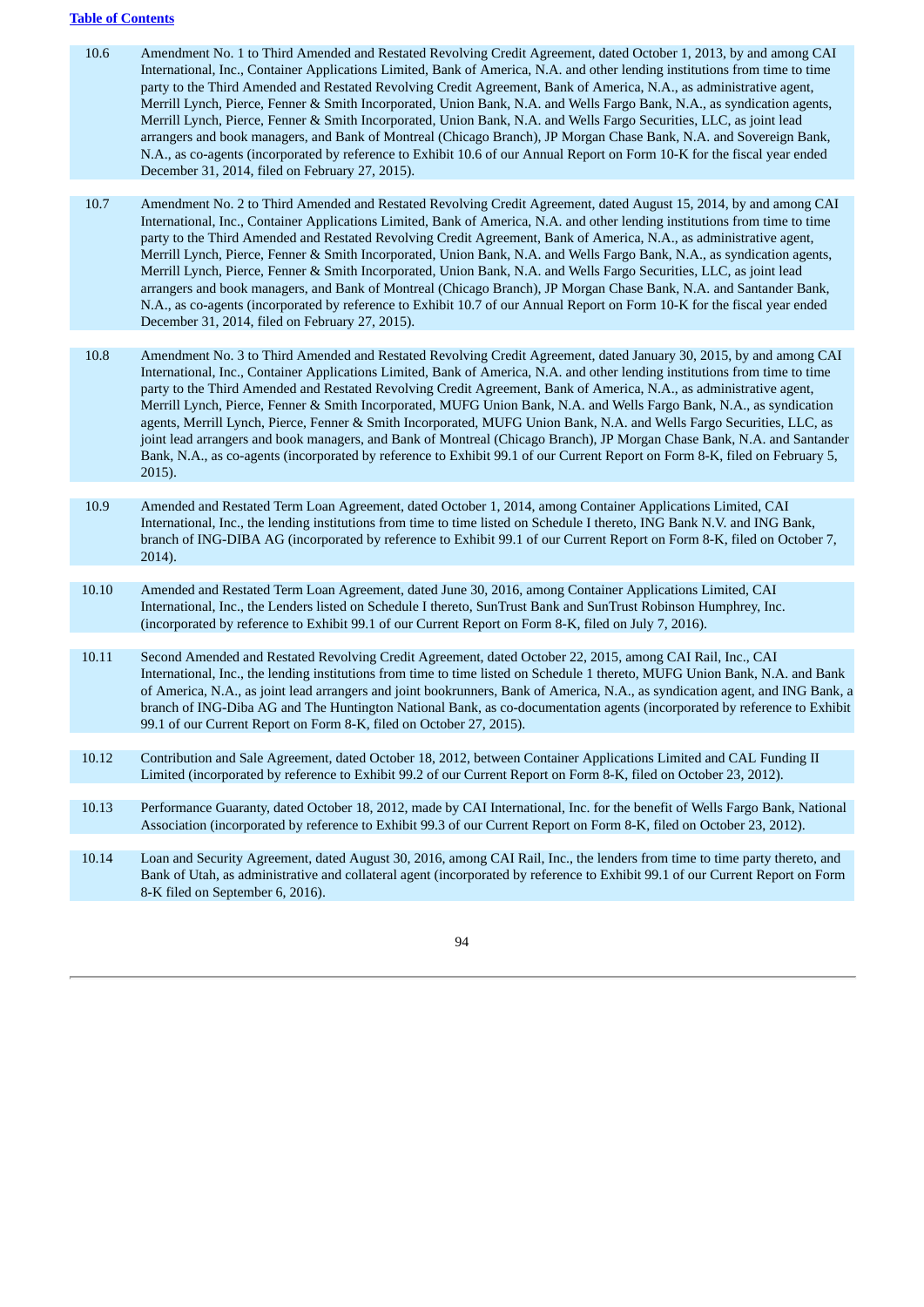| $10.15*$ | Amended and Restated Employment Agreement, dated April 29, 2011, between CAI International, Inc. and Victor Garcia<br>(incorporated by reference to Exhibit 10.1 of our Quarterly Report on Form 10-Q for the fiscal quarter ended March 31, 2011,<br>filed on May 6, 2011).                                                                                                                                                                                                                                                                                                                                  |
|----------|---------------------------------------------------------------------------------------------------------------------------------------------------------------------------------------------------------------------------------------------------------------------------------------------------------------------------------------------------------------------------------------------------------------------------------------------------------------------------------------------------------------------------------------------------------------------------------------------------------------|
| $10.16*$ | Employment Agreement, dated August 20, 2013, between CAI International, Inc. and Timothy B. Page (incorporated by<br>reference to Exhibit 99.1 of our Current Report on Form 8-K, filed on August 23, 2013).                                                                                                                                                                                                                                                                                                                                                                                                  |
| $10.17*$ | Service Agreement, dated August 20, 2013, between Container Applications International (UK) Limited and Daniel Hallahan<br>(incorporated by reference to Exhibit 99.2 of our Current Report on Form 8-K, filed on August 23, 2013).                                                                                                                                                                                                                                                                                                                                                                           |
| $10.18*$ | Chairman of the Board Compensation Agreement, dated June 5, 2009, between CAI International, Inc. and Hiromitsu Ogawa<br>(incorporated by reference to Exhibit 10.1 of Amendment No. 1 to our Quarterly Report on Form 10-Q/A for the fiscal quarter<br>ended June 30, 2009, filed on September 21, 2009).                                                                                                                                                                                                                                                                                                    |
| $10.19*$ | Continuing Services Agreement, dated April 29, 2011, between Masaaki Nishibori and CAI International, Inc. (incorporated by<br>reference to Exhibit 10.3 of our Quarterly Report on Form 10-Q for the fiscal quarter ended March 31, 2011, filed on May 6,<br>2011).                                                                                                                                                                                                                                                                                                                                          |
| 10.20‡‡  | Multi-Year Railcar Order, dated June 29, 2015, among CAI Rail, Inc., Trinity North America Freight Car, Inc. and Trinity Tank<br>Car, Inc. (incorporated by reference to Exhibit 10.1 of our Quarterly Report on Form 10-Q for the fiscal quarter ended June 30,<br>2015, filed on August 5, 2015).                                                                                                                                                                                                                                                                                                           |
| 21.1     | Subsidiaries of CAI International, Inc.                                                                                                                                                                                                                                                                                                                                                                                                                                                                                                                                                                       |
| 23.1     | Consent of KPMG LLP.                                                                                                                                                                                                                                                                                                                                                                                                                                                                                                                                                                                          |
| 31.1     | Certification of Chief Executive Officer Pursuant to Exchange Act Rule 13a-14(a).                                                                                                                                                                                                                                                                                                                                                                                                                                                                                                                             |
| 31.2     | Certification of Chief Financial Officer Pursuant to Exchange Act Rule 13a-14(a).                                                                                                                                                                                                                                                                                                                                                                                                                                                                                                                             |
| 32.1     | Certification of Chief Executive Officer Furnished Pursuant to 18 U.S.C. Section 1350, as Adopted Pursuant to Section 906 of<br>the Sarbanes-Oxley Act of 2002.                                                                                                                                                                                                                                                                                                                                                                                                                                               |
| 32.2     | Certification of Chief Financial Officer Furnished Pursuant to 18 U.S.C. Section 1350, as Adopted Pursuant to Section 906 of<br>the Sarbanes-Oxley Act of 2002.                                                                                                                                                                                                                                                                                                                                                                                                                                               |
| 101      | The following financial statements, formatted in XBRL: (i) Consolidated Balance Sheets as of December 31, 2016 and 2015,<br>(ii) Consolidated Statements of Income for the years ended December 31, 2016, 2015 and 2014; (iii) Consolidated Statements<br>of Comprehensive Income for the years ended December 31, 2016, 2015 and 2014; (iv) Consolidated Statements of<br>Stockholders' Equity for the years ended December 31, 2016, 2015 and 2014; (v) Consolidated Statements of Cash Flows for<br>the years ended December 31, 2016, 2015 and 2014; and (vi) Notes to Consolidated Financial Statements. |
|          |                                                                                                                                                                                                                                                                                                                                                                                                                                                                                                                                                                                                               |

<sup>\*</sup> Management contract or compensatory plan.

<sup>‡‡</sup> Confidential treatment granted as to portions of this exhibit. Confidential information has been omitted and filed separately with the Securities and Exchange Commission.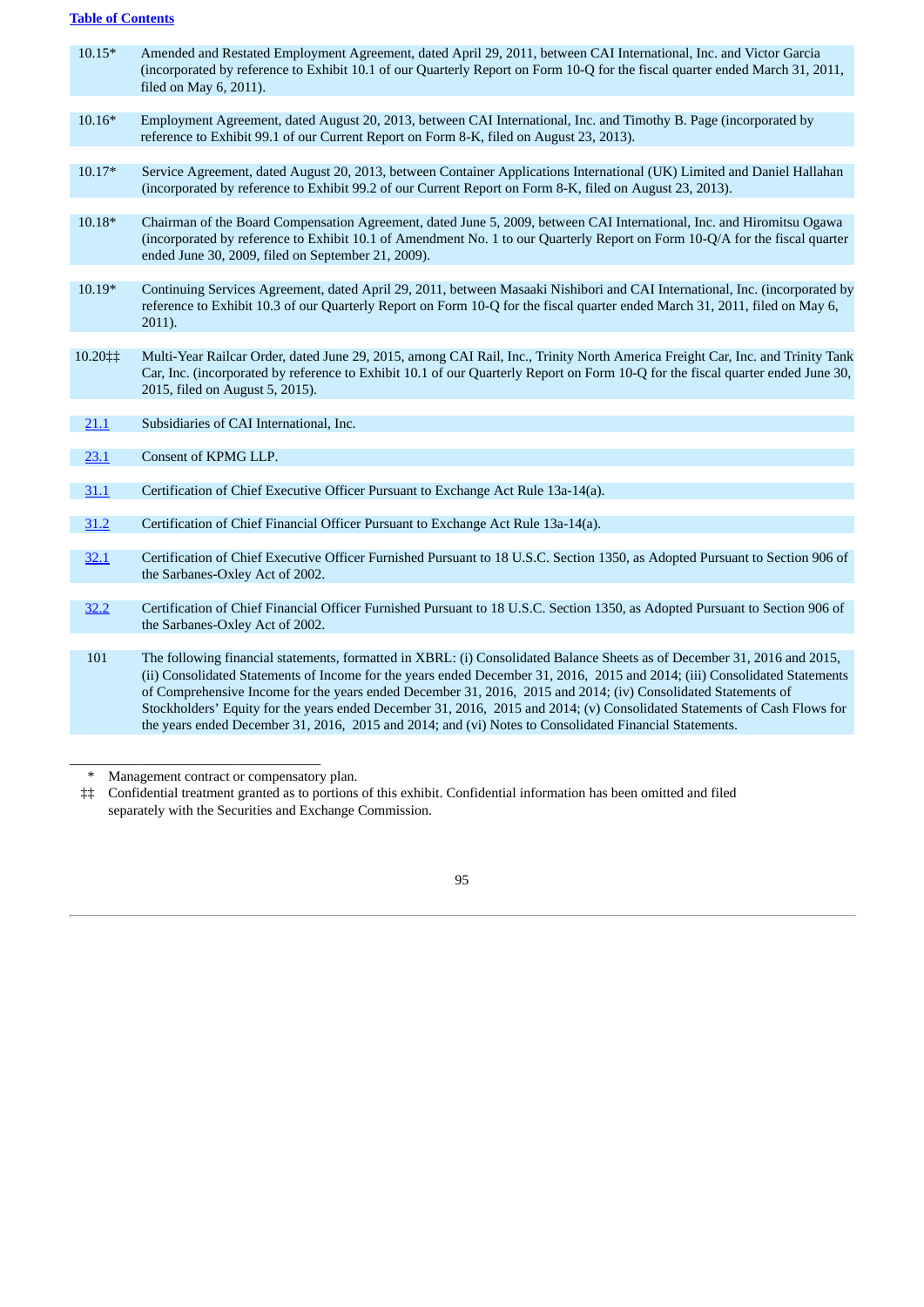#### **SIGNATURES**

Pursuant to the requirements of Section 13 or 15(d) of the Securities Exchange Act of 1934, the registrant has duly caused this report to be signed on its behalf by the undersigned, thereunto duly authorized.

#### Date: March 13, 2017 **CAI INTERNATIONAL, INC.**

By: /s/ VICTOR M. GARCIA

**Victor M. Garcia President and Chief Executive Officer**

Pursuant to the requirements of the Securities Exchange Act of 1934, this report has been signed below by the following persons on behalf of the registrant, in the capacities indicated, on the 13th day of March, 2017.

**Signature Title(s)** /s/ HIROMITSU OGAWA Chairman of the Board of Directors **Hiromitsu Ogawa** /s/ VICTOR M. GARCIA President and Chief Executive Officer, Director **Victor M. Garcia** (Principal Executive Officer) /s/ TIMOTHY B. PAGE Chief Financial Officer **Timothy B. Page <b>Contract Contract Contract** (Principal Financial and Accounting Officer) /s/ MASAAKI (JOHN) NISHIBORI Director **Masaaki (John) Nishibori** /s/ GARY M. SAWKA Director **Gary M. Sawka** /s/ MARVIN DENNIS Director **Marvin Dennis** Director **William W. Liebeck** /s/ DAVID G. REMINGTON Director **David G. Remington**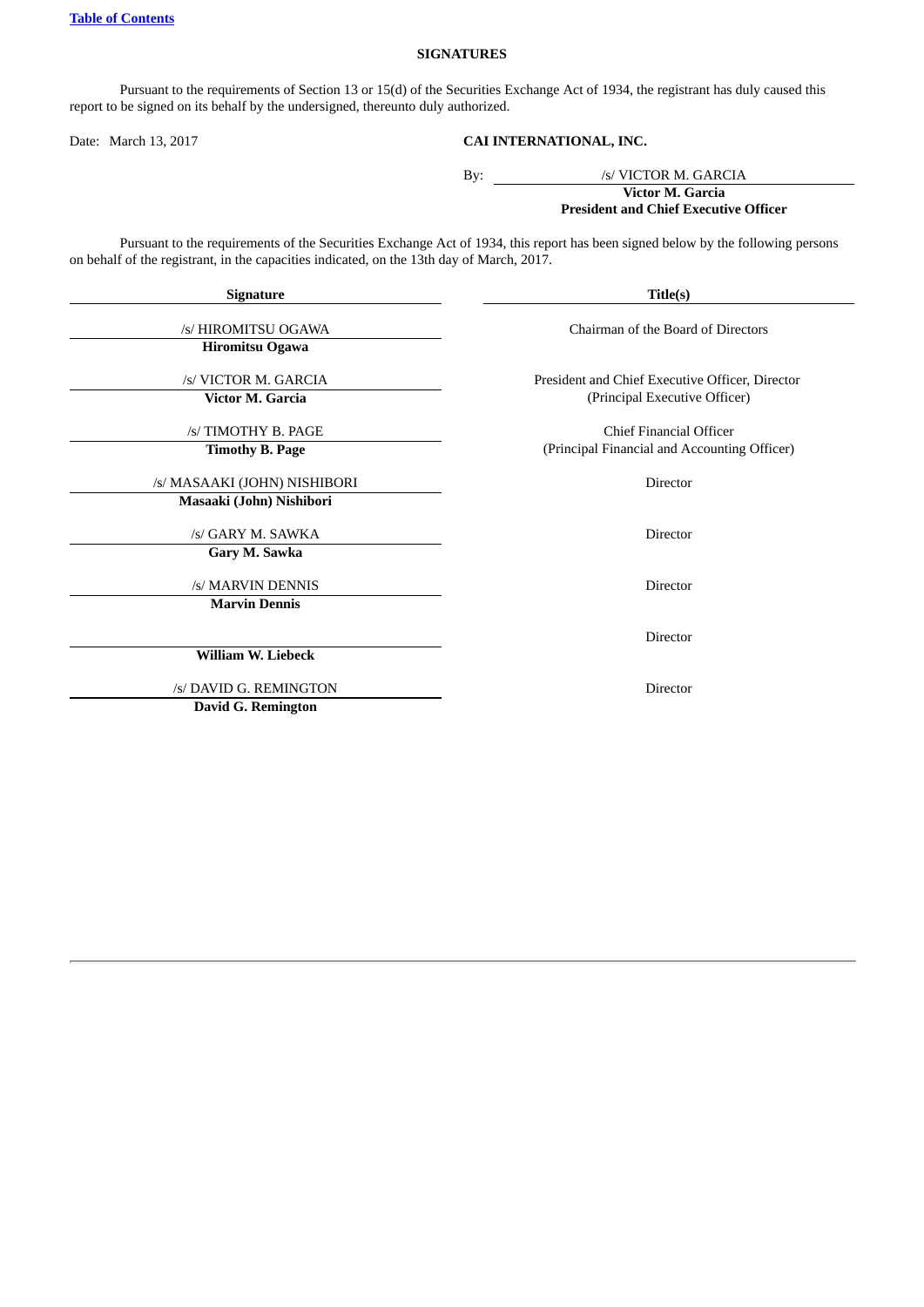# **CAI INTERNATIONAL, INC.**

# **LIST OF SUBSIDIARIES**

| <b>Subsidiary</b>                                        | <b>Jurisdiction</b>   |
|----------------------------------------------------------|-----------------------|
| CAI Chile S.p.A                                          | Chile                 |
| <b>CAI Consent Sweden AB</b>                             | Sweden                |
| <b>CAI Deutschland GmbH</b>                              | Germany               |
| CAI International GmbH                                   | Germany               |
| CAI Korea Yuhan Hoesa                                    | South Korea           |
| CAI Logistics Inc.                                       | Delaware (U.S.A.)     |
| CAI Luxembourg S.a r.l.                                  | Luxembourg            |
| CAI Rail Inc.                                            | Delaware (U.S.A.)     |
| CAI South Africa (Pty) Ltd                               | South Africa          |
| <b>CAL Funding II Limited</b>                            | Bermuda               |
| <b>Challenger Overseas LLC</b>                           | New Jersey            |
| <b>ClearPointt Logistics LLC</b>                         | Washington (U.S.A.)   |
| <b>Container Applications (Malaysia) SDN BHD</b>         | Malaysia              |
| Container Applications (Singapore) Pte. Ltd.             | Singapore             |
| Container Applications International (Australia) Pty Ltd | Australia             |
| Container Applications International (U.K.) Limited      | United Kingdom        |
| Container Applications International Ltd.                | Japan                 |
| <b>Container Applications Limited</b>                    | <b>Barbados</b>       |
| General Transportation Services, Inc.                    | Oregon                |
| Hybrid Logistics, Inc.                                   | Nevada                |
| Sky Container Trading, Ltd.                              | <b>United Kingdom</b> |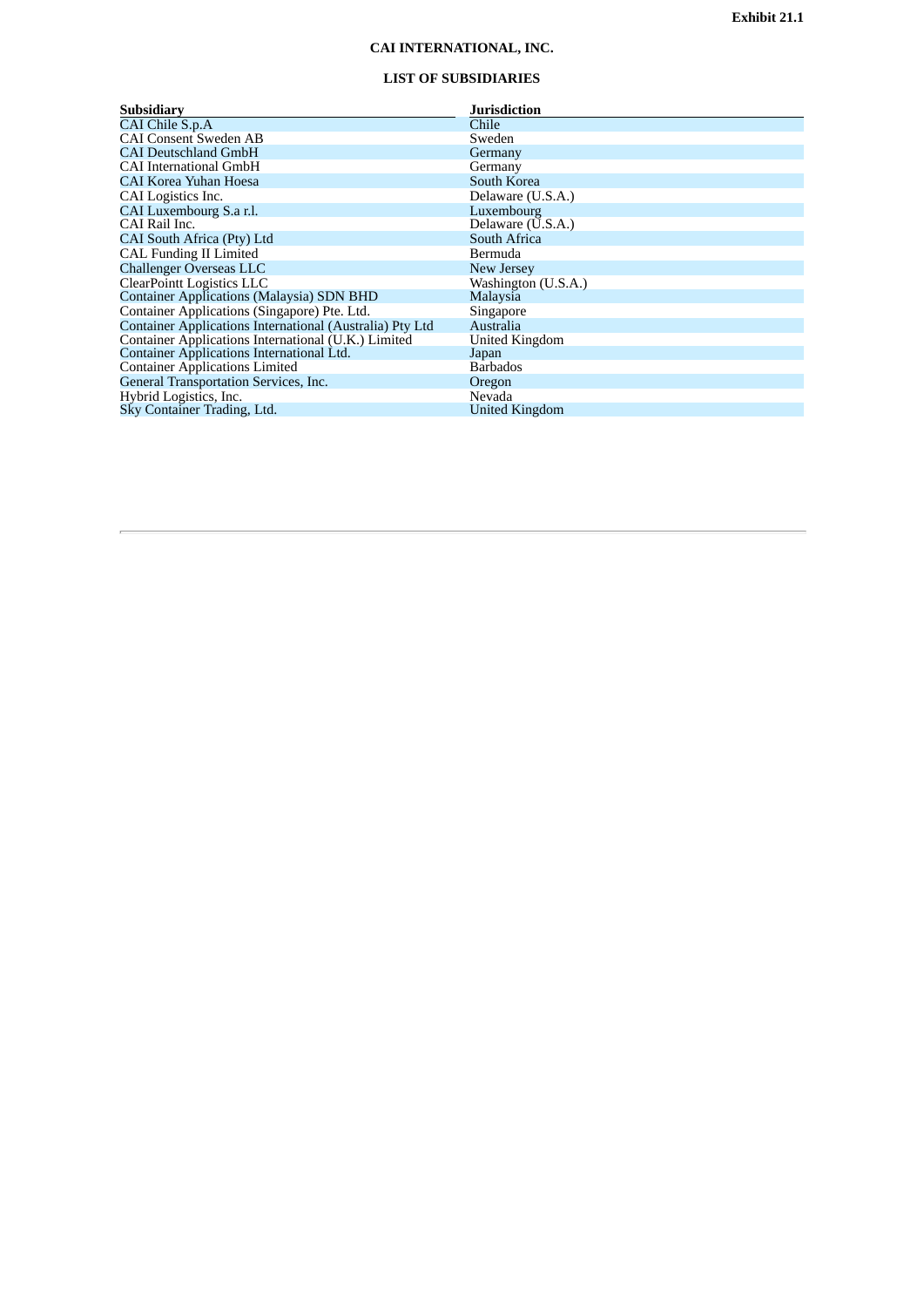## **Consent of Independent Registered Public Accounting Firm**

The Board of Directors CAI International, Inc.:

We consent to the incorporation by reference in the Registration Statements (Nos. 333-143000, 333-159870, 333-176369, 333-187058, 333-206102 and 333-212135) on Form S-8 and (No. 333-195557) on Form S-3 of CAI International, Inc. of our reports dated March 13, 2017, with respect to the consolidated balance sheets of CAI International, Inc. and subsidiaries as of December 31, 2016 and 2015, and the related consolidated statements of income, comprehensive income, stockholders' equity, and cash flows for each of the years in the three-year period ended December 31, 2016, and the related financial statement schedule II, and the effectiveness of internal control over financial reporting as of December 31, 2016, which reports appear in the December 31, 2016 Annual Report on Form 10-K of CAI International,  $Inc$ .

Our report dated March 13, 2017, on the effectiveness of internal control over financial reporting as of December 31, 2016, contains an explanatory paragraph that states the Company acquired Challenger Oversea LLC on February 12, 2016, and management excluded from its assessment of the effectiveness of the Company's internal control over financial reporting as of December 31, 2016, Challenger Overseas LLC's internal control over financial reporting which represented 2% and 0.6%, respectively, of total revenue and total assets of the related consolidated financial statement amounts of the Company as of and for the year ended December 31, 2016. The Company acquired Hybrid Logistics, Inc. on June 1, 2016, and management excluded from its assessment of the effectiveness of the Company's internal control over financial reporting as of December 31, 2016, Hybrid Logistics Inc.'s internal control over financial reporting which represented 9% and 0.9%, respectively, of total revenue and total assets of the related consolidated financial statement amounts of the Company as of and for the year ended December 31, 2016. Our audit of internal control over financial reporting of the Company also excluded an evaluation of the internal control over financial reporting of Challenger Overseas LLC and Hybrid Logistics, Inc.

/s/ KPMG LLP

San Francisco, California

March 13, 2017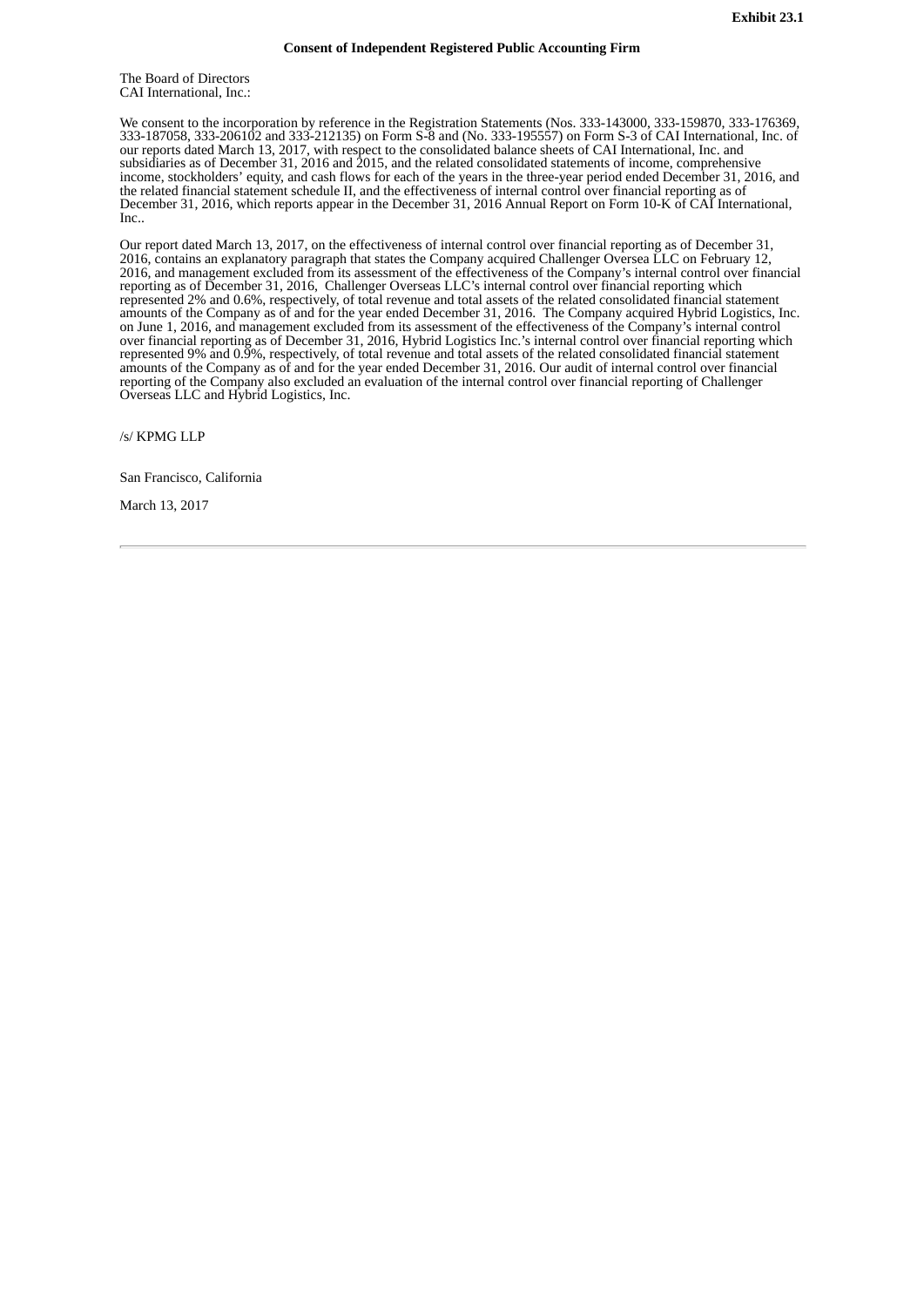#### **CERTIFICATION OF CHIEF EXECUTIVE OFFICER PURSUANT TO SECTION 302 OF THE SARBANES-OXLEY ACT OF 2002**

#### I, Victor M. Garcia, certify that:

- 1. I have reviewed this Annual Report on Form 10-K of CAI International, Inc.;
- 2. Based on my knowledge, this report does not contain any untrue statement of a material fact or omit to state a material fact necessary to make the statements made, in light of the circumstances under which such statements were made, not misleading with respect to the period covered by this report;
- 3. Based on my knowledge, the financial statements, and other financial information included in this report, fairly present in all material respects the financial condition, results of operations and cash flows of the registrant as of, and for, the periods presented in this report;
- 4. The registrant's other certifying officer and I are responsible for establishing and maintaining disclosure controls and procedures (as defined in Exchange Act Rules 13a-15(e) and 15d-15(e)) and internal control over financial reporting (as defined in Exchange Act Rules 13a-15(f) and 15d-15(f)) for the registrant and have:
	- a. Designed such disclosure controls and procedures, or caused such disclosure controls and procedures to be designed under our supervision, to ensure that material information relating to the registrant, including its consolidated subsidiaries, is made known to us by others within those entities, particularly during the period in which this report is being prepared;
	- b. Designed such internal control over financial reporting, or caused such internal control over financial reporting to be designed under our supervision, to provide reasonable assurance regarding the reliability of financial reporting and the preparation of financial statements for external purposes in accordance with generally accepted accounting principles;
	- c. Evaluated the effectiveness of the registrant's disclosure controls and procedures and presented in this report our conclusions about the effectiveness of the disclosure controls and procedures, as of the end of the period covered by this report based on such evaluation; and
	- d. Disclosed in this report any change in the registrant's internal control over financial reporting that occurred during the registrant's most recent fiscal quarter (the registrant's fourth fiscal quarter in the case of an annual report) that has materially affected, or is reasonably likely to materially affect, the registrant's internal control over financial reporting; and
- 5. The registrant's other certifying officer and I have disclosed, based on our most recent evaluation of internal control over financial reporting, to the registrant's auditors and the audit committee of the registrant's board of directors (or persons performing the equivalent functions):
	- a. All significant deficiencies and material weaknesses in the design or operation of internal control over financial reporting which are reasonably likely to adversely affect the registrant's ability to record, process, summarize and report financial information; and
	- b. Any fraud, whether or not material, that involves management or other employees who have a significant role in the registrant's internal control over financial reporting.

Date: March 13, 2017

By:/s/ VICTOR M. GARCIA **Victor M. Garcia President and Chief Executive Officer**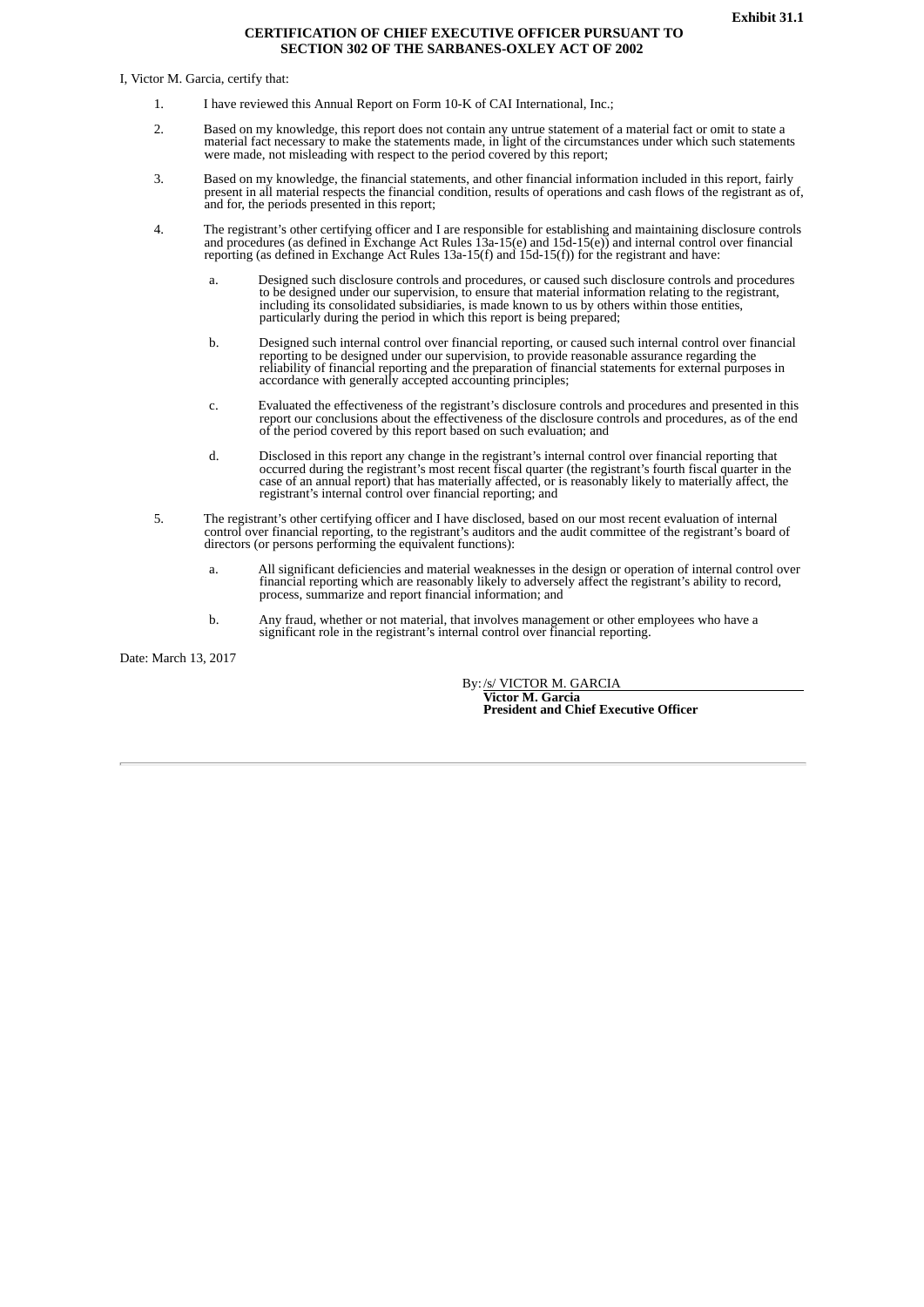#### **CERTIFICATION OF CHIEF FINANCIAL OFFICER PURSUANT TO SECTION 302 OF THE SARBANES-OXLEY ACT OF 2002**

#### I, Timothy B. Page, certify that:

- 1. I have reviewed this Annual Report on Form 10-K of CAI International, Inc.;
- 2. Based on my knowledge, this report does not contain any untrue statement of a material fact or omit to state a material fact necessary to make the statements made, in light of the circumstances under which such statements were made, not misleading with respect to the period covered by this report;
- 3. Based on my knowledge, the financial statements, and other financial information included in this report, fairly present in all material respects the financial condition, results of operations and cash flows of the registrant as of, and for, the periods presented in this report;
- 4. The registrant's other certifying officer and I are responsible for establishing and maintaining disclosure controls and procedures (as defined in Exchange Act Rules 13a-15(e) and 15d-15(e)) and internal control over financial reporting (as defined in Exchange Act Rules 13a-15(f) and 15d-15(f)) for the registrant and have:
	- a. Designed such disclosure controls and procedures, or caused such disclosure controls and procedures to be designed under our supervision, to ensure that material information relating to the registrant, including its consolidated subsidiaries, is made known to us by others within those entities, particularly during the period in which this report is being prepared;
	- b. Designed such internal control over financial reporting, or caused such internal control over financial reporting to be designed under our supervision, to provide reasonable assurance regarding the reliability of financial reporting and the preparation of financial statements for external purposes in accordance with generally accepted accounting principles;
	- c. Evaluated the effectiveness of the registrant's disclosure controls and procedures and presented in this report our conclusions about the effectiveness of the disclosure controls and procedures, as of the end of the period covered by this report based on such evaluation; and
	- d. Disclosed in this report any change in the registrant's internal control over financial reporting that occurred during the registrant's most recent fiscal quarter (the registrant's fourth fiscal quarter in the case of an annual report) that has materially affected, or is reasonably likely to materially affect, the registrant's internal control over financial reporting; and
- 5. The registrant's other certifying officer and I have disclosed, based on our most recent evaluation of internal control over financial reporting, to the registrant's auditors and the audit committee of the registrant's board of directors (or persons performing the equivalent functions):
	- a. All significant deficiencies and material weaknesses in the design or operation of internal control over financial reporting which are reasonably likely to adversely affect the registrant's ability to record, process, summarize and report financial information; and
	- b. Any fraud, whether or not material, that involves management or other employees who have a significant role in the registrant's internal control over financial reporting.

Date: March 13, 2017

By: /s/ TIMOTHY B. PAGE **Timothy B. Page Chief Financial Officer**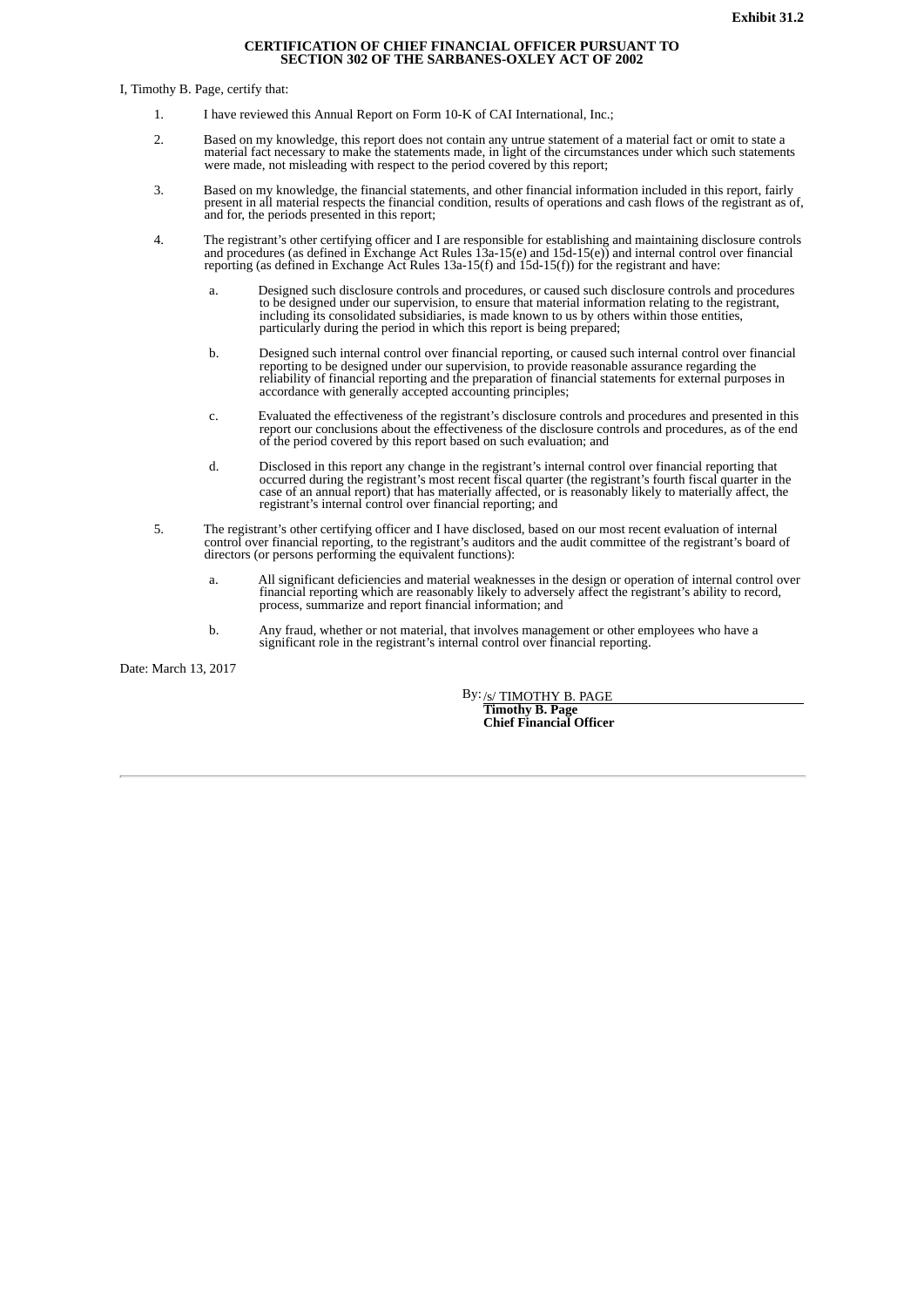#### **CERTIFICATION OF CHIEF EXECUTIVE OFFICER PURSUANT TO 18 U.S.C. SECTION 1350, AS ADOPTED PURSUANT TO SECTION 906 OF THE SARBANES-OXLEY ACT OF 2002**

In connection with the Annual Report of CAI International, Inc. (the "Company") on Form 10-K for the year ended December 31, 2016 as filed with the Securities and Exchange Commission on the date hereof (the "Report"), I, Victor M. Garcia, certify, pursuant to 18 U.S.C. Section 1350, as adopted pursuant to Section 906 of the Sarbanes-Oxley Act of 2002, that to my knowledge:

- (1) The Report fully complies with the requirements of Section 13(a) or 15(d) of the Securities Exchange Act of 1934; and
- (2) The information contained in the Report presents, in all material respects, the financial condition and results of operations of the Company.

Date: March 13, 2017

By:/s/ VICTOR M. GARCIA **Victor M. Garcia President and Chief Executive Officer**